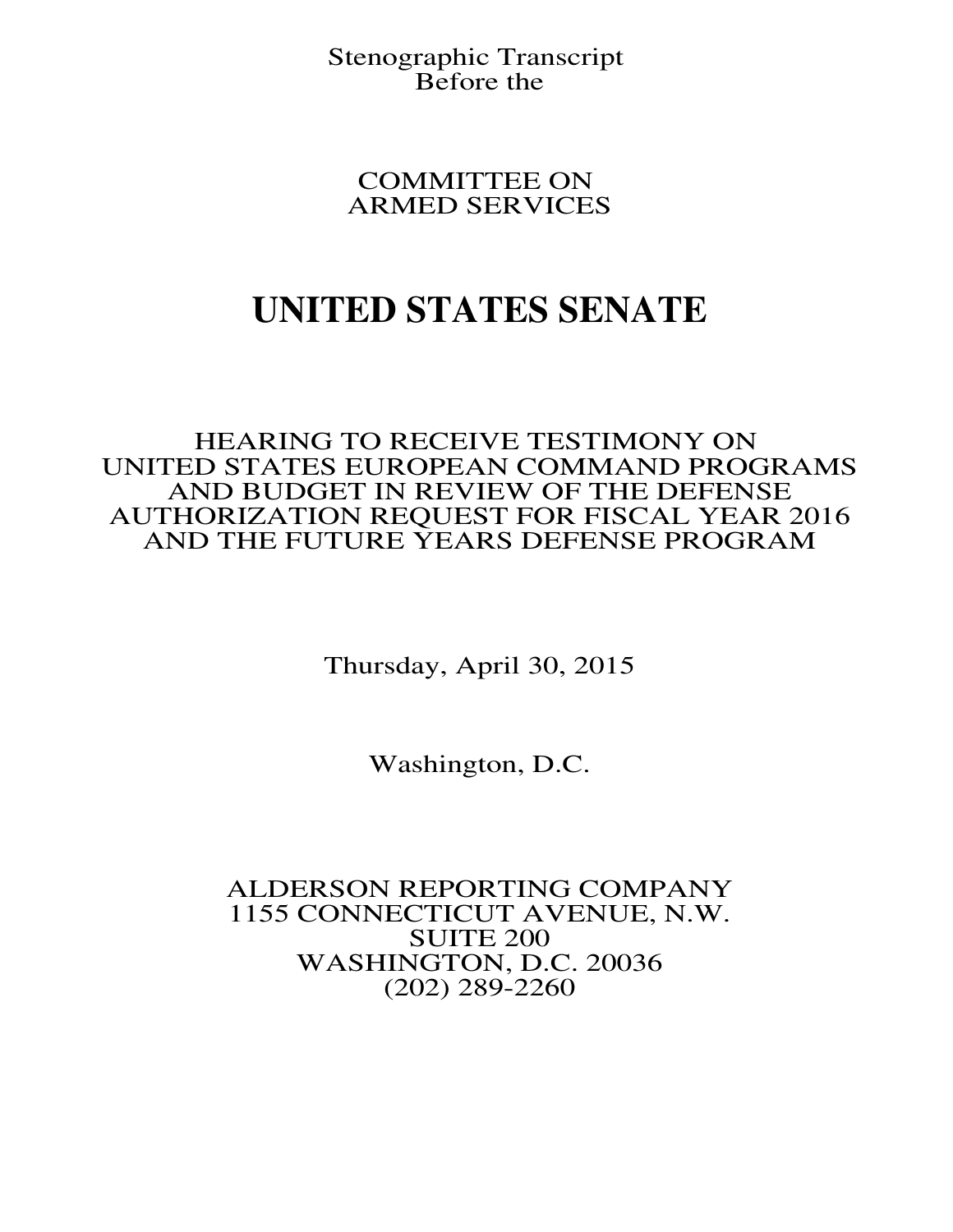| $\mathbf 1$   | HEARING TO RECEIVE TESTIMONY ON                           |
|---------------|-----------------------------------------------------------|
| $\mathbf{2}$  | UNITED STATES EUROPEAN COMMAND PROGRAMS AND BUDGET        |
| 3             | IN REVIEW OF THE DEFENSE AUTHORIZATION REQUEST FOR FISCAL |
| 4             | YEAR 2016 AND THE FUTURE YEARS DEFENSE PROGRAM            |
| 5             |                                                           |
| 6             | Thursday, April 30, 2015                                  |
| 7             |                                                           |
| $8\,$         | U.S. Senate                                               |
| $\mathcal{G}$ | Committee on Armed Services                               |
| 10            | Washington, D.C.                                          |
| 11            |                                                           |
| 12            | The committee met, pursuant to notice, at 9:31 a.m. in    |
| 13            | Room SD-G50, Dirksen Senate Office Building, Hon. John    |
| 14            | McCain, chairman of the committee, presiding.             |
| 15            | Present: Senators McCain [presiding], Inhofe, Wicker,     |
| 16            | Ayotte, Fischer, Cotton, Rounds, Ernst, Tillis, Sullivan, |
| 17            | Lee, Graham, Reed, Nelson, McCaskill, Manchin, Shaheen,   |
| 18            | Gillibrand, Donnelly, Hirono, Kaine, and King.            |
| 19            |                                                           |
| 20            |                                                           |
| 21            |                                                           |
| 22            |                                                           |
| 23            |                                                           |
| 24            |                                                           |
| 25            |                                                           |

 $\sim$   $\sim$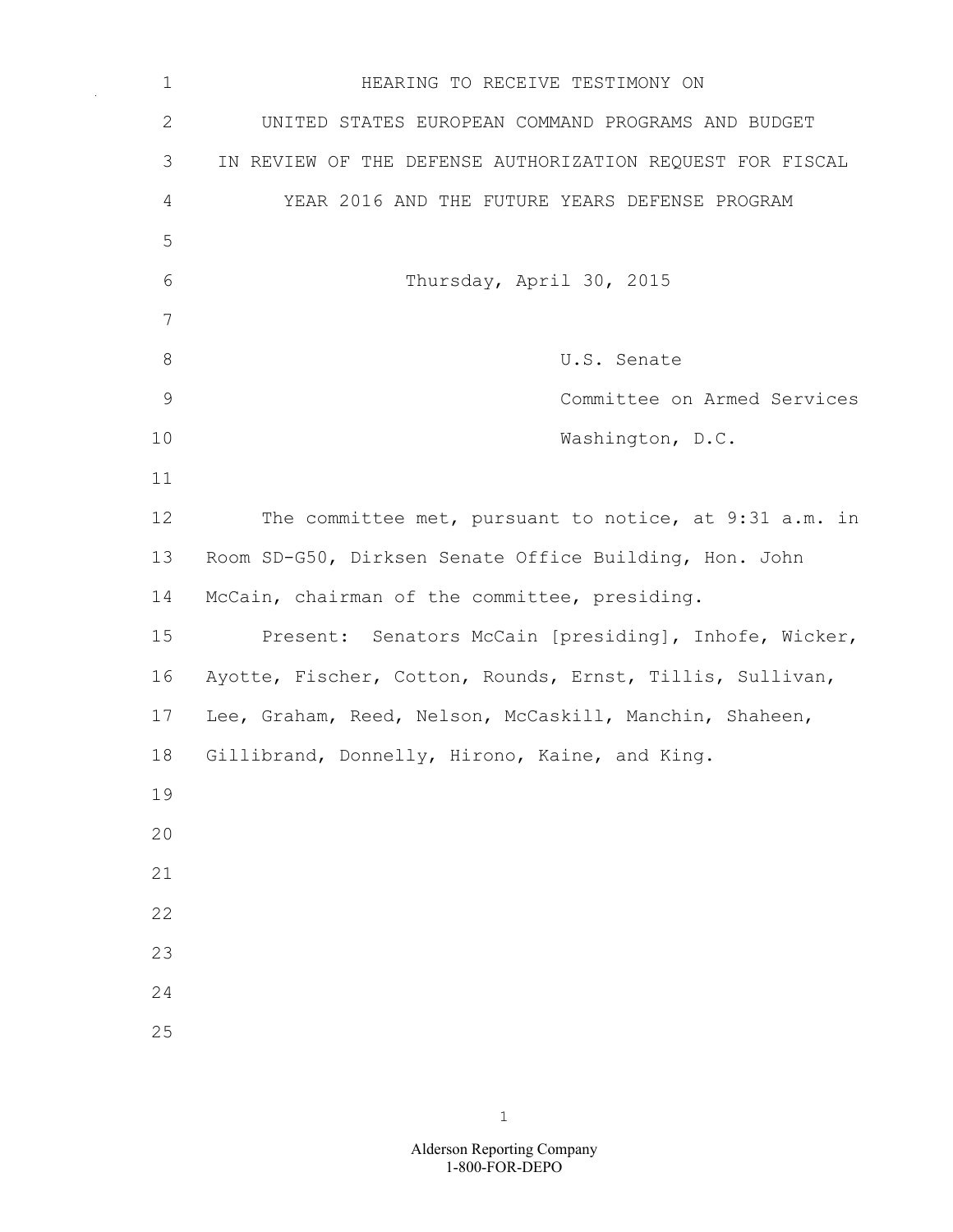1 OPENING STATEMENT OF HON. JOHN McCAIN, U.S. SENATOR 2 FROM ARIZONA

3 Chairman McCain: Good morning. The committee meets 4 today to receive testimony on the posture of United States 5 European Commander. I want to welcome our old friend, 6 General Philip Breedlove, the Commander of the United 7 States European Command and Supreme Allied Commander, 8 Europe.

9 General Breedlove, I want to thank you and your family 10 for your dedicated service to the Nation. This committee 11 relies on the candor of each of those in -- of those in 12 positions such as yours to conduct the oversight work we're 13 sent here to do. So, I especially want to thank you, on 14 behalf of this committee, for your honest and forthright 15 presentation of the ongoing crisis in Ukraine over the past 16 year. I might point out that each one of your predictions 17 to this committee has been -- and to the world -- has, 18 unfortunately, been proven to be true about the actions 19 that Vladimir Putin continues to take in dismembering a 20 sovereign nation.

21 As Ian Brzezinski of -- explained before this 22 committee earlier this week, Europe and the NATO alliance 23 face, quote, "challenges on multiple fronts of 24 unprecedented complexity and increasing urgency." To its 25 south, the alliance faces a treacherous combination of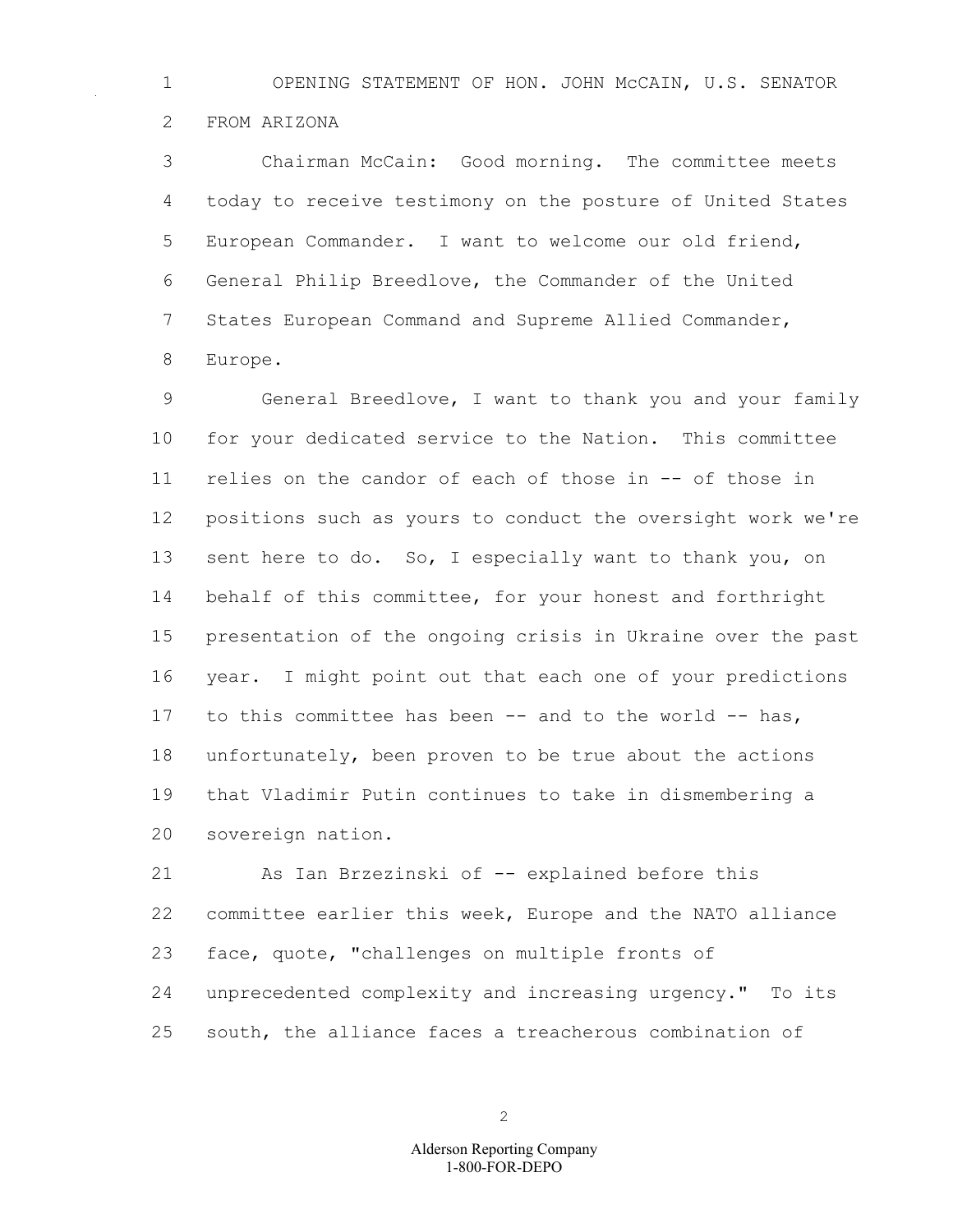1 state sponsors of terrorism, failed states, and extremist 2 organizations. Already this year, radical Islamists 3 attacked Paris and Copenhagen. Last week, in the 4 Mediterranean, over 700 migrants perished tragically in a 5 shipwreck, fleeing the conflict and instability of North 6 Africa. And then there's Russia. To its north, the 7 transatlantic community faces Russian militarization of the 8 Arctic. And, to the east, NATO confronts Russia's invasion 9 of Ukraine.

10 Since the end of the Cold War, U.S. policy toward 11 Russia was based on a bipartisan assumption that the 12 Russian government sought to integrate peacefully into the 13 international order in Europe and to forge a constructive 14 relationship with the United States. The events of the 15 past year have overturned that assumption. Russia became 16 the first state in seven decades on the European continent 17 to send its military forces across an internationally 18 recognized border and forcibly annex the sovereign 19 territory of another state. Today, Russia maintains 20 sizable numbers of artillery pieces and multiple rocket 21 launchers on the territory of Ukraine, in violation of the 22 February cease-fire agreement. The Russian military has 23 recently deployed additional air-defense systems near the 24 front lines in eastern Ukraine, the highest amount since 25 last August, according to the State Department. It's a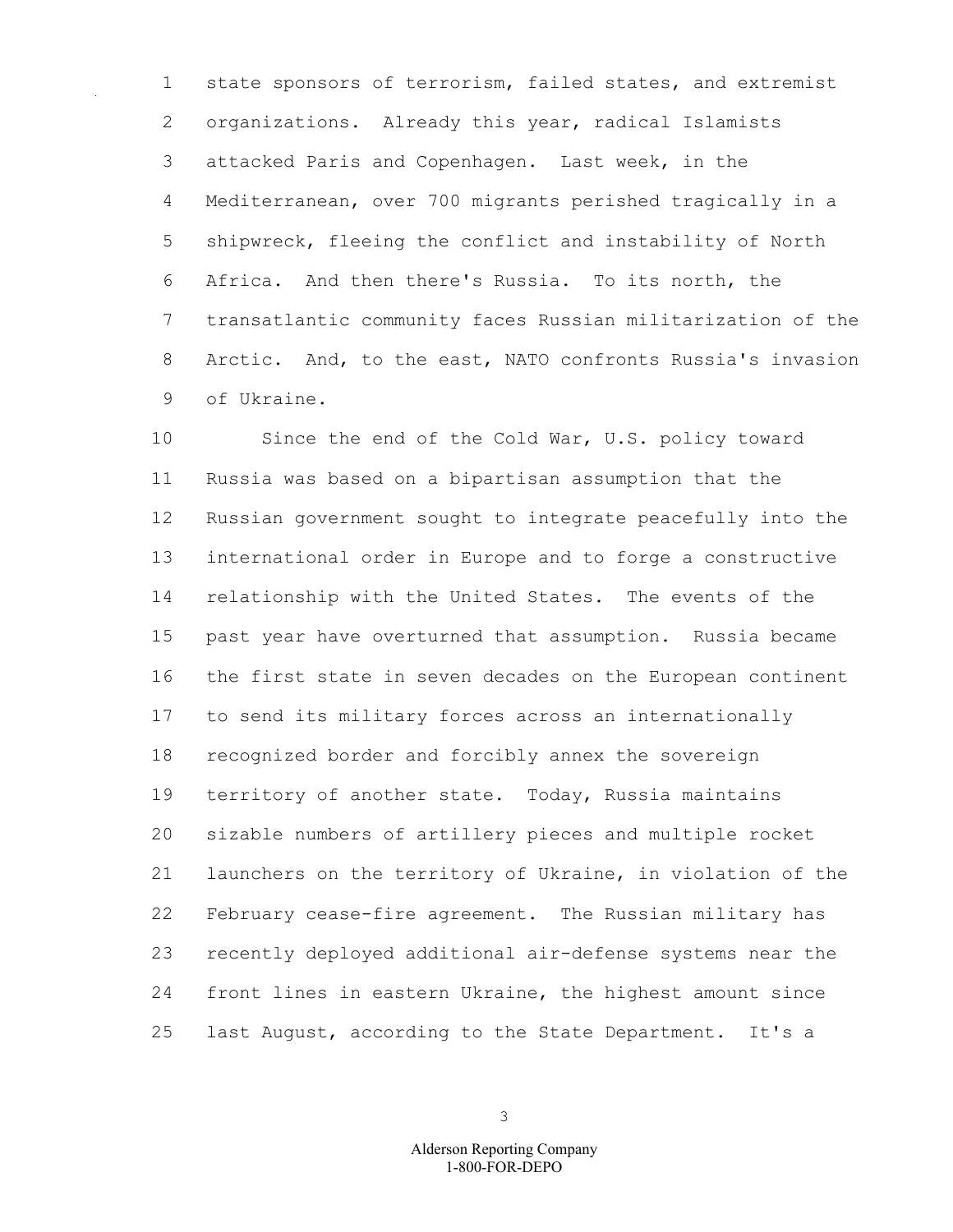1 disturbing sign that another offensive may be imminent.

2 In response, it is not that the United States and our 3 European allies have done nothing. It is that nothing we 4 have done has succeeded in deterring Putin's aggression and 5 halted his slow-motion annexation of eastern Ukraine. 6 Despite the advice of nearly every statesman and policy 7 expert that has appeared before this committee in recent 8 months, Henry Kissinger, George Shultz, Madeleine Albright, 9 Zbig Brzezinski and others, and against the advice of both 10 his Secretary of State and Secretary of Defense, the 11 President of the United States has refused to provide 12 defensive lethal assistance to Ukraine. The Ukrainian 13 people aren't asking for U.S. troops. They're simply 14 asking for the right tools to defend themselves and their 15 country. The President's continued inaction for fear of 16 provoking Russia is seen by Putin as weakness, and invites 17 the very aggression we seek to avoid, and it only increases 18 the likelihood this aggression could expand to places like 19 Moldova, Georgia, the Baltic states, and Central Asia. 20 Of course, there is no military solution in Ukraine, 21 but there is a clear military dimension to achieving a 22 political solution. As three major think tanks wrote 23 recently, and I quote, "Assisting Ukraine to deter attack 24 and defend itself is not inconsistent with the search for a

25 peaceful political solution, and it's essential to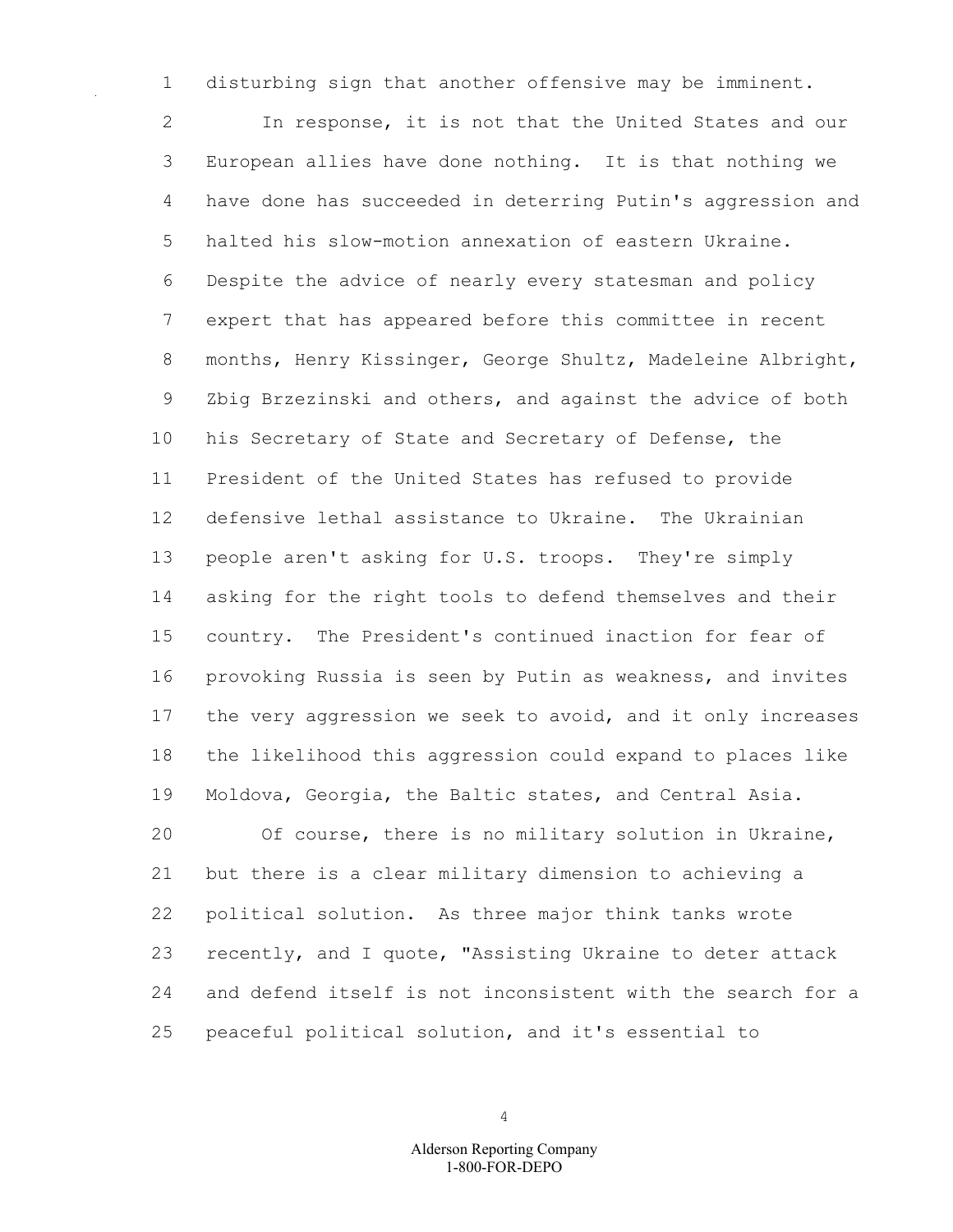1 achieving it. Only if the Kremlin knows that the risks and 2 cost of further military action are high will it seek to 3 find an acceptable political solution."

4 Ultimately, we must recognize that we are confronting 5 a challenge that many had assumed was resigned to the 6 history books, a strong, militarily capable state that is 7 hostile to our interests and our values, and seeks to 8 overturn the international order in Europe that American 9 leaders of both parties have sought to maintain since World 10 War II. U.S. strategy and military posture in Europe 11 should adjust to reflect this harsh reality. Yet, as 12 Russia builds up, America draws down. The Obama 13 administration eliminated two heavy brigades stationed in 14 Europe in 2012. Yesterday, the Army announced the 15 departure of 24 Apache helicopters and 30 Black Hawk 16 helicopters from Germany. And we'll want to hear more from 17 General Breedlove on a plan for a rotational presence and 18 other efforts to reassure our allies.

19 As Admiral Stavridis, the former SACEUR and EUCOM 20 Commander, told this committee on Tuesday, "Since the end 21 of the Cold War, we're down 75 percent in personnel, we're 22 down 75 percent in the number of bases we have. We have, 23 in my view, come to a line that we should not continue to 24 diminish that presence further."

25 I'm also concerned about the fact that too many of our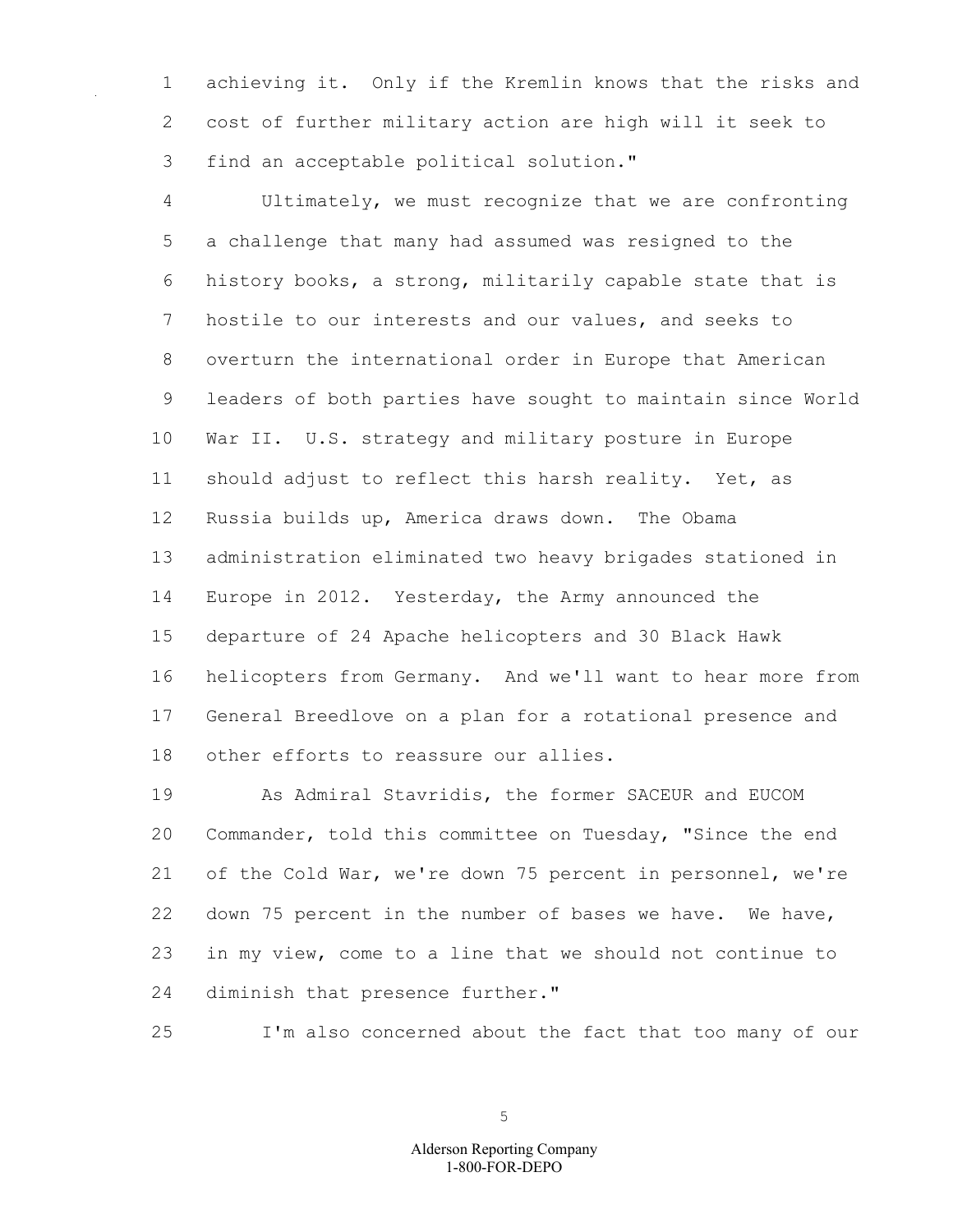1 NATO allies continue to fail to provide for their own 2 defense. Despite promises at the Wales Summit to reverse 3 the trend of declining defense budgets, soon Poland and 4 Estonia may be the only other allies meeting our alliance's 5 commitment to spend 2 percent of GDP on defense.

6 In response to the broader challenge that Russia poses 7 to security in Europe, it's not that the United States and 8 NATO have done nothing. We have created a modest rapid-9 reaction force, increased air policing and sea patrols, 10 expanded training and exercises, and deployed small numbers 11 of additional forces to Estonia, Latvia, Lithuania, and 12 Poland. The problem is, the actions we have taken seem 13 inadequate to the scope, scale, and seriousness of the 14 challenges we face.

15 None of us want a return to the Cold War, but we need 16 to face the reality that we are dealing with a Russian 17 ruler who wants exactly that. The reason for maintaining a 18 U.S. strong military presence in Europe is the same as 19 ever: to deter conflict and aggression. But, we must 20 revisit the question of what it will take to achieve this 21 goal when confronting a revisionist Russia that is 22 undergoing a significant military modernization and that is 23 willing to use force, not as a last resort, but as a 24 primary tool to achieve it's neo-imperial objectives. I 25 hope today's hearing will help us to better understand the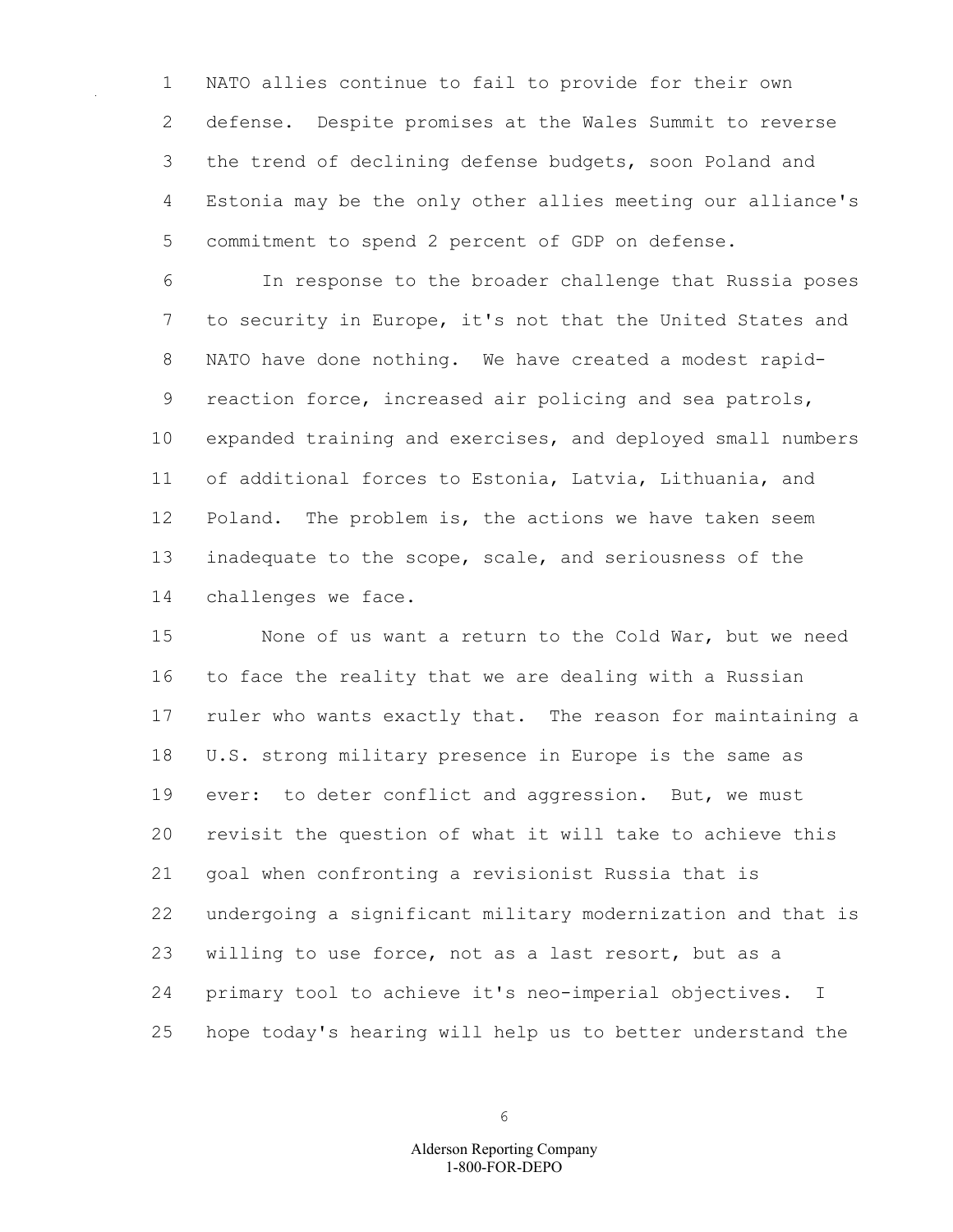| $\mathbf 1$      | magnitude of the challenge we face in Europe. |                                                     |  |  |
|------------------|-----------------------------------------------|-----------------------------------------------------|--|--|
| $\mathbf{2}$     |                                               | I thank General Breedlove for joining us today, and |  |  |
| $\mathfrak{Z}$   | look forward to your testimony.               |                                                     |  |  |
| $\overline{4}$   | Senator Reed.                                 |                                                     |  |  |
| 5                |                                               |                                                     |  |  |
| $\sqrt{6}$       |                                               |                                                     |  |  |
| $\boldsymbol{7}$ |                                               |                                                     |  |  |
| $\,8\,$          |                                               |                                                     |  |  |
| $\mathsf 9$      |                                               |                                                     |  |  |
| $10$             |                                               |                                                     |  |  |
| $11\,$           |                                               |                                                     |  |  |
| 12               |                                               |                                                     |  |  |
| $13\,$           |                                               |                                                     |  |  |
| $14\,$           |                                               |                                                     |  |  |
| $15\,$           |                                               |                                                     |  |  |
| 16               |                                               |                                                     |  |  |
| $17\,$           |                                               |                                                     |  |  |
| $18\,$           |                                               |                                                     |  |  |
| 19               |                                               |                                                     |  |  |
| 20               |                                               |                                                     |  |  |
| 21               |                                               |                                                     |  |  |
| 22               |                                               |                                                     |  |  |
| 23               |                                               |                                                     |  |  |
| 24               |                                               |                                                     |  |  |
| 25               |                                               |                                                     |  |  |

1-800-FOR-DEPO Alderson Reporting Company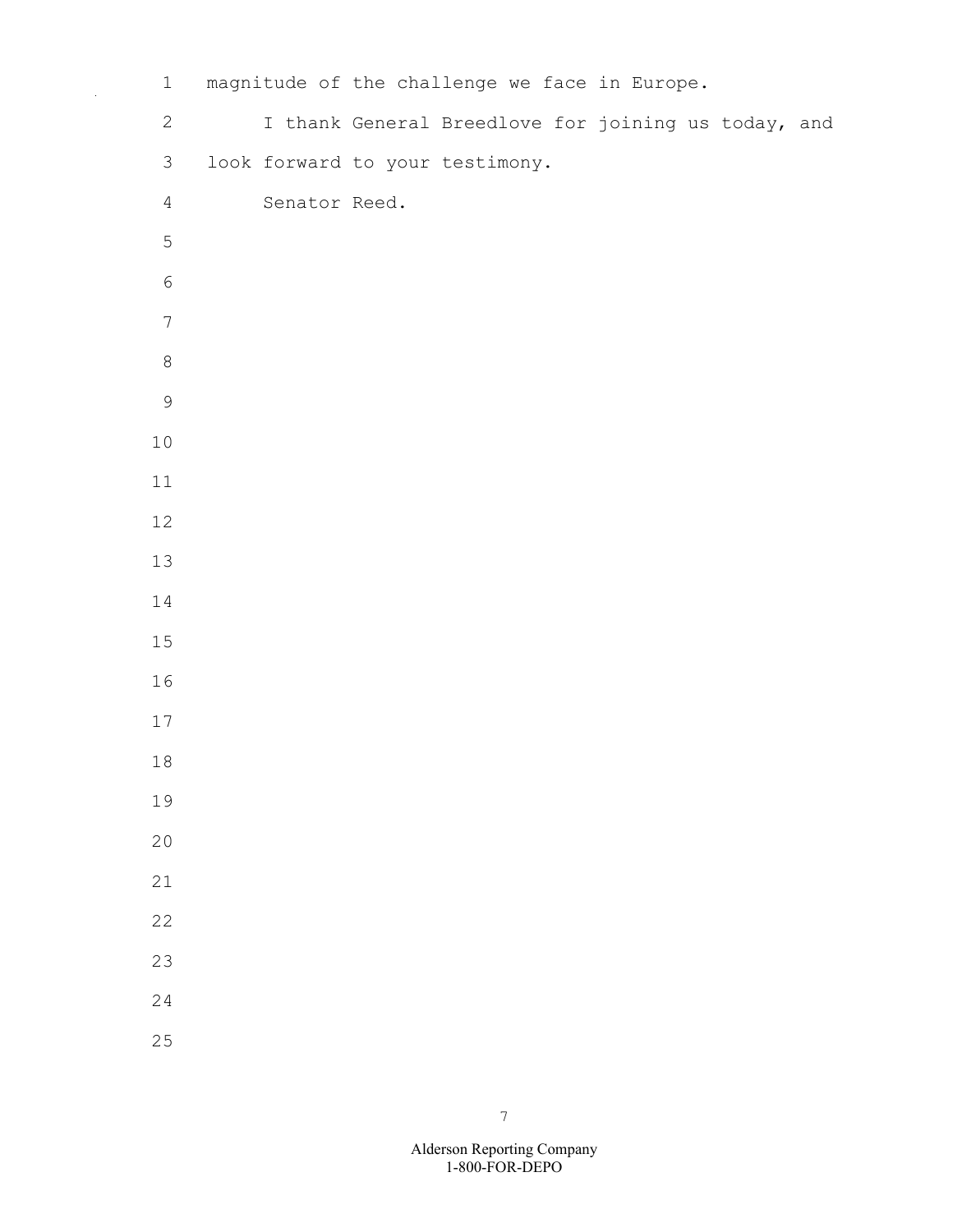1 STATEMENT OF HON. JACK REED, U.S. SENATOR FROM RHODE 2 ISLAND

3 Senator Reed: Thank you very much, Mr. Chairman. 4 And, General Breedlove, welcome. Thank you for your 5 many years of service, you and your family. And please 6 pass along our gratitude to the servicemen and -women of 7 the U.S. European Command for their great service.

8 Let me also thank the Chairman for holding an 9 excellent hearing on Tuesday with witnesses from outside 10 the government on the security situation in Europe. That 11 hearing, along with today's hearing, will help inform the 12 committee's markup of the annual defense authorization 13 bill. I must also say that the series of hearings that the 14 Chairman has prepared over the course of this session has 15 been extremely useful by having policy experts and then the 16 relevant commanders come in. And thank you, Mr. Chairman. 17 It's really enhanced this discussion and our insight.

18 General Breedlove, you have responsibility to maintain 19 the critical transatlantic relationship with Europe. As 20 our witnesses on Tuesday emphasized, Europe does, indeed, 21 matter for United States national security. Our European 22 partners have made, and continue to make, significant 23 contributions to coalition operations in the Middle East 24 and South Asia. Our longstanding basing arrangements in 25 Europe provide vital support to operations in CENTCOM and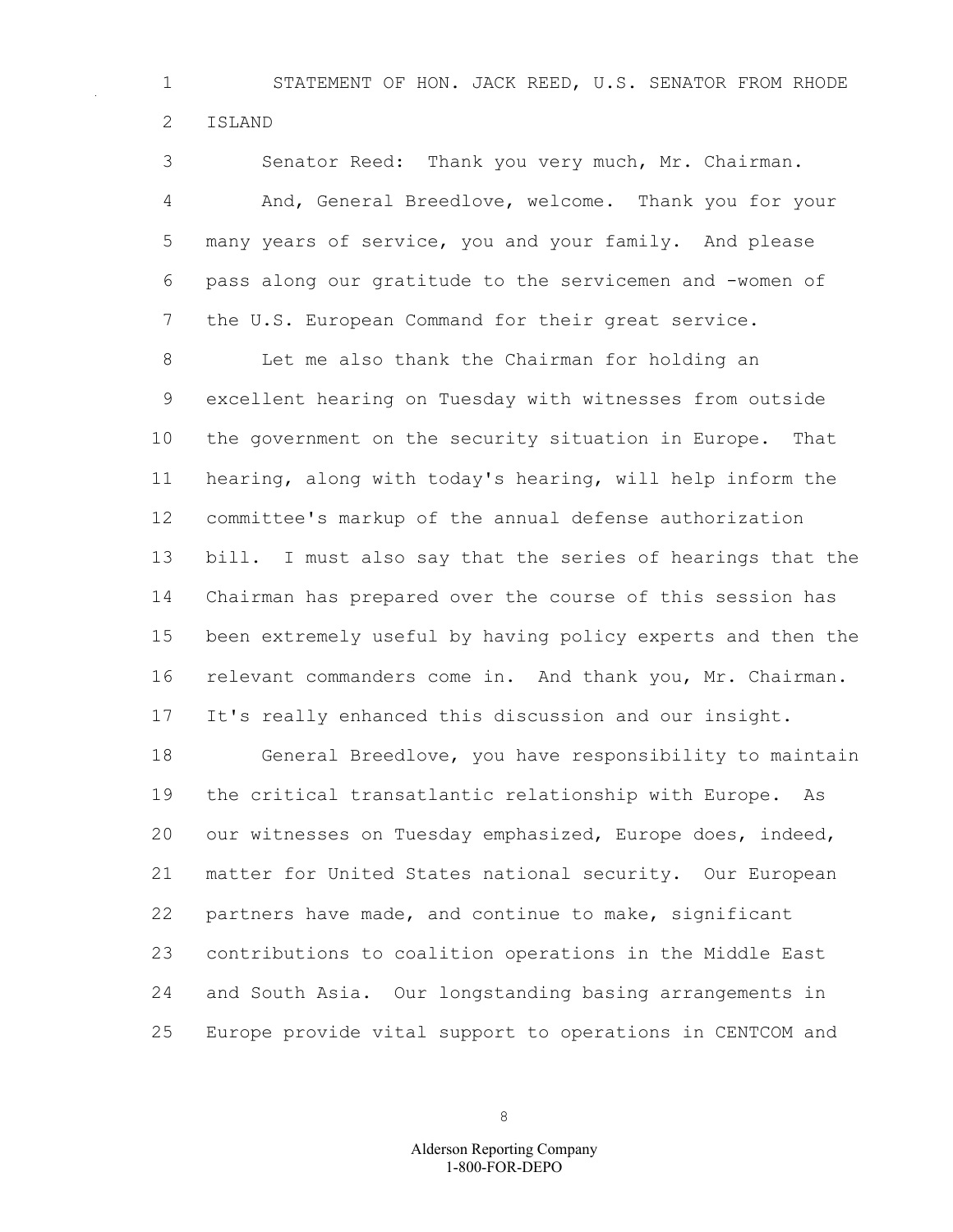1 AFRICOM. And NATO remains a critical component of U.S. 2 security, based on its members' shared values and 3 interests.

4 Today, EUCOM confronts a range of challenges in or 5 around the European area, many of which have just recently 6 arisen. Foremost is the threat from an increasingly 7 confrontational and antagonistic Russia, which has revived 8 old fears of a divided Europe. Russia's aggression against 9 Ukraine has challenged the post-Cold War vision of a Europe 10 whole, free, and at peace. EUCOM is leading efforts to 11 respond to the hybrid warfare tactics used by Russia in 12 seizing Crimea and secretly supporting separatist forces in 13 eastern Ukraine. EUCOM and NATO have sought to counter 14 Russia's false narrative on Ukraine, highlighting the 15 continuing flow of heavy weapons, Russian military 16 leadership and training to the separatists, in violation of 17 the Minsk cease-fire agreements.

18 General Breedlove, we would be interested in your 19 assessment of the security situation in Ukraine and whether 20 you believe heavy fighting is likely to resume in the 21 coming weeks, as some are predicting. From early in the 22 Ukrainian crisis, EUCOM has been working with the Ukranian 23 government to identify military and security shortfalls, 24 and advise in building Ukraine's capability to defend 25 itself. There is broad support in this committee and in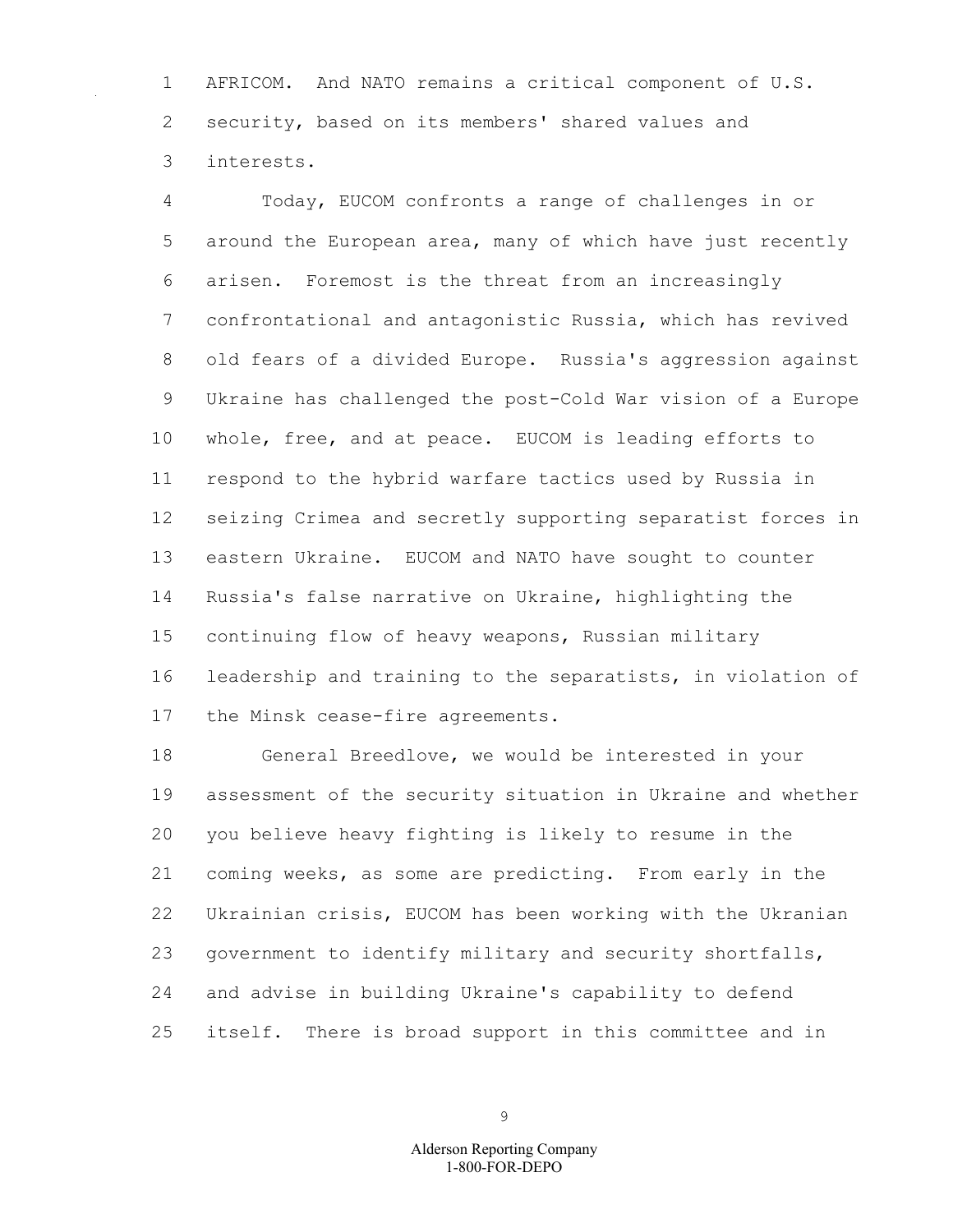1 Congress for providing Ukraine military assistance, 2 including lethal defensive weapons necessary for it to 3 defend itself against further attacks. As discussed at 4 Tuesday's hearing, any arming of Ukraine involves risk and 5 needs to be done carefully and thoughtfully. But, as a 6 recent report by several leading think tanks concluded, 7 assisting Ukraine to deter attack and defend itself is not 8 inconsistent with the search for a peaceful political 9 solution. It is essential to achieving it.

10 EUCOM has also played a critical role in reassuring 11 our NATO allies closest to Russia. EUCOM has increased the 12 presence, on a rotational basis, of U.S. military forces in 13 eastern Europe, on the land, sea, and in the air. At the 14 NATO Wales Summit, members approved a Readiness Action Plan 15 and other steps to strengthen the alliance's capability to 16 come to the aid of a member whose security is threatened. 17 One issue I hope General Breedlove will address is whether 18 U.S. forces in Europe are postured to deter further Russian 19 aggression and whether this mission can be carried out over 20 the coming years with the use of U.S. forces rotating into 21 the European theater from bases back home.

22 Ultimately, much will depend on whether NATO members 23 fulfill their Wales commitments to achieve defense spending 24 at a level of 2 percent of GDP in the coming years. The 25 budget request includes nearly \$800 million, on top of the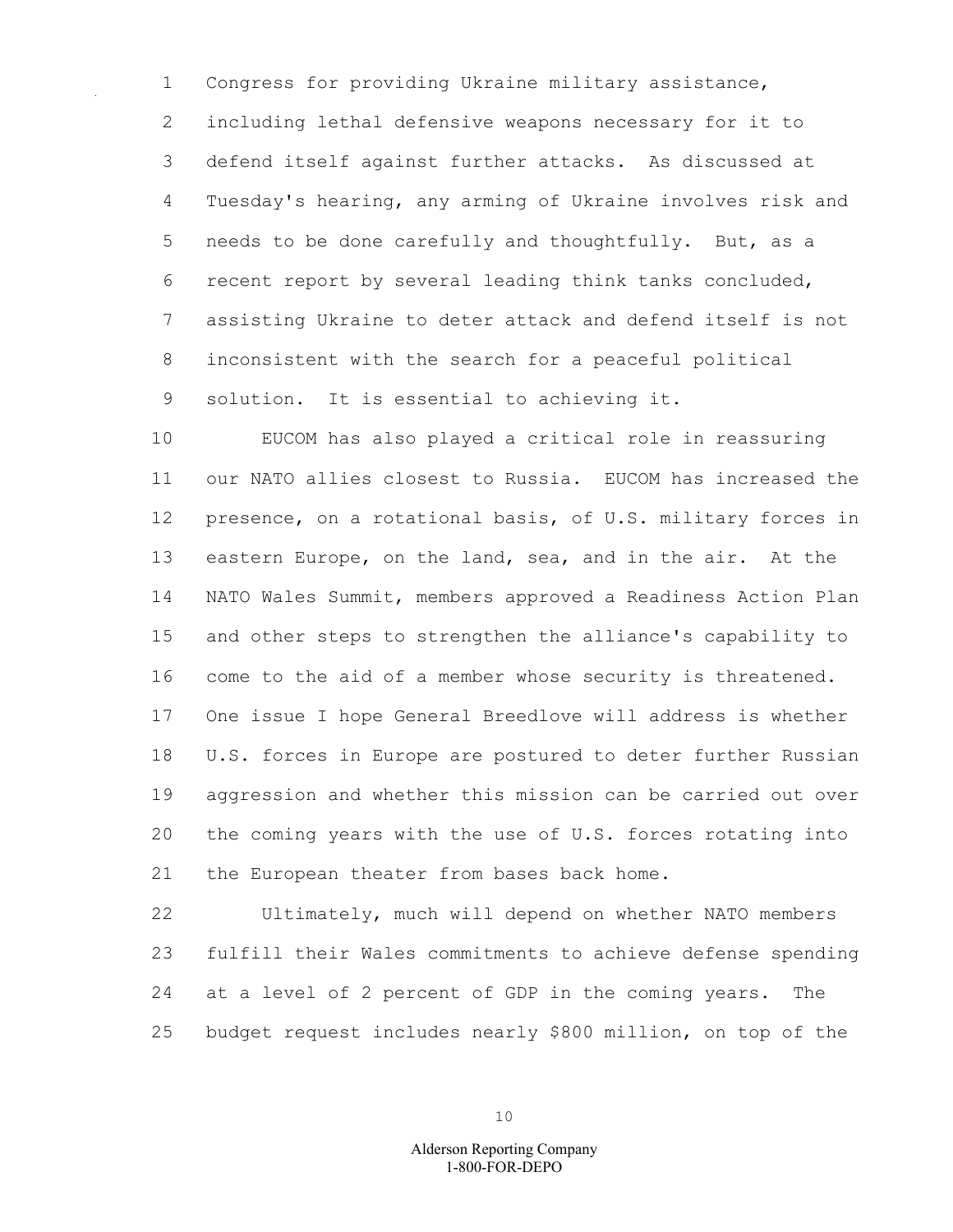1 1 billion approved last year, for the European Reassurance 2 Initiative to enhance the U.S. military presence and 3 activities in Europe.

4 EUCOM also must contend with security challenges along 5 Europe's other borders. The transit across the 6 Mediterranean of tens of thousands, possibly more, migrants 7 fleeing instability in Libya, Syria, Eritrea, and elsewhere 8 has overwhelmed countries in southern Europe. Efforts to 9 respond to this crisis have been mixed, to date, and 10 clearly more must be done soon as the violence and 11 instability in Libya and elsewhere continues unabated.

12 To the southeast, Turkey's porous border with Syria 13 continues to attract foreign fighters traveling to the 14 Syrian conflict and back, heightening the risk of future 15 anti-Western attacks like those in Paris and Brussels, and 16 adding to concerns about a rising ISIL presence in European 17 cities.

18 In the north, Russia's expanding militarization of the 19 Arctic is potentially at odds with international efforts to 20 promote cooperation and increase economic activity in this 21 region.

22 This is a long list. We look forward to your 23 testimony and thank you for your service.

24 Chairman McCain: Welcome back, General Breedlove. 25 Thank you. Please proceed.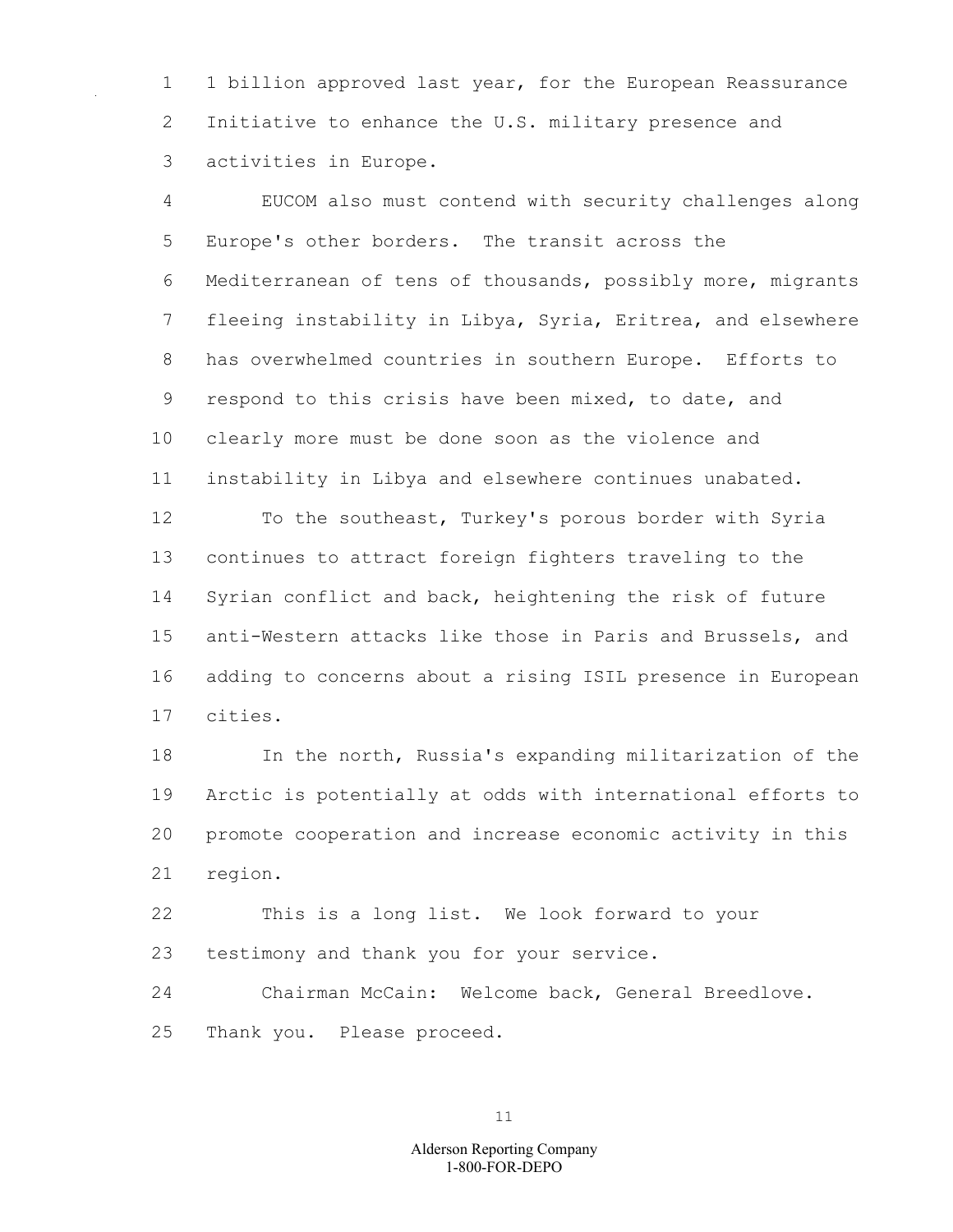1 STATEMENT OF GENERAL PHILIP M. BREEDLOVE, USAF, 2 COMMANDER, U.S. EUROPEAN COMMAND / SUPREME ALLIED 3 COMMANDER, EUROPE

4 General Breedlove: Chairman McCain, Ranking Member 5 Reed, distinguished members of the committee, thank you for 6 the opportunity to appear before you today.

7 It is an honor to be here representing the dedicated 8 soldiers, sailors, airmen, marines, civilians, and the 9 families, as you have both mentioned, of the U.S. European 10 Command. Thank you for all you do to support them as they 11 serve our Nation.

12 Compared to just 1 year ago, Europe faces a very 13 different and much more challenging security environment, 14 one with significant lasting implications for U.S. national 15 security interests. Our top concern, as both of you have 16 mentioned, is a revanchist Russia.

17 Russia is blatantly challenging the rules and 18 principles that have been the bedrock of European security 19 for decades. This is global, it's not regional. And it is 20 enduring, not temporary. Russian aggression is clearly 21 visible in its illegal occupation of Crimea and its 22 continued operations in eastern Ukraine.

23 In Ukraine, Russia has supplied their proxies with 24 heavy weapons, training and mentoring, command and control, 25 artillery, fire support, tactical and operational-level air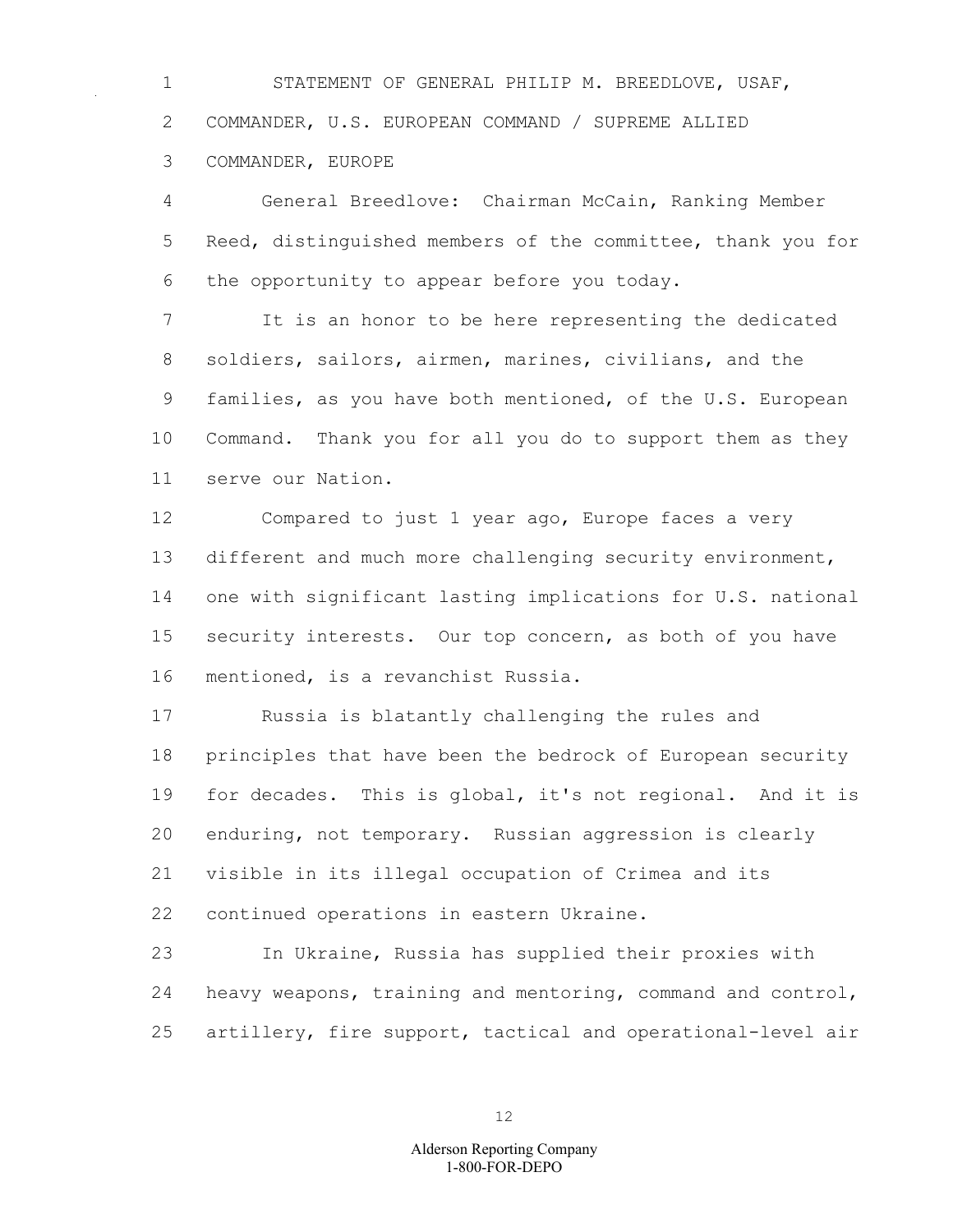1 defense, among others. Russia has transferred many pieces 2 of military equipment into Ukraine, including tanks, 3 armored personnel carriers, heavy artillery pieces, and 4 other military vehicles. What we have seen over the course 5 of the fight was that, when the Russian proxy offensive 6 would ever run into trouble, Russian forces intervened 7 directly to right the course.

8 Today on the ground, the situation is volatile and 9 it's fragile. Russian forces used the opportunities 10 provided by the recent lull in fighting to reset and 11 reposition while protecting their gains. Many of their 12 actions are consistent with preparations for another 13 offensive.

14 The hope remains that both parties will fully 15 implement an effective cease-fire as an important step 16 towards an acceptable political resolution of the conflict, 17 one that represents the internationally recognized border. 18 I'm often asked, Should the United States and other provide 19 weapons to Ukraine? What we see in Russia is an aggressive 20 application of all elements of national power -- 21 diplomatic, informational, economic, as well as military. 22 So, in my view, it would not make sense to unnecessarily 23 take any of our own tools off the table.

24 But, the crisis in Ukraine is about more than just 25 Ukraine. Russian activities are destabilizing neighbor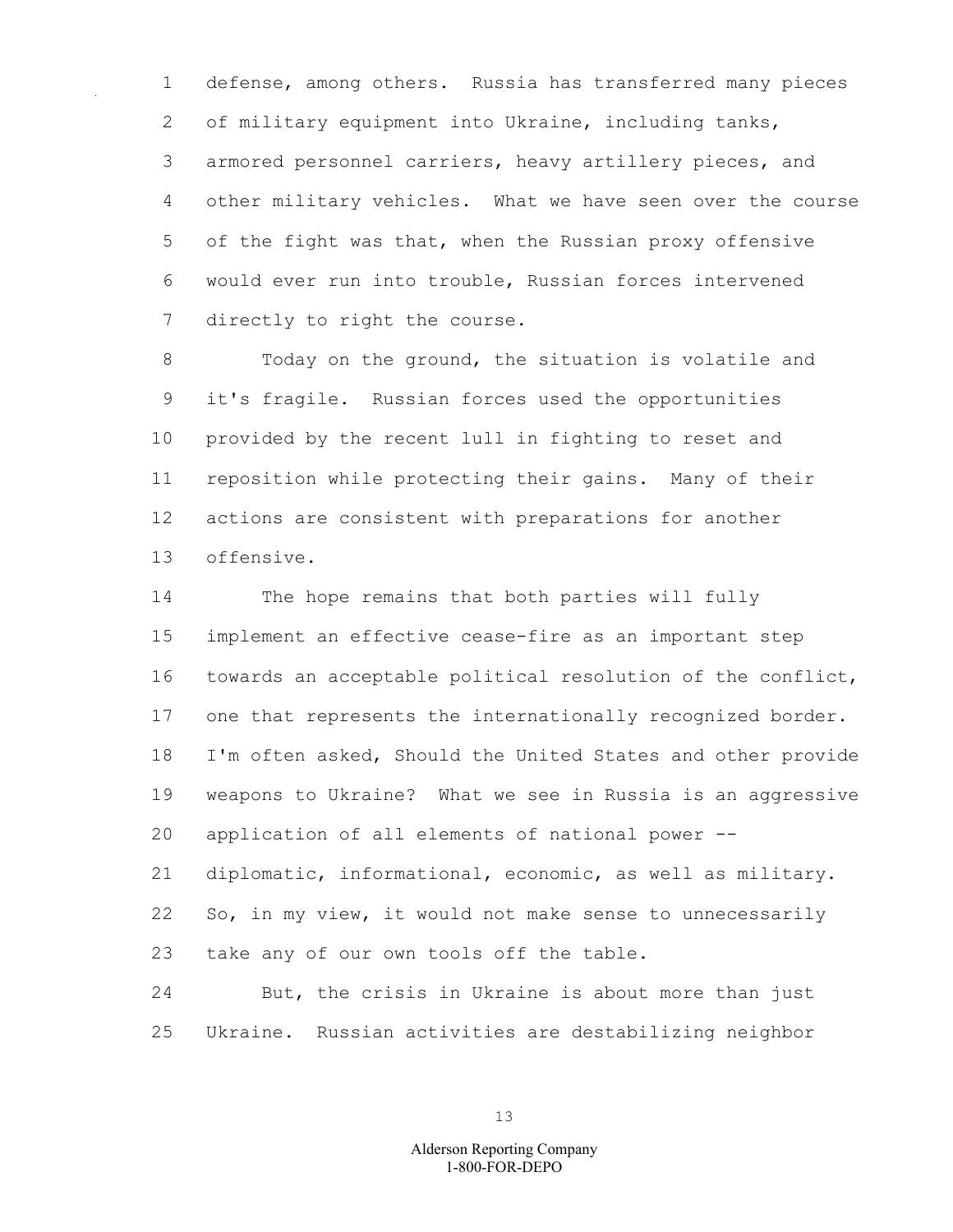1 states and the region as a whole, and Russia's illegal 2 actions are pushing instability ever closer to the 3 boundaries of NATO. We cannot be fully certain what Russia 4 will do next, and we cannot fully grasp Putin's intent. 5 What we can do is learn from his actions. And what we see 6 suggests growing Russian capabilities, significant military 7 modernization, and an ambitious strategic intent. We also 8 know that Putin responds to strength and seeks 9 opportunities in weakness. We must strengthen our 10 deterrence in order to manage this opportunist confidence. 11 At the same time, Europe also faces the challenge of a 12 surge in violent extremism. European nations are rightly 13 worried about foreign fighters returning home to Europe 14 from the fight in Syria and Iraq with new skills and with 15 malign intent. Attacks like those in France, Belgium, and 16 Denmark are only likely to become more frequent. Foreign 17 fighters are part of a much broader pattern of insecurity 18 to Europe's south, with roots in the Middle East and North 19 Africa, transit routes are shared by violent extremists, 20 organized criminal networks, and migrant populations 21 fleeing difficult conditions in Libya and other 22 undergoverned spaces. The spread of instability into 23 Europe and the transnational terrorism we all face could 24 have a direct bearing on the national security of the U.S. 25 homeland.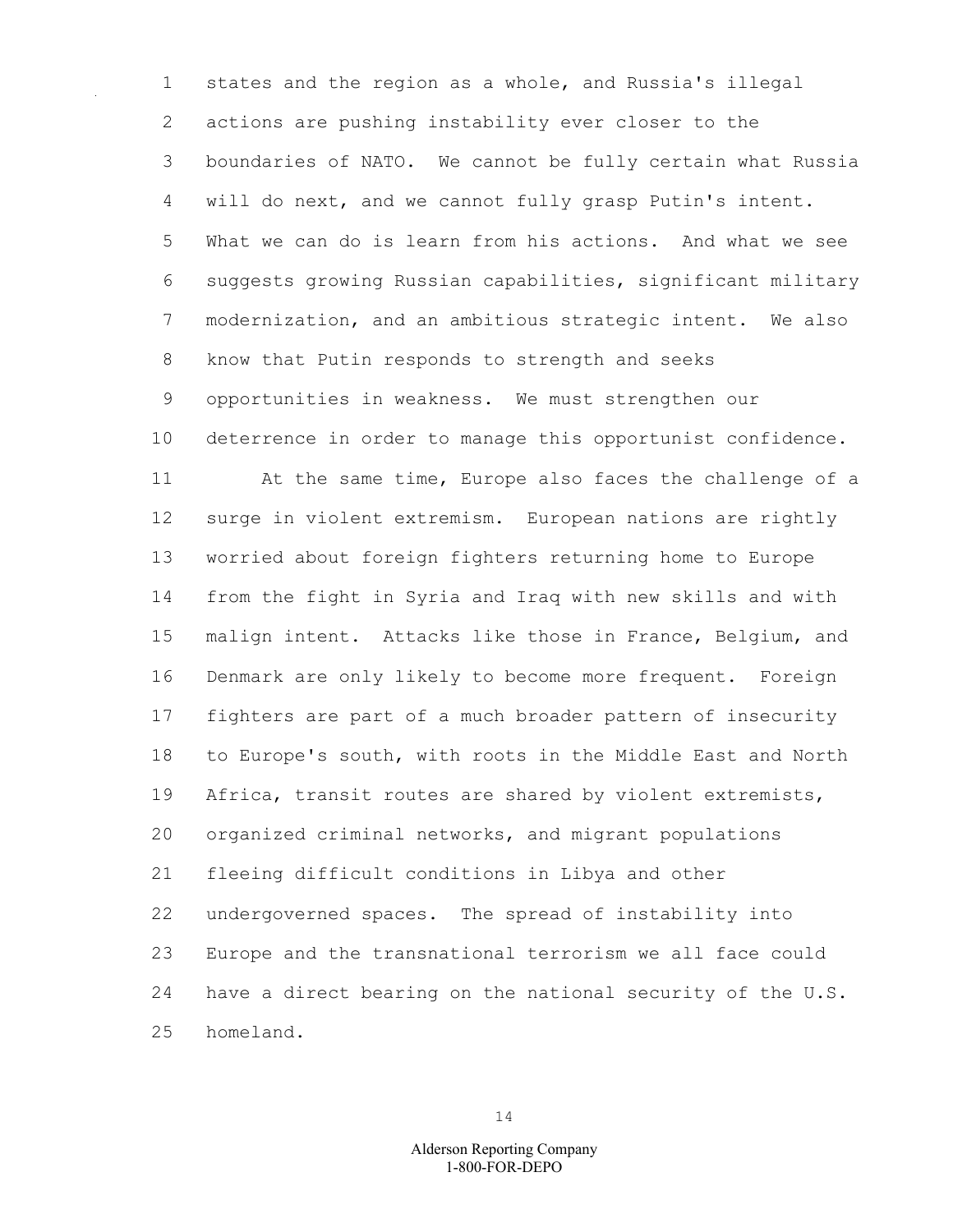1 EUCOM is working with European nations bilaterally and 2 supporting NATO alliance initiatives to meet and counter 3 this new and more complex security environment. Based on 4 the decisions made at NATO's Wales Summit last year, the 5 alliance is adapting in order to improve its readiness and 6 its responsiveness. The Readiness Action Plan, or RAP, is 7 well underway. Our allies are stepping up, making 8 contributions that give them a real stake in the outcome. 9 The United States will have a key and sustained role to 10 play in supporting and enabling these changes, especially 11 in critical areas that are hardest for our allies to 12 provide, like lift, sustainment, and enablers such as 13 intelligence, surveillance, and reconnaissance.

14 At the same time, our own U.S. efforts in Europe 15 remain essential. Our leadership is perhaps more important 16 now than at any time in recent history. Since Russian 17 troops illegally occupied Crimea last year, U.S. forces, 18 under the banner of Operation Atlantic Resolve, have 19 continued to take concerted steps to assure allies of our 20 commitment to their security and to Article 5 of the North 21 Atlantic Treaty, the common defense cornerstone of our 22 transatlantic security. EUCOM air, land, maritime, and 23 Special Operation Forces have maintained presence in all 24 three of our NATO allies in the Baltics, Poland, Romania, 25 and Bulgaria, as well as the Black Sea, providing an array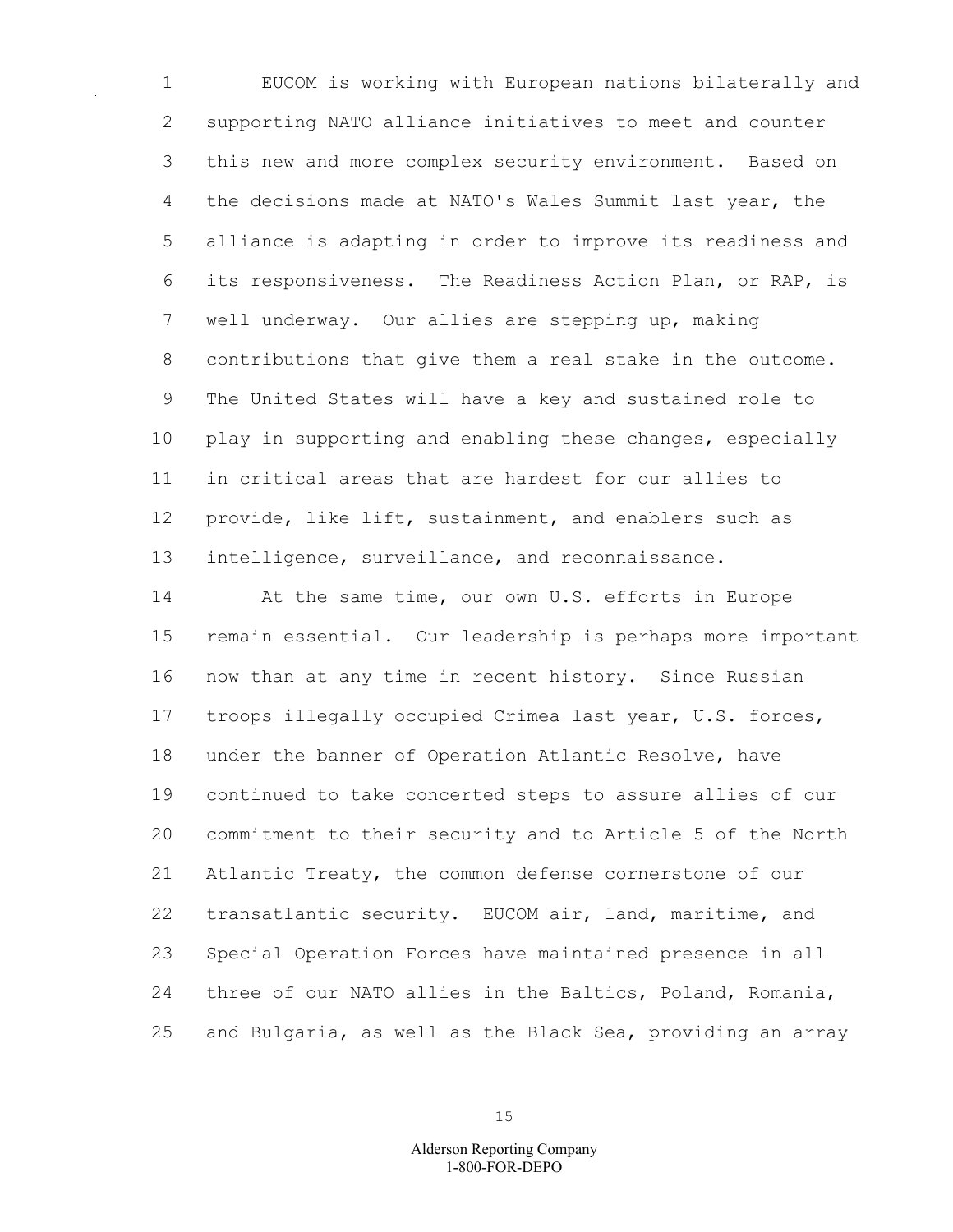1 of capabilities, including airborne armor, mobile infantry, 2 light fighter, strike fighter, advanced air, and maritime 3 presence, in addition to training, advising, and exercising 4 with host-nation forces. You have made most of this 5 persistent presence possible through your support of the 6 European Reassurance Initiative, or, ERI. The assurance 7 measures it supports enable the alliance to remain strong 8 and cohesive in this new security environment.

9 In facing both of these serious challenges to Europe's 10 east and to its south, EUCOM is working closely with many 11 others -- our sister COCOMs, NATO partners, as well as 12 allies and other international organizations, including the 13 European Union. There is plenty of work to go around. And 14 our collaboration and our unity are essential. EUCOM is 15 also drawing heavily on great new efforts underway in the 16 Department of Defense, not the least the Defense Innovation 17 Initiative, which applies cutting-edge approaches to some 18 of the toughest challenges in our theater, like anti-access 19 area denial.

20 The strong threat posed by Russia and the growing 21 challenge to the south lead me to three areas where EUCOM 22 could particularly use your help:

23 First, sufficient forward -- persistent forward 24 presence. Our forward presence in Europe is the bedrock of 25 our ability to assure allies, to deter real and potential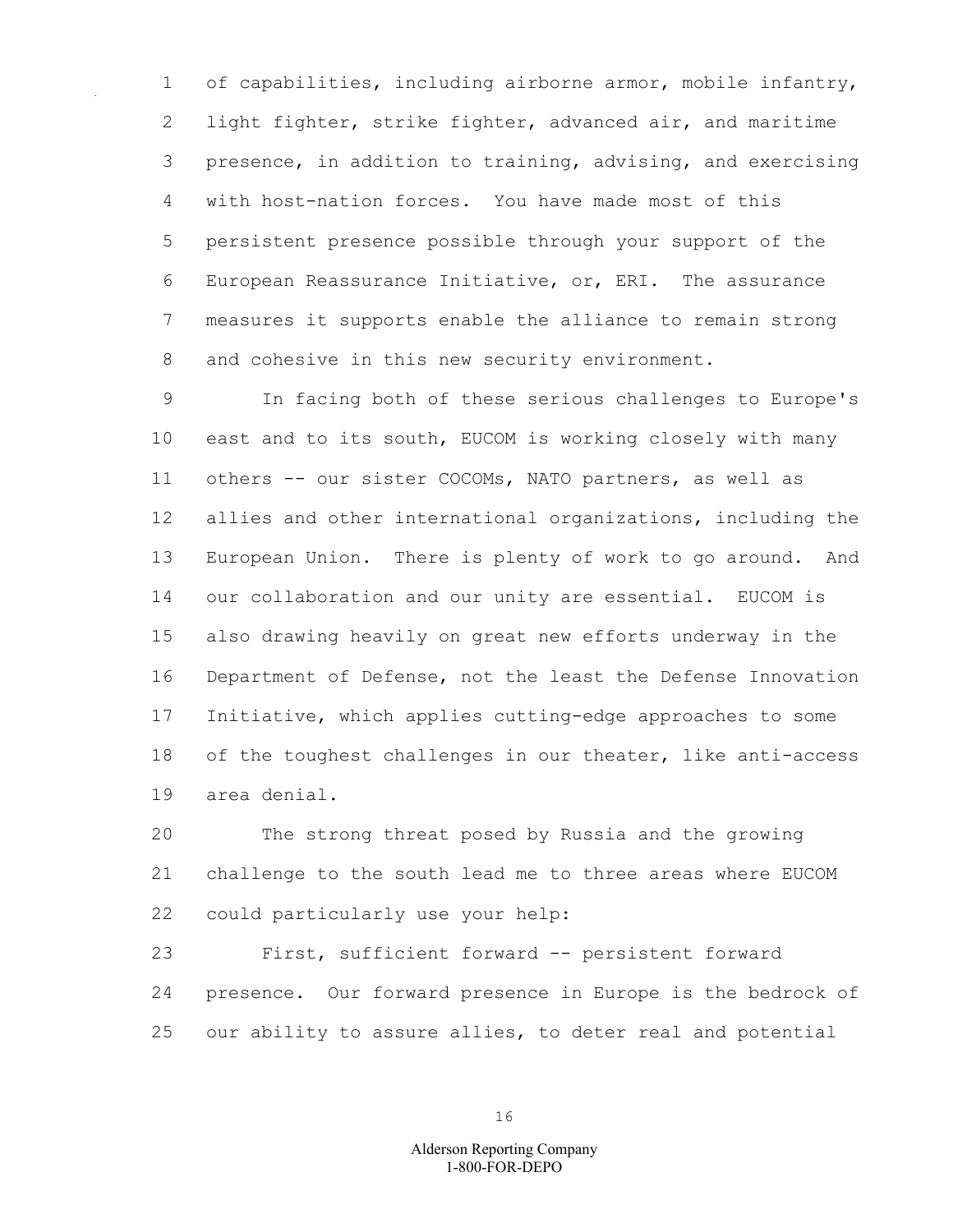1 adversaries, and to be postured to act in a timely manner, 2 should deterrence fail. It was our permanent presence in 3 Europe that gave EUCOM the ability to respond immediately 4 after Russian troops illegally occupied Crimea. Soldiers 5 from the 173rd Airborne Brigade in Germany deployed to the 6 Baltic states and Poland within 96 hours of receiving their 7 mission. And our F-15s from Lakenheath, England, began 8 flying missions out of Poland within 18 hours of being 9 giving the mission. That same permanent presence ensures 10 that EUCOM can play a full array of essential supporting 11 roles for other combatant commands, from neighboring 12 AFRICOM and CENTCOM to STRATCOM and TRANSCOM. Rotational 13 presence is not a substitute for permanent forward presence 14 in building relationships or signaling our commitment, but 15 a fully funded rotational presence can play an important 16 role in helping meet the requirements in our theater if it 17 is heel-to-toe and properly resourced.

18 The second area is sufficient intelligence support. 19 Since the end of the Cold War, our Nation's community of 20 Russian-area experts has shrunk considerably, and 21 intelligence assets of all kinds have been shifted to the 22 wars we've been fighting or to understanding potential 23 future threats. Russian military operations over the past 24 year in Ukraine and the region more broadly have 25 underscored that there are critical gaps in our collection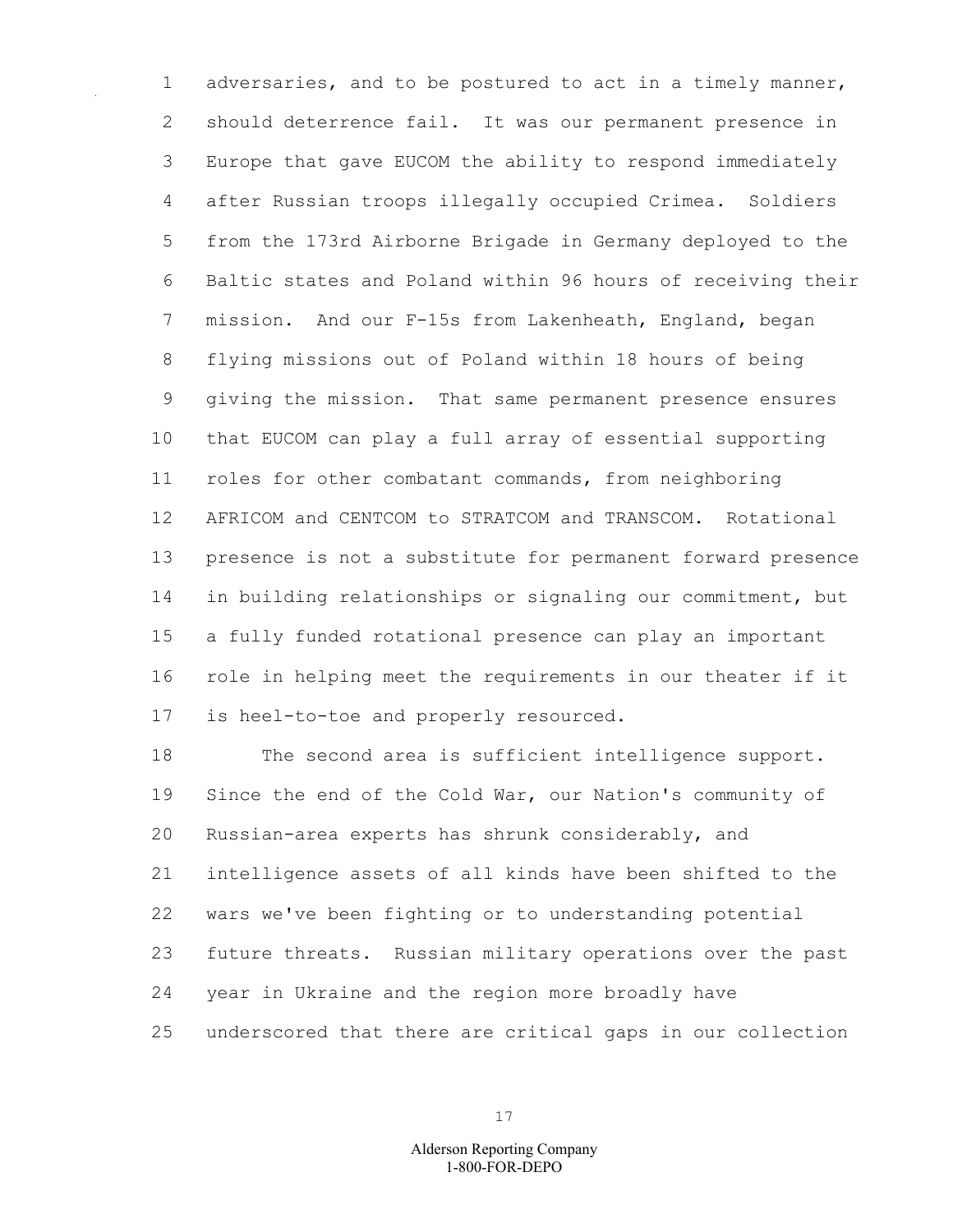1 and analysis. Some Russian military exercise have caught 2 us by surprise, and our textured feel for Russian 3 involvement on the ground in Ukraine has been quite 4 limited. Earlier indications and warning and the ability 5 to better understand Moscow's thinking and intent are 6 absolutely critical for avoiding future surprise and 7 miscalculation, for deterring effectively, and for 8 preparing to respond, if required. Getting this right 9 requires more ISR, high-power analytical support, and 10 appropriate intelligence-sharing with allies and partners. 11 The same holds true for effectively waging counterterrorism 12 and counter-ISIL operations in and through the European 13 theater. A small investment in this capability could lead 14 to a large return in our understanding of the complex 15 challenges we face.

16 Third and finally is sufficient future resourcing. In 17 the near term, EUCOM's particular request for your support 18 for a European Reassurance Initiative for fiscal year 2016 19 is important. Your support for ERI in 2015 demonstrated 20 commitment to our allies, increased our ability to shape 21 the European theater, and allowed EUCOM to build and 22 sustain the capacity of our allies and partners. The 23 request for ERI in FY16 builds on this initiative. Key 24 components include maintaining air superiority presence, 25 participating in NATO exercises, supporting the rotational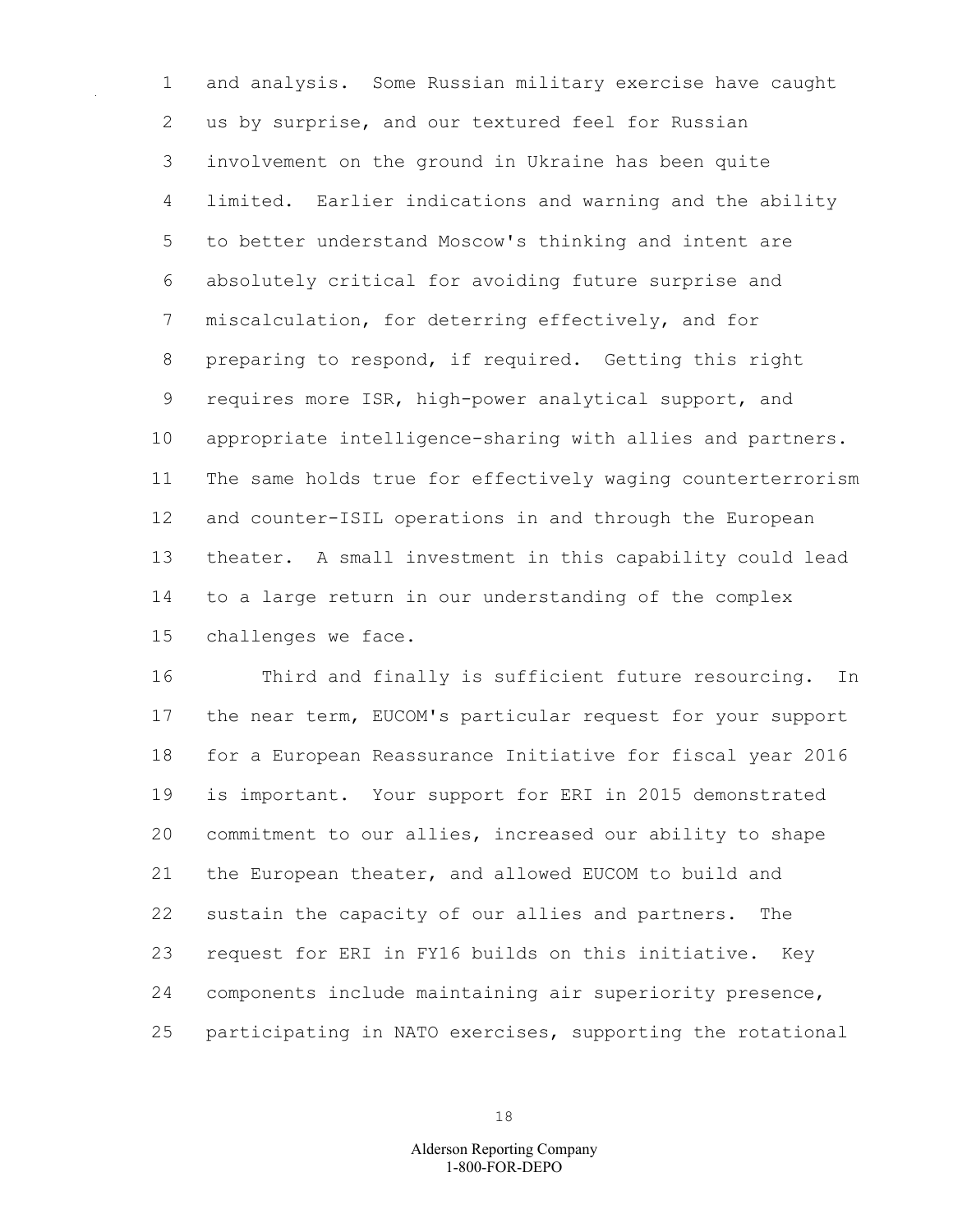1 presence of an armored brigade combat team, pre-positioning 2 equipment, funding the Global Response Force exercises, and 3 fostering SACEUR engagement with partners, and increasing 4 Guard and Reserve participation across the field.

5 We understand these reassurance measures come at a 6 cost, and in the current budget environment, additional 7 cost means making tough decisions. As a result of previous 8 constraints, our EUCOM readiness has already assumed 9 greater risk. Specifically, our deployment timelines are 10 longer, our preparations are less robust, and our 11 fundamental ability to deter and defeat in a timely and 12 effective manner is less sure than it was a decade ago. As 13 Secretary Carter testified recently, further reductions 14 would damage our national security and have a direct and 15 lasting impact on our ability to protect and defend the 16 Nation in and from the European theater.

17 Meanwhile, the security challenges in and around 18 Europe are growing sharper and more complicated. Your 19 support for EUCOM's mission and your tireless efforts to 20 chart a long-term path toward resourcing a strong national 21 defense are critical steps to ensuring the enduring ability 22 of EUCOM and DOD to protect and defend this great Nation. 23 From the dedicated men and women serving in our 24 European theater, thank you. Thank you for your time and

19

25 your attention. And I now look forward to taking your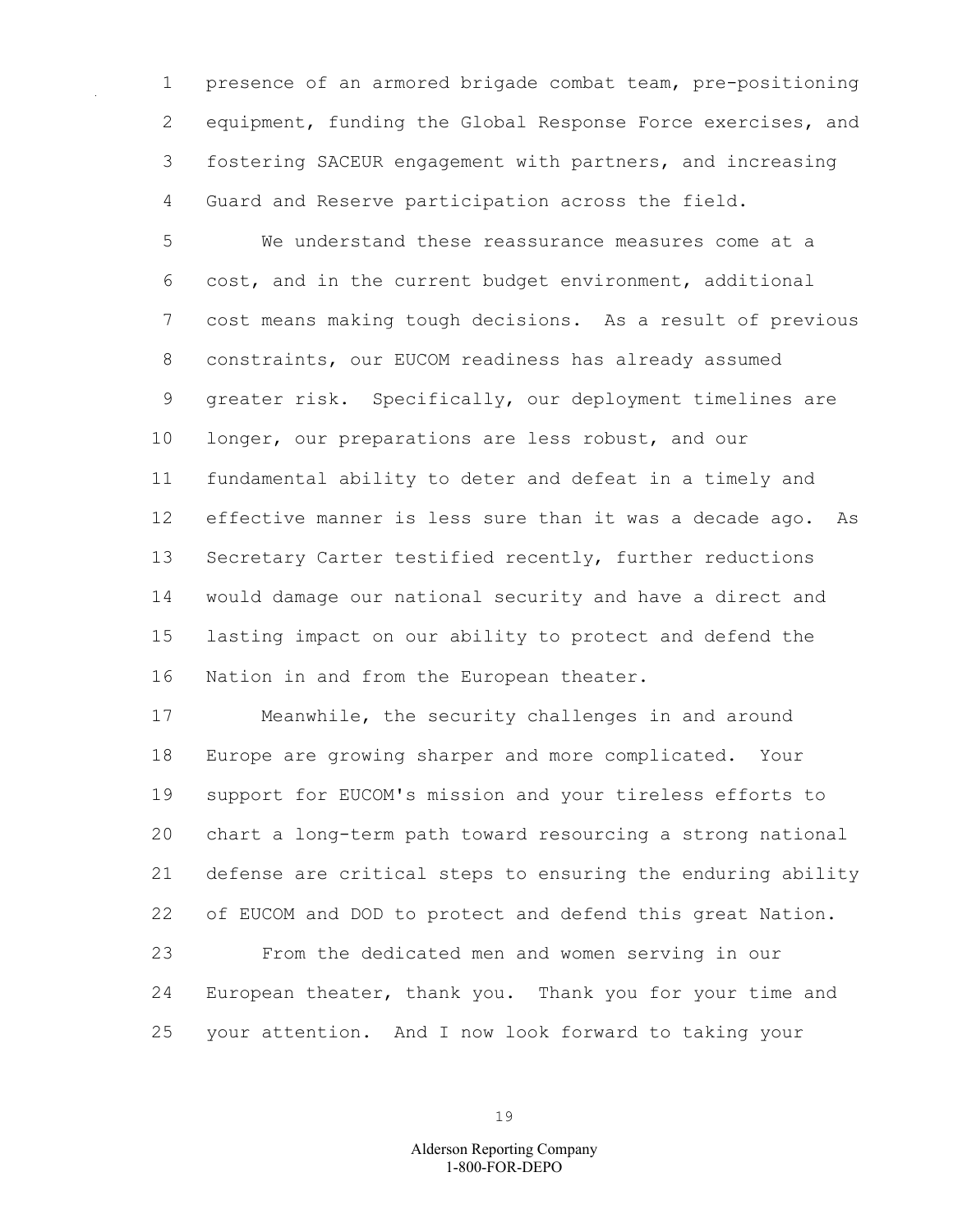| $\mathbf 1$      | questions. |  |  |                                                        |  |
|------------------|------------|--|--|--------------------------------------------------------|--|
| $\sqrt{2}$       |            |  |  | [The prepared statement of General Breedlove follows:] |  |
| $\mathcal{S}$    |            |  |  |                                                        |  |
| $\sqrt{4}$       |            |  |  |                                                        |  |
| 5                |            |  |  |                                                        |  |
| $\sqrt{6}$       |            |  |  |                                                        |  |
| $\boldsymbol{7}$ |            |  |  |                                                        |  |
| $\,8\,$          |            |  |  |                                                        |  |
| $\mathcal{G}$    |            |  |  |                                                        |  |
| $1\,0$           |            |  |  |                                                        |  |
| $11\,$           |            |  |  |                                                        |  |
| $12\,$           |            |  |  |                                                        |  |
| $13\,$           |            |  |  |                                                        |  |
| $1\,4$           |            |  |  |                                                        |  |
| $15\,$           |            |  |  |                                                        |  |
| $16\,$           |            |  |  |                                                        |  |
| $17\,$           |            |  |  |                                                        |  |
| $1\,8$           |            |  |  |                                                        |  |
| 19               |            |  |  |                                                        |  |
| 20               |            |  |  |                                                        |  |
| 21               |            |  |  |                                                        |  |
| 22               |            |  |  |                                                        |  |
| 23               |            |  |  |                                                        |  |
| 24               |            |  |  |                                                        |  |
| 25               |            |  |  |                                                        |  |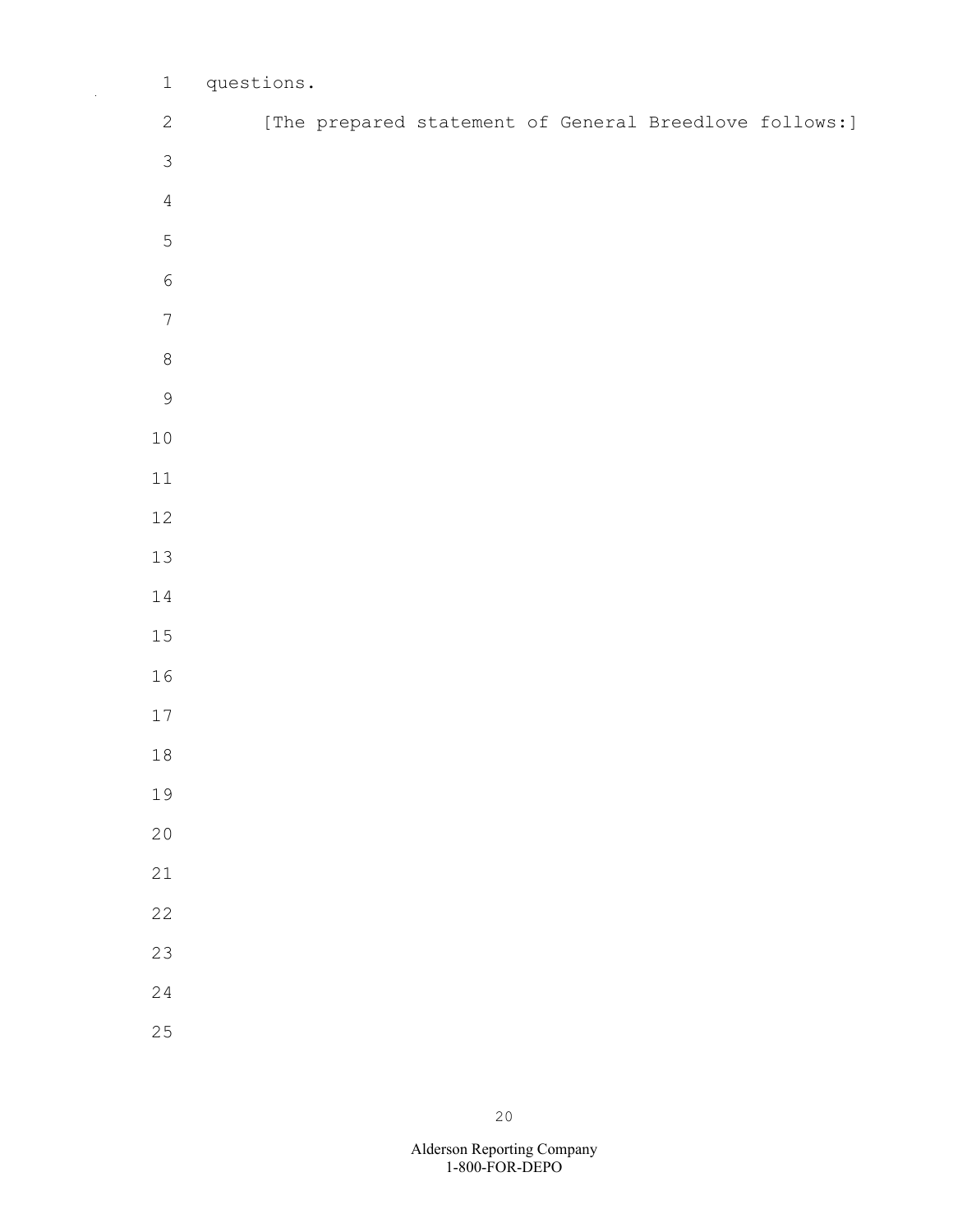1 Chairman McCain: Thank you, General.

2 Item of business. A quorum is now present. I ask the 3 committee to consider one civilian nomination and a list of 4 361 pending military nominations.

5 First, I ask the committee to consider the nomination 6 of Mr. Peter Levine to be Deputy Chief Management Officer, 7 Department of Defense. Is there a motion to favorably 8 report --

- 9 Senator Reed: So moved.
- 10 Chairman McCain: Is there a second?

11 Senator Manchin: Second.

12 Chairman McCain: All in favor, say aye.

13 [A chorus of ayes.]

14 Chairman McCain: Motion carries.

15 Finally, I ask the committee to consider a list of 361

16 pending military nominations. All of these nominations

17 have been before the committee the required length of time.

18 There's a motion to favorably report these 360.

- 19 Senator Reed: So moved.
- 20 Chairman McCain: Is there a second?
- 21 Senator Manchin: Second.
- 22 Chairman McCain: All in favor, say aye.
- 23 [A chorus of ayes.]
- 24 Chairman McCain: Those opposed?
- 25 [No response.]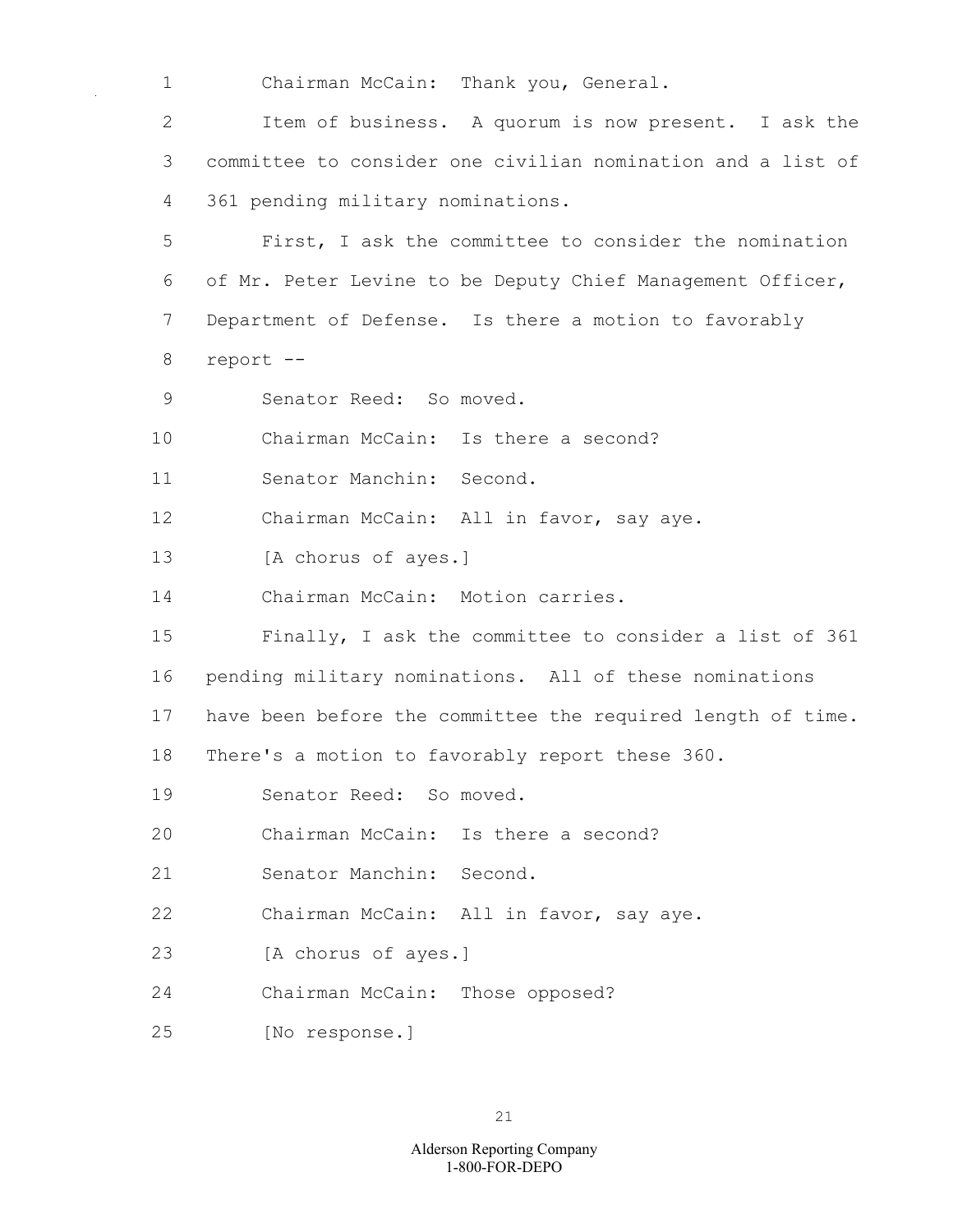1 Chairman McCain: The motion carries.

2 Thank you, General. And thank you for your final 3 remarks about the situation that will evolve if we continue 4 with sequestration. I think that's what you're talking 5 about, right?

6 General Breedlove: Yes, Chairman, it is.

7 Chairman McCain: And that would seriously impair your 8 ability, or our Nation's ability, to carry out our 9 responsibilities in Europe.

10 General Breedlove: That's correct, Chairman. And 11 challenge our forward presence.

12 Chairman McCain: And put the lives of the men and 13 women who are serving in the military in greater danger.

14 General Breedlove: Yes, Chair.

15 Chairman McCain: Thank you.

16 Very quickly, literally thousands of refugees, 17 migrants, are freeing North Africa and trying to arrive in 18 Europe. In some cases, that's not too great a distant. 19 Wouldn't it be logical for terrorist organizations, like 20 ISIS, to maybe place some people on those boats and 21 transport them to Europe?

22 General Breedlove: Chairman, this is one of our great 23 concerns, and also one of the great concerns of our allies. 24 Chairman McCain: Have we seen any indication of that 25 so far?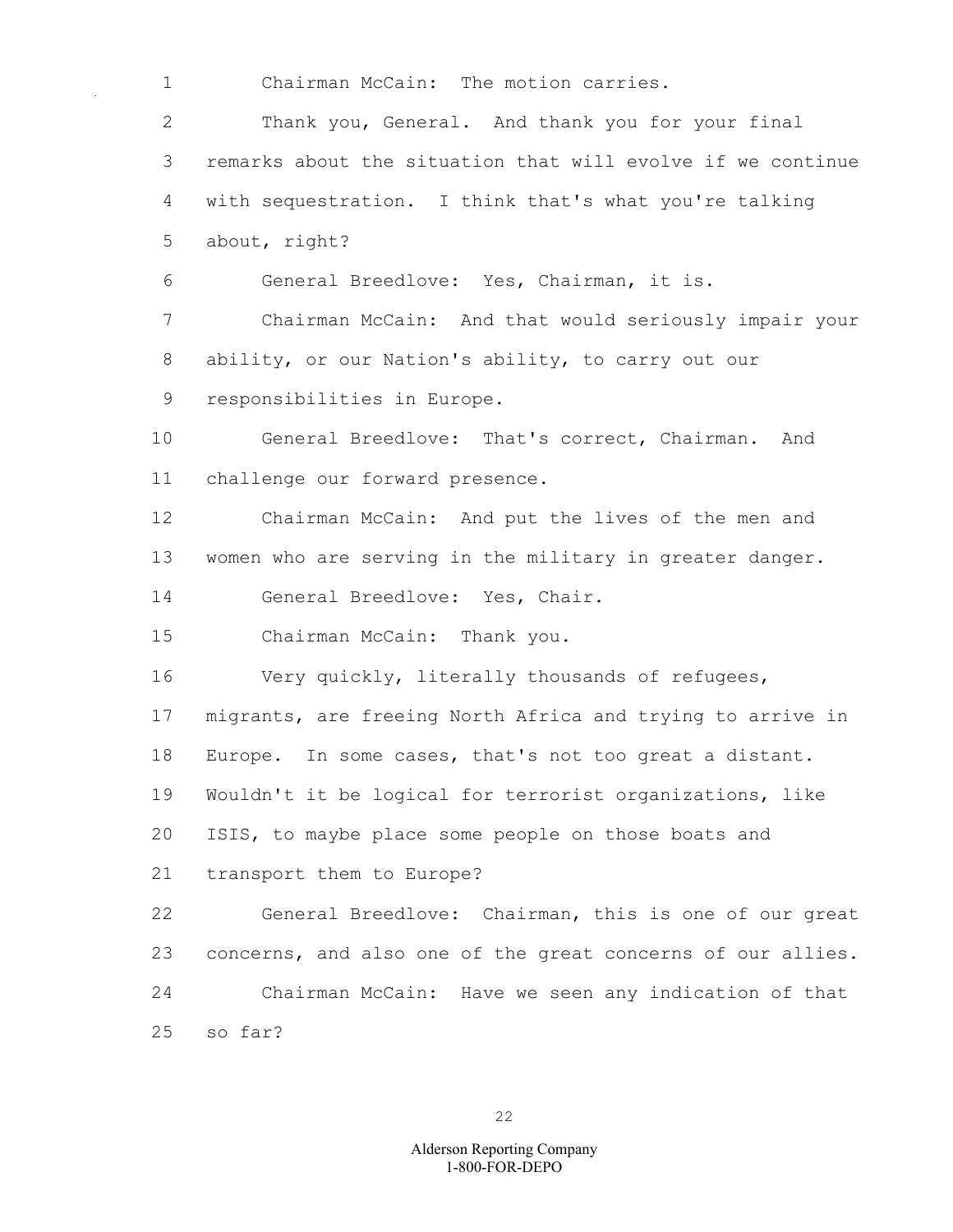| $\mathbf 1$      | General Breedlove: Chairman, I can't talk to              |
|------------------|-----------------------------------------------------------|
| $\mathbf{2}$     | specifics, but I will look into that and get back to you. |
| 3                | [The information referred to follows:]                    |
| $\overline{4}$   | [COMMITTEE INSERT]                                        |
| $\mathsf S$      |                                                           |
| $\sqrt{6}$       |                                                           |
| $\boldsymbol{7}$ |                                                           |
| $\,8\,$          |                                                           |
| $\mathsf 9$      |                                                           |
| $10$             |                                                           |
| 11               |                                                           |
| $12$             |                                                           |
| $13$             |                                                           |
| $14\,$           |                                                           |
| $15$             |                                                           |
| 16               |                                                           |
| $17$             |                                                           |
| $1\,8$           |                                                           |
| 19               |                                                           |
| 20               |                                                           |
| 21               |                                                           |
| 22               |                                                           |
| 23               |                                                           |
| 24               |                                                           |
| 25               |                                                           |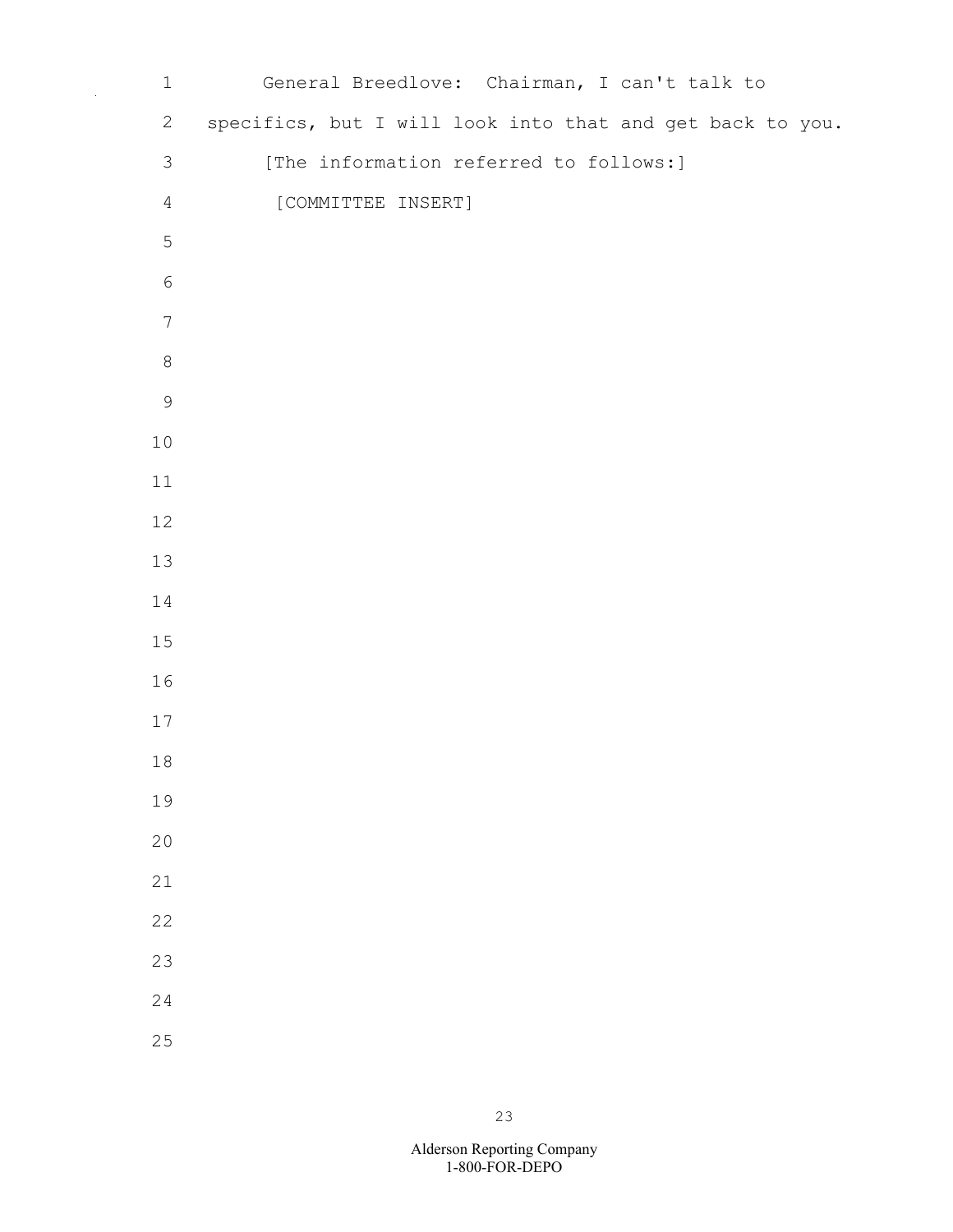1 General Breedlove: I have not seen specific named 2 reports yet, but we are following several threat strings.

3 Chairman McCain: I get the impression from your 4 testimony that, as you have in the past, you are predicting 5 that we're in a period of pause with the Russians in 6 eastern Ukraine, and it's very likely, within a certain 7 period -- relatively short period of time, they will mount 8 additional -- the, quote, "separatists" will be mounting 9 further conflicts in the region -- in eastern Ukraine. Is 10 that accurate?

11 General Breedlove: Chairman, what we -- I cannot 12 accurately predict what they'll do, but I can watch what 13 they have done in the past and what they have done in this 14 lull, as you correctly describe. During this lull, we have 15 seen a period of what I would call "resetting" and 16 preparing, training and equipping to have the capacity to 17 again take an offensive.

18 Chairman McCain: So, they aren't doing all of what 19 they're doing now for nothing.

20 General Breedlove: In the past, they have not wasted 21 their effort.

22 Chairman McCain: In January, we had a hearing, and 23 Secretary Albright was there, and Shultz and Kissinger. 24 And all of them said that they believed we should provide 25 defensive weapons to the Ukrainian government. I asked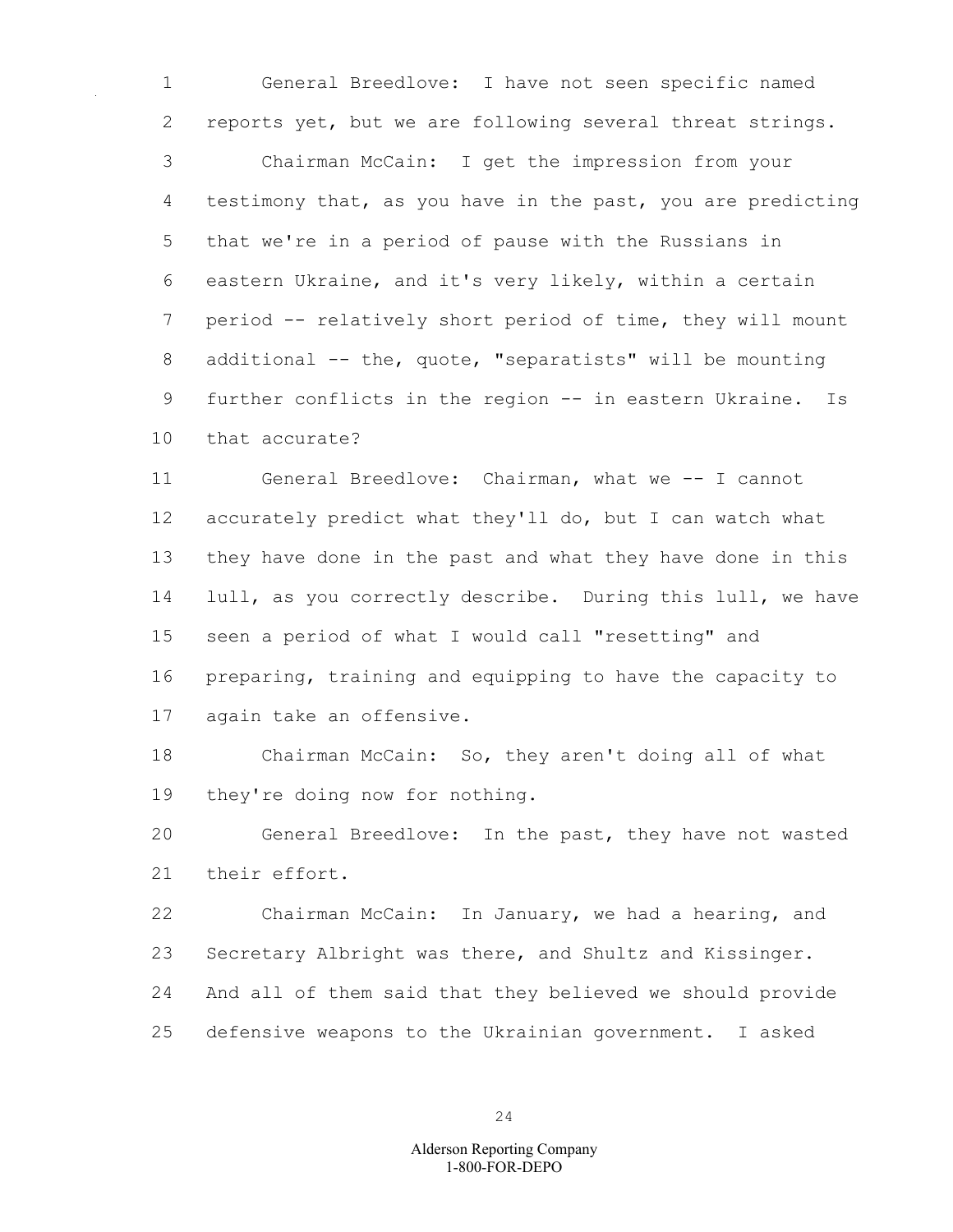1 Secretary Carter, in his nomination hearing. He said, "I 2 am inclined in the direction of providing them with arms." 3 The list goes on and on.

4 And I'm not asking you to make policy. And so, I will 5 phrase my question in a way -- wouldn't it have a 6 significant impact on the military situation in eastern 7 Ukraine today if we gave the Ukrainian military the weapons 8 that they so badly need defensively?

9 General Breedlove: Chairman, first, the -- first of 10 all, I agree with the Secretary of Defense, and I believe 11 that -- as I mentioned in my opening statement, that our --12 Mr. Putin and his forces have taken and used every tool to 13 their great advantage, to including the military tool. 14 And, as you have phrased, it is important that we should 15 consider all those tools. And I support the use -- the 16 consideration of using offensive weapons to change decision 17 calculus on the ground and to facilitate bringing our 18 opponent to the table for a solution -- a final solution. 19 Chairman McCain: I had the impression that our 20 European allies are reluctant to impose serious sanctions, 21 or seem to be seeking ways to lift sanctions, is directly 22 related to their dependence on Russian energy. Do you 23 think it would be helpful if we developed a strategy for

24 getting energy to our eastern Europeans friends,

25 particularly Ukraine, but also eastern Europe and even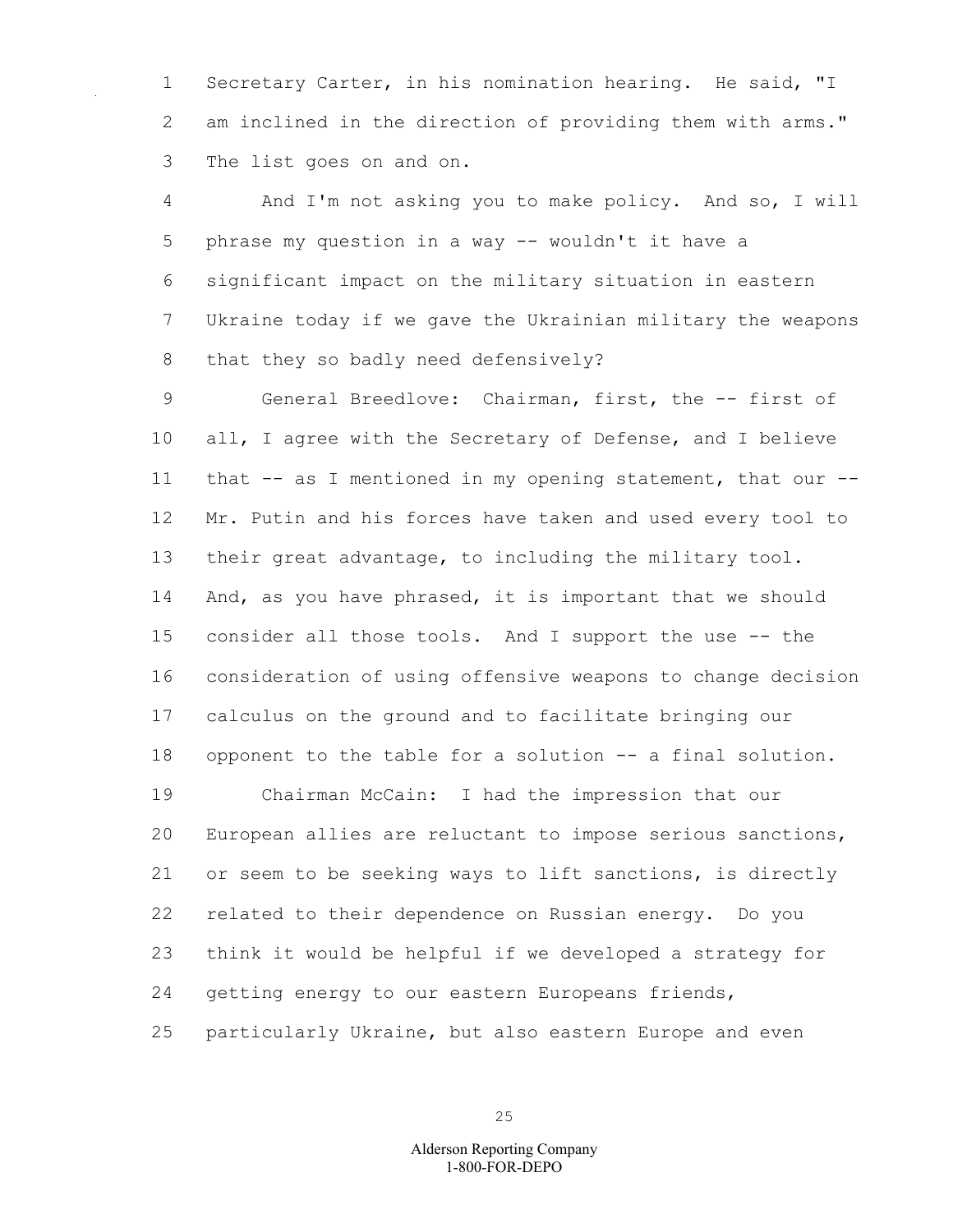1 Germany?

2 General Breedlove: Chairman, first of all, I 3 completely agree with your premise. As I said, Russians 4 use every tool, and this economic tool of energy -- using 5 energy as a tool or a weapon is clearly a part of the 6 calculus that is affecting the decision of many of our 7 allied nations. And any efforts we would take to make 8 Europe more energy independent from Russia would help in 9 this calculus. I agree.

10 Chairman McCain: What do your European friends say 11 when we admonish them that every -- all but two of them are 12 spending less than 2 percent of their GDP on defense? It 13 seems to me that they don't have much of a sense of alarm. 14 General Breedlove: Chairman, there's -- there is good 15 news here, and there remains concern here. We do see 16 several of the nations, in the last weeks, setting a plan 17 to achieve 2-percent spending. Those numbers are still 18 small, but we see nations doing that. We see a few nations 19 committing to, in the short term, getting to the NATO 20 average, which is below 2 percent and not the goal that we 21 have asked them to set. So, at least there is a commitment 22 to turn around a decline. But, there is concern about the 23 spending.

24 I would say that, to the positive side of the ledger, 25 as you know and we have talked about, the -- many of these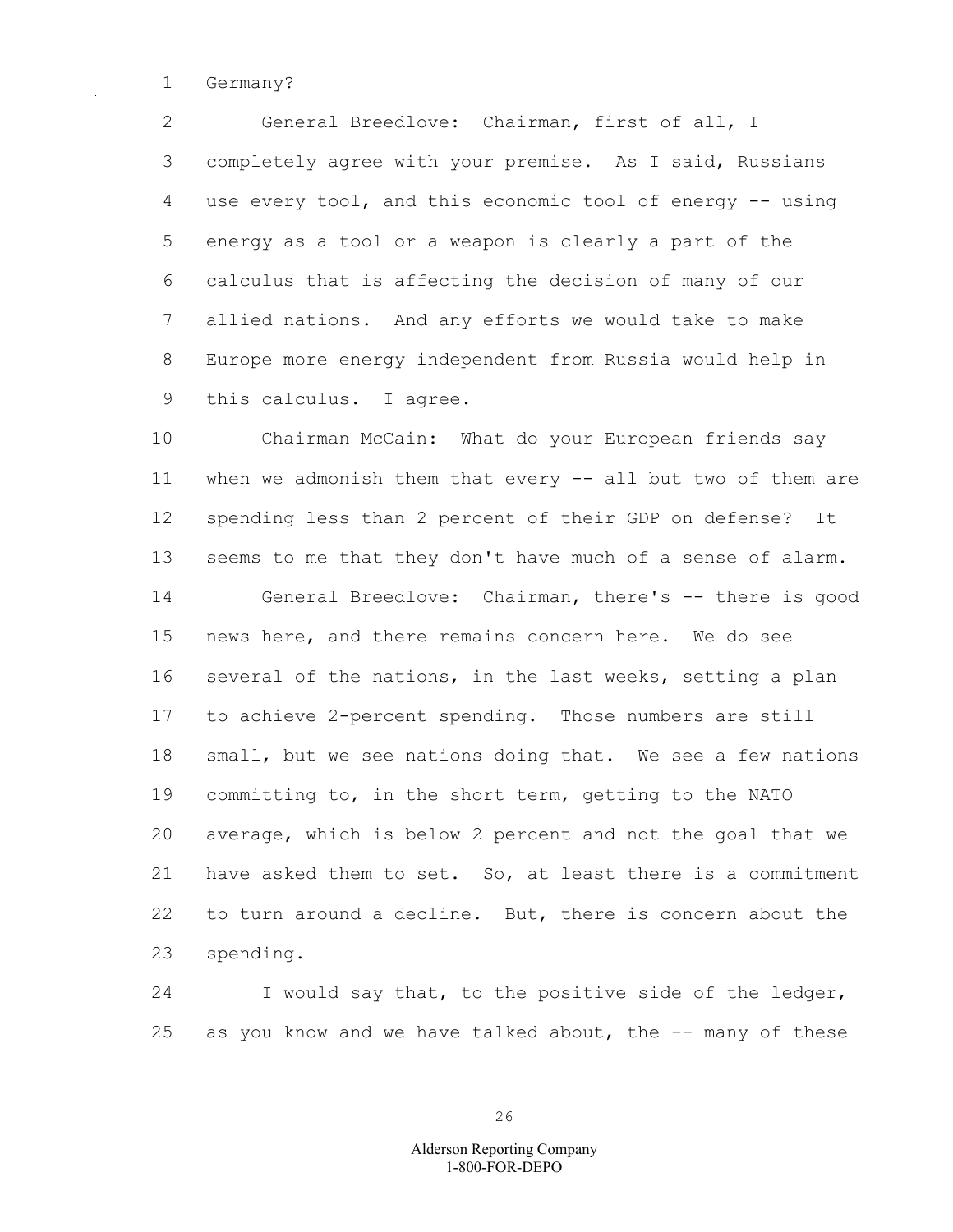1 nations are stepping up and putting their forces where 2 they're required in our Readiness Action Plan in the Very 3 High Readiness Joint Task Force, committing, as European 4 nations, to be centerpieces of that Very High Readiness 5 Task Force.

6 So, I don't want to gloss over the challenge. We need 7 to remain focused on the spending and our pledges that all 8 the nations made at the Wales Summit. And we will be 9 continually focused on that.

10 Chairman McCain: Thank you, General. And I'll, 11 again, thank you for your service and, frankly, for your 12 very forthcoming responses to the questions of this 13 committee. I thank you.

14 Senator Reed: Thank you, Mr. Chairman.

15 First, just a point of clarification. I think, in 16 response to Senator McCain's question, you talked about 17 offensive weapons. Is that --

18 General Breedlove: Senator, yes. I have been steady 19 on the record as saying that I believe all our tools should 20 be considered.

21 Senator Reed: Very good.

22 Let me follow up also on Senator McCain's question 23 about the potential flow into Europe and beyond of foreign 24 fighters, particularly coming from the Maghreb in the 25 Middle East. That is essentially a law enforcement problem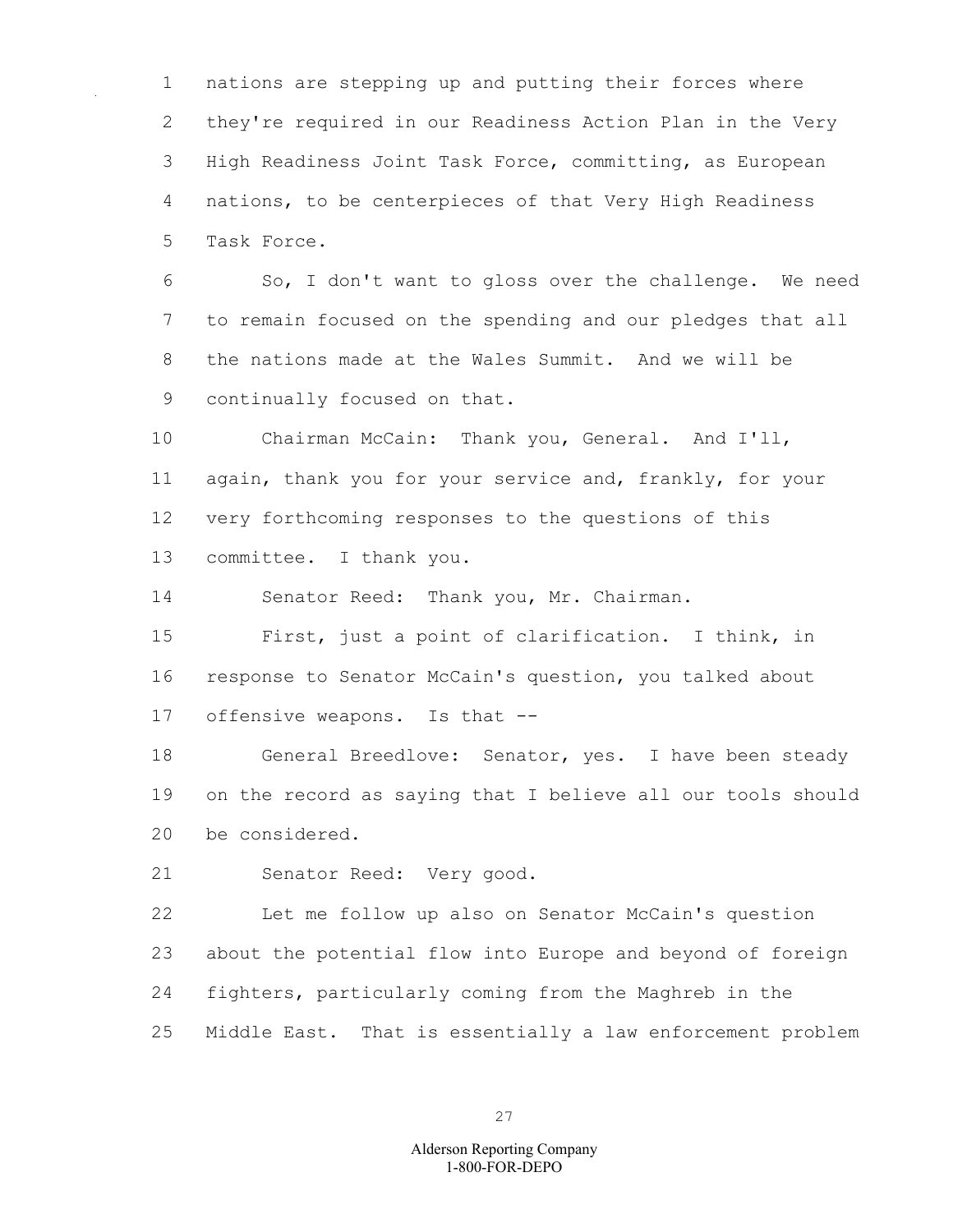1 at this juncture. And I would assume that you're 2 collaborating with Department of Homeland Security, with 3 the FBI, and with all our law enforcement. Is that the 4 major thrust of --

5 General Breedlove: Sir, I would broaden the answer a 6 little bit. The short answer to your questions are yes. 7 And, in fact, we have, on our staff in EUCOM, 8 representatives of law enforcement agencies and others in a 9 directorate that we created for just this problem in our 10 J-9.

11 But, the -- if I could just broaden the answer just a 12 little bit, the example of Operation Ocean Shield off of 13 the Horn of Africa, and the example of Kosovo, the ULEX 14 mission from the EU, and NATO's K-4 mission are great 15 examples of where EUCOM is able to work with other agencies 16 in Europe, and where NATO is able to work with other 17 agencies in Europe. NATO brings a great command-and-18 control military structure and military discipline to the 19 problem. So, in Ocean Shield, they took care of the sea 20 approaches to the Horn. And then the EU has that great 21 all-of-government more Ministry of Interior connections to 22 judiciary, to policing, and others. And so, the combined 23 excellence of NATO military with the European Union's 24 ability to reach ashore and do, these nexuses are where I 25 think we have a lot of good to do in the future to problems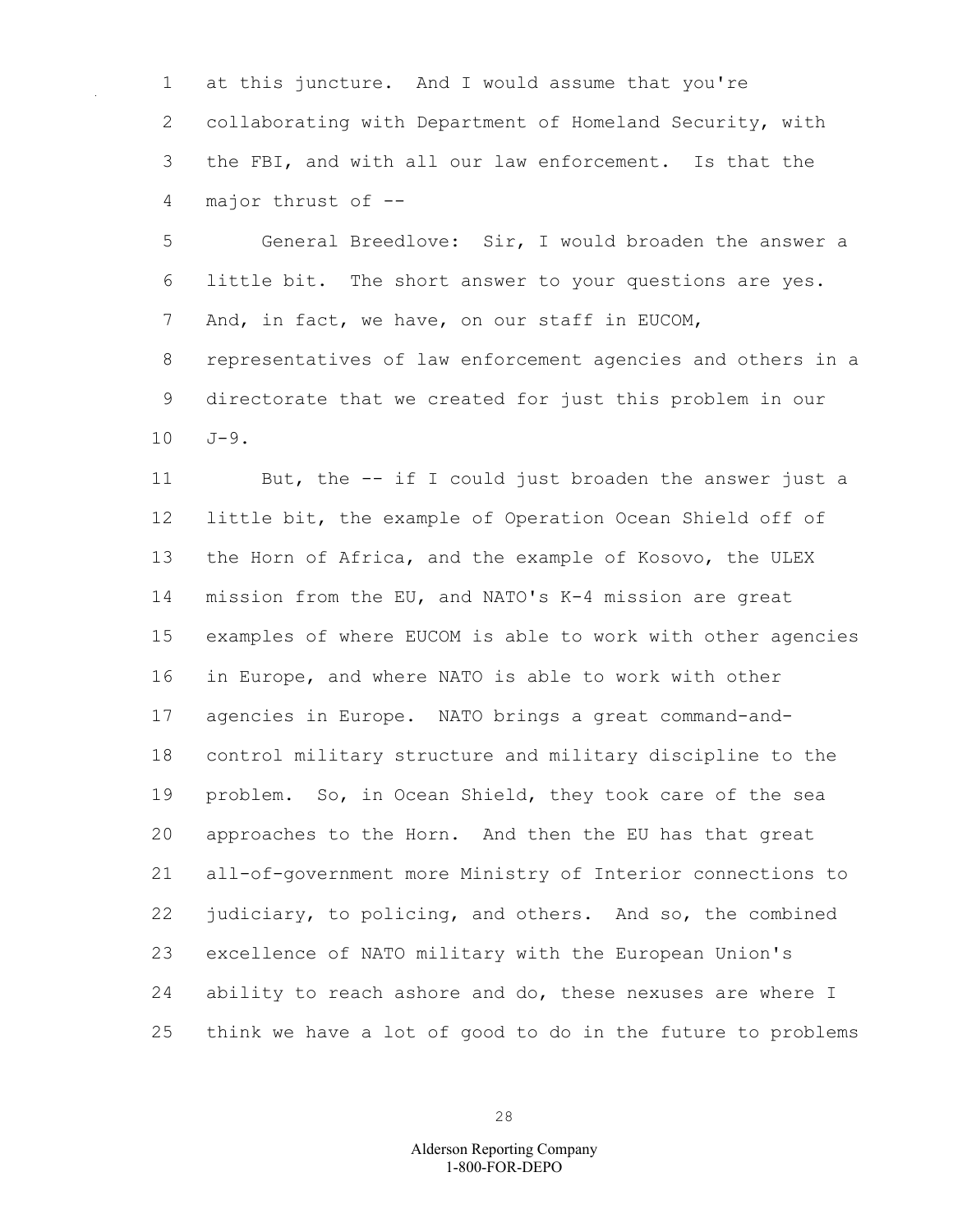1 like the foreign fighters that both you and the Chairman 2 have identified.

3 Senator Reed: But, part of this is being able to rely 4 upon Homeland Security, FBI, et cetera. And, in the same 5 context of your issue with sequestration, if these 6 Departments fell under sequestration, if they had limited 7 resources, that could materially affect your ability to 8 stop this threat?

9 General Breedlove: This is a broad response required 10 across those agencies, as well as military agencies, 11 Senator.

12 Senator Reed: Thank you.

13 Let me ask -- focus on Ukraine. There are several 14 dimensions. The two most significant, the operational 15 readiness of the Ukrainian military forces and the economic 16 reforms that they have to undertake to literally survive. 17 I think we had a chance to talk about this in the office. 18 Can you give us your -- from -- we focus significantly on 19 situation of weapons, but what are the top, sort of, items 20 that they need to be operationally capable of resisting? 21 It's not just weapons, it's a list. And, in fact, you 22 might sort of prioritize the list.

23 General Breedlove: Senator, thank you for the 24 opportunity to talk to this. And I would just open by 25 saying that we have what is called the Ukraine Commission,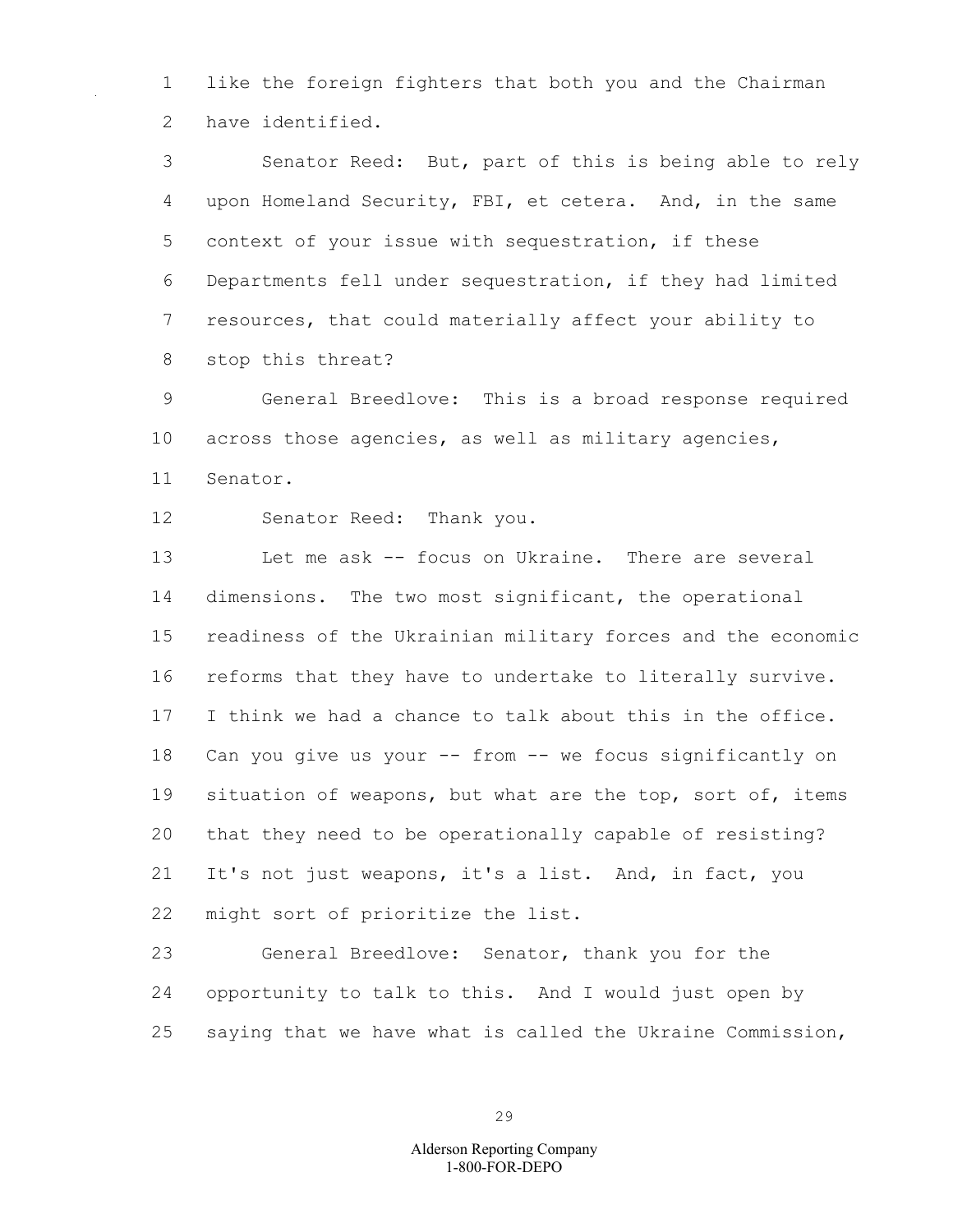1 the Joint Commission, where our EUCOM soldiers, sailors, 2 airmen, and marines have done a series of bilateral visits 3 and worked with the leadership of the military and their 4 ministries to do exactly what you talk about, which is to 5 identify their needs in this business. We did many of 6 those visits before the Russian offensive last August, so 7 we had to go back and redo a few, because that Russian 8 offensive seriously altered the complexion of the Ukrainian 9 military.

10 So, we have done a very exhaustive series, about 25 11 visits. And we have done exactly as you have described. 12 We have outlined things that we think are important. I 13 think the top three bins, in a purely military sense, not a 14 political or economic sense, are, first of all, in 15 communication and counter-communication. The Russian 16 forces were able to take the Ukrainians off the air in 17 certain areas, herd them, by turning off military 18 communications, onto their cell phones, and then use their 19 cell phones to attack them on the field. So, the ability 20 to communicate and also defend against counter-21 communication, sort of item one.

22 Item two in a group is a what I call "counter-battery 23 capabilities." About 70 percent of the Ukrainian 24 casualties and deaths have been to Russian and separatist 25 artillery. And so, I would put in the second group of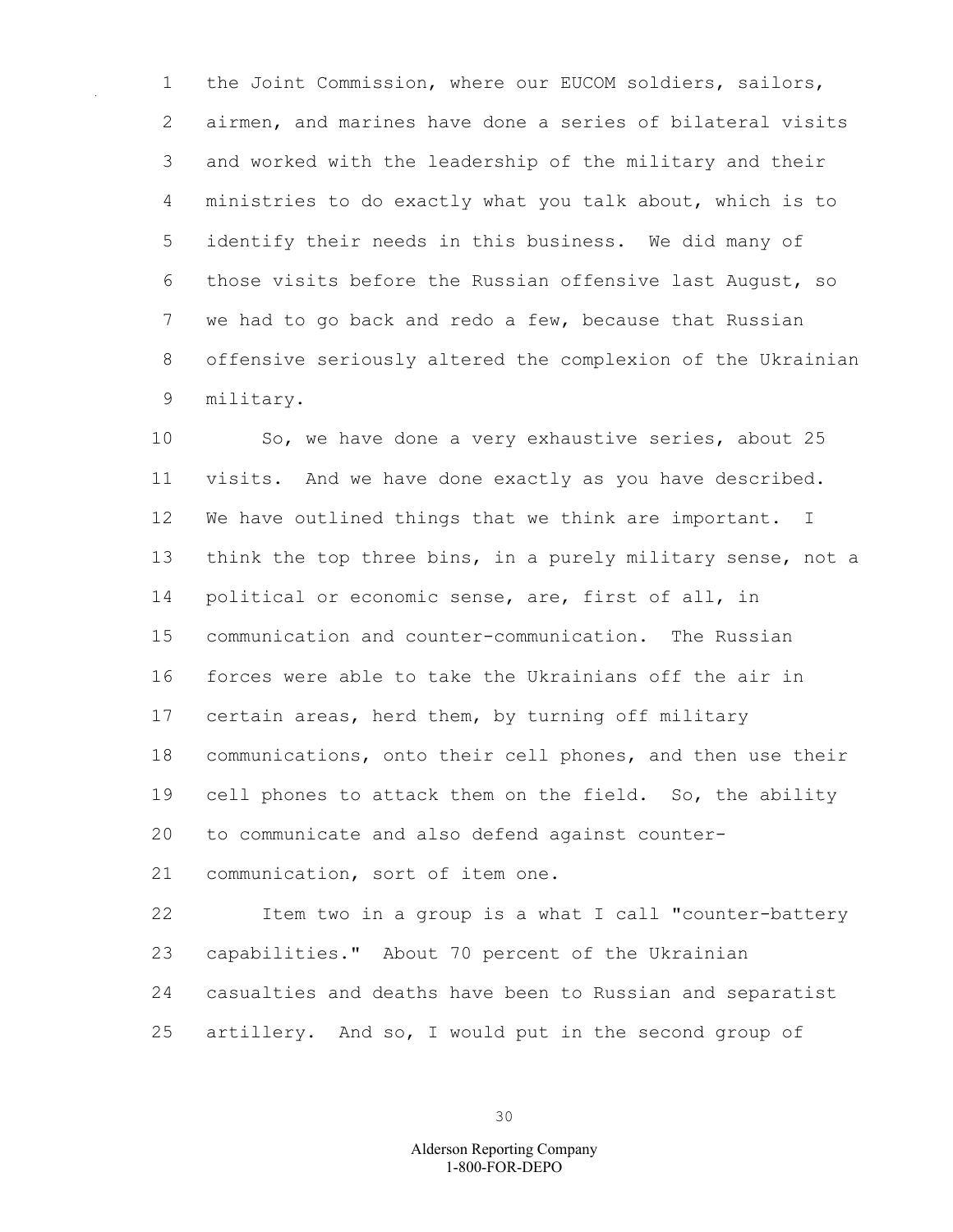1 capabilities and capacities that we need to work with on -- 2 them on, is that counter-battery and how to survive 3 artillery fire.

4 And then the third is a broad range that I call 5 "counter-mobility." Russian forces and the separatist 6 forces in the east enjoy a wide range of armored 7 capabilities that have been supplied by Russia. And the 8 ability for the Ukrainians to address that capability is 9 important.

10 So, those are the three broad areas that I think are 11 probably the key.

12 And what I would say, also, Senator, in closing, is 13 that what we found in our visits, with our disciplined 14 approach to this, is pretty close to what President 15 Poroshenko and others are asking for as they talk back to 16 us.

17 Senator Reed: Just a final point. I know this is out 18 of your field, but if -- the economic reforms, from both a 19 quality of life and a -- the politics and the willingness 20 of the Ukrainian people to support the government, are 21 absolutely critical. And if they fail at that, that would 22 have a -- significant consequences, beyond just sort of a 23 -- further aggression by the Russians.

24 General Breedlove: Senator, as you know, I'm in and 25 out of Ukraine. And, as I have talked to both the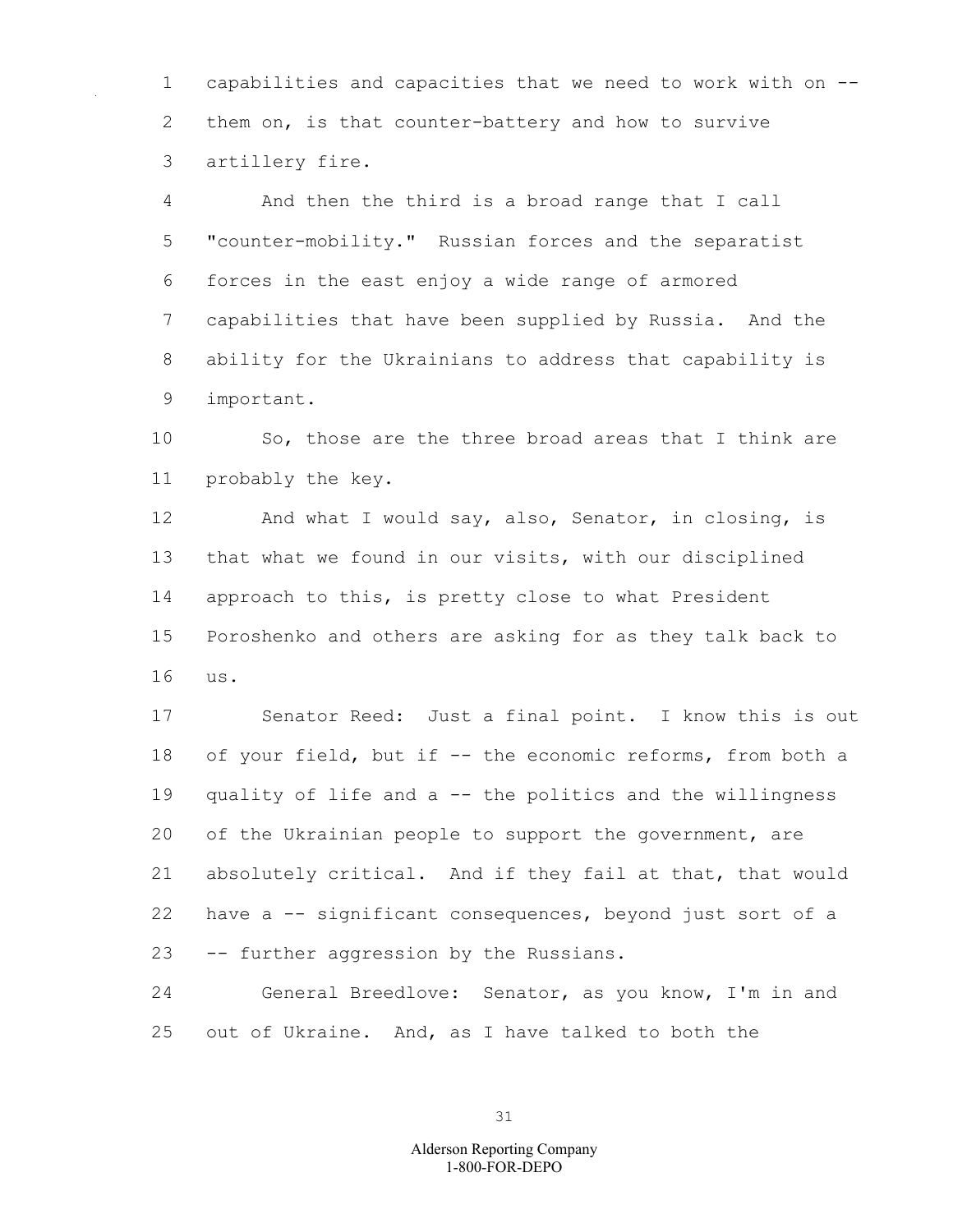1 President and the Prime Minister, they were both elected 2 under a format of reform to -- economic and also getting at 3 corruption. They both know they have to deliver. And this 4 is important. And it's hard to deliver on that kind of 5 reform when you're in the field, fighting. We need to get 6 that fighting over so that they can begin to address the 7 issues that their electorate put them in office to correct. 8 Chairman McCain: Senator Sullivan.

9 Senator Sullivan: Thank you, Mr. Chairman.

10 And, General, I really appreciate not only your 11 testimony, which lays out the significant challenges that 12 we have, that your combatant command faces, but also how 13 forthright you've been, not only in testimony, but also in 14 public statements. I think you've been a real leader for 15 our country, in terms of telling it like it is, in terms of 16 what the challenges are and what we can do.

17 I want to dive deeper into what the Chairman mentioned 18 at the outset of his remarks. One of the aspects of 19 Russians -- Russia's activities is the militarization of 20 the Arctic. And I have a map here. I'm going to pass it 21 out to my colleagues. But, it's a pretty informative map 22 of how the Russians are militarizing the Arctic. That's 23 new -- a new Arctic command, as you know, four new Arctic 24 brigades, 11 new airfields, a huge icebreaker fleet, land 25 claims that they're making now in the Arctic, increased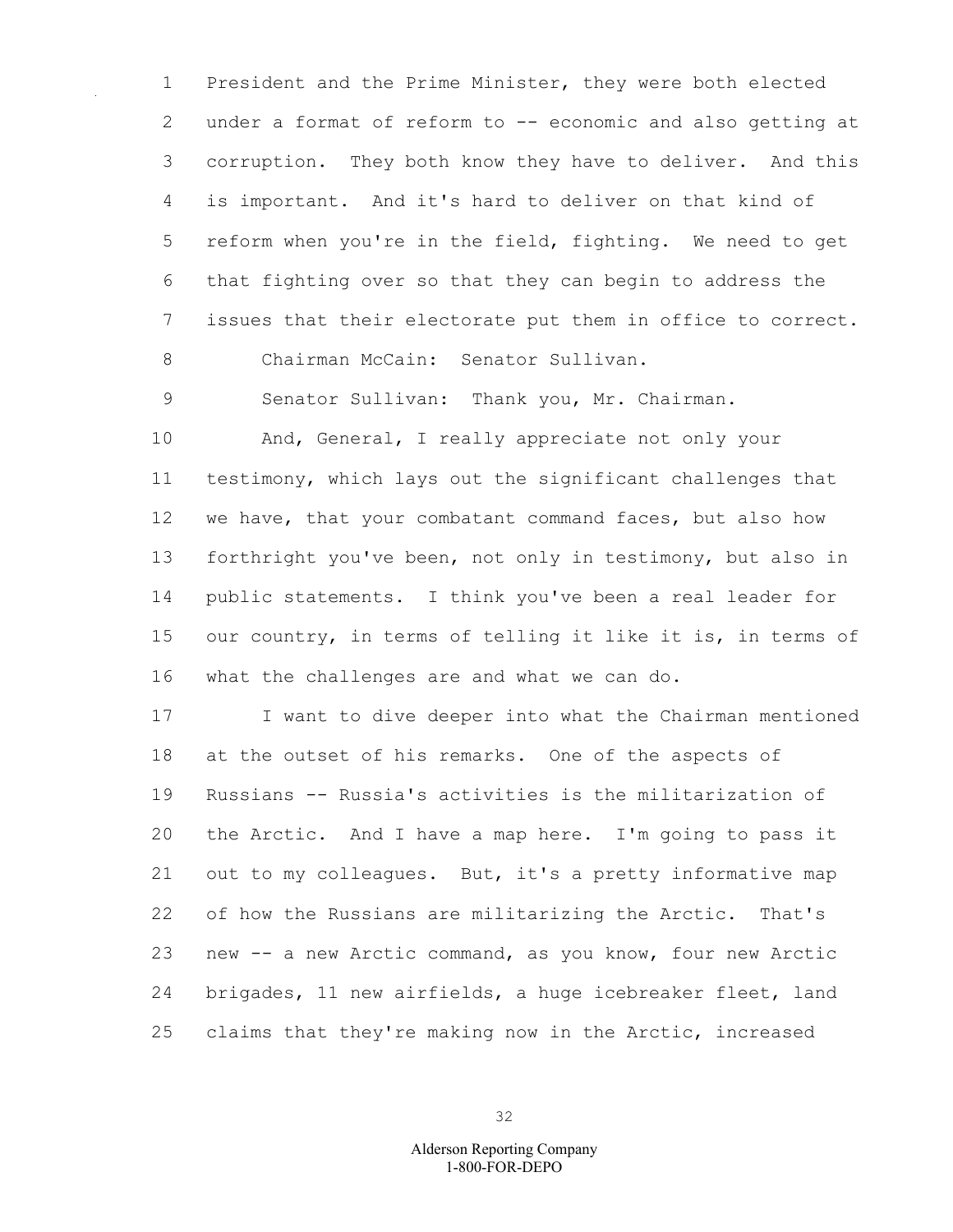1 long-range air patrols. And, General, you and I have 2 talked about their recent Arctic exercise, which I think 3 caught a number of people by surprise -- 38,000 troops, 4 close to 3400 military vehicles, 41 ships, 15 submarines, 5 110 aircraft -- lasted 5 days and included long-range 6 destruction of simulated enemy land and naval units as the 7 mission.

8 You talk about the COCOM seams in your testimony. And 9 the Arctic, in my view is a classic place for the COCOM 10 seams -- EUCOM, PACOM, NORTHCOM. What do you think the 11 Russians are up to? And do we need an Arctic O-Plan that 12 can help us coordinate efforts between the different seams 13 that we have in our COCOMs?

14 General Breedlove: Senator, thank you for the 15 opportunity to comment on that important issue. And I 16 share many of the concerns -- all of the concerns that you 17 identify.

18 One would hope that we could see what is happening in 19 the high north as an opportunity, economically. That 20 shorter route, even if it's only for several months a year, 21 saves lots of money and would make for a great push to all 22 of our economies --

23 Senator Sullivan: It's going to be an important 24 route, and there's a lot of resources there. Is that what 25 you think the Russians are doing? What are they doing?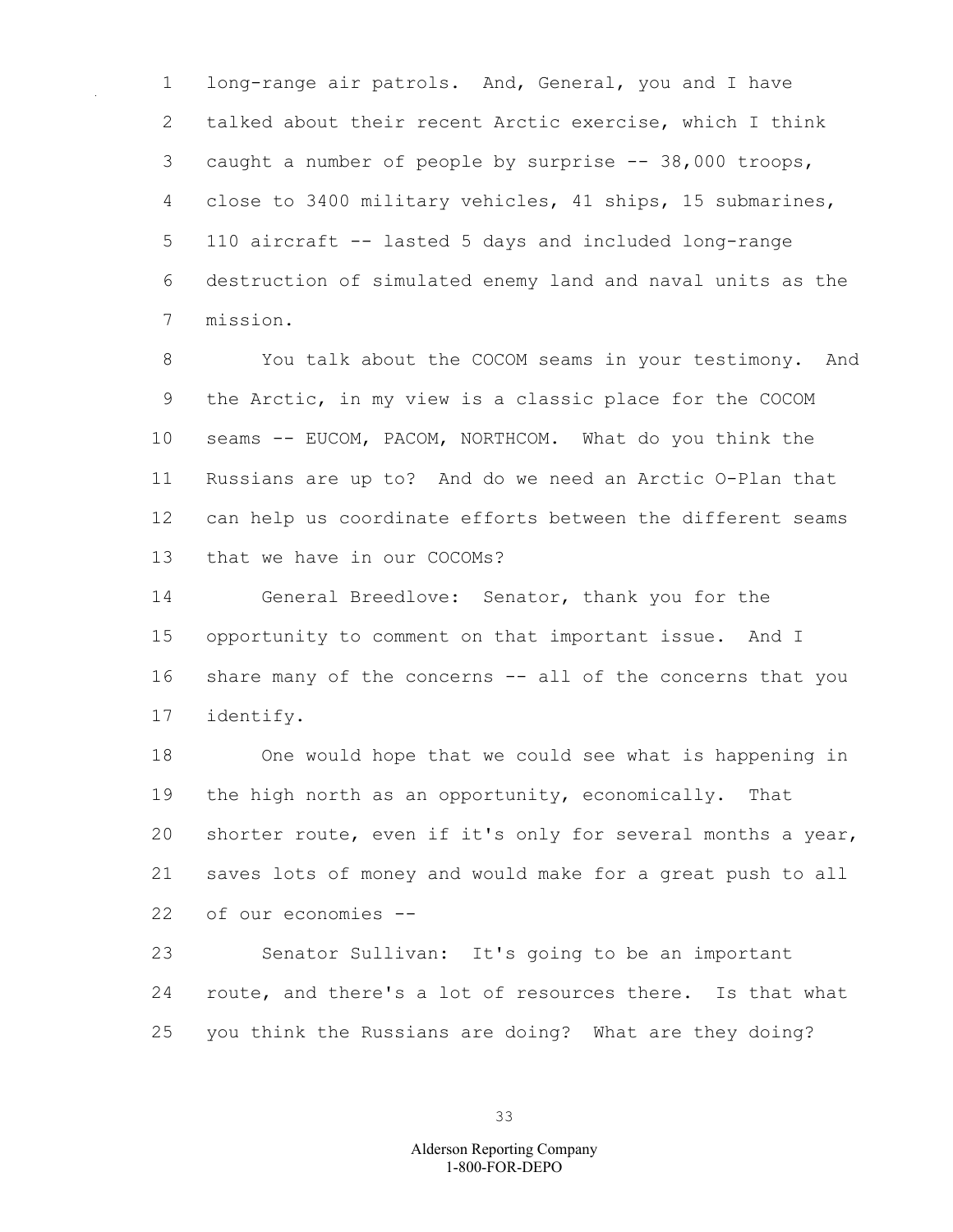General Breedlove: So, Senator, I think they are, in -- to your concern, making sure that they have the military infrastructure to be able to influence the high north. Of course, their words are that this is all in a peaceful manner. And again, as --

 Senator Sullivan: Pretty big military exercise to be in a peaceful manner.

 General Breedlove: Yes, sir. We have to watch their actions and see if we can derive their intents from those. 10 But, to the seams, Senator, they're -- the good news here is that we recognize those seams. Admiral, as I call him, Shortney Gortney, and I are -- have been friends for many years. And we have met recently on this very issue. And we have an initiative, called the Russia Strategic Initiative, where all of the COCOMs who touch Russia have come together, and EUCOM will lead an effort that we make sure we don't have any seams in the way --

 Senator Sullivan: Do you think we need an Arctic O-Plan, though, to help address that and know what the requirements are in the Arctic and other places?

 General Breedlove: Sir, if you would allow, that's more of a policy way ahead. I think --

 Senator Sullivan: In your personal opinion, do you believe that we --

General Breedlove: I think it's important that I am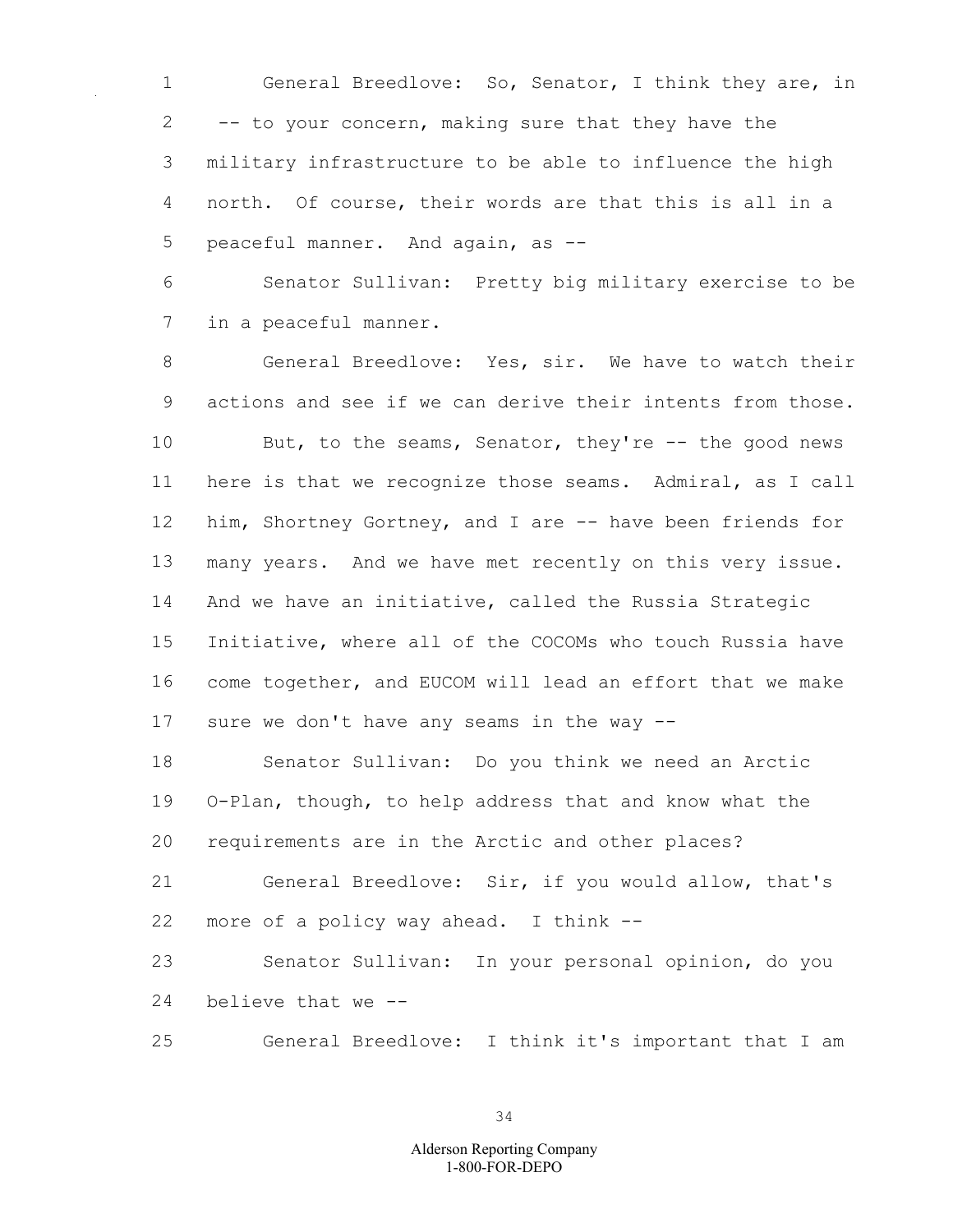1 aligned well with the other COCOMs in how we would address 2 the north.

3 Senator Sullivan: Let me ask another more specific 4 question. You know, the Army is contemplating removing, 5 not one, but two BCTs from Alaska. If you look at the map 6 there, you show -- it certainly shows how important that 7 strategic location is. Many military officials have 8 testified in front of this committee that they think that 9 would be a bad strategy, in terms of the signal it would 10 send, our readiness. In light of your testimony that Putin 11 responds to strengths and weaknesses, and that a critical 12 element of our strategy is a persistent forward presence, 13 and that your PACOM counterpart is focused on a, quote, 14 "rebalancing of forces to the Pacific," in your personal 15 opinion, given all of these items, do you think it makes 16 sense to reduce one Army soldier in Alaska, let alone one 17 or two entire BCTs, particularly our only airborne BCT in 18 the entire Pacific and the Arctic? And what do you think 19 Mr. Putin would think about us removing one or two BCTs 20 from the Arctic at this time, when he's certainly trying to 21 muscle his way into there?

22 General Breedlove: Senator, that -- Alaska and the 23 forces in Alaska are critical to our approach to Russia. 24 You rightly recognize that this is a strategic area and an 25 important area, and Putin will be watching. I don't mean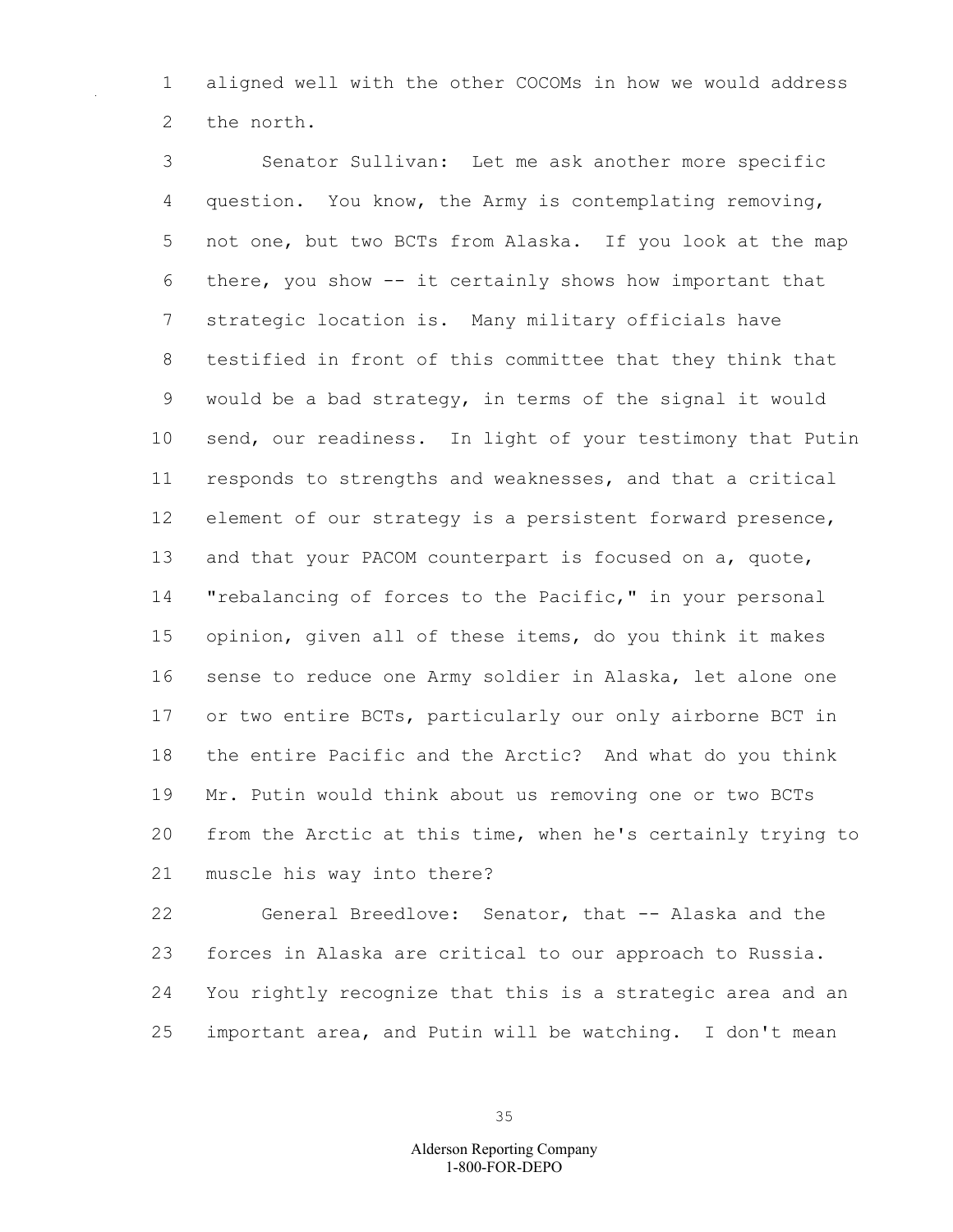1 to be flip, but it's an important area for General 2 Breedlove, because his young daughter in -- serves in this 3 service, as well, and will soon land in Alaska to serve for 4 the next 3 years.

5 Senator Sullivan: Oh, we'll be glad to host her. 6 General Breedlove: So, Senator, this is important. 7 And the signature that we have there to be able to respond 8 is important. I know that the Army is facing some physics 9 problems as it relates to funding. And I'm not tracking 10 their thought process there, but I do believe it is 11 important that we keep the right capabilities to address 12 aggression in the north.

13 Senator Sullivan: Should we remove one single soldier 14 from Alaska right now?

15 General Breedlove: Sir, I would ask maybe that the 16 Pacific Commander would be better positioned to answer 17 that. I would not recommend reducing our capabilities in 18 the north.

19 Senator Sullivan: Thank you.

20 Thank you, Mr. Chairman.

21 Chairman McCain: Senator Kaine.

22 Senator Kaine: Thank you, Mr. Chairman.

23 And thank you, General Breedlove, for your testimony 24 today.

25 I want to talk about a different seam. I'll pick up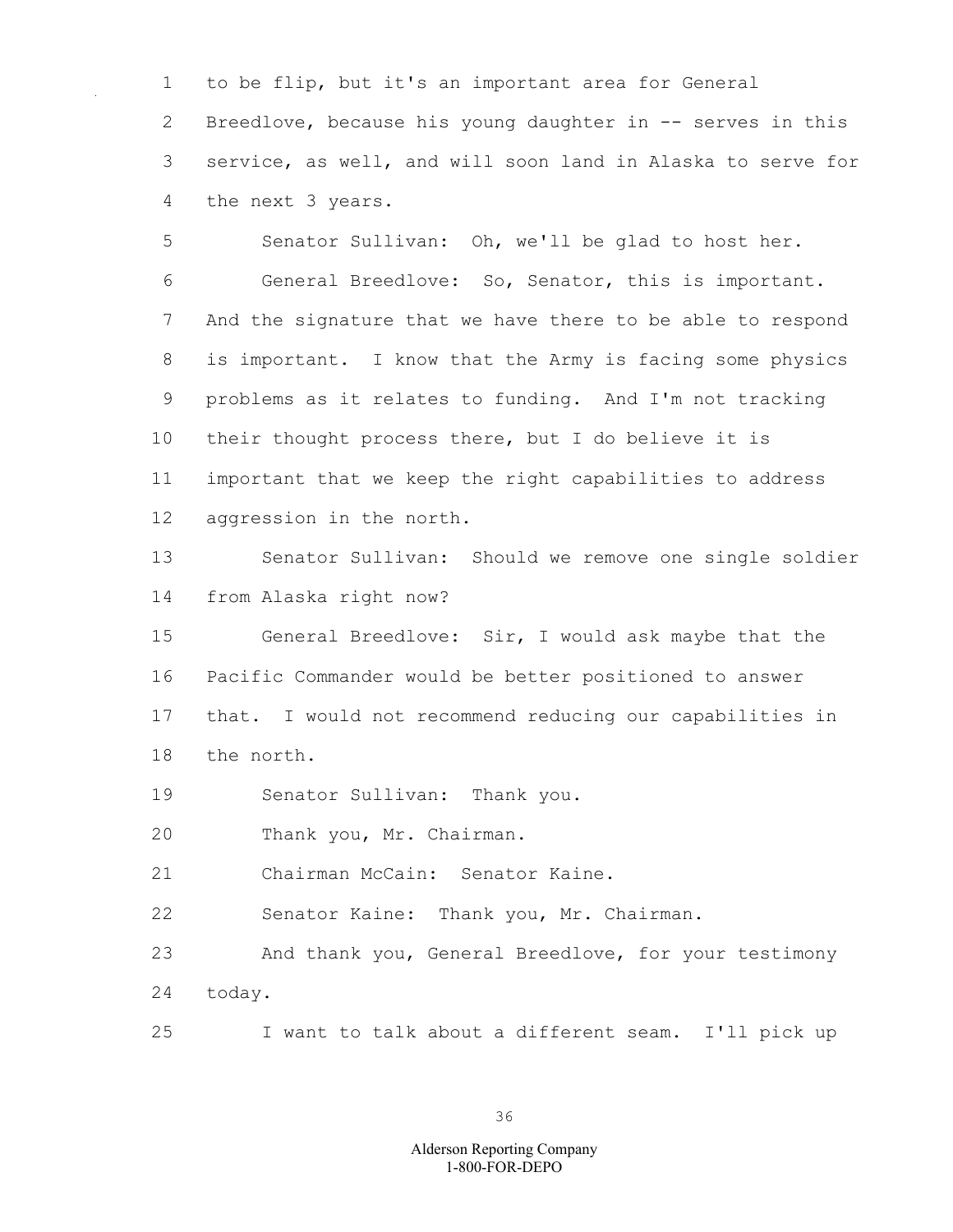1 on Senator Sullivan's talking about the seams, the seam 2 between EUCOM and AFRICOM. You talk about your eastern 3 flank challenges and your southern flank challenges. And a 4 number of the southern flank challenges are because of 5 instability in Africa -- North Africa. And I think it's 6 important for the committee just to kind of be reminded. 7 EUCOM and AFRICOM share a lot of resources, correct?

9 Senator Kaine: And in -- the resources that you share 10 are getting pretty stretched, because, just as you talk 11 about increasing challenges in the EUCOM region, if General 12 Rodriguez were here, he would talk about the number of 13 increasing challenges in AFRICOM, whether it be Boko Haram, 14 Lord's Resistance Army, you know, ISIL, or al-Qaeda, 15 splinter groups, al-Shabaab, AQIM. He would be singing the 16 same tune about increasing challenges, correct?

8 General Breedlove: That's correct, Senator.

17 General Breedlove: Yes, Senator. And I think there's 18 just a couple of things to mention here that are good and 19 challenges. First, with AFRICOM, we have an authority that 20 COCOMs have never had in the past. The Secretary of 21 Defense has given us the authority, at the COCOM level, to 22 share forces quickly and easily, when required and the two 23 Commanders agree that those forces should be shared. And 24 this process works very well between Rod Rodriguez and 25 myself and our staffs. That's good.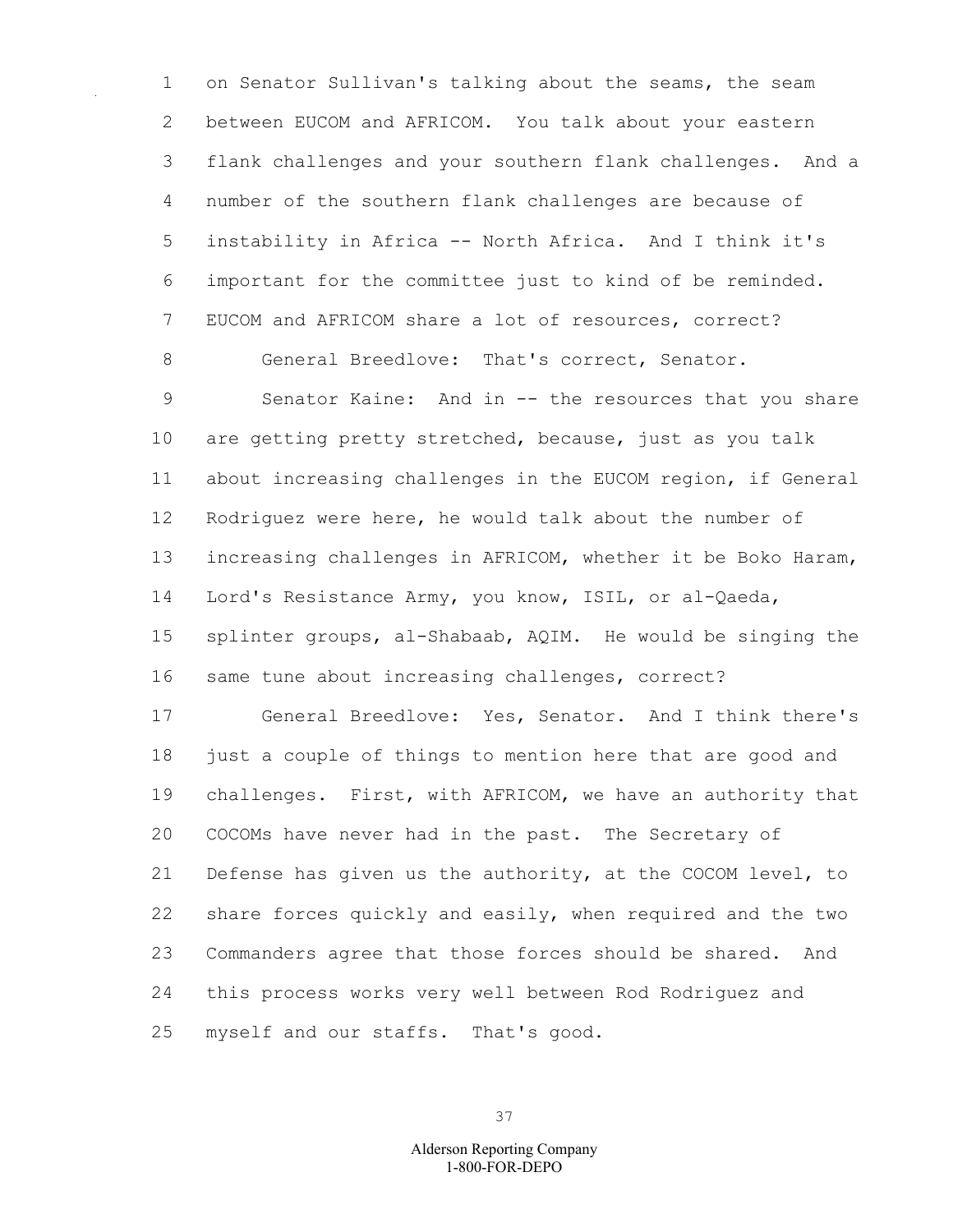1 But, to your other point, sir, I would like to seize 2 on that just a moment. Our forces in Europe, which I share 3 with General Rodriguez, have been sized, over the last two 4 decades, for Russia that we were looking --

5 Senator Kaine: Yeah.

6 General Breedlove: -- to make a partner. And so our 7 forces have come down, as the -- as was described in the 8 opening remarks, drastically since the end of the Cold War. 9 And our headquarters size has come down drastically across 10 the past few years. We are now the smallest COCOM 11 headquarters in the military.

12 And so, now we do, as you correctly point out, point 13 -- we face literally what I call three new missions and 14 three new threats. First and foremost, as we described 15 earlier, a revanchist Russia, which we're not sized for. 16 Second is this entire problem that the Ranking and the 17 Chairman both spoke to of this flow of migrants and other 18 people out of the under-governed spaces in North Africa. 19 And then, third is this Iraq/Syria/Levant problem that 20 could lap over our great ally to the east, Turkey's 21 borders, and become a problem. And so, our forces in 22 Europe were not sized for any of those three challenges -- 23 Senator Kaine: And if I can just sort of summarize, 24 you were not sized for these challenges, you share 25 resources with an AFRICOM that is also seeing a significant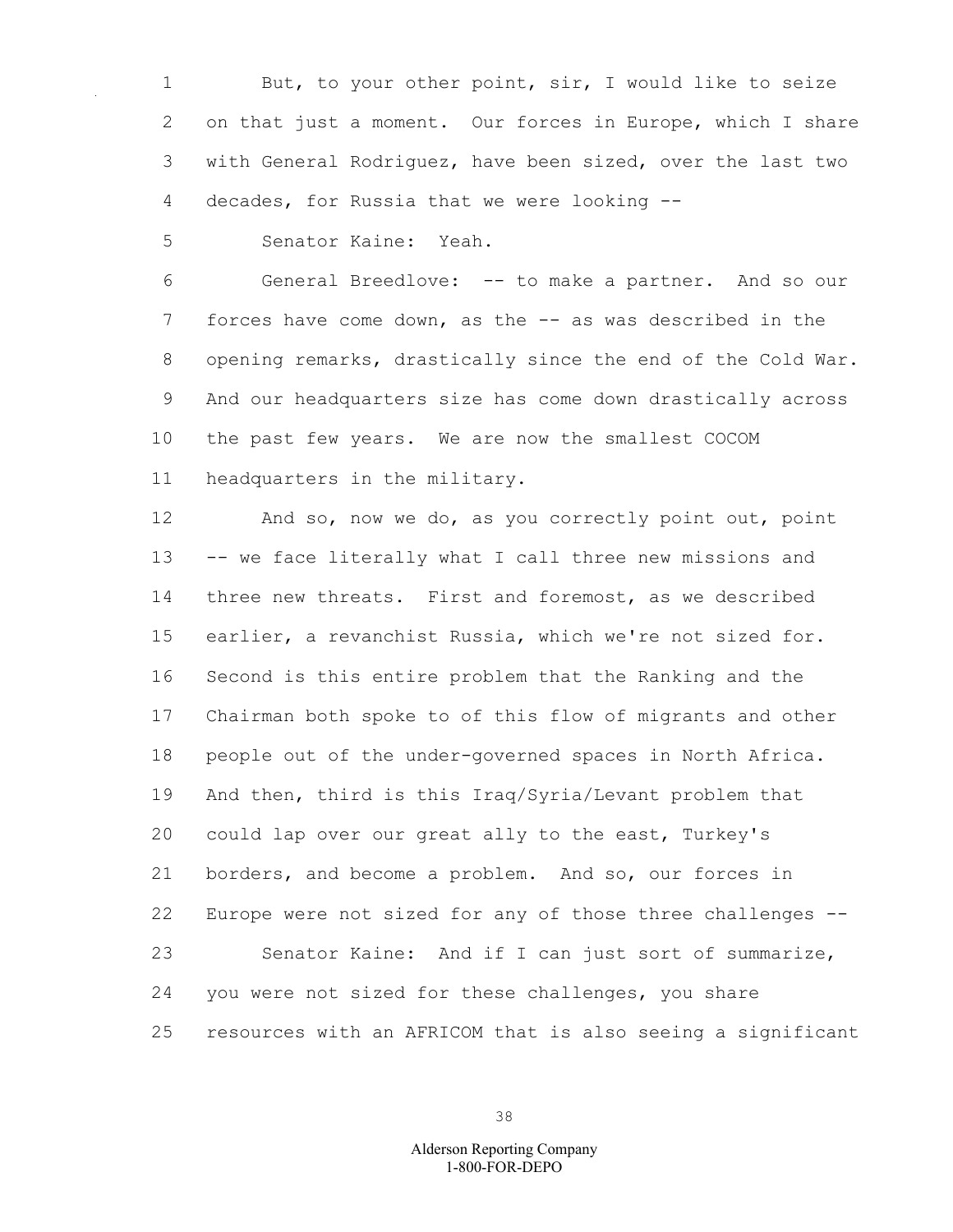1 uptick in challenges, and you're dealing with the potential 2 reality of a budget sequester that would impose an even 3 tighter tightening of the belt at a -- at the very time 4 when the challenges are increasing. So, this has got to be 5 something that keeps you up at night.

6 General Breedlove: It is, Senator. And I -- but I, 7 again, want to say that the Joint Staff and OSD are 8 beginning to address those issues. As you know, we have 9 begun -- again, with the support of the ERI, we have 10 started a firm rotational force, and we're looking for 11 continued support of that rotational force in the next 12 year. And then, the Army has committed and has shown signs 13 of building that, then, into their '17 budget and beyond. 14 These rotational forces will be key to addressing the 15 shortfalls that we talked about, Senator.

16 Senator Kaine: I want to switch for a minute. You 17 talked about using all the tools at our disposal. The 18 tools that we most often talk about on this committee or in 19 the Foreign Relations Committee, or three of the four -- 20 you used the DIME acronym -- diplomacy, information, 21 military, economic. We talk a lot about diplomacy, we talk 22 a lot about military, we talk a lot about economic, but we 23 don't talk much about information. Talk about the 24 information offensive that Russia is using, and how weak or 25 modest are the efforts that we are putting on the field to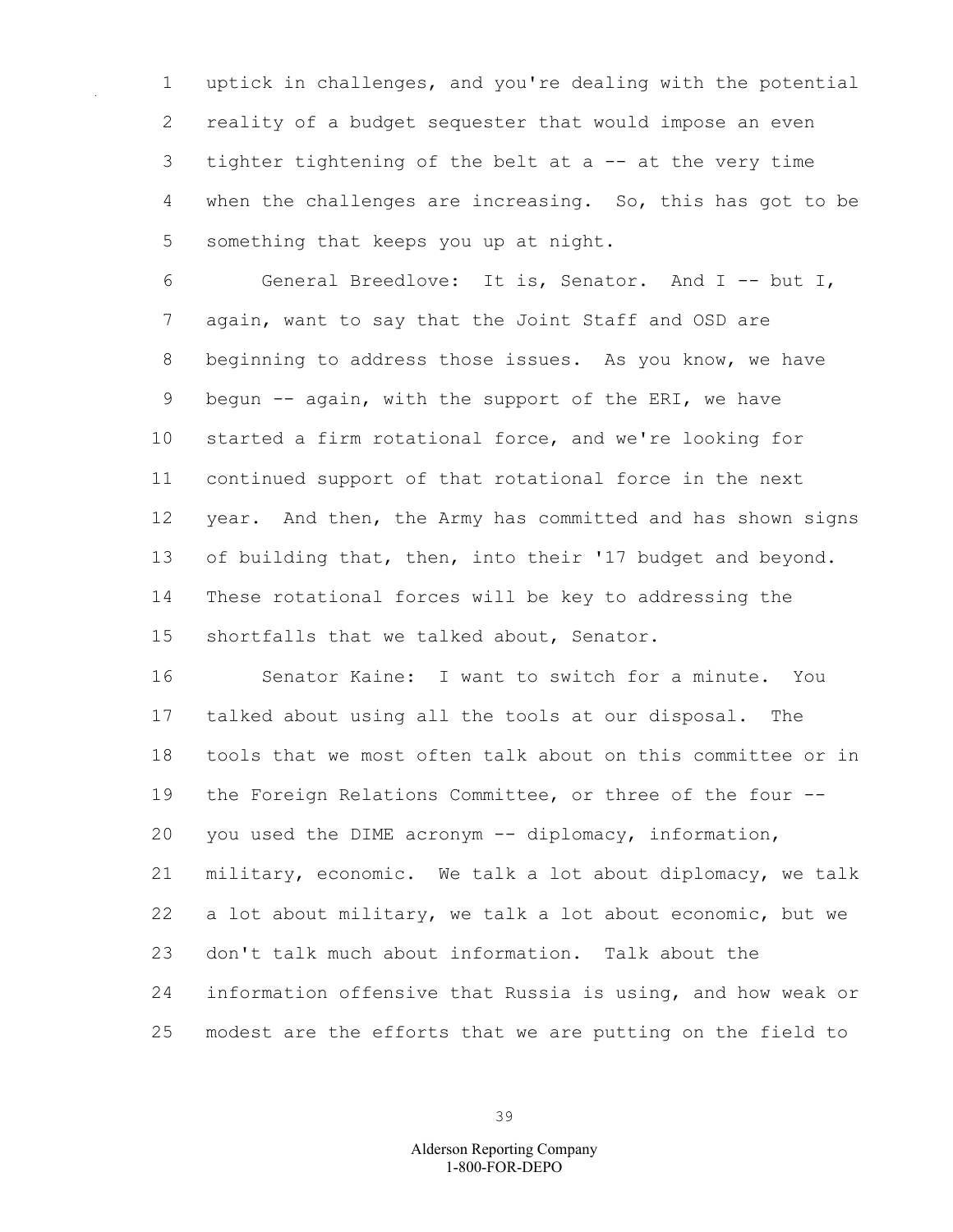1 counter it.

2 General Breedlove: Senator, we are facing a 3 dedicated, capable, and very lively information campaign 4 from Russia. They are in all of the spaces, from printed 5 to Internet to TV, and they are in those spaces in a 6 dedicated and capable way.

7 I will use a number that I have seen reported and in 8 the papers. I do not know it to be true. But, Russia has 9 put over \$330 million, we think, into these campaigns in 10 the very recent past in order to win these spaces. And 11 their TV capability into our northern Baltic nations is 12 very impressive. It's very good TV. It draws people to 13 listen, and then the message is passed.

14 Senator Kaine: And what are we doing to counter that? 15 General Breedlove: Sir, we are beginning -- we are in 16 the very beginning stages of organizing to get after this. 17 The Department of State has a dedicated team now. I will 18 meet with that team next Monday, here, after the weekend, 19 to discuss how we and Europe can move in this business. We 20 do have capability in some of our Special Forces to help 21 teach and train nations to deal with this challenge, and we 22 are doing that. Our Special Operation Forces are working 23 with the capitals in our allied nations; and now also our 24 NATO forces are beginning to look at these challenges, as 25 well.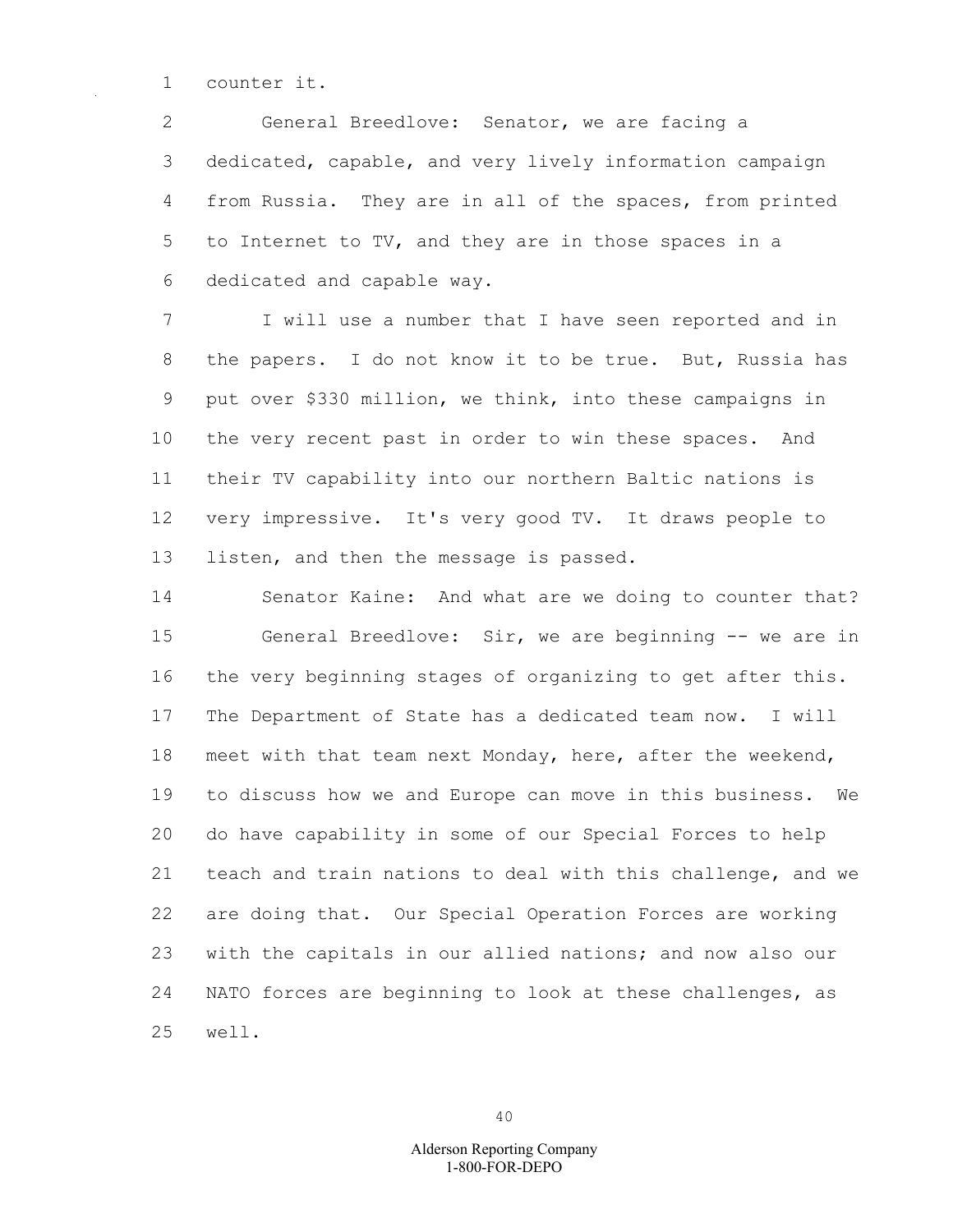1 Senator Kaine: I think that's a big challenge ahead. 2 Thank you, Mr. Chairman.

3 Thank you, General Breedlove.

4 Chairman McCain: Senator Lee.

5 Senator Lee: Thank you, Mr. Chairman.

6 And thank you, General, for joining us today.

7 In September of last year, NATO allies agreed, at 8 Wales, to, among other things, quote, "reverse the trend of 9 declining defense budgets to make the most effective use of 10 our funds and to further a more balanced sharing of costs 11 and responsibilities," close quote. Between 2001 and 2013, 12 the U.S. share of total allied defense spending increased 13 from 63 percent at the outset to 72 percent at the end of 14 that period while allies have decreased their spending, on 15 average, by 20 percent since 2008, according to the 16 Congressional Research Service. So, I've got a couple of 17 questions for you that relate to this.

18 First, do you think increased military investments by 19 our European allies, both individually and also 20 collectively, would likely help us deter Russian 21 aggression? And also, how do you think a more balanced 22 sharing of costs and responsibilities might impact U.S. 23 national security and also its fiscal interests? 24 General Breedlove: Thank you, Senator, for the 25 question.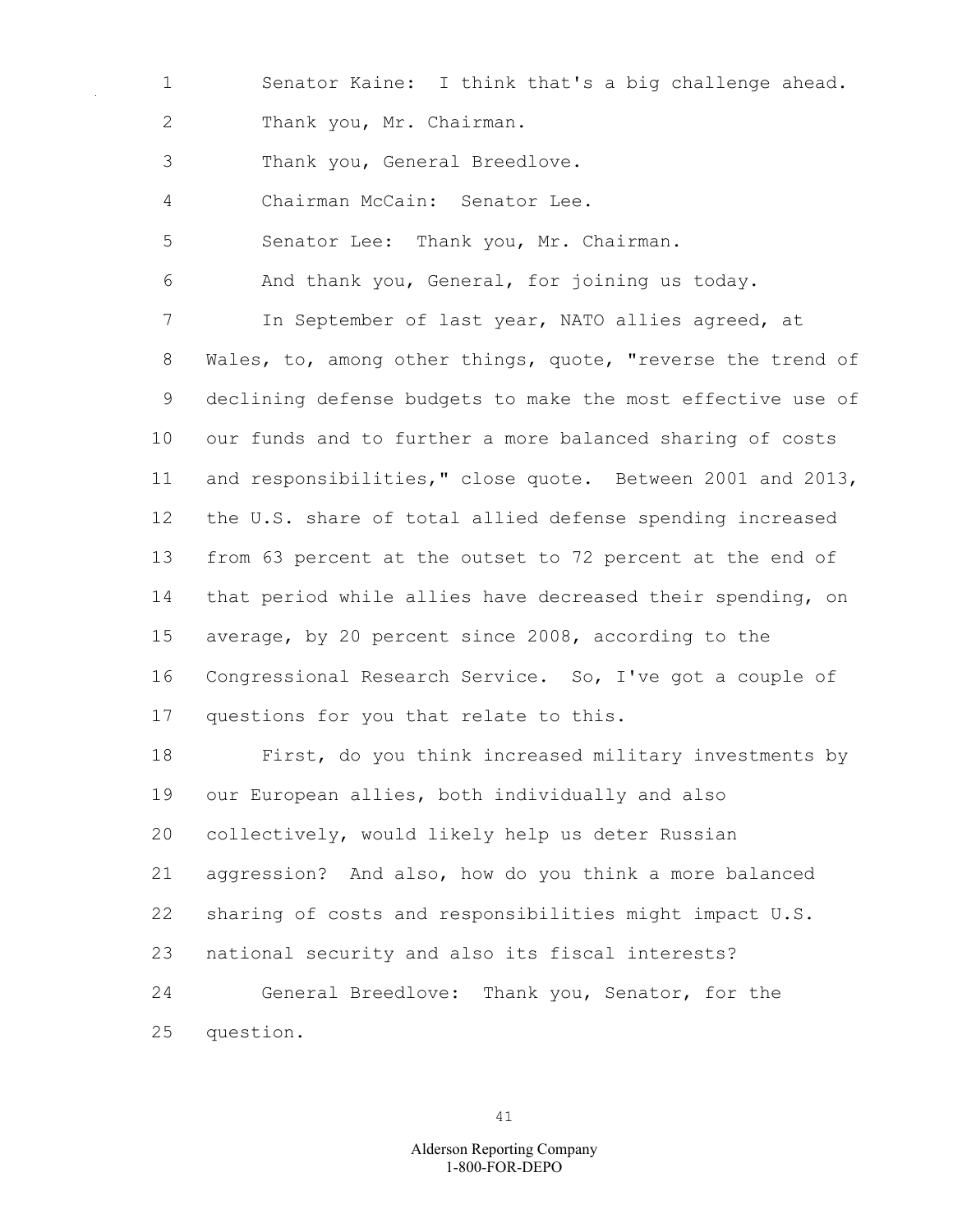1 And I must agree with all the facts. These are 2 straightforward. We do -- we are concerned about our 3 allies' spending. It was a big part of the discussion at 4 Wales. And yes, our nations did, as you described, pledge 5 that, by 2024, a decade, they would reach 2 percent. As I 6 mentioned earlier, we've seen nations now, a few of them -- 7 I think as many as five -- have now made a pledge to 8 increase their spending. But, this is a slow process, and 9 the nations that are closest to the problem are more apt 10 now to forward in their increased spending. But, we do see 11 other large nations -- even today, news of a large nation 12 -- committing to increase spending.

13 The -- will an increased investment deter? Not if 14 spent unwisely. But, if we increase investment across all 15 of our allies, and invest in those capabilities that do add 16 to our military deterrence value, yes, it can make a 17 difference. And I think that's what you see, Poland 18 leading the way, increasing their spending, and increasing 19 their spending in targeted areas that they knew not only 20 they needed, but the NATO alliance needs. And so, these 21 are important.

22 Senator Lee: It would make a difference, and it would 23 make a difference to us, and it would also make a 24 difference for deterring Russian aggression.

25 And, on the point of Russian aggression -- so,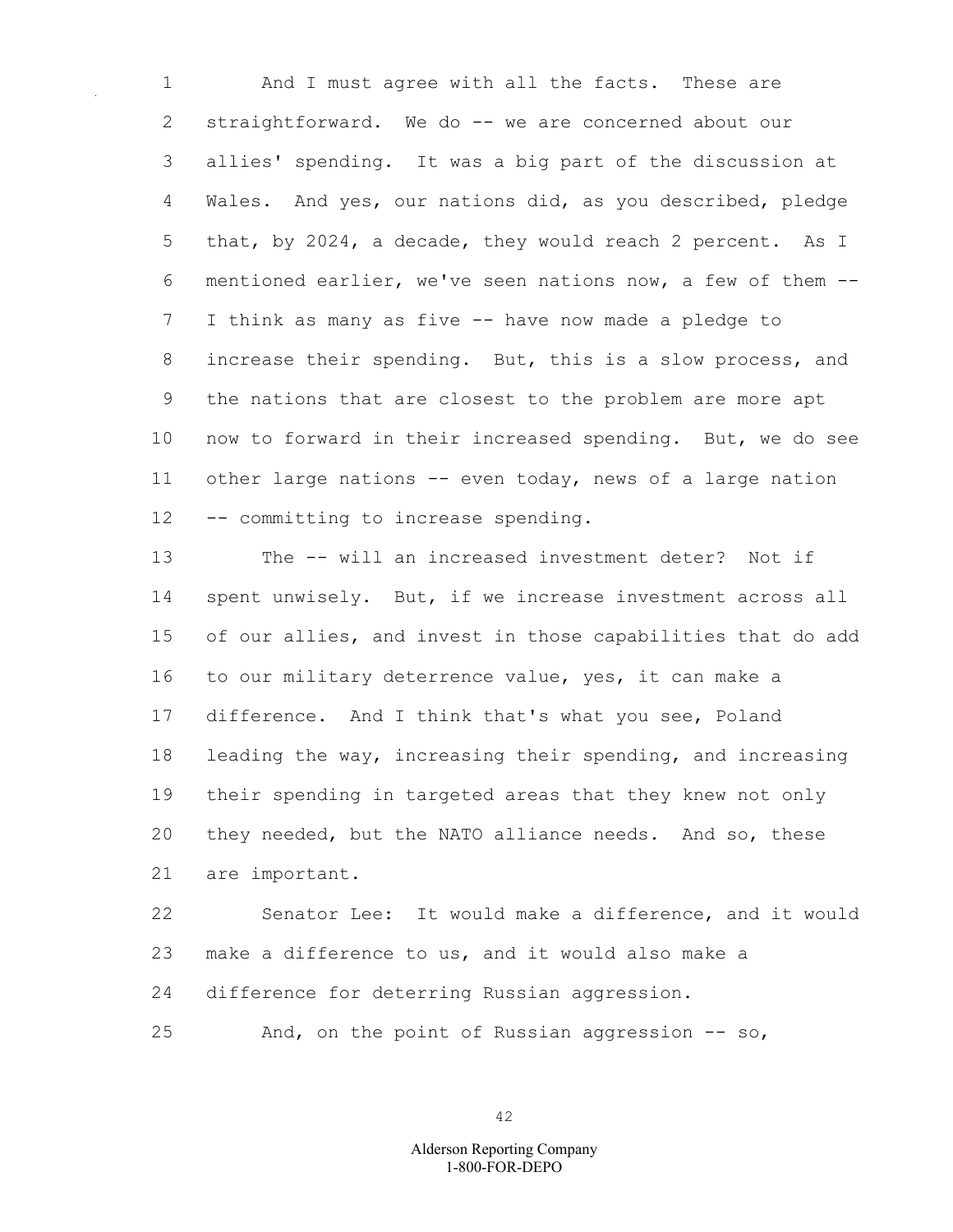1 Secretary Kerry, on April 27th, very recently, at the 2 Nuclear Nonproliferation Treaty Review Conference, stated 3 that the United States is still willing to negotiate with 4 Russia a series of nuclear reductions that would take us 5 below the New START Treaty levels. All of this, despite 6 Russia's aggression in Ukraine, and despite Russia's 7 violation of the INF Treaty announced last year.

8 So, let me ask it -- do you think that the security 9 situation in Europe today is more stable or less stable 10 than it was before the New START Treaty was ratified? 11 General Breedlove: Senator, I would say that the 12 security situation in Europe is less stable, but it's not, 13 based on the nuclear piece. That's not what worries me. 14 What worries me is Russia, as a nation, now adopting an 15 approach that says they can and will use military power to 16 change international borders or take over international 17 states. That's what I truly worry about every day. 18 Senator Lee: And I share that concern, and you're 19 right to be worried about that. And, in light of that, and

20 in light of your experiences as EUCOM Commander and working 21 at NATO, do you think negotiating a new nuclear reduction 22 treaty should be a higher priority for us right now than 23 addressing Russia's violation of the INF Treaty or its 24 aggressive behavior toward its neighbors, like Ukraine? 25 General Breedlove: So, Senator, I kind of agree with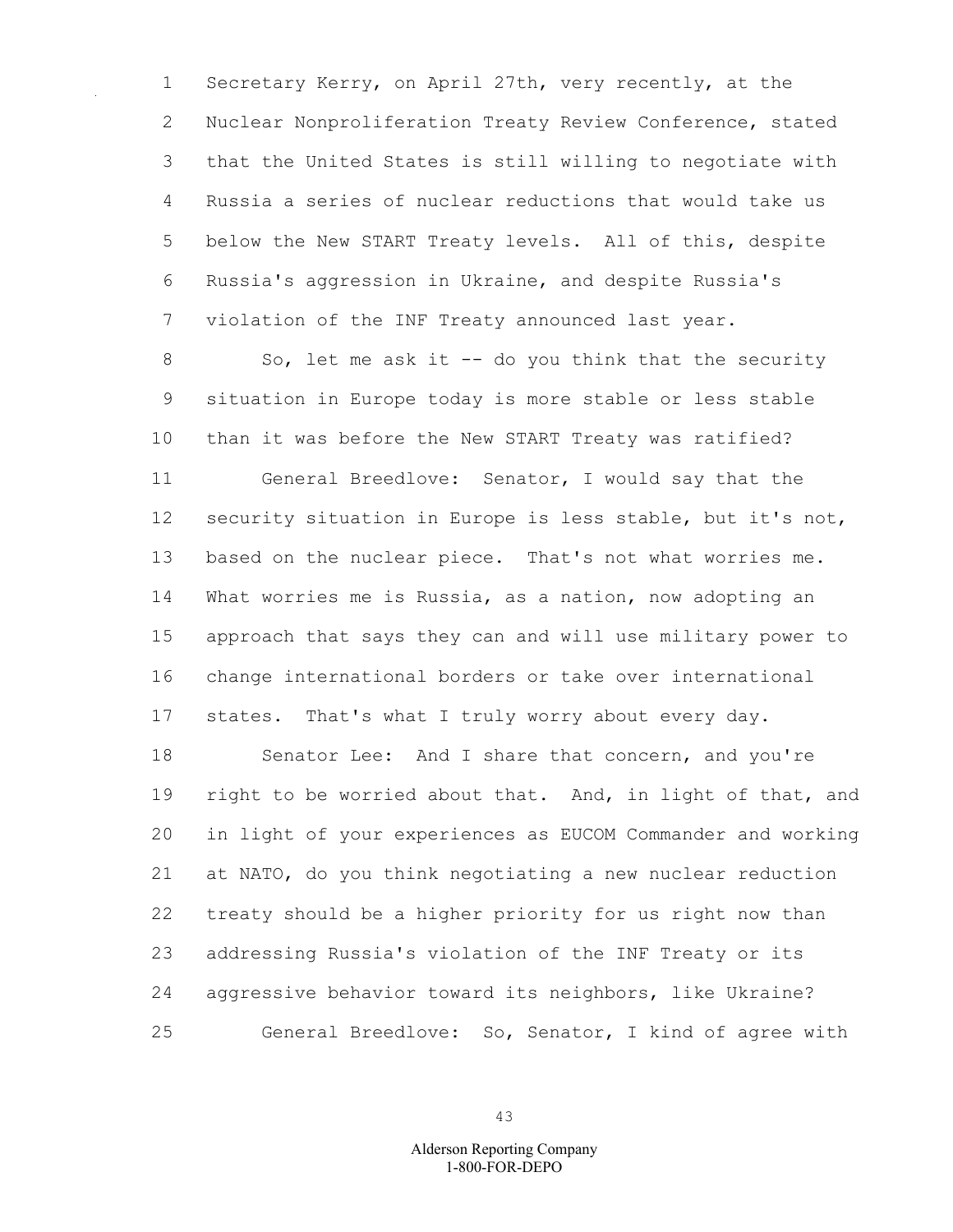1 your construction at the end, there. It's very important 2 that we continue to address my -- I think, a lot of 3 people's -- primary concern, which is this more 4 conventional problem. And your point about the INF, this 5 is very concerning. We do need to address what we all 6 recognize is operations outside of the INF. And we do need 7 to address that.

8 Senator Lee: I see my time's expired, General and Mr. 9 Chairman, but I'd just -- I cannot fathom a world in which 10 we would see that it would make any sense at all for us to 11 negotiate further nuclear reductions with Russia when 12 Russia is in violation of existing treaty obligations and 13 Russia is behaving the way that it is toward neighbors like 14 Ukraine. I cannot fathom it. And I don't think the 15 American people can support it. And I hope this 16 administration will reconsider that very ill-considered 17 policy.

18 Thank you.

19 Chairman McCain [presiding]: Senator Manchin.

20 Senator Manchin: Thank you, Mr. Chairman.

21 And thank you, General, for your service and your 22 explaining the complex situation we deal with.

23 Let me ask a question concerning on oil production 24 and, basically, U.S. reconsidering, if you will, our crude 25 oil exportation or a ban -- removing that ban. The way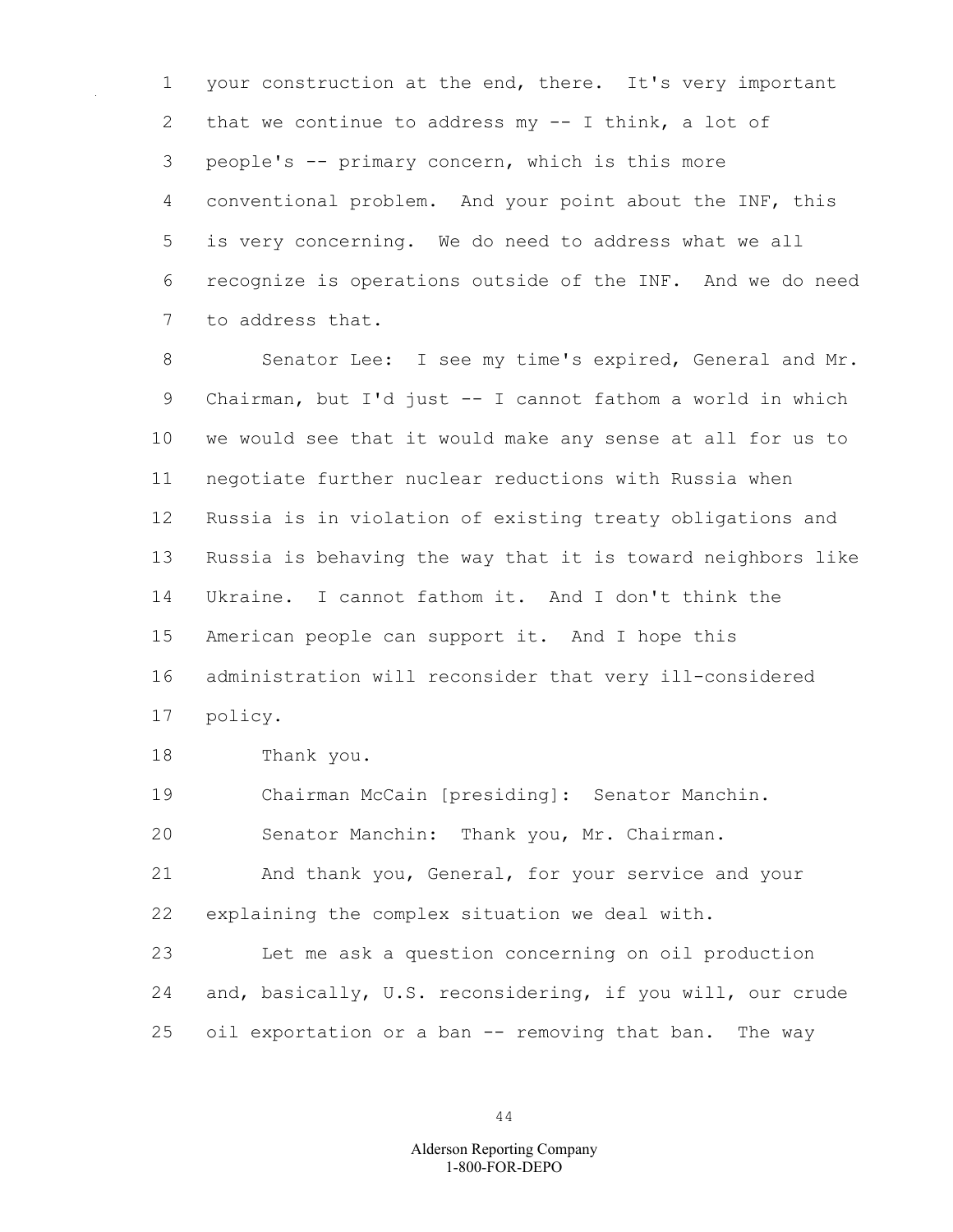1 Russia has been able to use, as far as I'm seeing in 2 Europe, Europe remains heavily dependent on Russia for 3 energy, with one-third of the EU oil imports coming from 4 Russia. Do you think we should consider, strategically -- 5 would it be something that we could look at that would help 6 us with the European allies that we have, if we used our 7 newfound wealth, as far as the riches and deposits of 8 energy, towards using it from our military standpoint? 9 General Breedlove: Thank you, Senator.

10 As a fighter pilot, it's a little bit out of my 11 league, but I do have some feelings there. The bottom line 12 is that we have clearly seen that Russia uses energy as a 13 tool --

14 Senator Manchin: Right.

15 General Breedlove: -- as a weapon, as we talked about 16 in the DIME model in that economic end. Threatening, 17 changing, adjusting prices, cutting off the flow of energy 18 has been a tool and I expect will be a tool in the future. 19 I think that the current drop in oil prices, coupled 20 with sanctions, have caused a lot of problems for Mr. 21 Putin. And so, that may be somewhat diminished now. But, 22 clearly, energy will remain a tool in the toolkit that the 23 Russian Federation considers. And that -- efforts that we 24 could make to help Europe and some of our key allies to be 25 more energy independent would clearly aid our concern.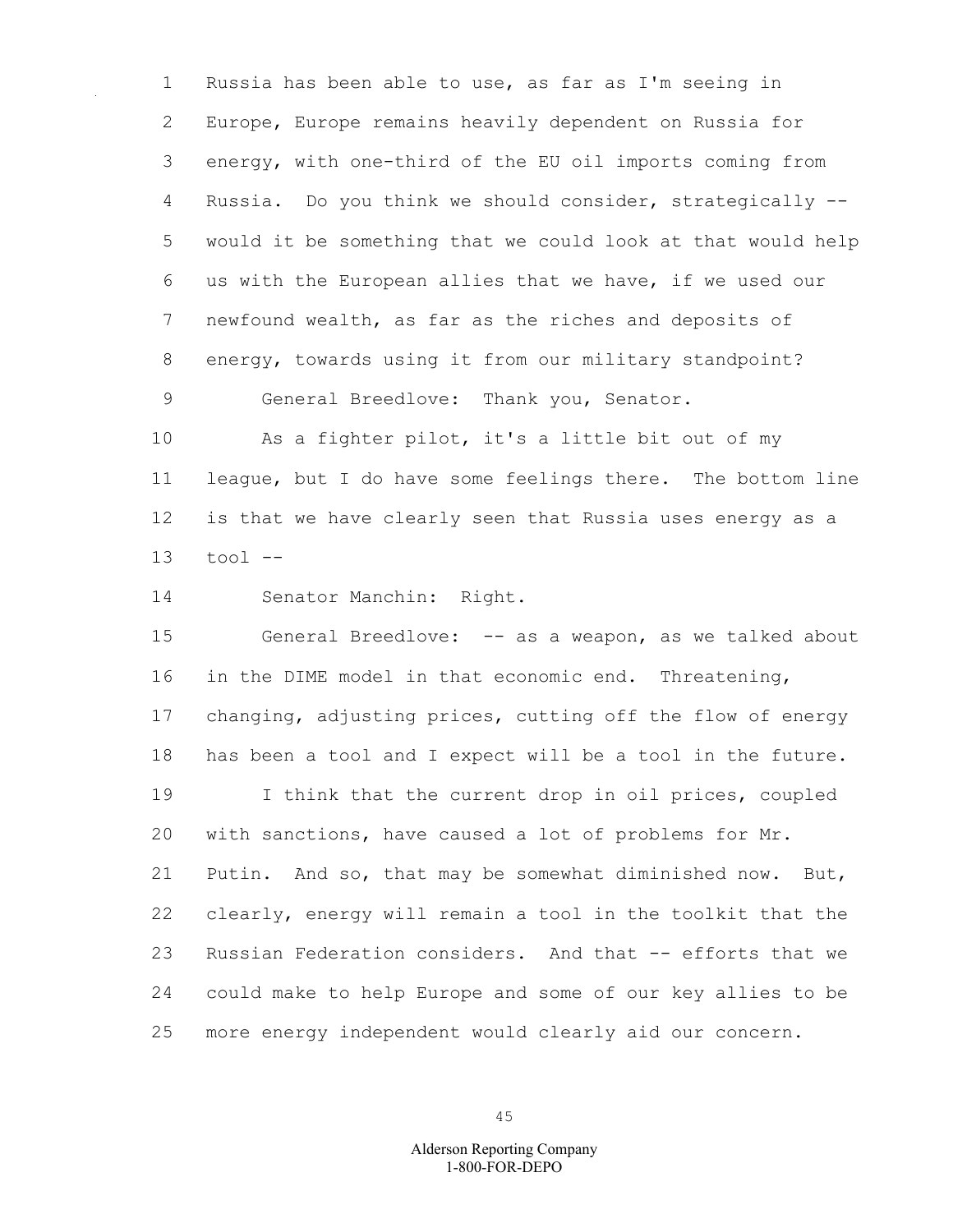1 Senator Manchin: Or less dependent on Russia. And I 2 agree.

3 Next of all, the relationship seems to have degraded 4 to the point to where the Cold War is colder today than it 5 was during the Cold War of yesteryear. I just came back 6 from a conference on Russia and Ukraine in Berlin, and it 7 was very enlightening. And they were both Russian 8 scholars, people who know the Russian thought process, that 9 were saying we should be careful about Ukraine -- arming 10 Ukraine. I would have thought -- as a West Virginian, we 11 always stand up for the underdog and try to help them, but 12 they said we should rethink that position. You might want 13 to give a thought on that, and you already have on some. 14 But, what -- the relationship -- what are we doing to build 15 a relationship or a dialogue? I mean, has it deteriorated 16 to the point we're not talking to a country that's 17 extremely powerful, as far as in the line of nuclear 18 weapons?

19 General Breedlove: So, Senator, again, thank you. 20 I think that there are places where we're talking a 21 lot. I watch our Secretary of State, Secretary Kerry, work 22 with his counterpart, Lavrov, a lot. So, there are avenues 23 where there is great conversation.

24 I would tell you, sir, what's worrisome is that the 25 military level of conversation has been diminished.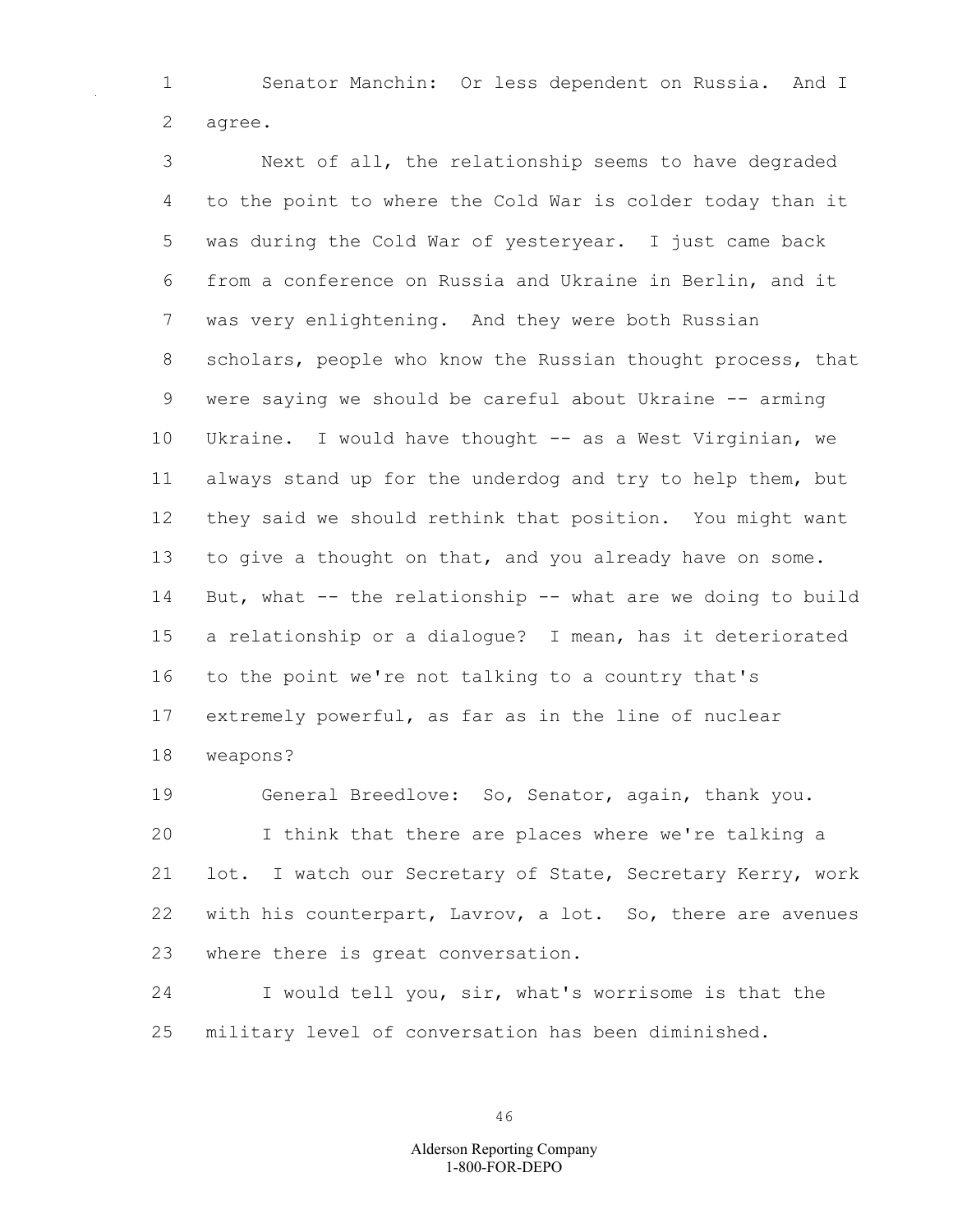1 Senator Manchin: From your standpoint, your cohort, 2 as far as, I guess, on your level -- 3 General Breedlove: Valery Gerasimov. 4 Senator Manchin: -- is not -- it's nonexistent? 5 General Breedlove: We -- I'll be very distinct in how 6 I answer this -- we have a line of communication that 7 works. We know that I can talk to him and he can talk to 8 me. We know that we have the right translators and things. 9 Senator Manchin: You haven't had lunch for a while, 10 right? 11 General Breedlove: I haven't had a lot of 12 conversations with him -- 13 Senator Manchin: I understand. 14 General Breedlove: -- since he went into Crimea. 15 Senator Manchin: S-300. Knowing that we have this 16 conversation going on, knowing that we have a pending 17 outline of a deal, the Iran deal, what did you make of the 18 Russians stepping up and making an announcement, in the 19 middle of this negotiations, on furnishing S-300s to Iran? 20 How did you read that? 21 General Breedlove: Senator, I think that this is a 22 tool to influence the conversation, as many other tools 23 have been used in the past to influence conversations. I 24 think that President Putin's first goals are really not

25 about Ukraine, it's about changing the West. Mr. Putin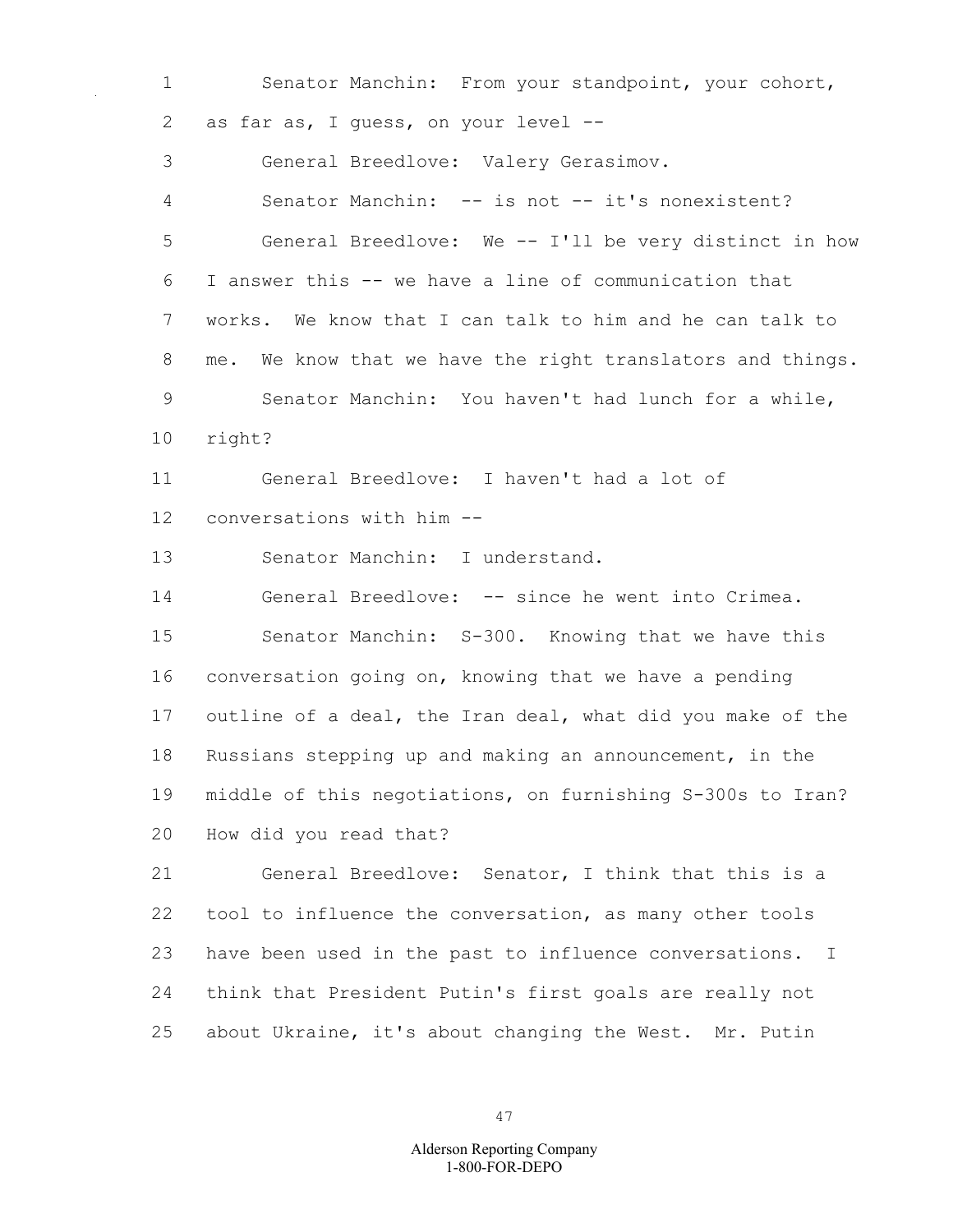1 doesn't like to deal with the EU, in an economic sense, and 2 he doesn't like to deal with NATO, in a military sense. 3 And so, many of the tools he used are to try to drive 4 wedges in the EU and NATO. And if he can divide those 5 organizations, then all the other things he needs falls 6 into place. And I think that he uses many tools to force 7 these conversations --

8 Senator Manchin: But, the P5+1 were working with him 9 on this whole framework, and here he is, it looks like, 10 undercutting it or, basically, sending a different message 11 completely. How are we going to trust that he would be 12 part of the P5 if we have to make some decisions, or 13 participate?

14 General Breedlove: I agree with your concern. 15 Senator Manchin: I have some others, but we'll talk 16 later. Thank you so much, General.

17 General Breedlove: Yes, sir.

18 Senator Reed [presiding]: Senator Fischer.

19 Senator Fischer: Thank you, Senator.

20 Good morning, General, it's nice to see you.

21 As you know, General Rodriguez testified that he 22 thought Libya-based threats have the highest potential of 23 threats in his region to increase risk to the United States 24 and the European strategic interests in the next 2 years. 25 Do you share that concern? And are you satisfied with the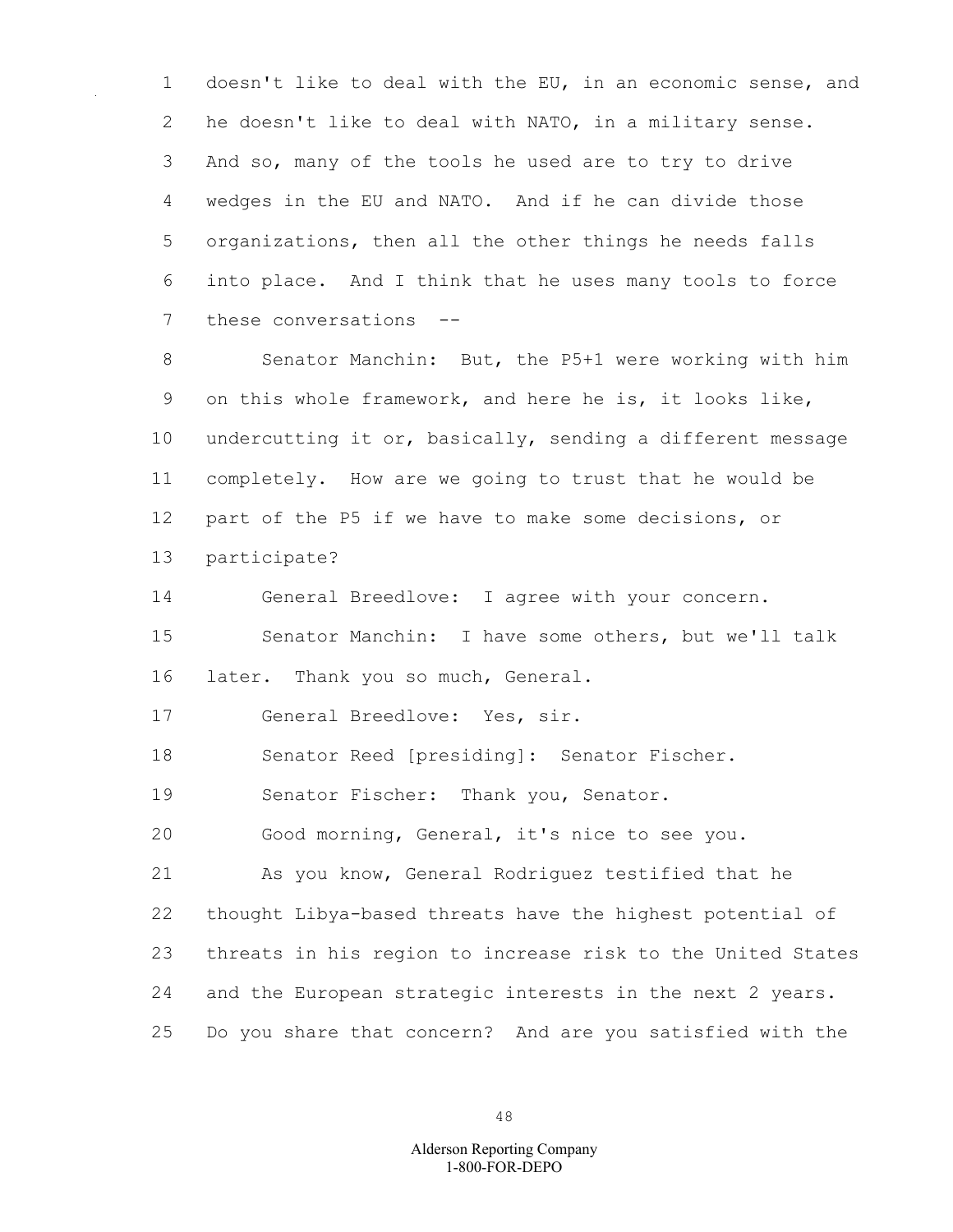1 response that we have had to that crisis in Libya? 2 General Breedlove: Senator, I am concerned about 3 Libya, and I think, as important, as the European 4 Commander, it's key that I should tell you that many of our 5 key allies are very concerned about Libya. I would say 6 that, rightfully so, our Italian friends are very focused 7 on what's going on in Libya. You know, they're -- are very 8 close to the African continent, and are under great 9 pressure from migrations of all manner of people, some of 10 which could be nefarious and some of which could be just 11 legitimate refugees. But, what is happening in North 12 Africa, and Libya sort of being at the nexus of it right 13 now, concerns me and concerns our allies.

14 Senator Fischer: You mentioned specifically the 15 Italians. Do you see the refugees that are landing and 16 being transferred into Italy? Are they staying in Italy or 17 are they moving through Italy to other countries? And, if 18 so, what's the response of those countries?

19 General Breedlove: The answer is yes to both. Some 20 are staying in Italy and some are quickly transiting in the 21 Schengen Zone into other nations. And all of the nations 22 of Europe are concerned about these flows, because -- what 23 they could possibly bring and, frankly, they put pressure 24 on all the social systems of these nations.

25 Senator Fischer: Have any of our European allies come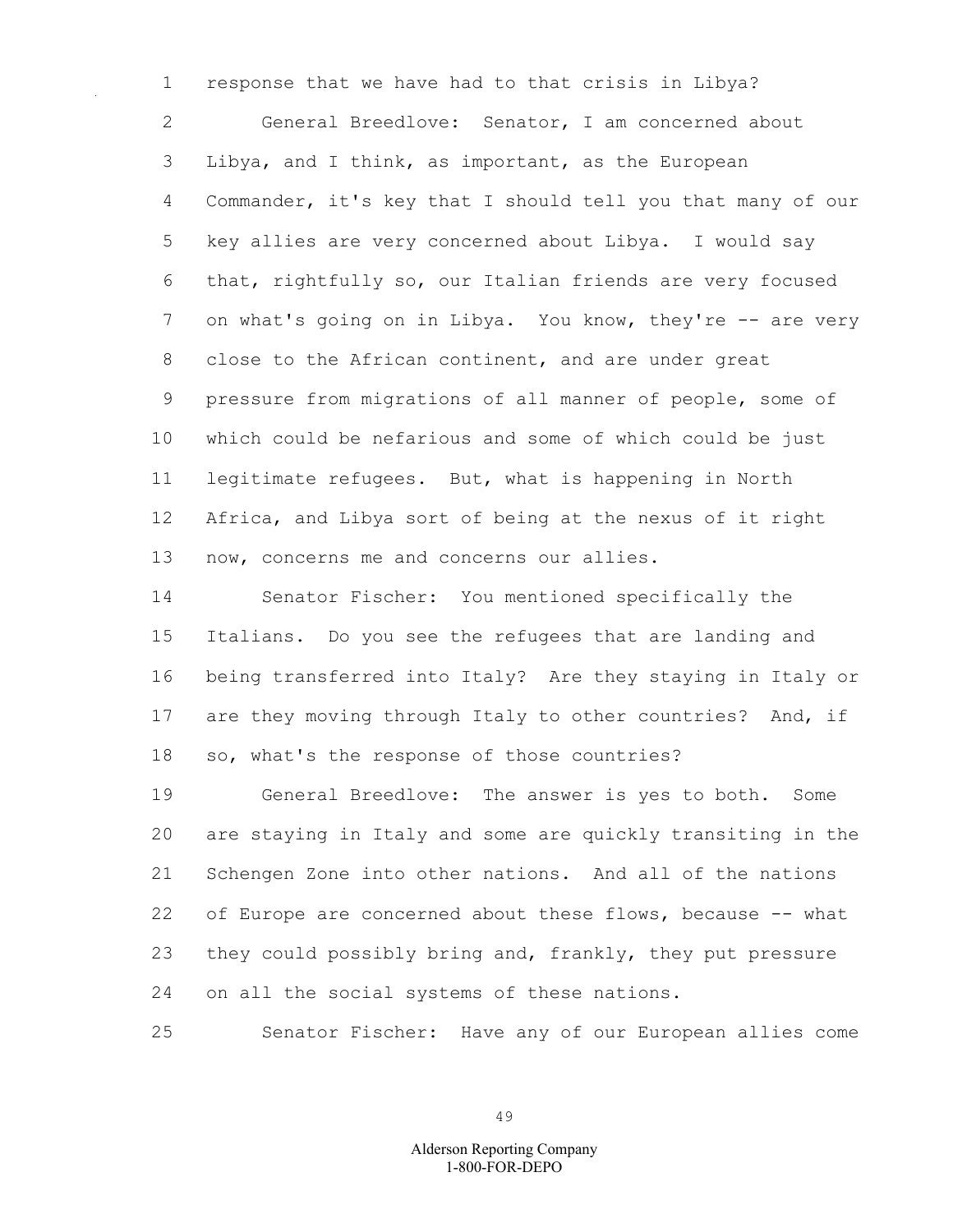1 up with a coordinated strategy in how to deal with 2 refugees? But, really more importantly, how are they going 3 to deal with Libya, and are we involved in those 4 conversations?

5 General Breedlove: So, first, ma'am, as you know, 6 Italy started out with an -- a military operation if its 7 own, Mare Nostrum. And this operation was tough and 8 consumed almost their entire naval capacity for a certain 9 amount of time. That military operation has been 10 supplanted now by a European Union operation, which is 11 right now being stressed pretty badly by what is happening 12 on the Mediterranean oceans. And you've seen a couple of 13 disastrous results, here, recently.

14 These are concerns. And the nations are talking about 15 how to handle it and how the nations that are most 16 effective may need other nations' help. It is primarily a 17 conversation inside the EU, because these -- this has a -- 18 lots of reaches into what we discussed earlier. These are, 19 in many cases, Ministry of Interior issues when they come 20 to the land, as opposed to Ministry of Defense issues.

21 But, the answer, ma'am, is yes, we are talking, and we 22 are looking at this problem. And I expect that it will be 23 a growing conversation, because this problem will get worse 24 before it gets better.

25 Senator Fischer: If I can move back to some of the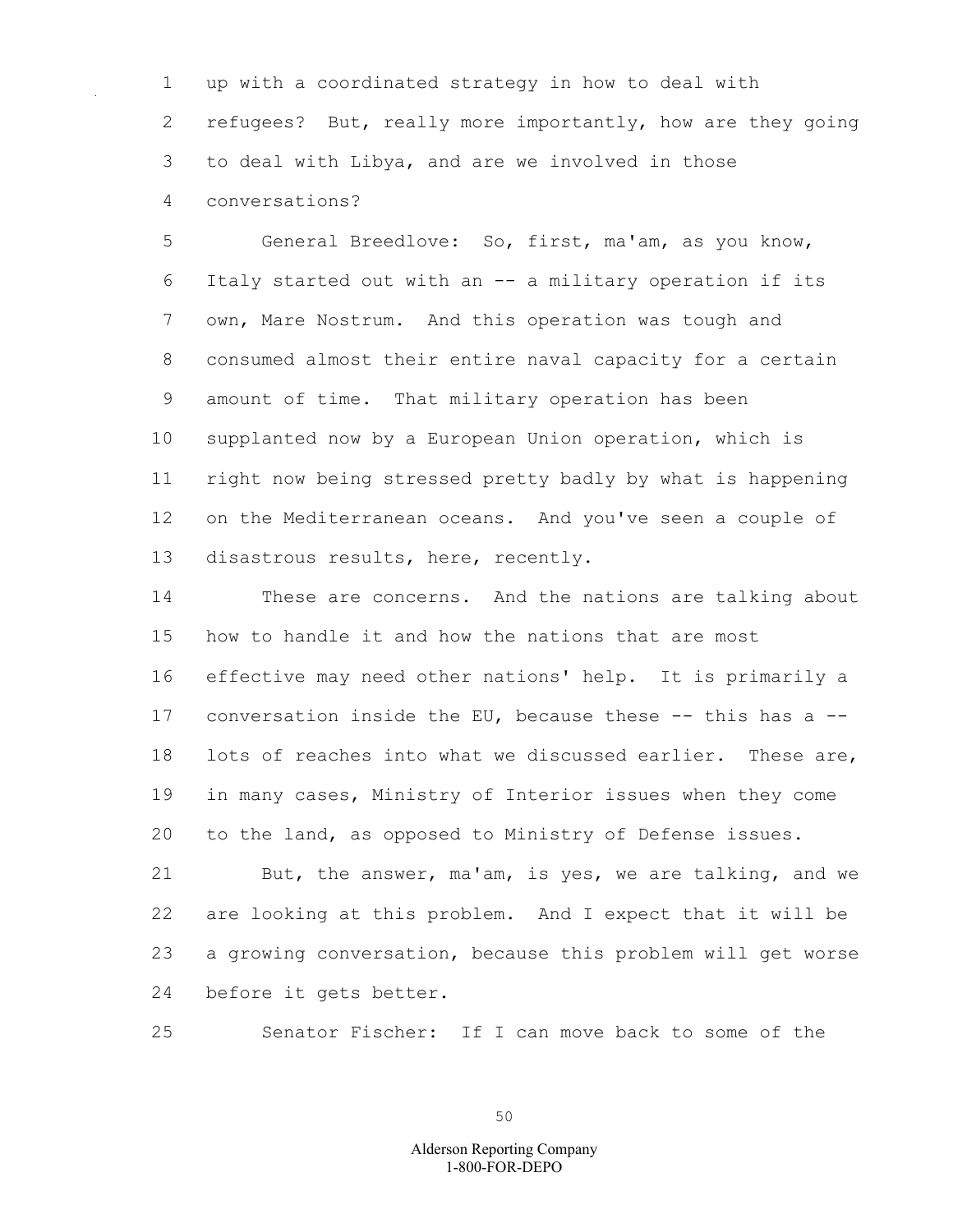1 questions and responses you had on the INF Treaty violation 2 with -- that the Russians committed. Have they 3 acknowledged that they violated that Treaty yet?

4 General Breedlove: Ma'am, I don't think they've 5 acknowledged. What they continually do when we bring up 6 the INF issue is, they point to how the West has busted the 7 INF. They continually point to our missile defenses as 8 being outside of the INF. They point to some of the test 9 missiles we have used to -- in the past, et cetera. So, 10 the conversation is, we address their -- what we think 11 they're outside of the INF, and, rather than answering, 12 they address where they think we're outside of the INF. 13 Senator Fischer: So, what actions have we taken to 14 date to respond to their violation? Are we being forceful 15 in any way in trying to get the Russians to respond to us 16 in any kind of meaningful way, or are we going to continue 17 with this back-and-forth cat-and-mouse game?

18 General Breedlove: Senator, I actually think that the 19 Department of State -- and Secretary Gottemoeller is 20 pushing pretty hard on this -- and that's the first stage 21 of this, is to try to do this through those kinds of 22 conversations. So, I am actually maybe a little more 23 optimistic than you sound at this point on Rose 24 Gottemoeller's efforts and how she's working it. 25 Senator Fischer: And I appreciate your comments, and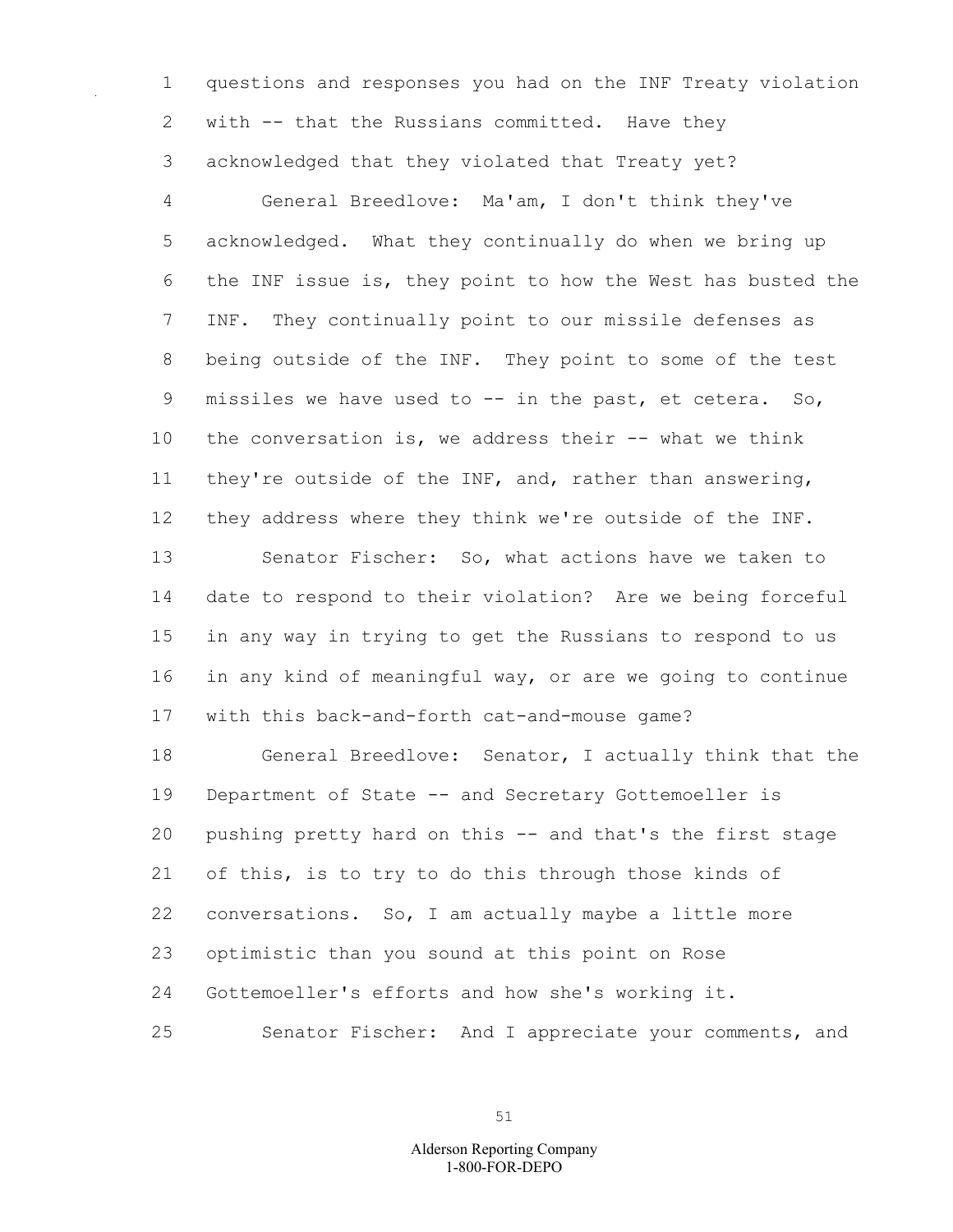1 thank you, sir, for your service.

2 General Breedlove: Thank you, ma'am.

3 Senator Reed: Senator King.

4 Senator King: Thank you, Mr. Chairman.

5 General, I understand you had some discussion with 6 Secretary Sullivan -- I had to be at another committee 7 meeting briefly -- on the question of the Arctic. I'd like 8 to put a slightly different twist on that.

9 Five of the eight Arctic nations are NATO nations. 10 Are they taking this seriously? Are they engaged? Has 11 there been communication, in terms of NATO's position, with 12 regard to the Russian buildup in the Arctic?

13 General Breedlove: Senator, thank you. Yes, our NATO 14 nations are concerned about this. And the -- while only 15 five or eight are allies, others are very close partners in 16 the way that we do business. And so, the eight nations, of 17 course, are on the Arctic Council together. The United 18 States took charge of the chairmanship of the Arctic 19 Council this year. We also work closely with Norway and 20 another venue in the Arctic. So, there is a consorted 21 concern. Nations are not completely unified in the 22 approach yet. But, there is strong conversation about, 23 What is it that we do, going forward?

24 Senator King: Would you agree that one of the things 25 we certainly need to do is infrastructure, in terms of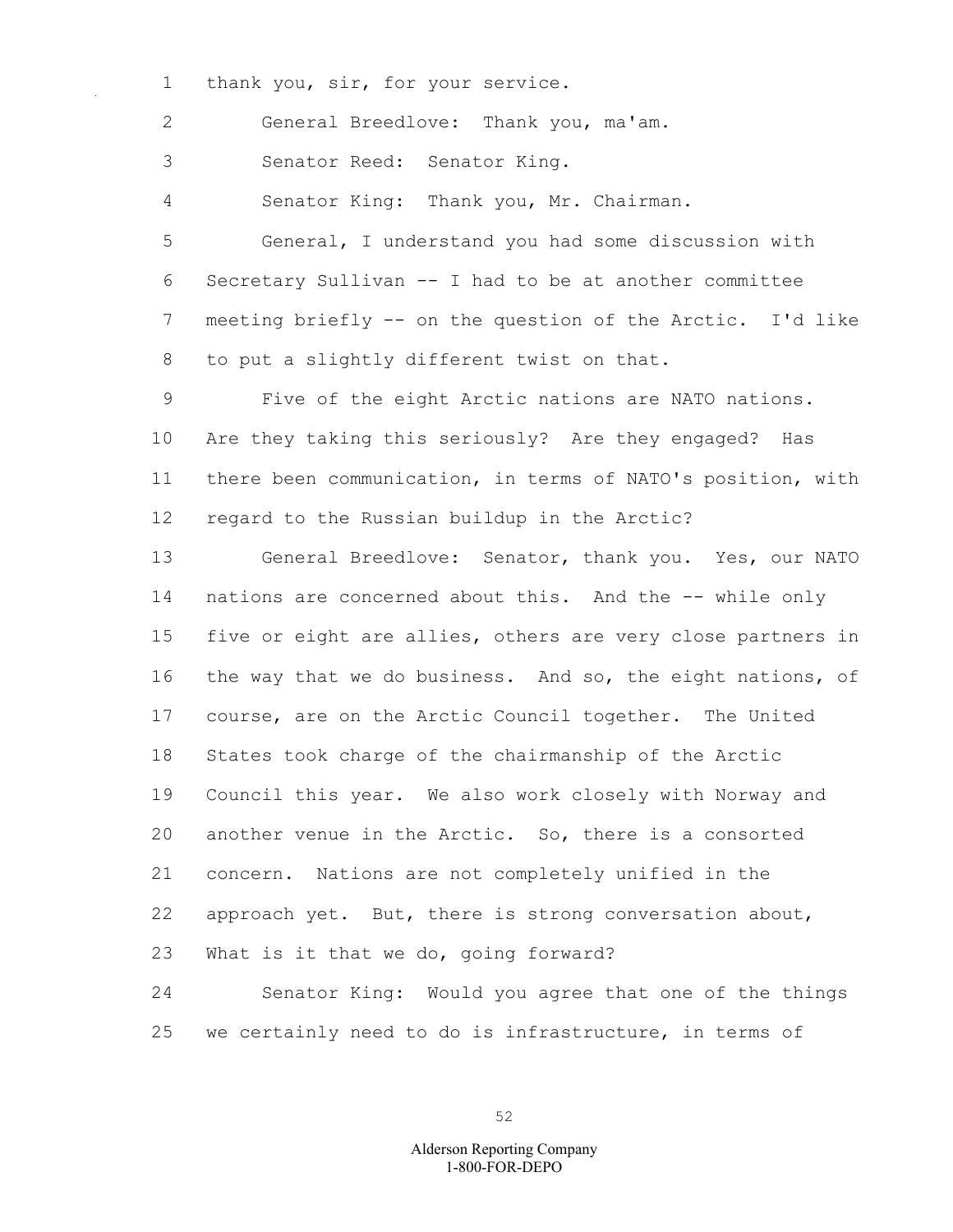1 things like icebreakers? We are woefully under-resourced, 2 in terms of that kind of asset. Is that correct? Is that 3 your understanding?

4 General Breedlove: Sir, I have had the same reports 5 you have, and we are limited in our icebreaker capacity. 6 And I think it is important that all of the Arctic nations 7 now begin to look at, What are our capabilities and 8 capacities to deal with this new environment?

9 Senator King: Thank you.

10 To go back to -- there was a moment in your opening 11 remarks that caught my attention. And I don't think I 12 wrote it down exactly, but it goes to the question of the 13 Ukrainians and arming the Ukrainians. And you said 14 something to the effect, "When the proxy forces run into 15 trouble, Russian forces step in to right the balance." 16 That goes to the heart of my concern about arming the 17 Ukrainians. And the consensus seems to be developing that 18 that's the right thing to do.

19 My question is, Does not the principle that you stated 20 in that sentence apply, in that our arming of the 21 Ukrainians would simply provoke a counter-reaction from 22 Russia, a kind of escalation? And have you gamed that out? 23 Where does it stop? They're not going to ignore our more 24 direct intervention, in terms of lethal arms. And I'd like 25 to know your thinking on that.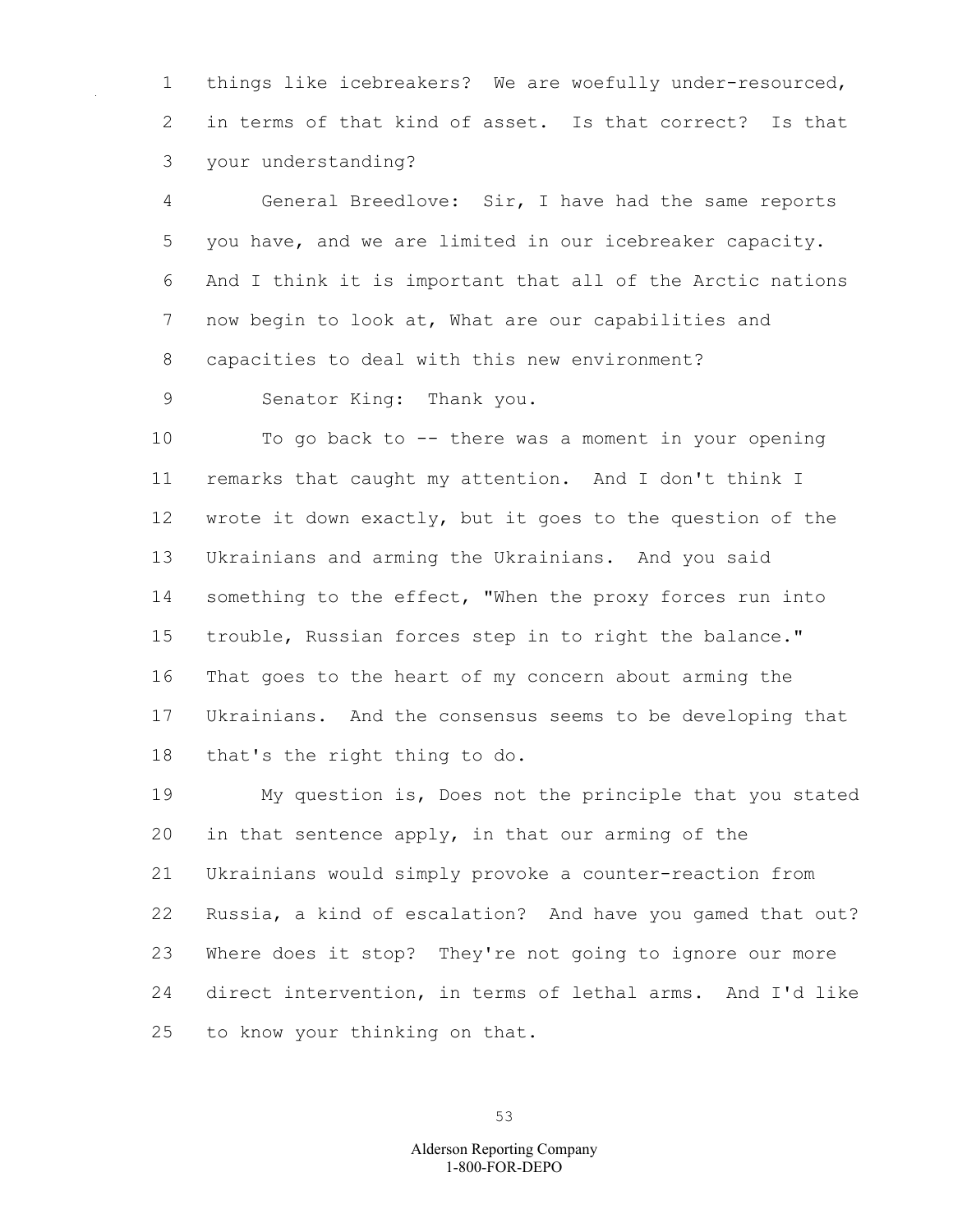1 General Breedlove: Senator, thank you. This is one 2 of the toughest things that we look at and consider, and we 3 are war-gaming and table-topping to work our way through 4 it, because I have been consistent, in my remarks and other 5 testimony, that yes, we need to be intellectually honest 6 that anything we do  $-$  anything we do  $-$  is going to 7 provoke a Russian response. This is the way they do 8 business.

9 And I have also said, Senator, that inaction is also 10 an action, and the Russians will react to it. As I said in 11 my opening statement, Mr. Putin does understand weakness, 12 and takes advantage of it.

13 So, we need to look at both sides of the ledger. And 14 we are doing that. We have all agreed, and, as the 15 Chairman mentioned in his opening statement, we do not 16 believe that there is any -- there is a good course in 17 trying to arm the Ukrainians to the points that they could 18 defeat Russian forces in the field. We don't -- no one 19 thinks that's the path ahead. What we do believe is that 20 we should consider changing the decision calculus of Mr. 21 Putin. And that's what we look at. And we acknowledge, as 22 you have said, that if we do consider and eventually yes-23 or-no on more lethal weapons, it could have a detrimental 24 effect, as well.

25 Senator King: Everyone around here is trying to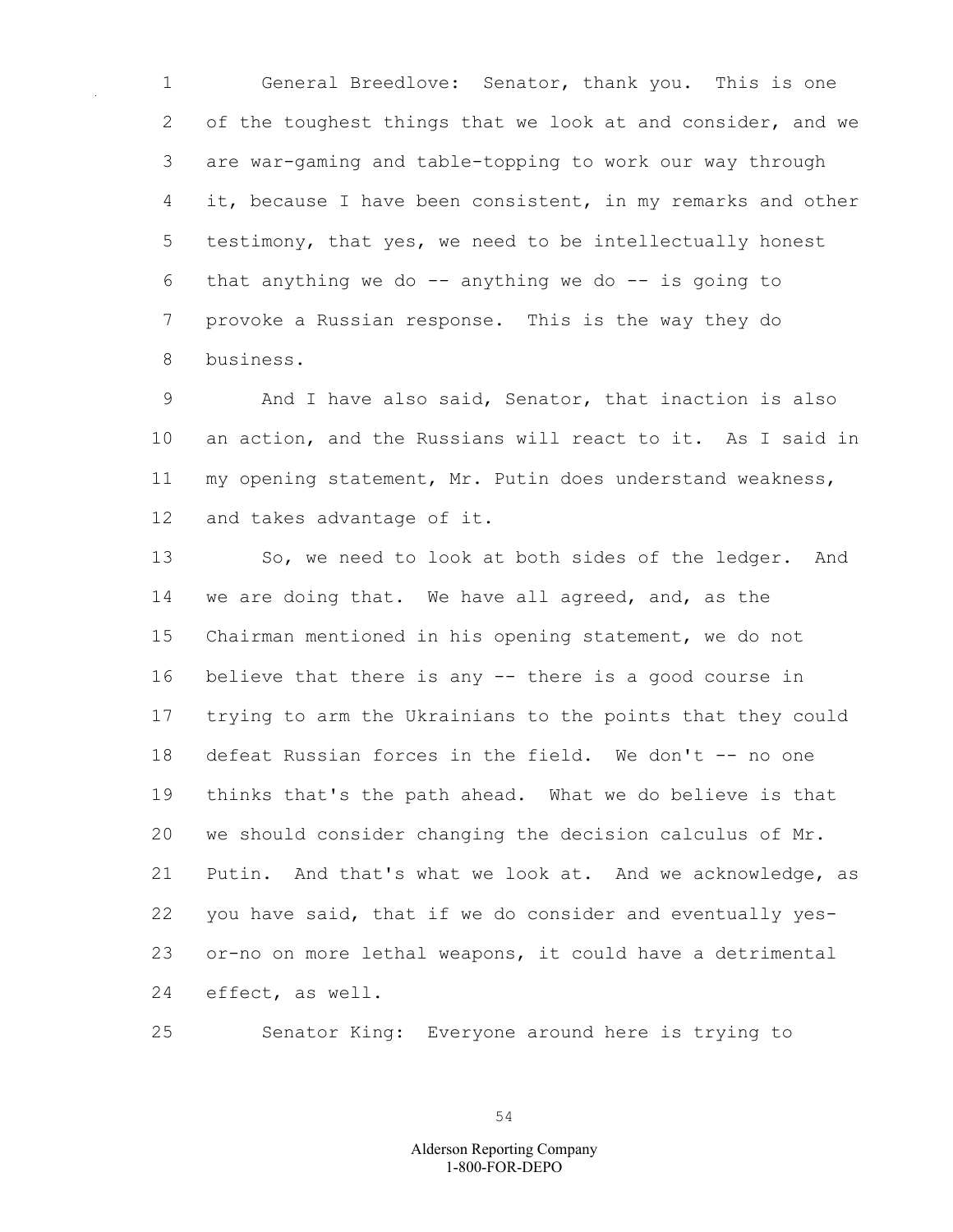1 psychoanalyze Mr. Putin, but do you believe that his 2 incursion or his support of the separatists in the Ukraine 3 was provoked by a Russian national strategy, if you will, 4 of trying to piecemeal rebuild the Russian empire, the 5 Soviet Union, or was it provoked by his concern that the 6 Ukraine was moving too closely toward the West, there was 7 talk of joining the EU, talk of joining NATO? Do -- in 8 other words, where did all this start? I think -- and you 9 mentioned, in your prepared testimony, that clearly Russia 10 views Ukraine as within their sphere of influence, just as 11 we view Canada, Mexico, the Caribbean as within our sphere 12 of influence, and we would react if there was a movement of 13 those organizations into what would be considered a hostile 14 camp. What -- do you understand my -- understand where I'm 15 going with it?

16 General Breedlove: I do. I do, Senator. And I would 17 answer yes to both of your first questions. Yes, this is 18 partially due to the sudden movement as the government 19 changed, following the Maidan. That certainly had a part 20 of the calculus. Also, there -- as you rightly described  $21 - -$ 

22 Senator King: I think the question is, Was that the 23 motivation or an excuse? That's what it --

24 General Breedlove: I would -- the answer is yes to 25 both of those, as well. I  $-$ - there are those who have said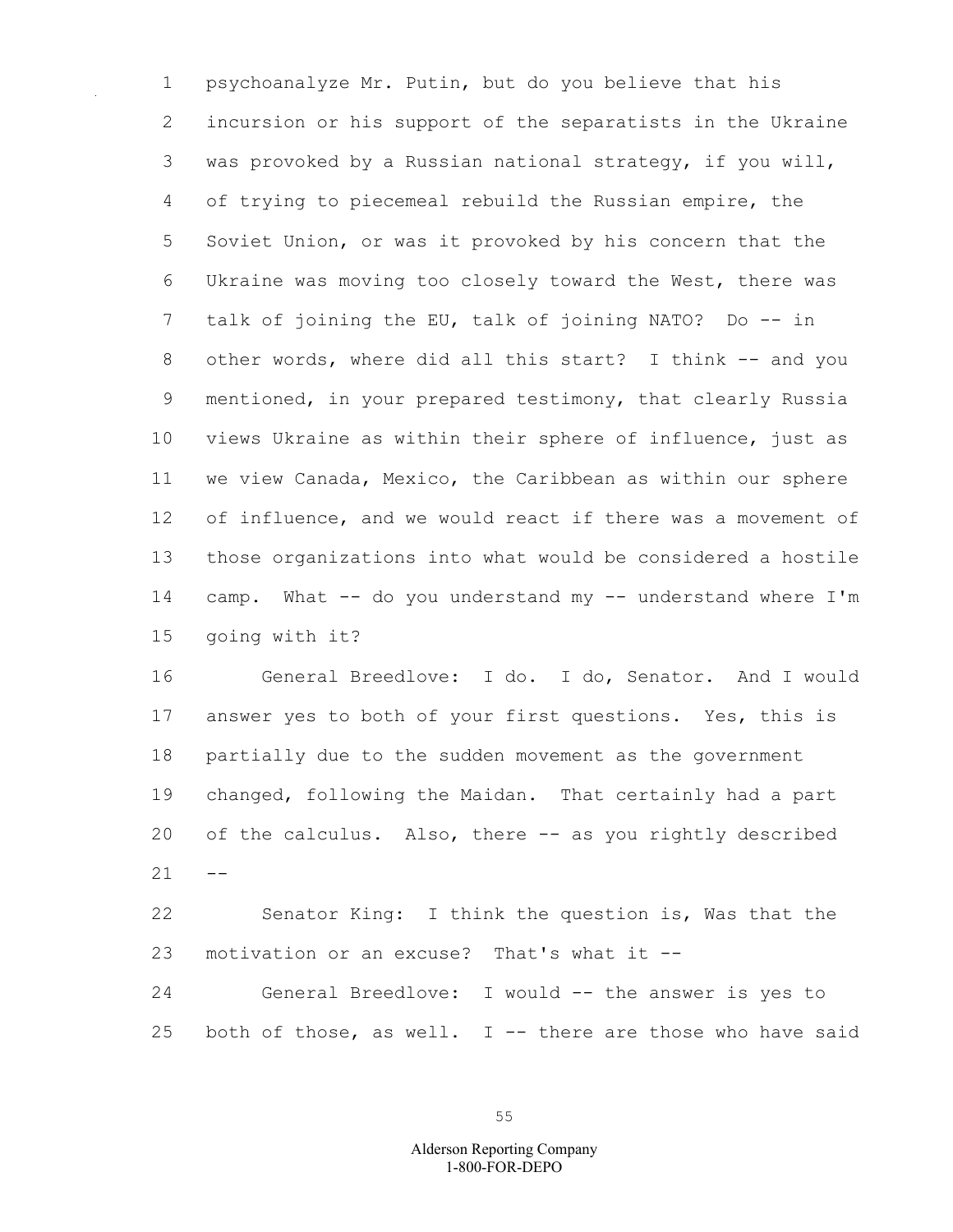1 -- and I follow the logic -- that -- and has been reported 2 recently -- that Mr. Putin had designs on Crimea long 3 before any of this. You've seen it reported in the press. 4 And so, we do believe that he has thought through these 5 possibilities in the past. So, none of this was a spur-of-6 the-moment action. But, it could also have been a reaction 7 to what we saw in the change of government following the 8 Maidan.

9 I think what is important to understand is the second 10 part of your two-question pair, which is that Russia does 11 want to have a sphere of influence that buys a buffer zone 12 between them and the West, and they very much see Ukraine 13 as part of that sphere of influence. I've shortened this 14 to a quip that does not -- it should not be trivialized, 15 but the bottom line is, Russia wants Kiev out of the West, 16 and wants the West out of Kiev. And he would like to have 17 Russia driving all of the levers in what happens in Ukraine 18 to maintain that in the future. And I think that's where 19 this is headed.

20 Senator King: Thank you, General, for your thoughtful 21 answers, and thank you for your extraordinary leadership on 22 this difficult issue.

23 Senator, thank you.

24 Chairman McCain: Didn't he also say, on many 25 occasions, the worst event of the 20th century was the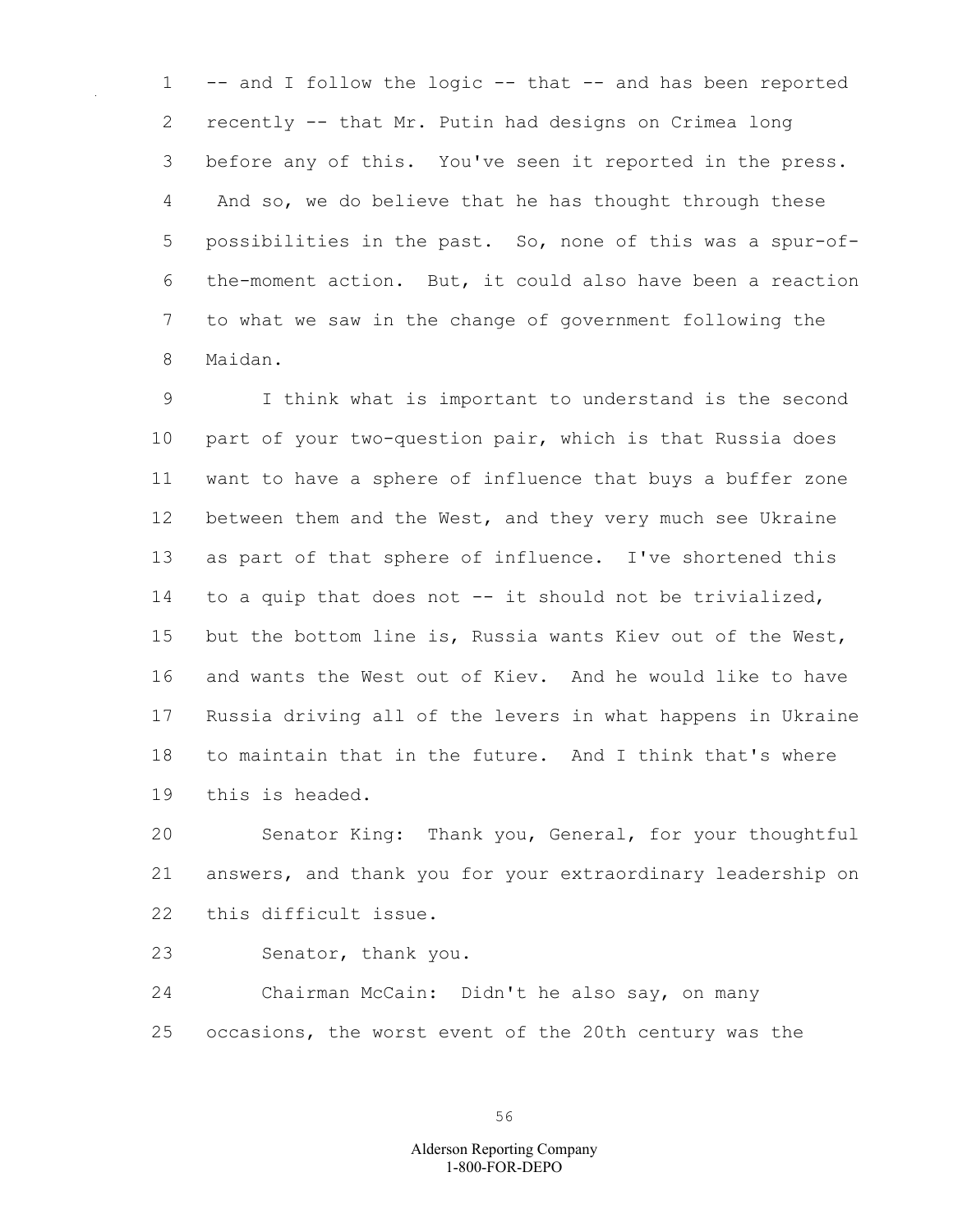1 breakup of the Soviet Union?

2 Senator Ernst.

3 Senator Ernst: Thank you, Mr. Chair.

4 Thank you, General, very much for being here today, 5 and thank you for your service, and your staff's, as well. 6 In your posture statement, you stated that one of 7 EUCOM's top three -- in the top three security threats is 8 the flow of foreign fighters between Europe and the Levant. 9 So, with that statement, what is the impact to the security 10 of our European allies and to U.S. interests in that region 11 brought by ISIL, al-Nusra, and any number of those other 12 extremist organizations that have been radicalized by them, 13 who benefit from the use of Turkish soil as a means of 14 their lines of communication, that territory for transit, 15 for recruiting, financial services, purchase of goods, 16 weapons? What is the threat there that you see, General? 17 General Breedlove: So, thank you, Senator. 18 And it is one of those three sort of threats that have

19 arisen from North Africa, from the Levant, especially Iraq 20 and into -- or Syria and into Iraq, and then, of course, 21 Russia was the third. But, this is a problem for all of 22 Europe. It is an immediate problem for our Turkish ally, 23 because it's on their border, and the possibility of it 24 spilling over into Turkey, the impact of well over 1.6 25 million migrants, et cetera, et cetera -- Turkey is facing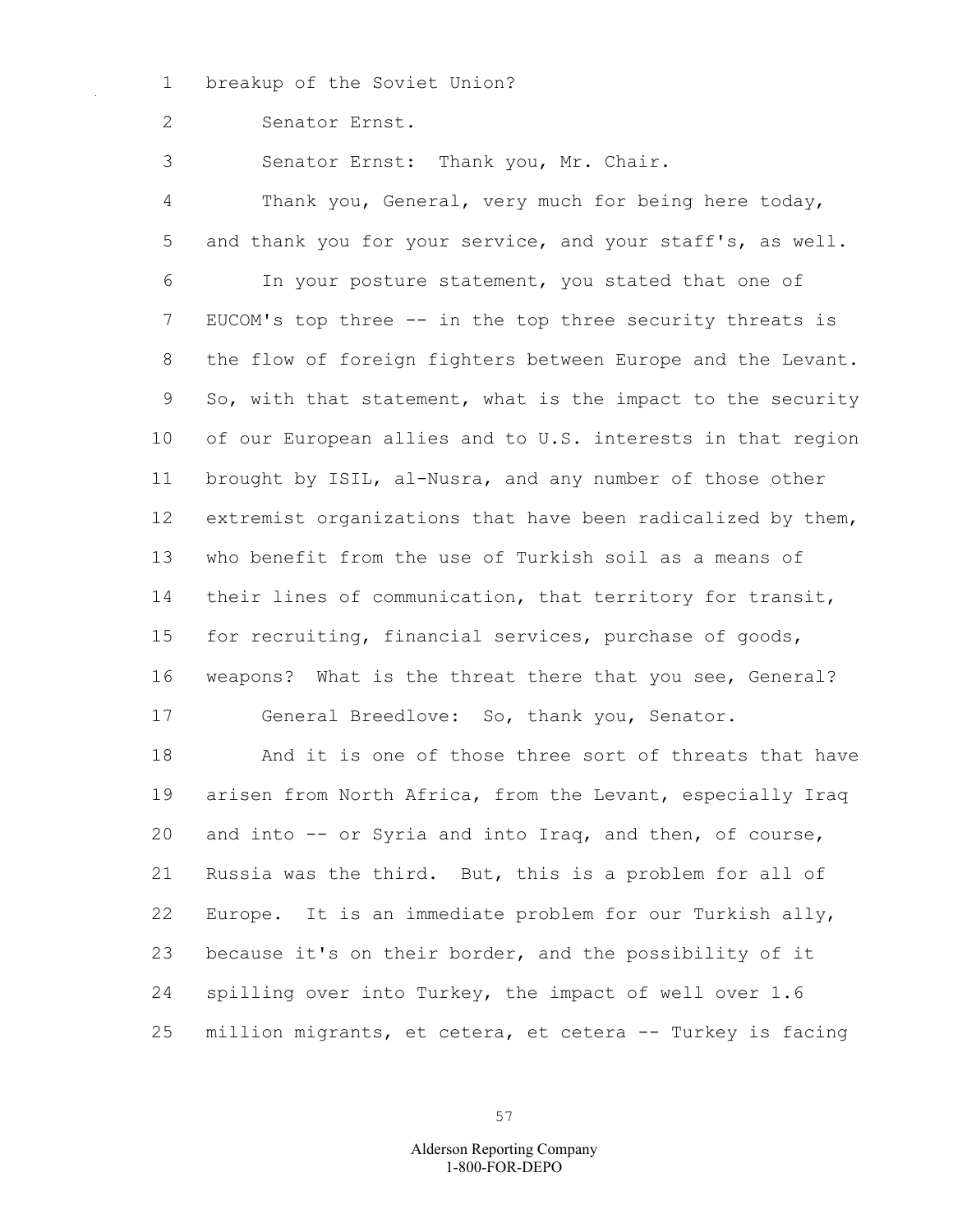1 direct impact from what is happening there. And we cannot 2 discount that at -- I think it's highly unlikely, let me 3 tell you, but we cannot discount that there might actually 4 be a military incursion across it sometime in this 5 calculation. So, these are things we need to worry about. 6 But, the most pressing issue is what you and others 7 have talked about, and that is this flow of fighters, a 8 large number of fighters in Iraq and Syria, and many of 9 them will return, with new skills and malicious intent, 10 back to their nations. We have seen this already disrupted 11 in a few of the nations. So, how do we address that flow? 12 Again, we're in the nascent stage of two very good 13 projects, where we are bringing nations together to address 14 this. And those, ma'am, I would need to talk about in a 15 different setting.

16 Senator Ernst: Certainly.

17 And the fact, fact or otherwise, that Turkey is an 18 ally -- I think it could be disputed, on any different day. 19 I think there is a lot that goes on through Turkey that we 20 would rather not see happening. And so, in your opinion, 21 then, is the risk of any sort of action coming through 22 Turkey, would you consider that that would be -- whether 23 it's ISIS or any of these other organizations into Europe 24 -- would you say that that threat is low -- low risk or 25 high risk?

58

## 1-800-FOR-DEPO Alderson Reporting Company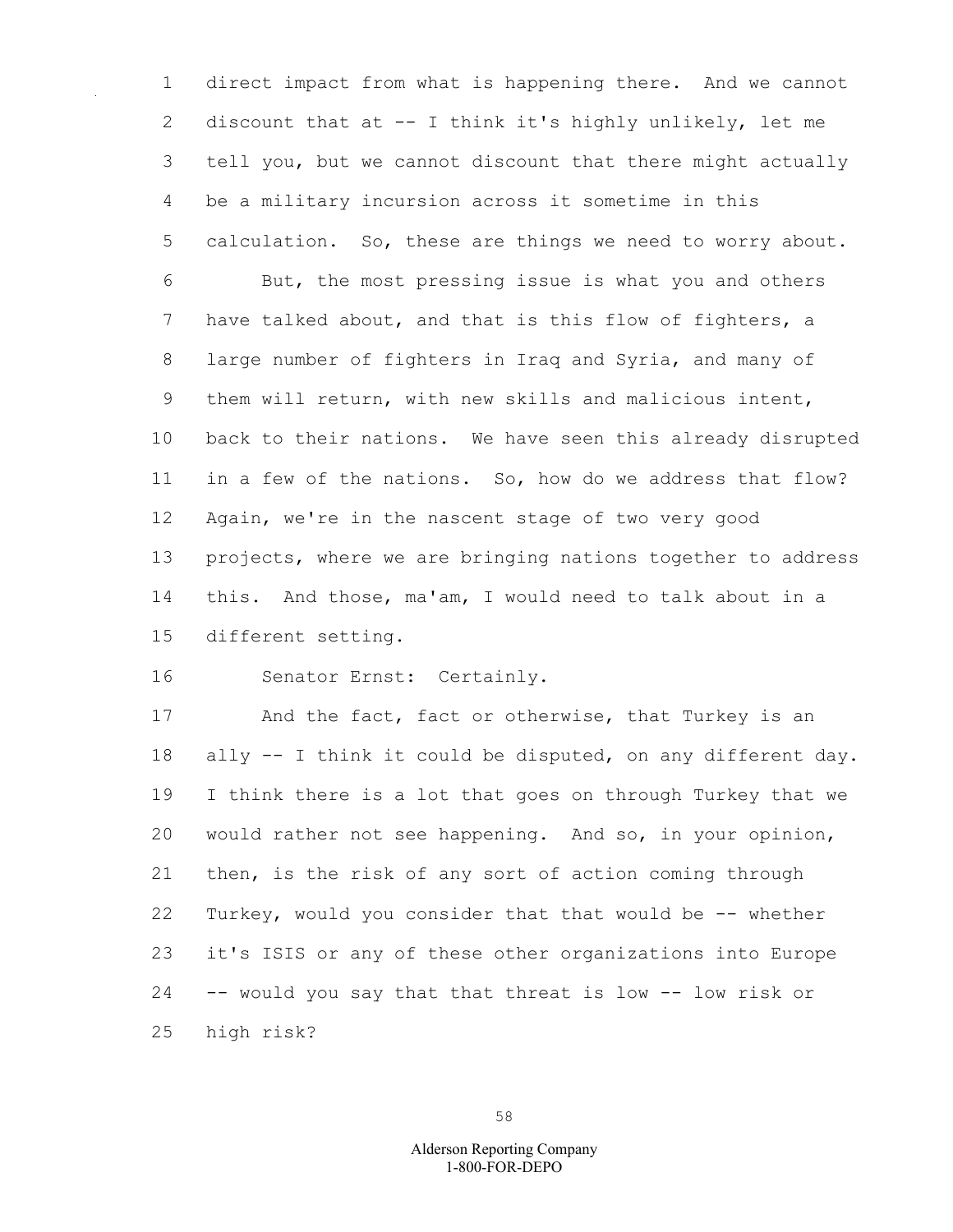1 General Breedlove: Ma'am, I would not single out 2 Turkey. I think that the flows are in several areas, as 3 was -- as we discussed earlier. Some of this threat vector 4 may be coming across in this flow into Italy, the diaspora 5 from the Libya area, as these people move freely across the 6 northern Africa and the Maghreb and there -- have multiple 7 points of entry into Europe. Turkey is -- clearly has had 8 issues with flows. They are addressing those flows. And I 9 -- this is a broader problem than just their borders.

10 Senator Ernst: Okay. And that is a good point, 11 General, thank you.

12 And you mentioned earlier you are a fighter pilot. 13 And thank you for your service in doing that. Could you 14 please describe how important it is to have search-and-15 rescue capabilities close to those areas of the fight? We 16 had seen recently, of course, that Turkey refused to allow 17 the United States access to the search-and-rescue missions, 18 or having those types of search-and-rescue missions out of 19 Incirlik. So, could you please describe what effects that 20 has to the combat fighters and those types of missions? 21 General Breedlove: So, to the overall question, 22 first, as a single-seat fighter pilot, we don't allow 23 search-and-rescue pilots to buy their beers when they're in 24 the bars, because their job is incredibly important to what 25 we do. So, I'll stop on that one. There is -- the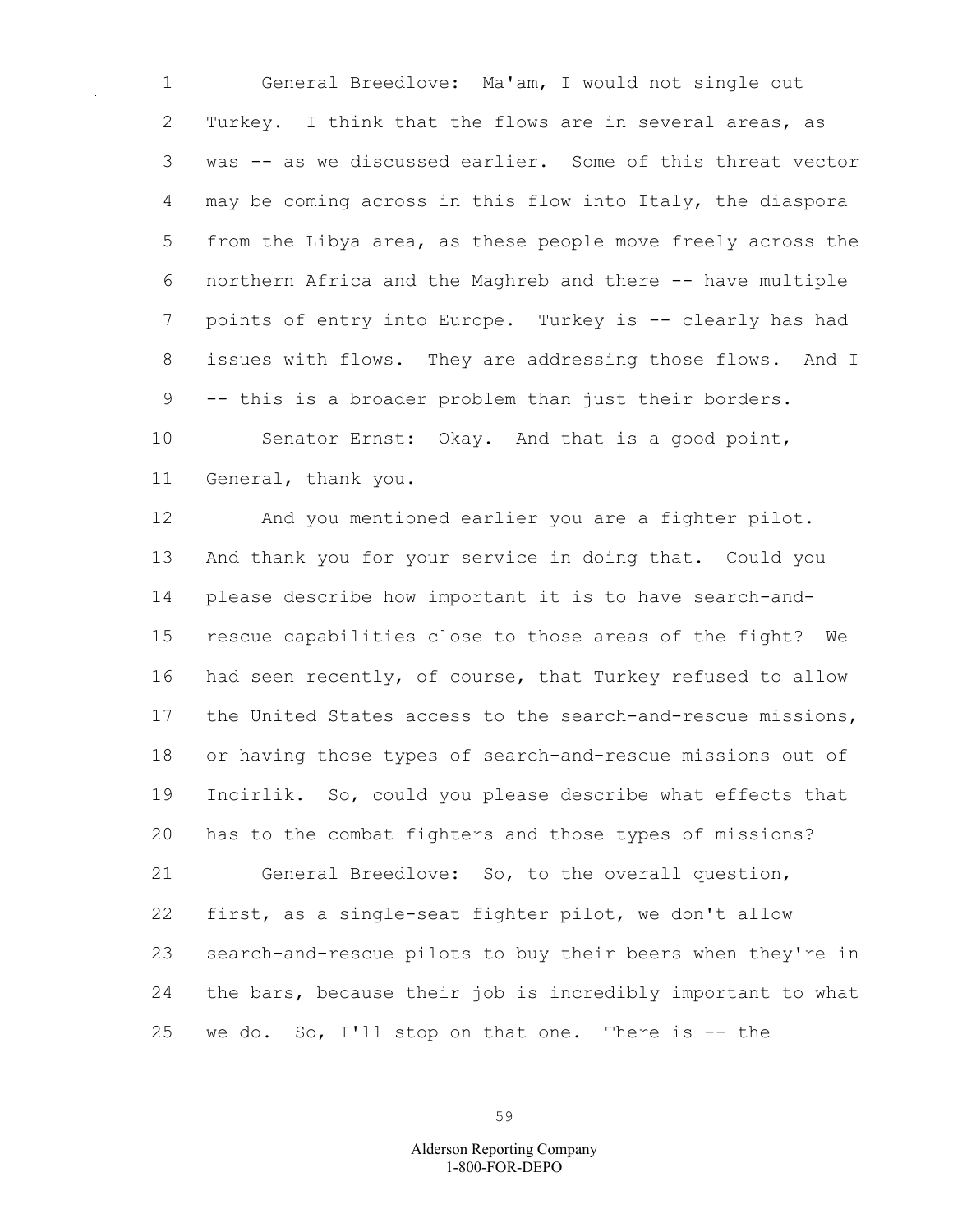1 necessity and the importance of search and rescue cannot be 2 overstated.

3 Ma'am, we have been working with Turkey on some very 4 key things. One I can talk about in this venue, our 5 training and equipping missions is now up and running. 6 Senator Ernst: Very good. 7 General Breedlove: And so, we've made progress there. 8 Senator Ernst: Very good. 9 General Breedlove: On the other two, I would like to 10 have someone come by and talk to you about -- 11 Senator Ernst: Absolutely. 12 General Breedlove: -- the progress there. 13 Senator Ernst: We will do that. 14 Thank you very much, General. 15 And my time is expired. Thank you, Mr. Chair. 16 Chairman McCain: Senator Shaheen. 17 Senator Shaheen: Thank you. 18 General Breedlove, can you describe the importance of 19 providing security assistance training to our NATO allies, 20 particularly in eastern Europe? And is there more that we 21 can do? And I understand that there's -- there may be some 22 question about authority to actually provide the assistance 23 that we might want to. And is this something that this 24 committee should be looking at as we look at making sure 25 you have the ability to do what you need to do with respect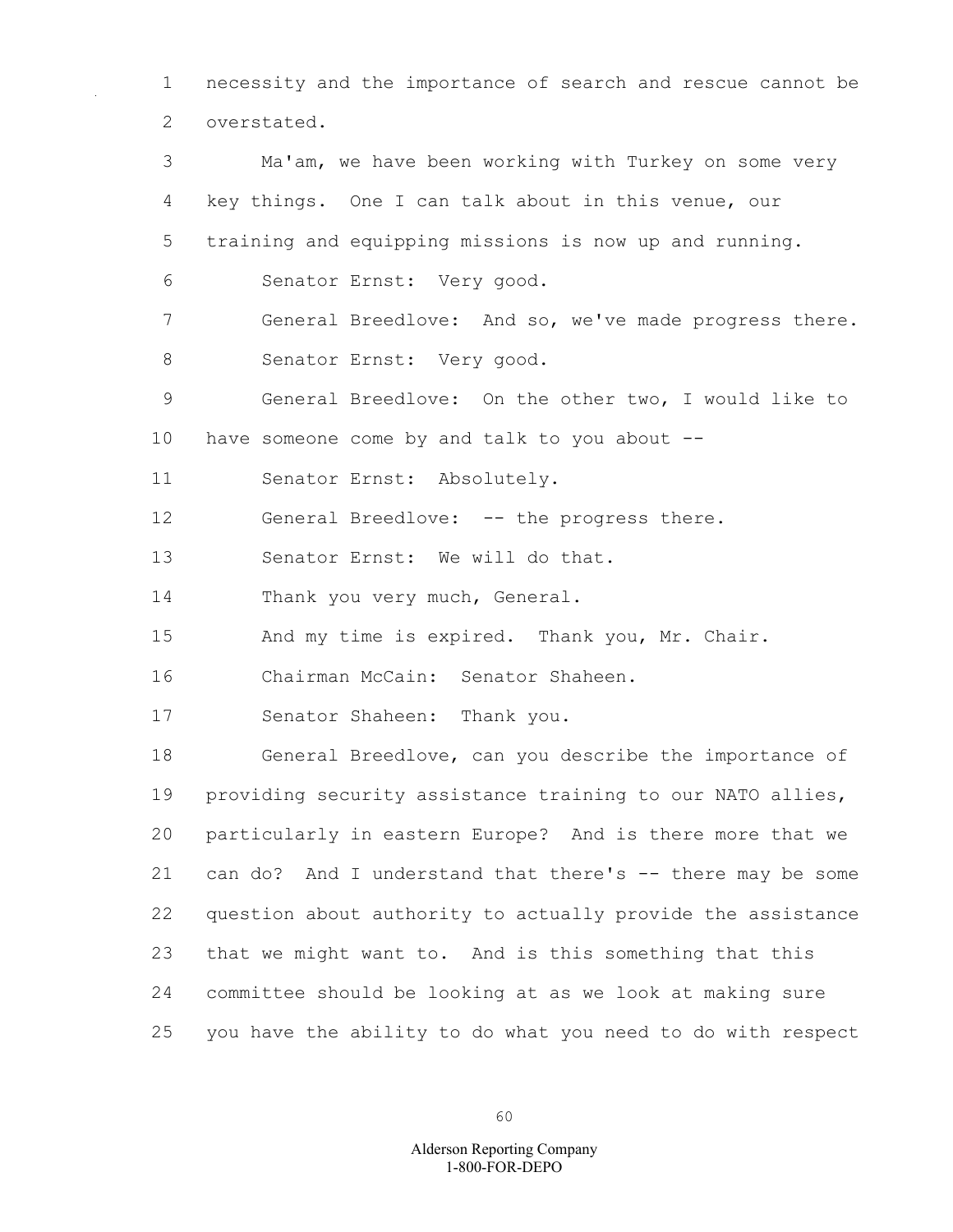1 to training?

2 General Breedlove: So, ma'am, this is important. May 3 I just make a couple of key examples?

4 Senator Shaheen: Please.

5 General Breedlove: Georgia and Romania, today the 6 number-two and number-four contributor of forces to 7 Resolute Support. The number-two troop-contributing nation 8 to our efforts now, our NATO efforts and U.S. efforts in 9 Afghanistan, is Georgia, a non-ally. We've had a great 10 program with our U.S. Marine Corps in training Georgian 11 troops, and Georgia has gone to Afghanistan during the 12 kinetic fighting, and they've died alongside our forces in 13 the toughest parts of southern Afghanistan, where they 14 fought without caveat. So, all of these efforts that we 15 have, where we train our eastern allies and partners -- 16 Romania being an ally, and I'll talk to them in just a 17 moment -- but, these efforts that we have, where we train 18 our allies and partners means two things: their nations 19 draw closer to our Western values and morals and 20 capabilities; and, two, as they serve alongside of us, that 21 means our soldiers, sailors, marines, and airmen do not 22 have to go there in the same numbers. And so, it's 23 absolutely key.

24 Romania, now, the number-four contributor to Resolute 25 Support and, I think, an anchor in the south on the Black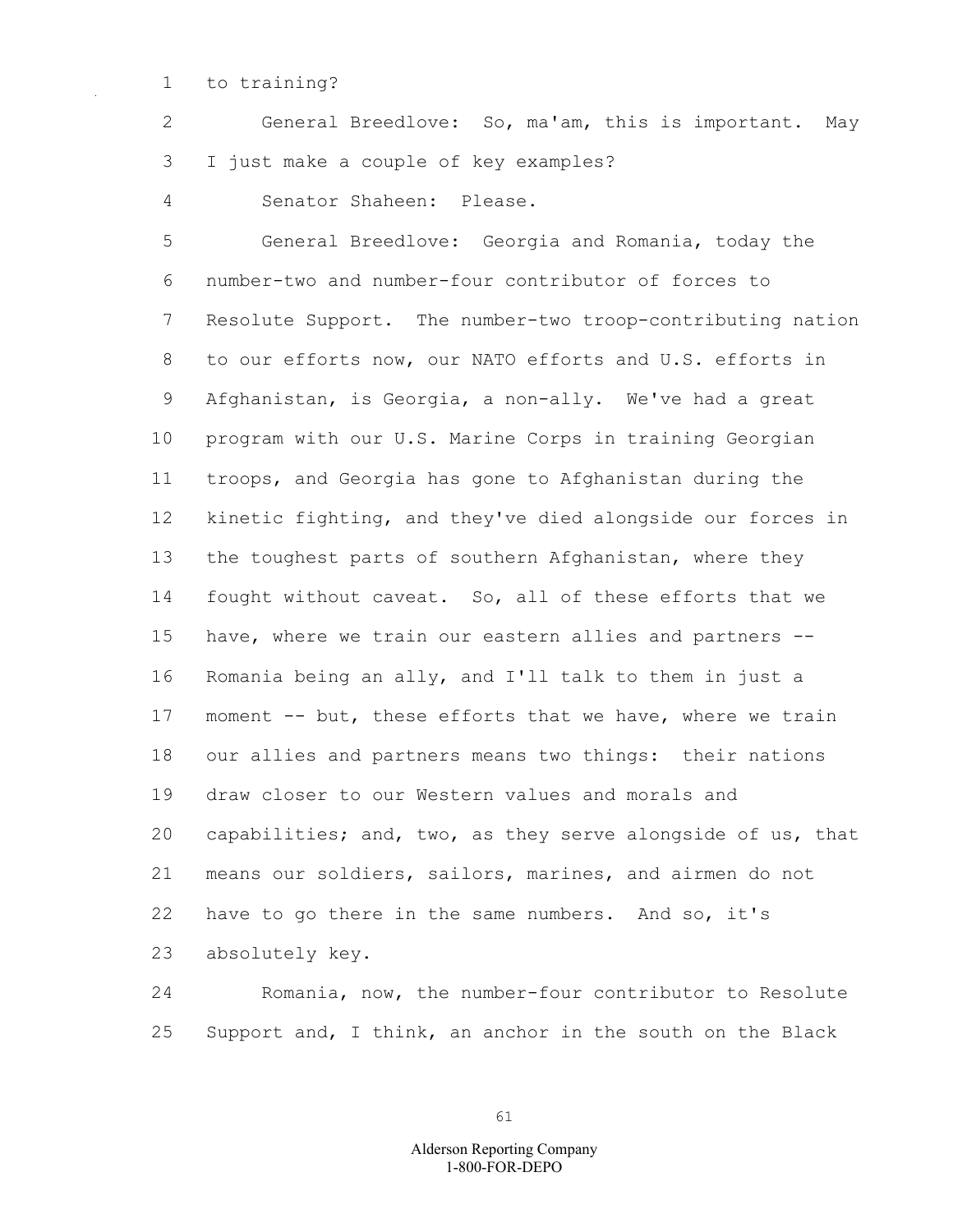1 Sea, and the things that they're doing in our NATO RAP 2 program, where they are providing headquarters to lead in 3 the south -- so, the bottom line is that these allies and 4 partners are incredibly important to us a nation and an 5 alliance as we address in the future.

6 And, ma'am, there are a lot of authorities out there. 7 What we have asked is to be considered to have one created 8 for eastern Europe, because we don't compete well sometimes 9 with other places in the world where fighting and things 10 are going on, and that's what we've asked you to consider, 11 ma'am. And we would appreciate your support.

12 Senator Shaheen: And so, just to be clear, this is 13 something that would need to be done through statute, and 14 it's something that we can consider as we're looking at the 15 authorization bill this year.

16 General Breedlove: Yes, ma'am. And if you're 17 interested, we will have the right people talk with your 18 staff.

19 Senator Shaheen: Absolutely. Thank you.

20 Can you -- you mentioned in your statement, the 21 European Reassurance Initiative, which I think is something 22 that has not gotten a lot of attention. And I wonder if 23 you could assess how it's working, talk a little bit more 24 about what key areas we should be investing in. How is the 25 implementation of this going?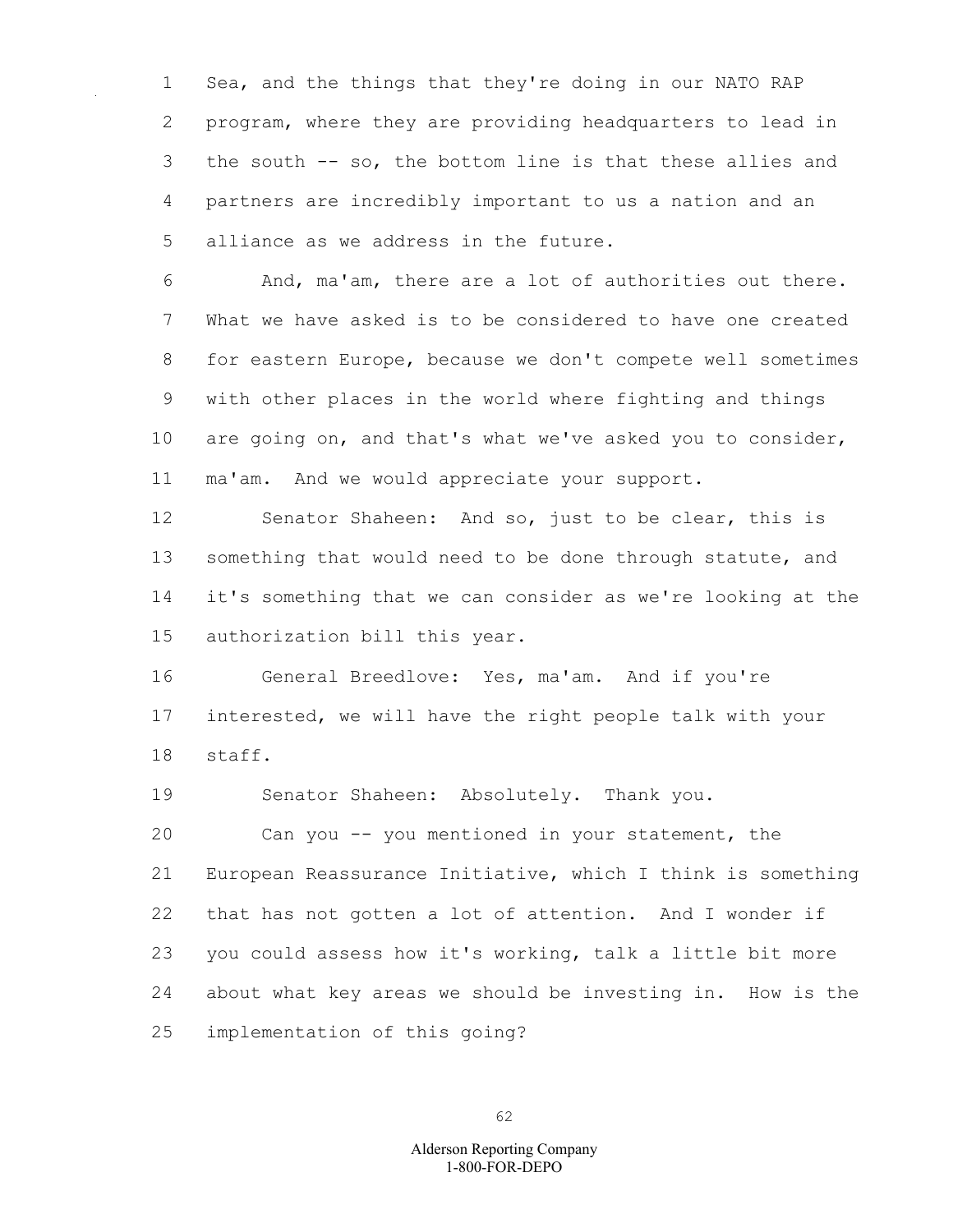1 General Breedlove: Ma'am, I would never sound like I 2 was correcting. Maybe it doesn't get a lot of interest 3 back here, but let me tell you, in Europe and amongst our 4 European allies, it gets a lot of attention, and it's being 5 used well. We are using this year's ERI to do a myriad of 6 things: rotational force, the division that has been 7 rotating into our northern nations now in that rotational 8 army force funded by the ERI; bringing aircraft over, such 9 as the A-10s in Campia Turzii and others -- these are 10 brought over in these funds.

11 Second of all, if I could show you on a map where all 12 of the investments in infrastructure have been made, you 13 would see a very clear move to the east and the south into 14 our newer nations, providing them with small things that 15 would help us if we had to rapidly reinforce -- fixing 16 railheads, fixing landing strips and cargo pads, things 17 that allow us to more quickly join that partner, if we had 18 to in the first, and plot it on a map, you would see a 19 string of investments that is demonstratively in the east 20 and in the south to address these new nations.

21 And so, the ERI has had a direct impact already. And, 22 as you know, ma'am, we have asked for it to be continued in 23 '16.

24 Senator Shaheen: So, you are feeling positive about 25 how it's going, and the response from our European partners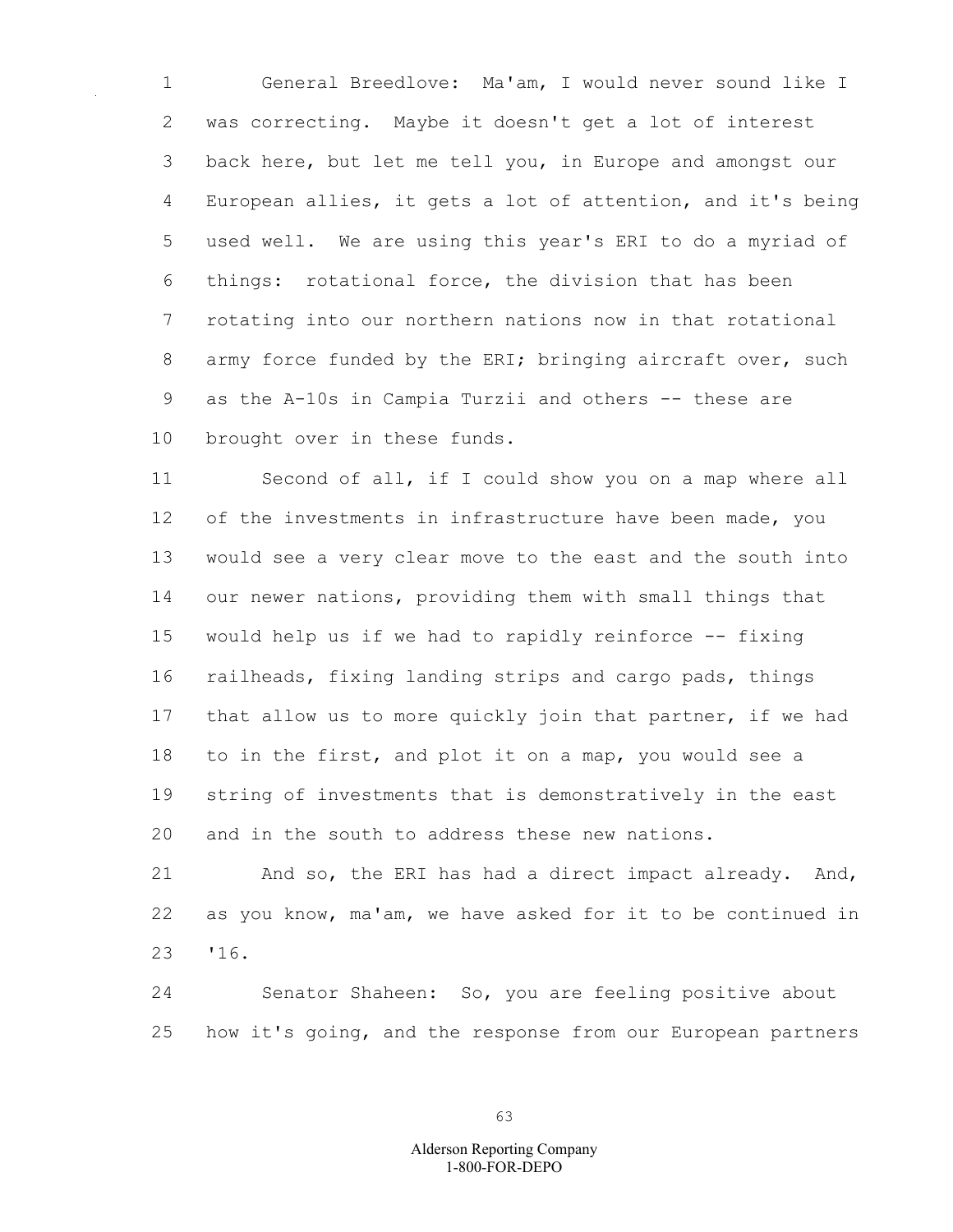1 has been very positive.

2 General Breedlove: Yes, ma'am.

3 Senator Shaheen: Thank you.

4 My time is up. But, I just wanted to echo the 5 comments that you made about Georgia's contributions to the 6 Afghanistan effort and to support for NATO. I agree, I 7 think they've been a terrific partner, and hopefully will 8 continue to be.

9 Thank you, General Breedlove.

10 Chairman McCain: Senator Ayotte.

11 Senator Ayotte: Thank you, General, for your service 12 and leadership.

13 I wanted to ask you, if another Benghazi-type attack 14 occurred tomorrow or tonight in North Africa, would 15 European Command be better prepared to respond more quickly 16 and effectively to this type of attack in a region that we 17 see even more activity, more terrorism, and more

18 instability at this point?

19 General Breedlove: Senator, first and foremost, 20 AFRICOM would be better prepared to respond to this attack. 21 And part of the reason AFRICOM would be better prepared is 22 because of our hosting, preparing, training, on a day-to-23 day basis, of those forces that AFRICOM would use. As you 24 know, AFRICOM, we share forces with AFRICOM. Our Special 25 Forces, our airlift forces, our fighters that are on alert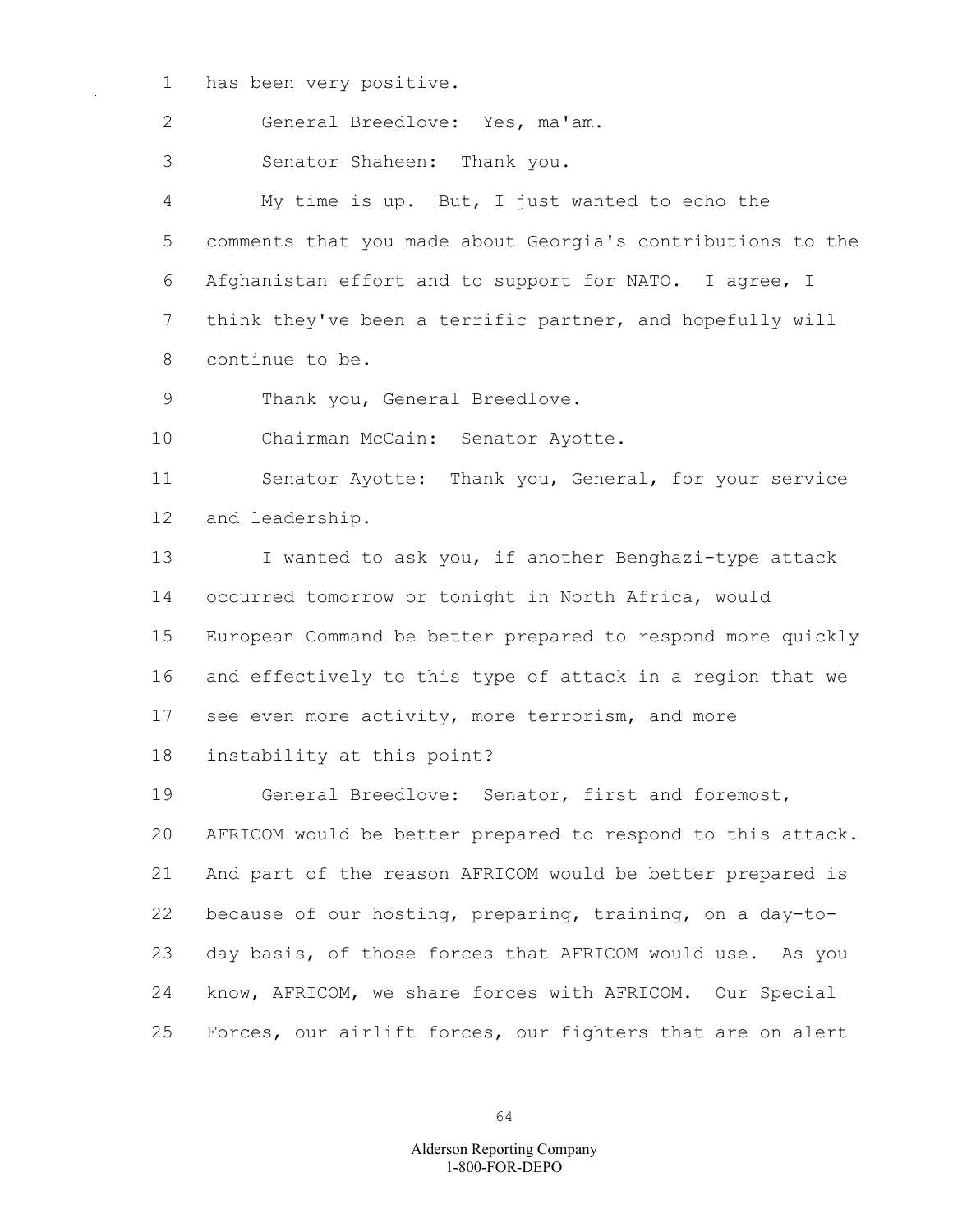1 are all EUCOM assets, but are at the ready to rapidly 2 support AFRICOM if it goes forward. AFRICOM has been given 3 a Special-Purpose MAGTF Crisis Response, which we host -- 4 we, EUCOM, host primarily at --

5 Senator Ayotte: You host that response team, correct? 6 General Breedlove: I do, ma'am.

7 Senator Ayotte: Yup.

8 General Breedlove: And Moron Airbase, in Spain. And 9 today we have several pieces of it deployed forward to be 10 even more ready because of concern.

11 Senator Ayotte: So, the answer would be, we'd be in a 12 better position, I hope?

13 General Breedlove: Yes, ma'am.

14 Senator Ayotte: Good. That's really important. I 15 appreciate that.

16 And one of the questions I wanted to ask about -- the 17 Associated Press reported today that Russia has 18 significantly deepened its command and control of the 19 militants in eastern Ukraine in recent months. And this 20 greater level of Russian involvement has evidently resulted 21 in a new term, called "combined Russian separatist forces." 22 General Breedlove, can you comment on that? Have you seen 23 increased levels of Russian command and control of the 24 separatists, which I think none of us were any -- under any 25 illusion from the beginning that they were controlling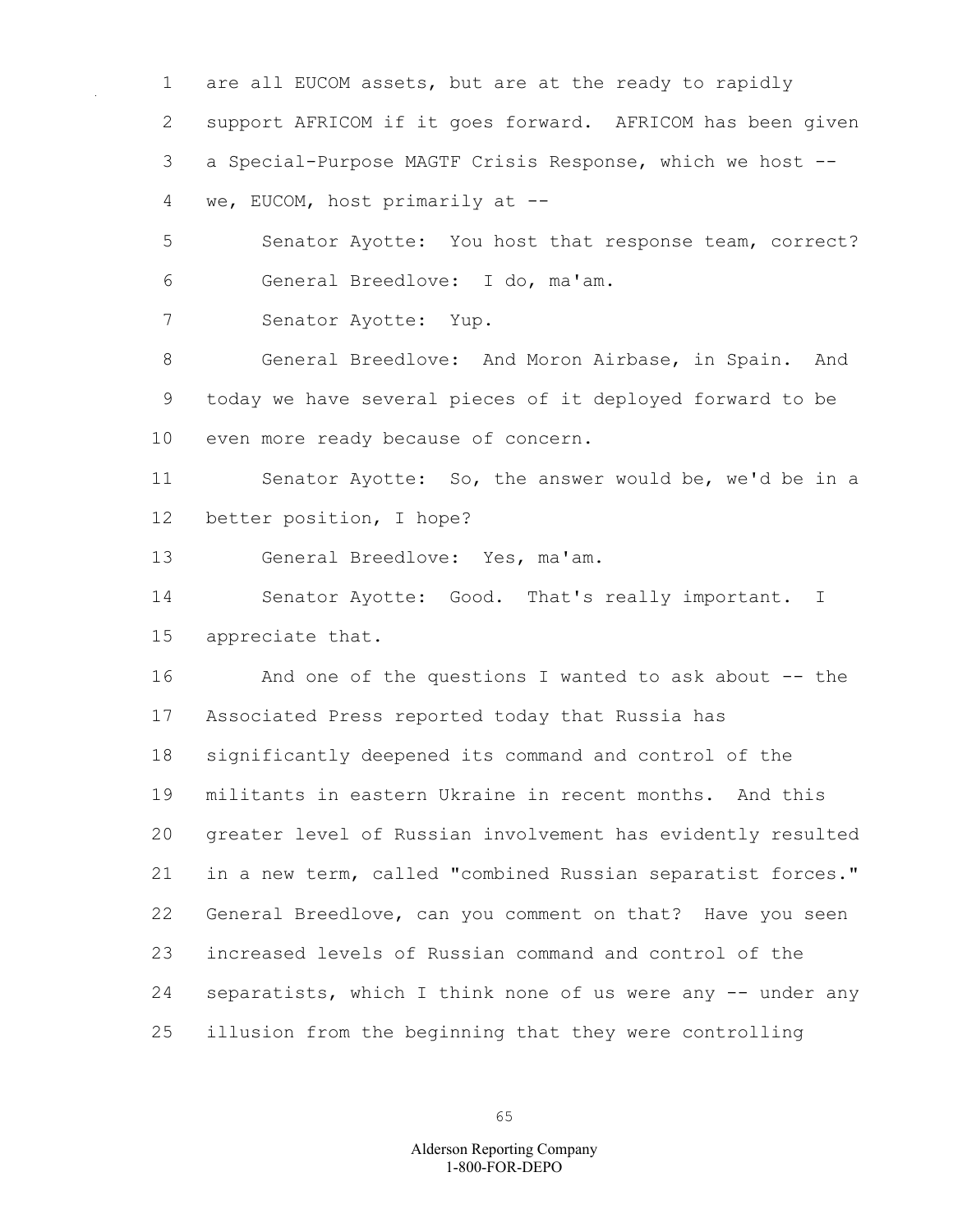1 these separatists, but it seems that they're upping their 2 game in that regard.

3 General Breedlove: I do agree with that, and I agree 4 with the reporting.

5 Senator Ayotte: And if that's the case, and we look 6 at what's happening right now -- and I know that you were 7 asked earlier about some of Russia's other activities, 8 including its violation of the INF Treaty -- you know, one 9 of the things that concerns, I think, all of us is that 10 Russia doesn't seem to be getting the message with the 11 sanctions that are in place alone right now, and with some 12 of the support we're providing in the absence of lethal 13 weapons. So, how do you provide assurance to us that we 14 can stop Russia from further destabilizing eastern Ukraine, 15 and that the -- the world understands. I mean, we -- you 16 know, these separatists are really -- we might as well just 17 call them what they are: Russian agents.

18 General Breedlove: Ma'am, it's a broad question, and 19 I'll try to attack it in a couple of pieces, here.

20 We do see a very distinct Russian set of command and 21 control in the eastern part of Ukraine. And that, I think, 22 has become necessary for them, because there was disunity 23 in some of the earlier attacks. I think the -- command and 24 control is also required because they are bringing so much 25 capability in there, it needed to be structured, and it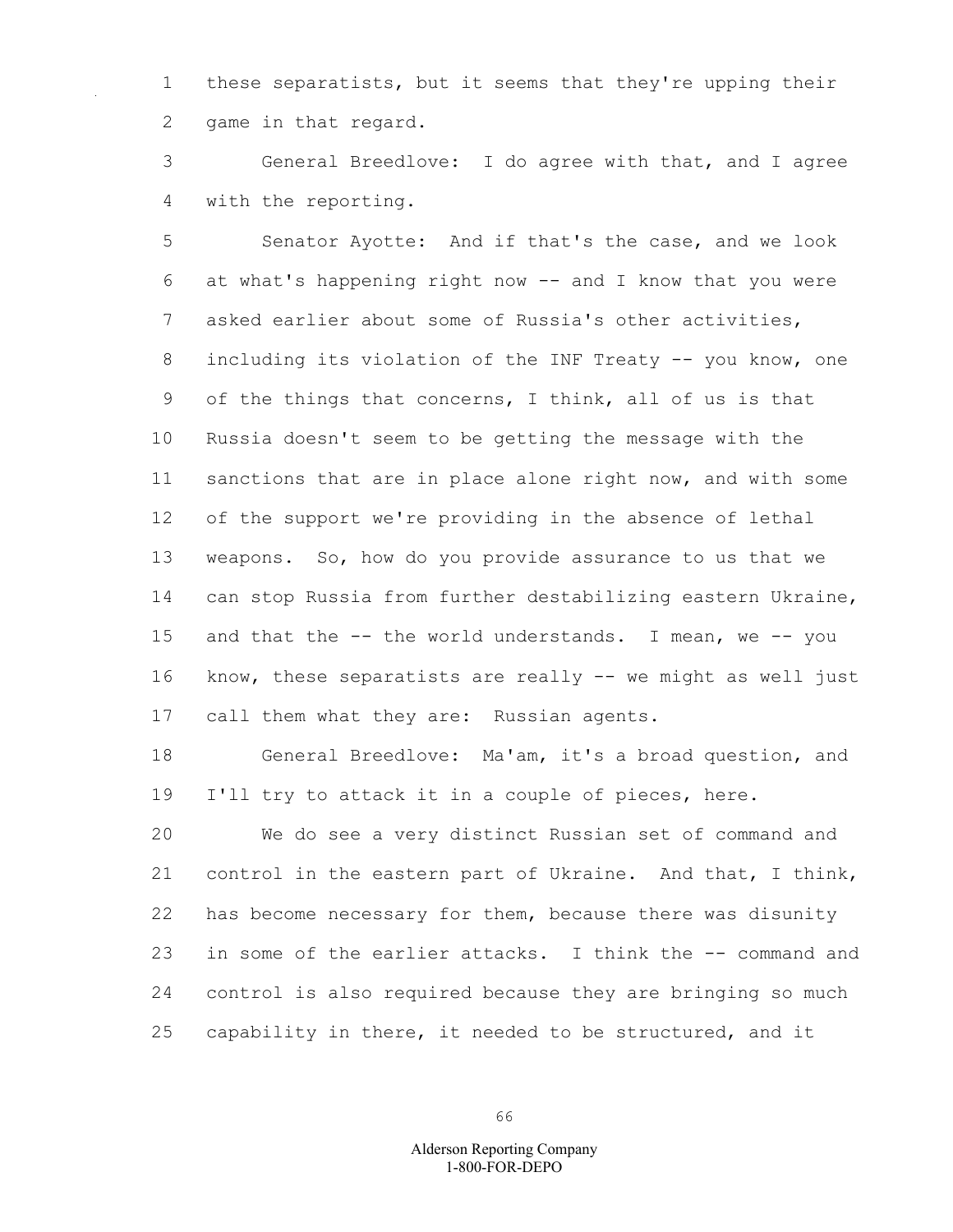1 needed to be arranged in a way that it could accomplish the 2 goals there in eastern Ukraine.

3 So, command and control, air defense, support to 4 artillery, all of these things increased and making a more 5 coherent organized force out of the separatists -- I've 6 never called them "separatists," I've always called them 7 "Russian-led separatists" or "Russian-backed separatists." 8 There is a new term out there. I think that term is being 9 created because it is becoming much more structured by 10 Russian leadership.

11 How do we get the -- whether Russia is getting the 12 message or not? There has been a lively conversation about 13 whether what we have done has affected Mr. Putin's 14 calculus. I must admit that, in the past, I did not think 15 much so. But, I do now believe that Mr. Putin is concerned 16 about further sanctions in some of the things. And that 17 may be affecting how he currently does things in eastern 18 Ukraine. But, we really have no way of knowing, one way or 19 the other.

20 Senator Ayotte: So, can we expect -- since we've 21 heard from some of our European partners, including 22 Germany, that they don't believe we should provide lethal 23 weapons, can we expect them to double down on sanctions, at 24 least, in terms of where Russia is right now? And I hope 25 that this is something that they don't back off on and, in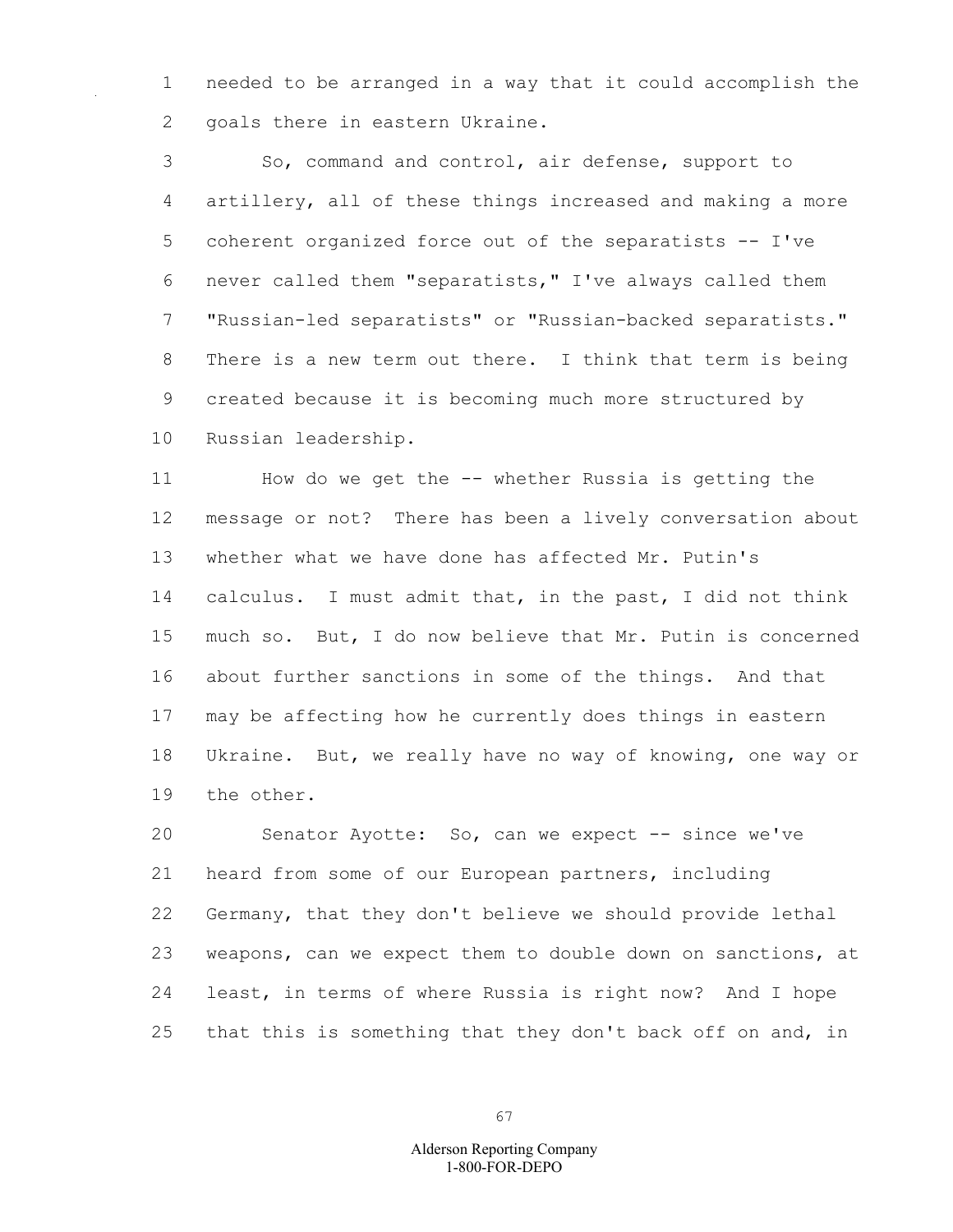1 fact, we increase sanctions.

2 General Breedlove: Ma'am, I really am unable to speak 3 to what our allies are thinking about, but we hear all of 4 these discussions and debates going on now about keeping 5 the pressure on. And I think there is a strong current 6 which says that both sides of the agreement are -- need to 7 be held to meeting this 12 February agreement that was made 8 in Minsk, and that that will have a direct bearing on 9 whether sanctions are relieved, or not.

10 Senator Ayotte: Thank you. I think all of us are 11 very frustrated, because we've been calling for so long for 12 what needs to be done in Ukraine to push back on Russia. 13 And I just hope that the administration is listening to the 14 -- what we've heard, which has been continuous testimony, 15 consistent in this committee, about providing lethal 16 support and additional sanctions.

17 Thank you.

18 Chairman McCain: Senator McCaskill.

19 Senator McCaskill: Thank you.

20 Let's -- I'd like to talk a little bit about the 21 immigration crisis. We now have some of our NATO allies 22 that are down to spending less than 1.5 percent of their 23 GDP on defense. Obviously, we have had a tragedy that has 24 occurred with hundreds of people going to their death 25 because of their efforts to immigrate to Europe from Africa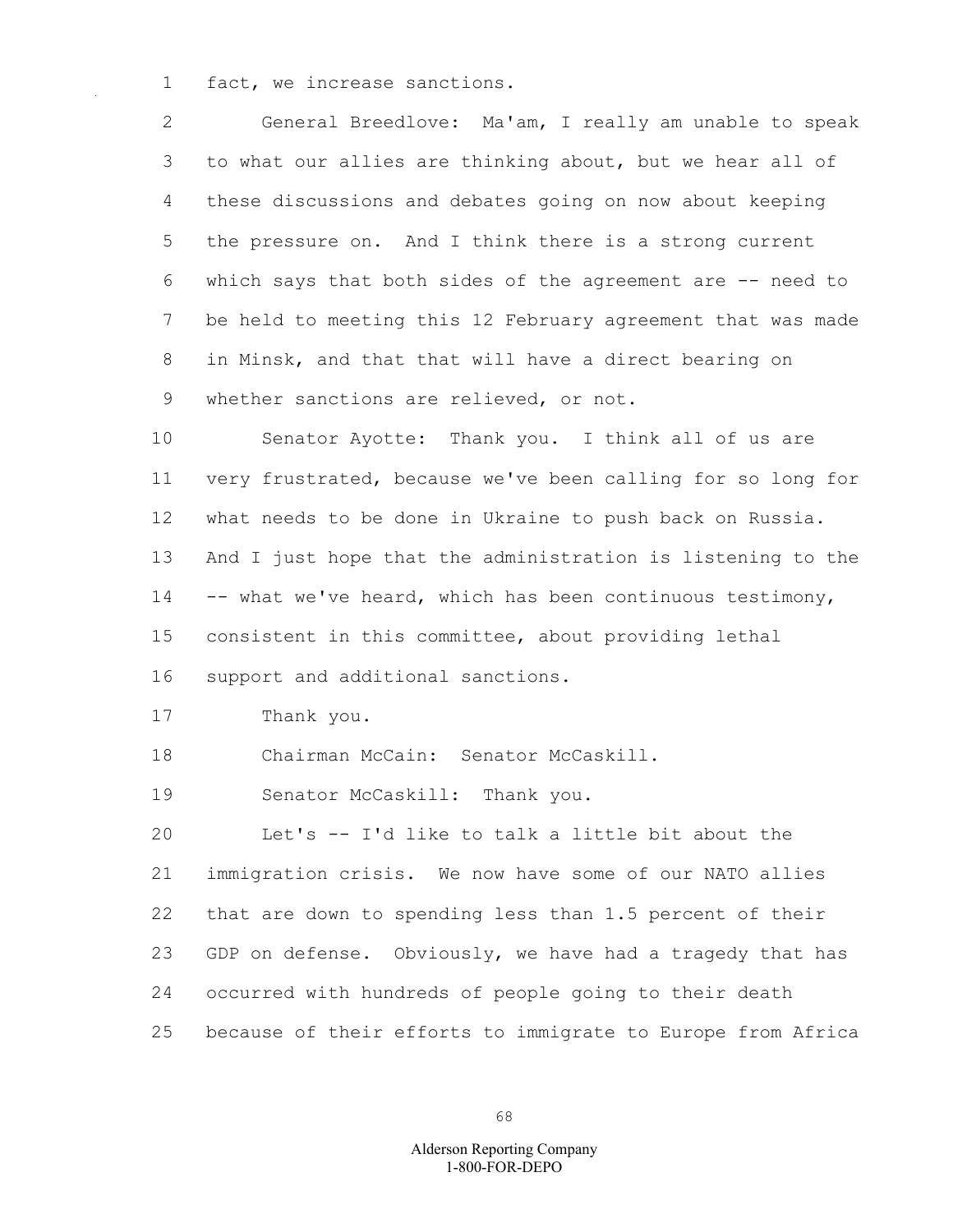1 and parts of the Middle East. Can you tell me in what ways 2 the American military are involved in supporting or working 3 with our European allies as they work to humanely deal with 4 all of the refugees that are attempting to get to Europe? 5 General Breedlove: Ma'am, if I could dissect just a 6 little bit. There is a big problem, as you have 7 identified, with this flow of immigrants across from North 8 Africa into southern Europe; probably most acute in Italy, 9 but there is a big problem. We have talked today, and I 10 agree with the supposition, that this is primarily an 11 immigration problem, but also inside of these immigrants 12 are organized crime and very likely also terrorists and 13 foreign fighters that are attempting to get across. So, 14 this is a problem broader than just the immigration. But, 15 certainly that is a major driver.

16 First and foremost, the nations have addressed this, 17 as we talked about earlier. The Italian operation, Mare 18 Nostrum, worked this hard, and then the European Union has 19 taken this mission over and now is beginning to work that. 20 Your direct question about what the U.S. is doing, we 21 have a broad NATO network of sharing of information about 22 what's going on, on ths seas, where things are moving. To 23 explain the military term, we have a maritime cop, which is 24 just the picture of what's going on, on the sea, that we 25 help our neighbors understand and characterize what their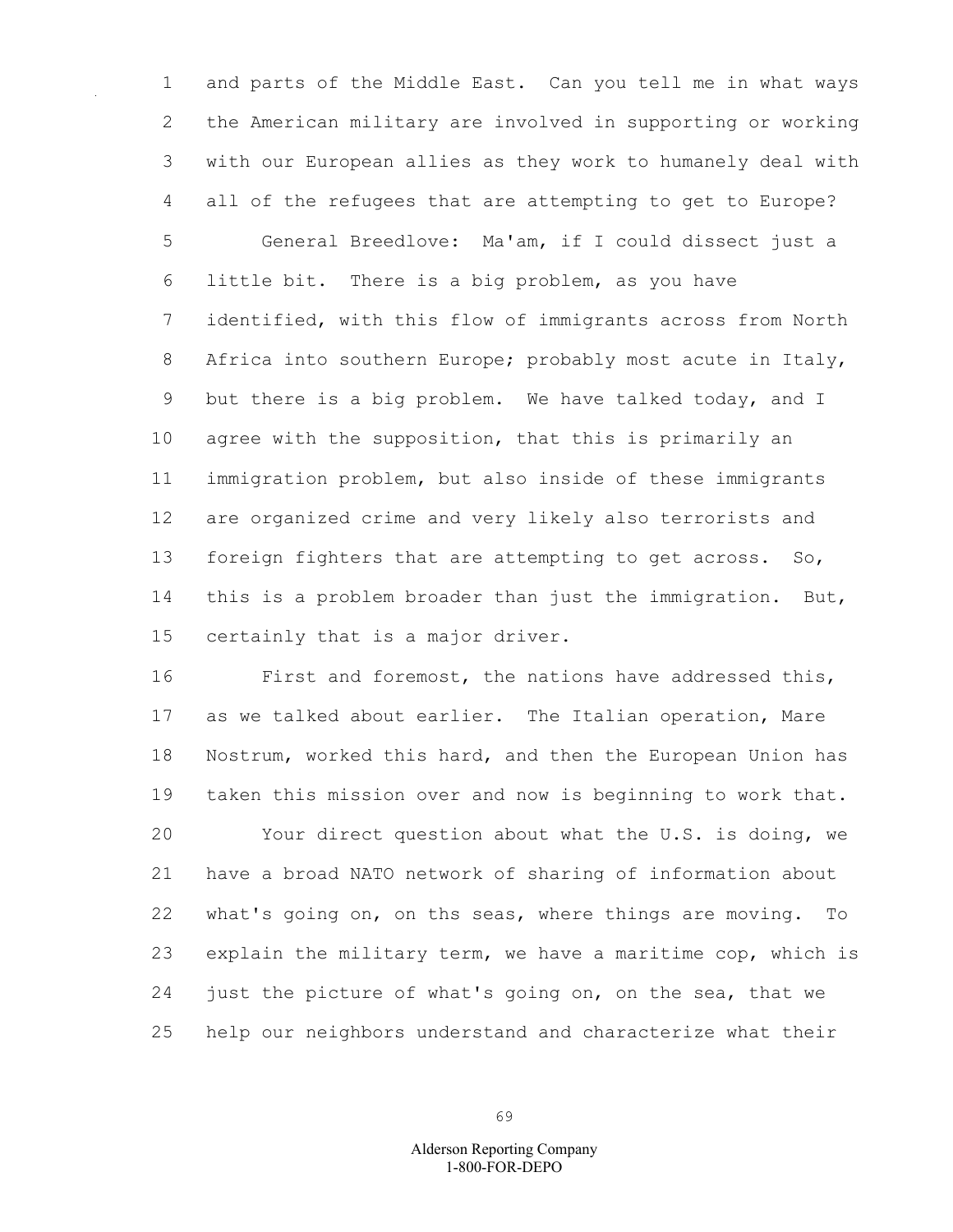1 -- what is -- they're facing.

2 Senator McCaskill: I just worry that, as Italy is -- 3 you know, they're spending so little on defense, and it -- 4 if they are using any of their resources to address this, 5 it certainly limits their ability to participate in NATO 6 with us in a more robust fashion.

7 You know, I just am curious if you have any take on 8 the rise of the Scottish National Party, and what, if any, 9 impact you see. And if you want to take it for the record, 10 you can, General. I just -- it's fascinating to me. These 11 elections are coming in a few days after they voted to not 12 leave the U.K. You're seeing a remarkable surge of 13 political power for the Scottish National Party. And a lot 14 of commentators are now saying that the Scottish National 15 Party is going to be the kingpin, in terms of the formation 16 of a government in what is obviously one of our most 17 important allies on the planet. Have you all discussed 18 this? Is this being talked about? It is -- you know, I 19 mean, Labor is really getting swamped, according to the 20 polling, by SNP. And what impact is that going to have on 21 U.K. and their robust participation with us as an ally, 22 particularly in NATO?

23 General Breedlove: Ma'am, can I take your generous 24 offer and take that for the record --

25 Senator McCaskill: Absolutely.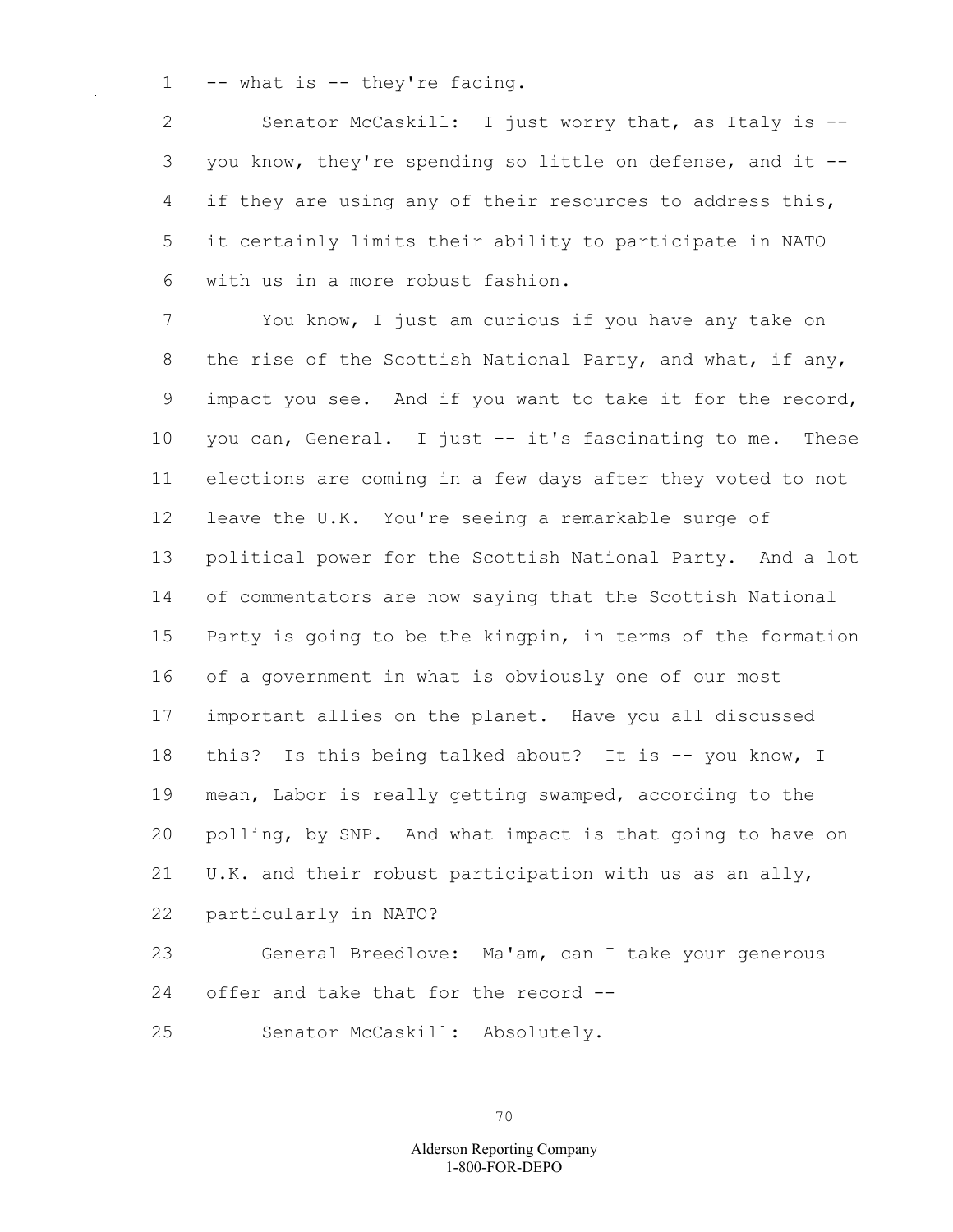| $\ensuremath{\mathbbm{1}}$ |                    |  | [The information referred to follows:] |
|----------------------------|--------------------|--|----------------------------------------|
| $\mathbf{2}$               | [COMMITTEE INSERT] |  |                                        |
| $\mathfrak{Z}$             |                    |  |                                        |
| $\overline{4}$             |                    |  |                                        |
| 5                          |                    |  |                                        |
| $\sqrt{6}$                 |                    |  |                                        |
| $\boldsymbol{7}$           |                    |  |                                        |
| $\,8\,$                    |                    |  |                                        |
| $\mathsf 9$                |                    |  |                                        |
| $1\,0$                     |                    |  |                                        |
| $11\,$                     |                    |  |                                        |
| $12\,$                     |                    |  |                                        |
| $13$                       |                    |  |                                        |
| $14\,$                     |                    |  |                                        |
| $15$                       |                    |  |                                        |
| 16                         |                    |  |                                        |
| 17                         |                    |  |                                        |
| $1\,8$                     |                    |  |                                        |
| 19                         |                    |  |                                        |
| 20                         |                    |  |                                        |
| 21                         |                    |  |                                        |
| 22                         |                    |  |                                        |
| 23                         |                    |  |                                        |
| 24                         |                    |  |                                        |
| 25                         |                    |  |                                        |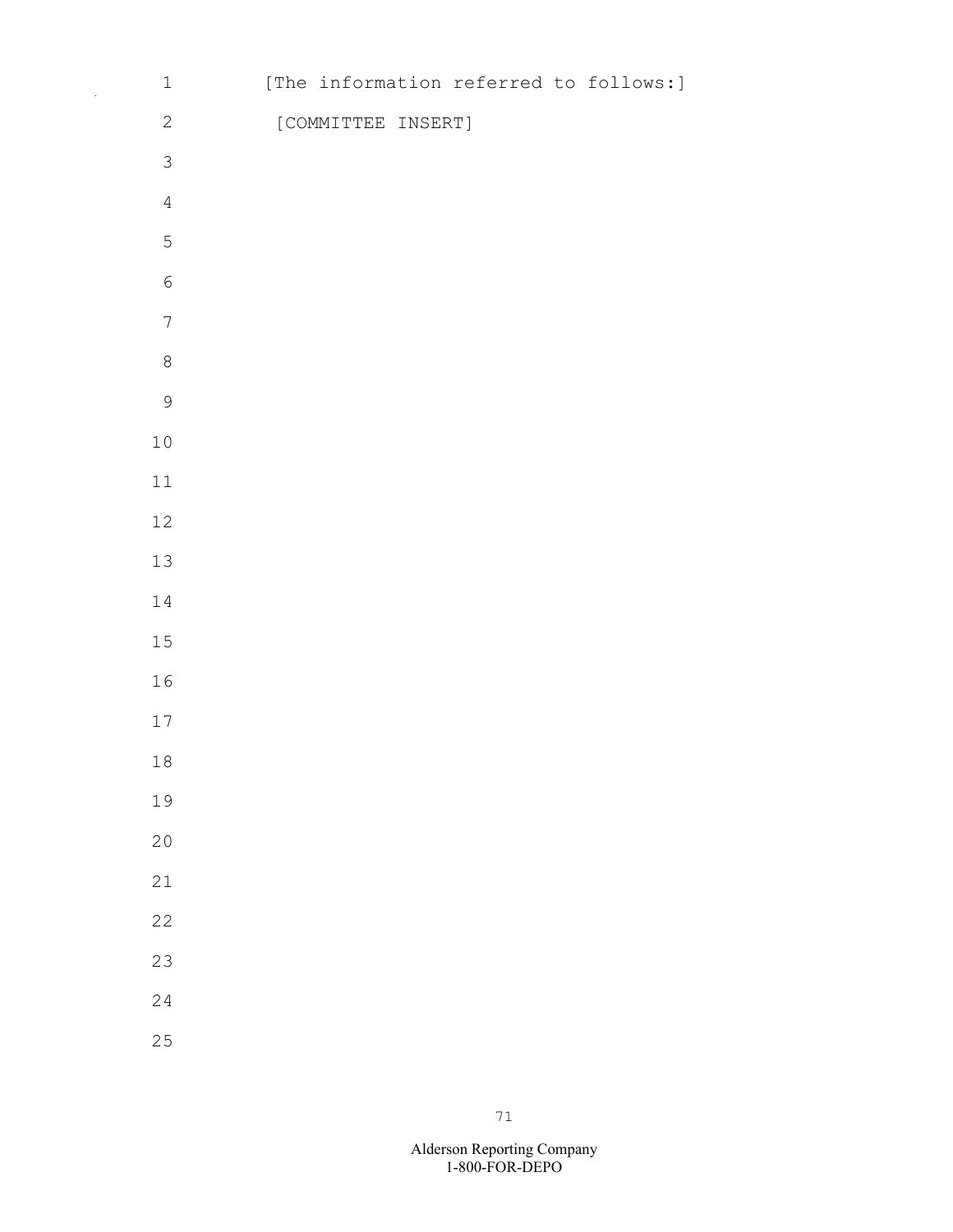1 Senator McCaskill: What about Europeans leaving to 2 fight for the Islamic State? Are there any specific 3 actions that the European Command is taking to assist the 4 effort of identifying -- they have a much bigger problem 5 than we do, in terms of citizens of Europe leaving to go 6 and join the fight with ISIS -- is there any specific 7 actions that you all have taken in regards to this problem? 8 General Breedlove: Ma'am, the short answer is yes. 9 Much of that, we can't talk about in this room, and I would 10 like to send some of my people to maybe brief you and your 11 staff.

12 Senator McCaskill: That would be terrific. We would 13 be interested in understanding what our role is in trying 14 to assist in stopping this flow of fighters to these 15 barbarians.

16 Thank you very much, General, for your service. And 17 thank you, to your team.

18 Chairman McCain: Senator Hirono.

19 Senator Hirono: Thank you, Mr. Chairman.

20 Thank you, General, for your service.

21 This is a question relating to the U.S. rebalance to 22 Asia while threats continue to materialize in other 23 regions. In the case of Russia, which crosses both the 24 European and Pacific Command areas of responsibility, do 25 you see a potential for leveraging our Asia-Pacific posture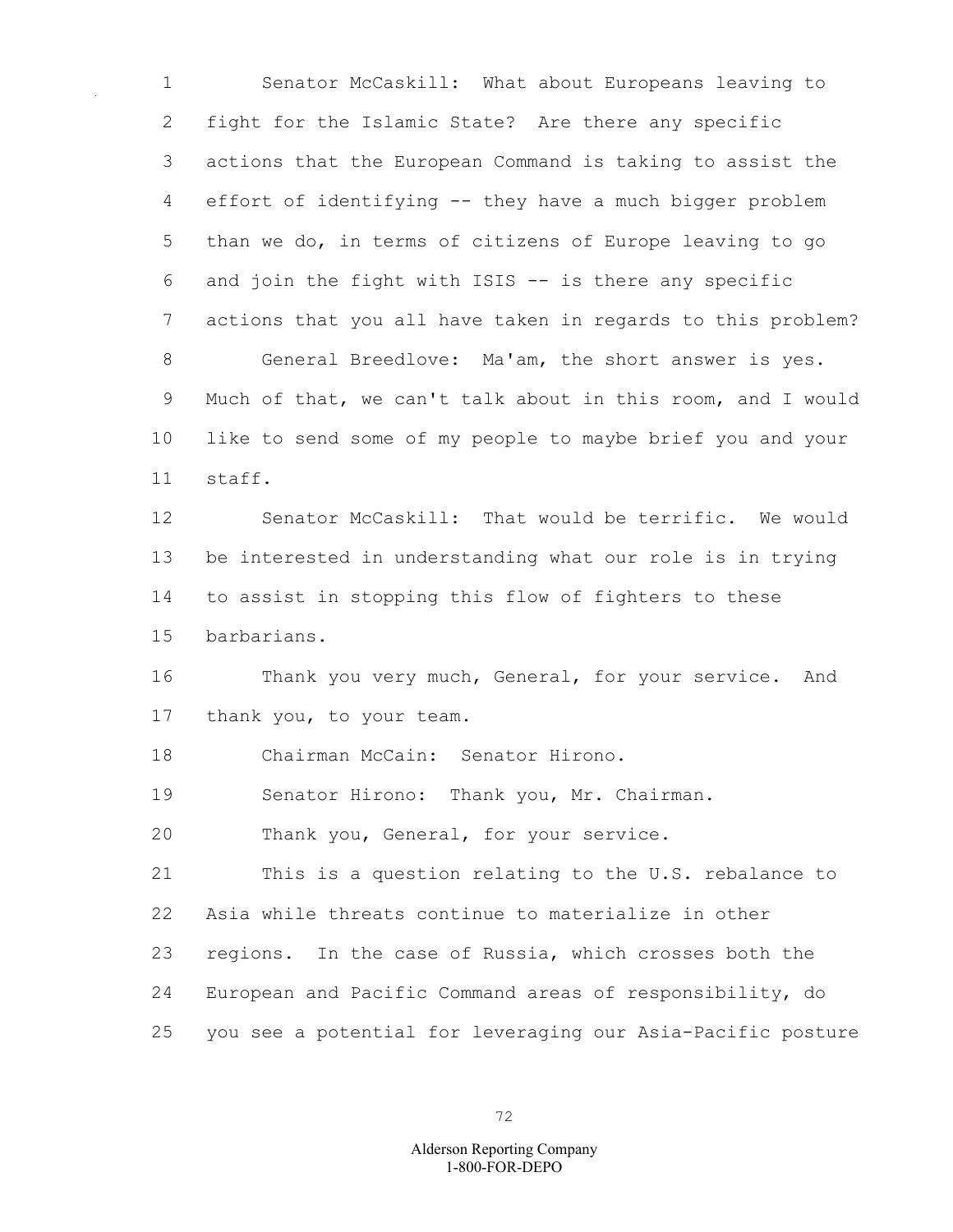1 to influence Russia and its actions in the European AOR, 2 and vice versa? If you can briefly comment. Because you 3 did talk about the need to change Putin's decision calculus 4 by -- i.e., possibly arming the Ukrainians or of further 5 economic sanctions.

6 General Breedlove: Senator, you have hit at the heart 7 of the matter. The -- Russia does touch many COCOMs --8 essentially, EUCOM, PACOM, NORTHCOM, because of the 9 existential nuclear capabilities in Alaska and the northern 10 passage. Russia also touches many of our specific non-11 geographic COCOMs: STRATCOM, CYBERCOM, TRANSCOM. There 12 are so many that Russia touches.

13 We have had a model in the past in Asia that is called 14 the Chinese Strategic Initiative, and it has been a great 15 model to bring focus to the Asia-Pacific area. We have 16 been treating Russia as a partner for many years, and now 17 we see that we're going to have to take the same broad 18 approach in Russia. And so, EUCOM has led the formation of 19 a Russia Strategic Initiative, where we've brought together 20 all of the COCOMs that touch Russia, and we are working on 21 just these concerns and these opportunities that you 22 mentioned in your question.

23 So, yes, we intend to look at Russia more 24 holistically. We've had a great start. And I expect that 25 this will be a good investment of stafftime.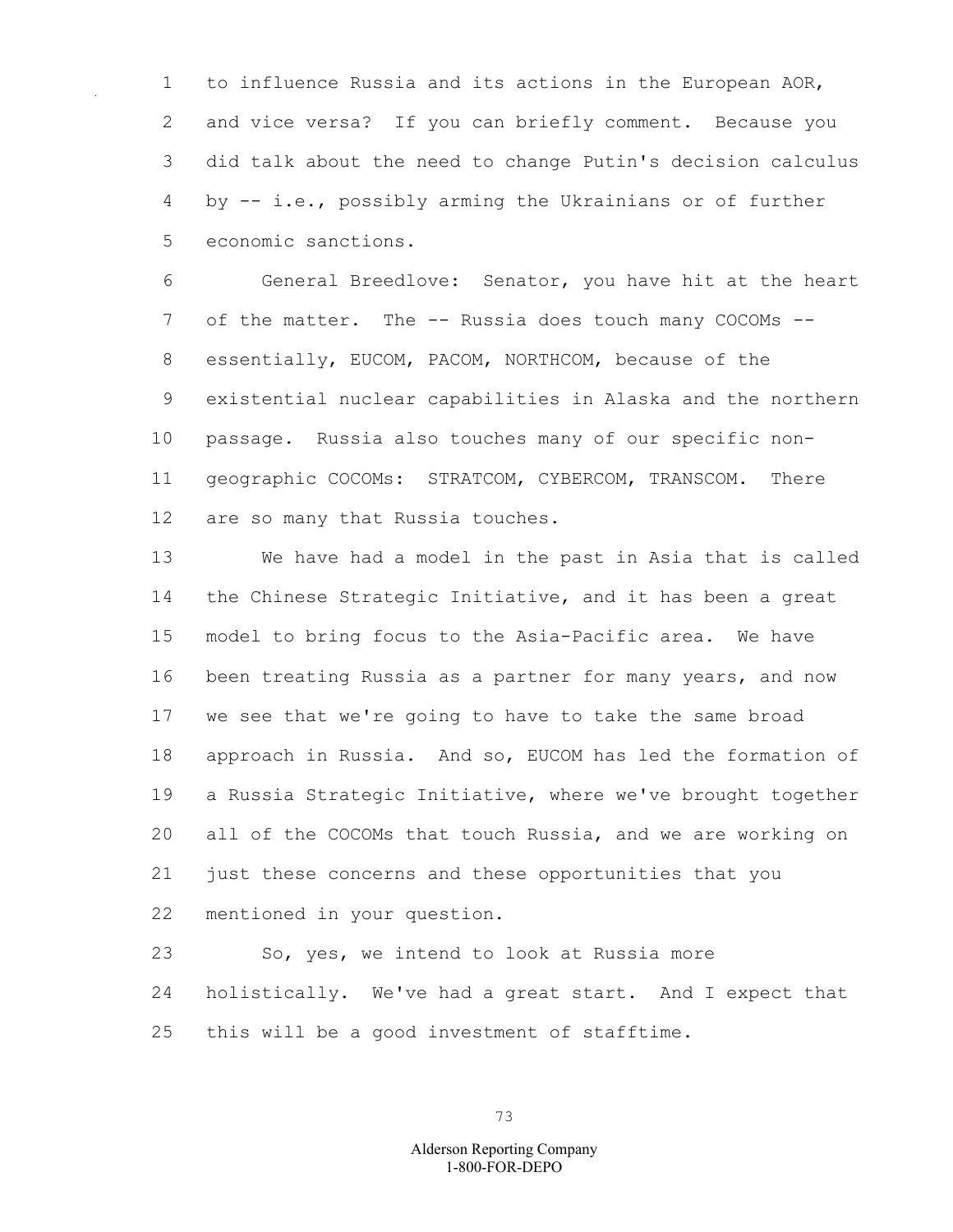1 Senator Hirono: So, I hope that, at some point, you 2 might be able to talk with us a bit more about how this 3 strategic initiative with regard to Russia is working out 4 with all of the different commands.

5 You -- okay, you -- I think you talked about the U.S. 6 ballistic missile defense, which is very much in high 7 demand. So, can you discuss the importance of the European 8 Phase Adaptive Approach and the benefits that Aegis Ashore 9 provides in this approach? And can you also update us on 10 the progress of installing Aegis Ashore in Romania and 11 eventually in Poland?

12 General Breedlove: Let me answer the second part, 13 because it's very easy, and then I'll use what time you 14 want for -- to talk more about EPAA.

15 Our two sites in -- first, in Deveselu, Romania, is on 16 course, on schedule to deliver technically on time. We're 17 slightly -- and I emphasize "slightly," because this is a 18 good-news story -- we're slightly behind in the 19 construction. But, the team completely believes that we're 20 on track for the technical handover on time. And we are on 21 or under budget, so far. So, this is good news.

22 To the site in Poland, we are -- just this week, have 23 signed almost every one of the agreements that are required 24 in order to start that work, so I think we are on track on 25 our site in Poland, as well.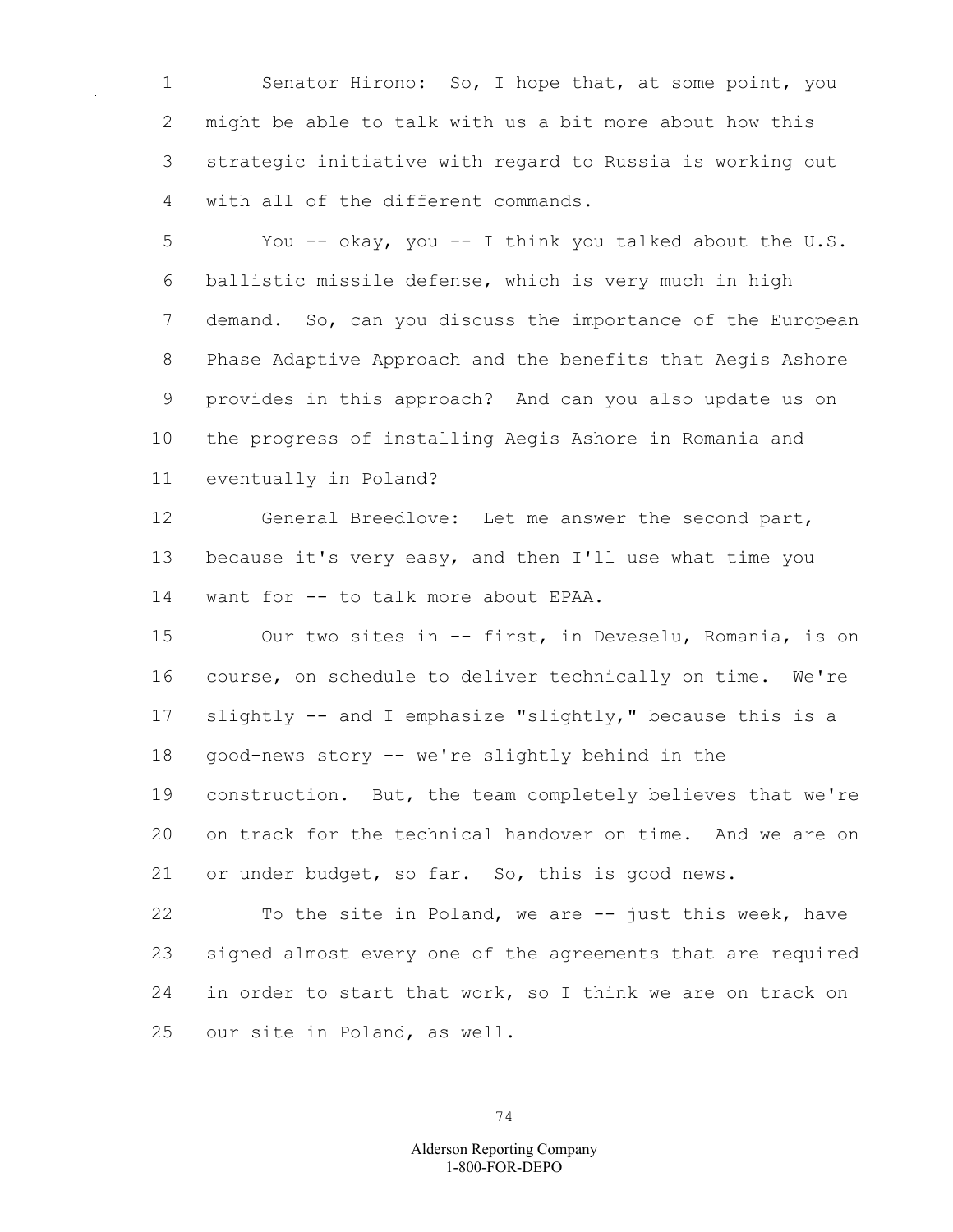1 So, these two missile sites will be, obviously, 2 incredibly important to our missile defense in Europe. And 3 I am very -- I am well over -- way over a "glass half full" 4 that we are on track with these.

5 To the larger question of European Phase Adaptive 6 Approach, the Europe -- the American contributions are all 7 moving apace. We will close out with our fourth destroyer 8 in Rota this year on time. Our first two, and now third, 9 are already doing their mission. And our connection and 10 our command and control C2BMC capabilities are all 11 proceeding apace. So, the U.S. contribution to EPAA is on 12 track. We see the -- where we lead, the Europeans follow. 13 And I think that we see good cooperation now from Europe as 14 they bring alongside what is called ACS, which is another 15 command-and-control structure which they have put over the 16 -- our -- not only our air, naval, and our ground 17 capabilities to control these assets. We see several of 18 the northern European nations now, one committing and one 19 thinking about upgrading their Aegis platforms to be able 20 to participate.

21 So, the goal in NATO is 28 for 28, every nation 22 contributes some way. It may just be ground-based defense 23 of a site, but we want all 28 nations involved in this. 24 And I am optimistic, at this moment.

25 Senator Hirono: Thank you very much.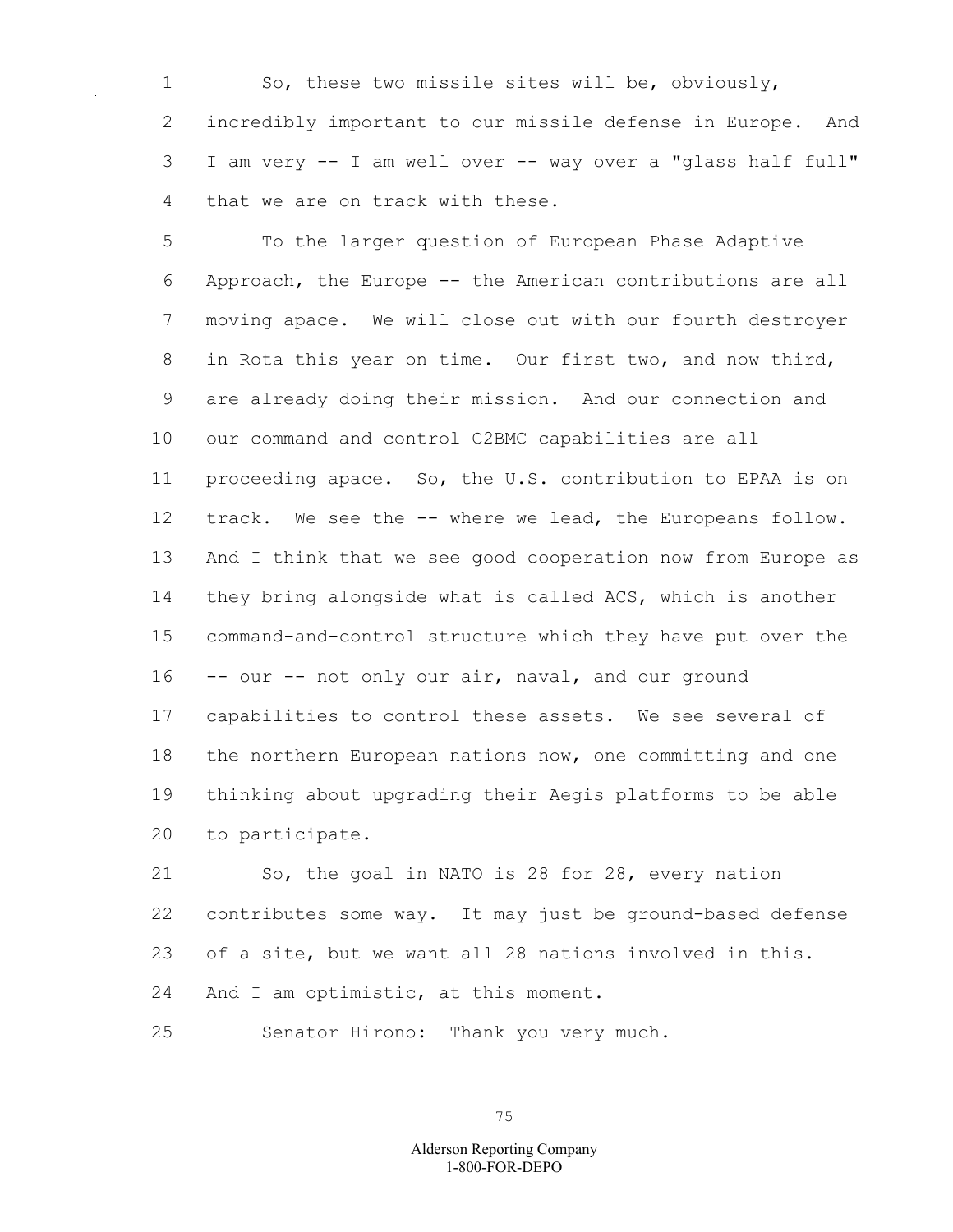1 Thank you, Mr. Chairman. My time is up.

2 Chairman McCain: Senator Wicker.

3 Senator Wicker: Thank you.

4 Well, along the lines of everyone participating, it 5 seems to me, General, that, in talking to European 6 Ministries of Defense recently, and parliamentarians from 7 various NATO and OSCE countries, that there is a 8 realization now among our European allies that they're 9 going to have to do a better job of getting to the 2 10 percent GDP. I think I'm learning that the French, for 11 example, aren't quite there, but there's a determination to 12 get to 2 percent of GDP for defense quicker. So, how are 13 we doing -- without taking my whole 5 minutes -- across the 14 board, in getting our NATO allies to realize that they need 15 to pony up as we're coming to that realization here in 16 Washington?

17 General Breedlove: Senator, I cannot confirm, but, on 18 the way here this morning, I read in the press that the 19 French have announced that they are going to raise their 20 defense spending. And so, I don't have any details. It's 21 literally watching the press releases as I came to this. 22 But, this is -- I think there are several nations that 23 are trending in the right direction, here. I must admit 24 that most of them are those nations that are in our 25 easternmost positions in our alliance. But, we do have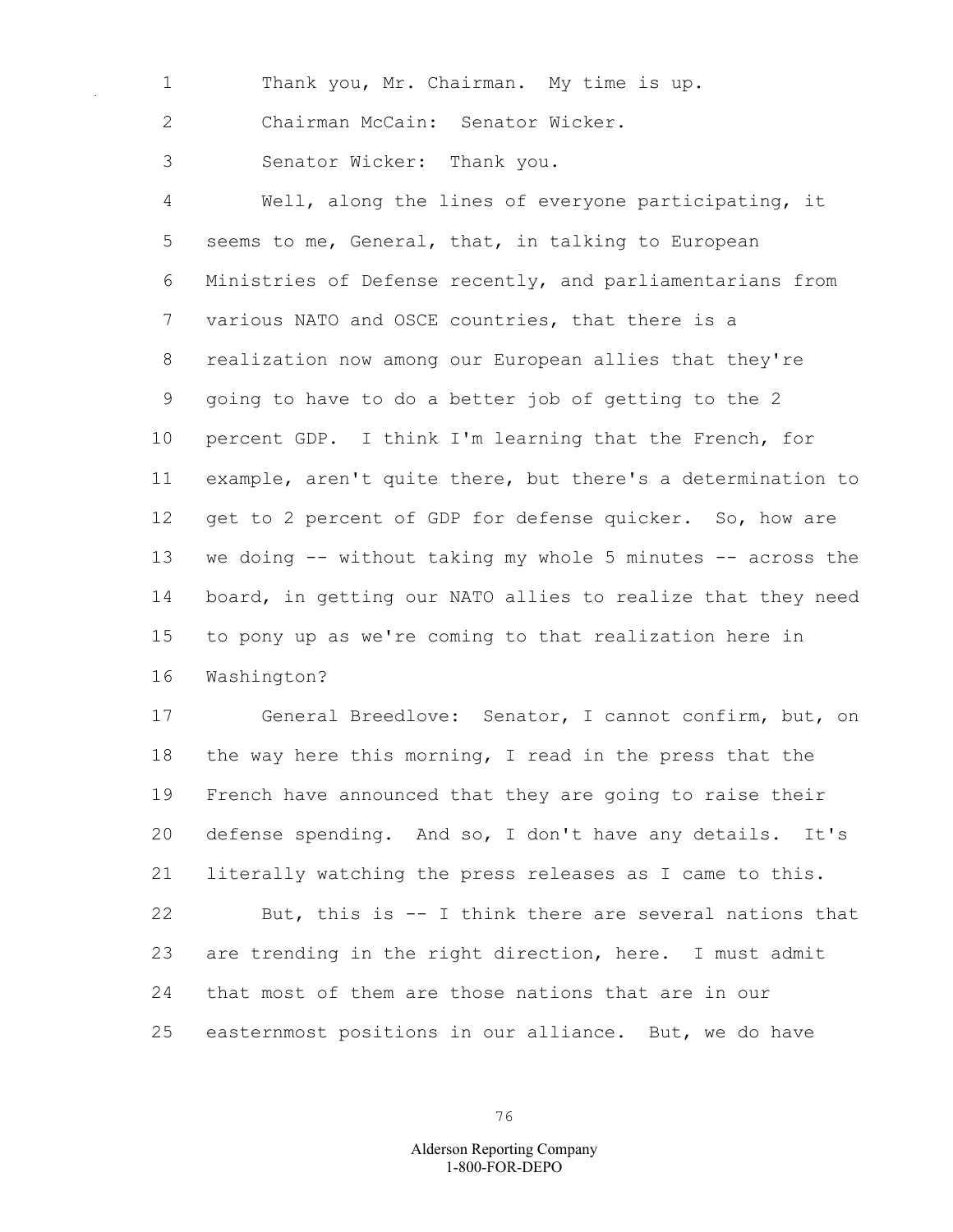1 nations -- Poland, others -- that are doing the right thing 2 with their investments.

3 But, there are still challenges. The nations made 4 this pledge at Wales, as you know. They gave themselves to 5 2024 to arrive at that. We see nations moving out now. In 6 general, the trend is that --

7 Senator Wicker: Well, we certainly need movement in 8 the right direction well before that.

9 General Breedlove: Sir, I could -- I agree

10 completely.

11 Senator Wicker: And do you agree, General, that it's 12 not so much our persuasiveness as the reality of what they 13 see and the actions of people that would be our adversaries 14 over there?

15 General Breedlove: That is correct. And, Senator, 16 the other piece of this also is that, with their forces, 17 they are beginning to do all the right things. Great 18 commitment to the VJTF by six of our largest nations -- 19 European nations committing to be the center brigade of the 20 VJTF. The United States will not be that center brigade 21 right now. And so, six European nations.

22 Senator Wicker: You know, with regard to the thing 23 that Chairman McCain started out talking about with the -- 24 supplying defensive weapons to our Ukrainian friends, he 25 noted that Madeleine Albright, Henry Kissinger, Secretary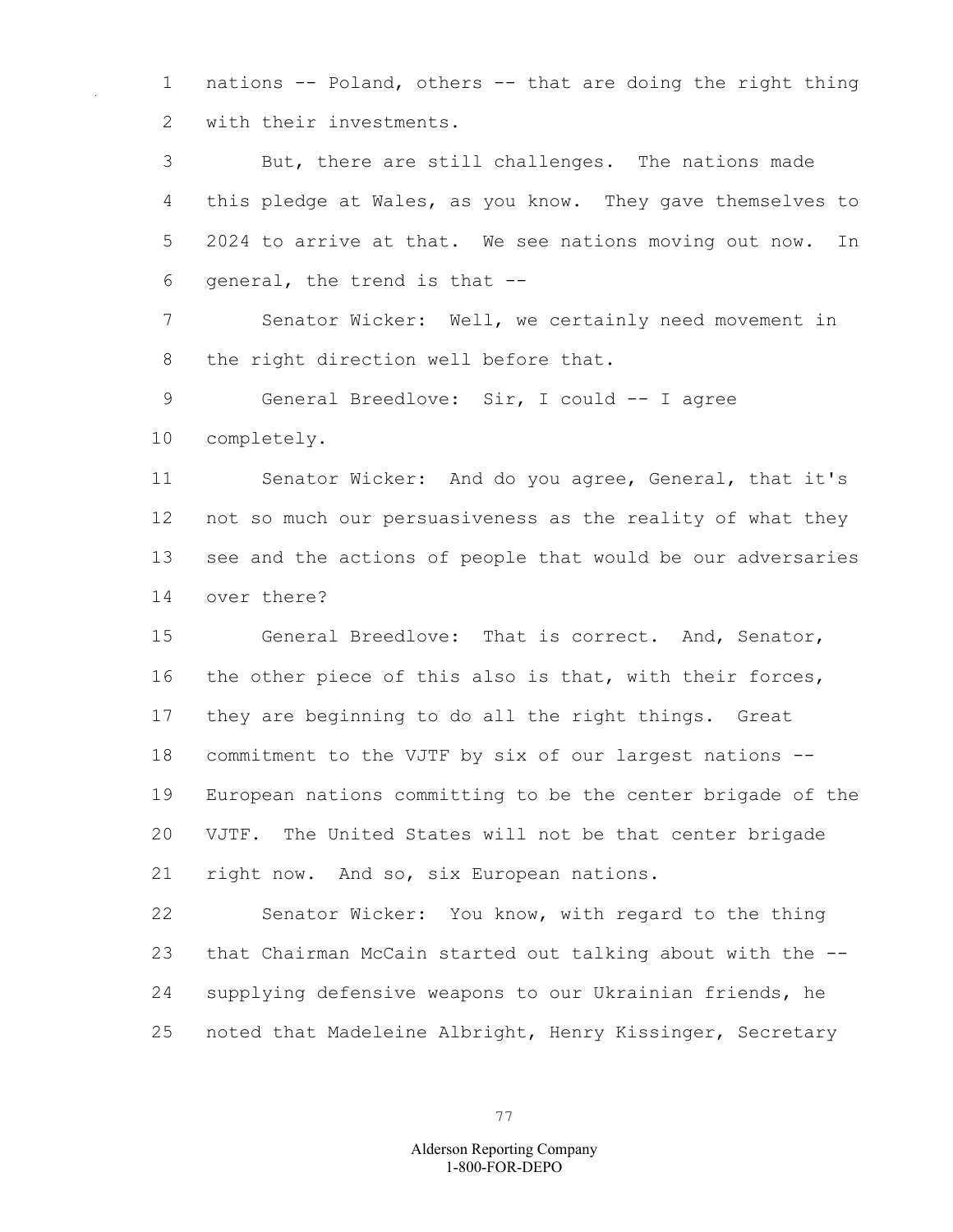1 Carter -- and I think you said you agree with the Secretary 2 of Defense -- have all expressed, publicly before this 3 committee, support for arming our friends with defensive 4 weapons. And I would simply point out, they're -- these 5 are not jingoistic cowboys. You know, they're very 6 thoughtful people, some of the most preeminent experts we 7 have, and we have the benefit of their counsel here. It 8 seems to me that, with a substantial portion of our NATO 9 friends, there's a nervousness that somehow giving people 10 the ability to defend themselves with defensive weapons is 11 going to be a provocation to Mr. Putin and allow him to gen 12 up his propaganda machine. So, could you comment on that? 13 And then, I do want to ask you about being caught by 14 surprise with what happened in eastern Ukraine. So, if we 15 could squeeze that in, in my few moments.

16 General Breedlove: Senator, a weapon is a weapon. 17 And whether it's defensive or offensive is sort of in the 18 hands of the holder of the weapon. But,  $I - -$  there is, as 19 you have  $-$ 

20 Senator Wicker: Acknowledged. Yes.

21 General Breedlove: Yeah. As you have described, 22 Senator, rightly, there is a conversation inside of our 23 alliance. There are nations that do want to provide lethal 24 weapons. And there are other nations who do believe that 25 this is not the correct approach. It is a lively debate.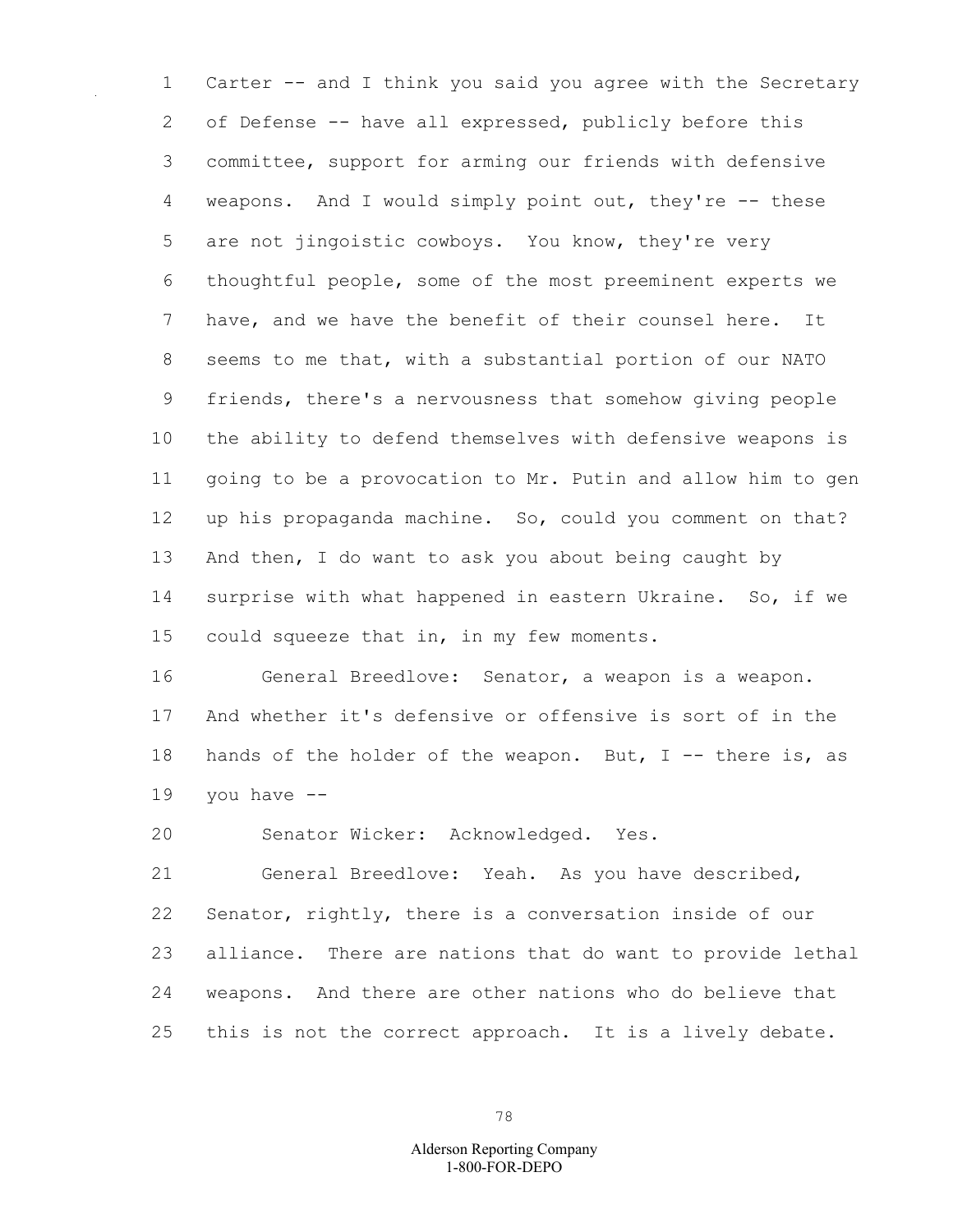1 And my position has been stated.

2 Senator Wicker: Well, let me just ask you. To me, it 3 was stunning to hear you admit that we were caught by 4 surprise. And I think you were referring to what happened 5 in Crimea and in eastern Ukraine. If we had -- and I think 6 you said that right before you advocated a small additional 7 investment in ISR -- if we had already had that small 8 investment, would that have prevented us from being caught 9 by surprise by these "little green men" coming into -- men 10 dressed in green uniforms -- coming into Crimea? And what 11 would we have done, had we not -- had we been aware, with 12 better ISR and better intel?

13 General Breedlove: Right. Senator, I'll have to go 14 back and look at the way I used those words. We have been 15 caught by surprise, but mostly it's as it relates to some 16 of these large exercises, like this last exercise that 17 started off being billed as an Arctic exercise; it really 18 turned into a western military district, southern military 19 district, and Arctic exercise. And, yes, sir, we were 20 caught by surprise for that. In fact, our first tipper to 21 that came from social media, which is an interesting thing. 22 But, my concern is that we are in a position where, 23 for all the right reasons over the past decade and a half, 24 we have refocused our intelligence apparatus, our analysts, 25 our tools on the wars that were going on, and on the new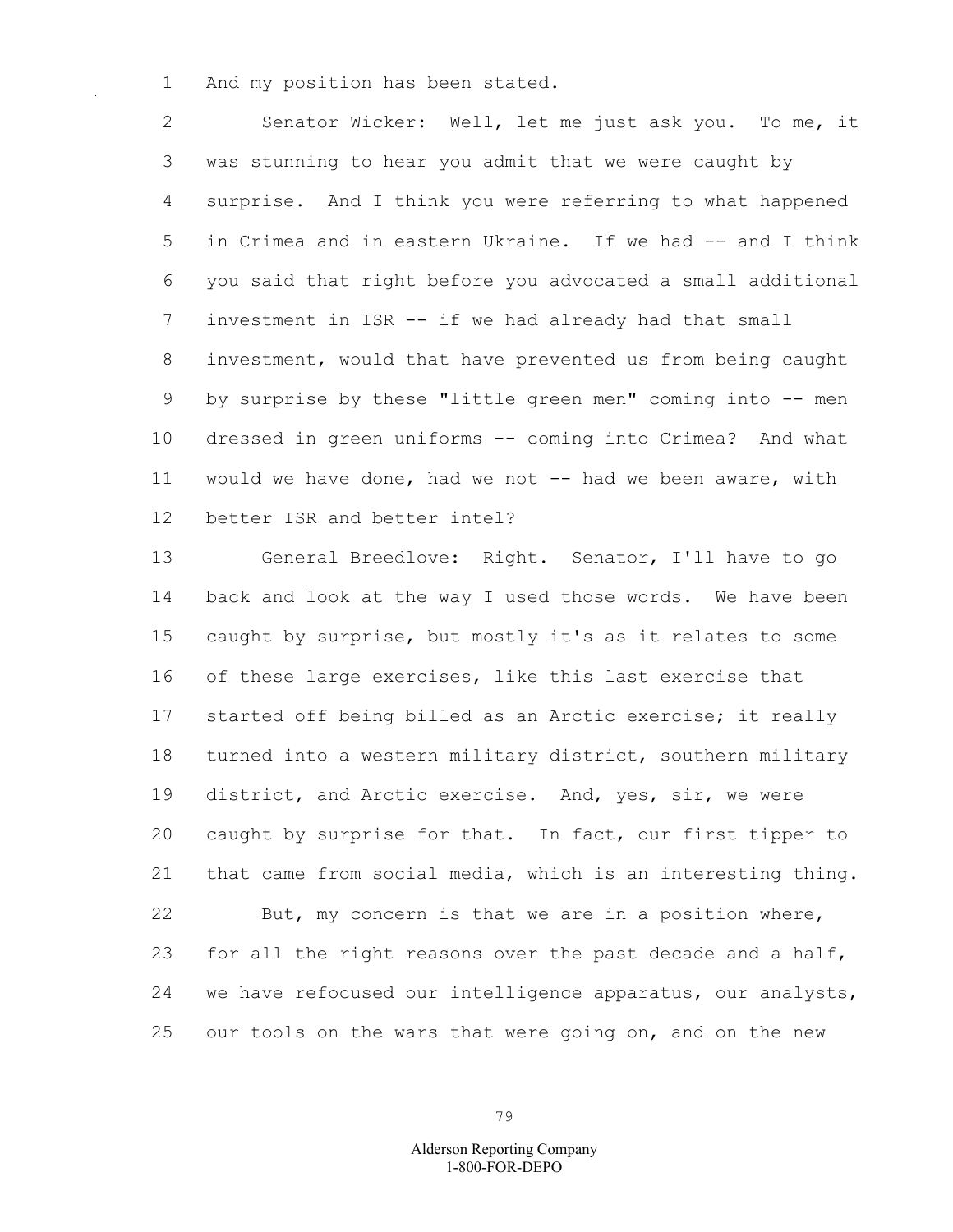1 threats. And so, I blame no one for these decisions. We 2 were focused in areas like Afghanistan, Iraq, Syria, 3 Levant, et cetera.

4 But, what I think we need to consider now -- what we, 5 as a Nation, need to consider, is, based on the new 6 approach that we see Russia taking to eastern Europe, we 7 should look at, Do we need to refocus any of those assets, 8 be them analysts or actual assets, towards the European 9 program? And I would like to compliment the intelligence 10 community, because they have begun a very dedicated 11 reallocation of analysts to bring to our problem. And it 12 -- I think the problem -- and that, I have to just 13 absolutely thank them for, but I think that also we need to 14 be rethinking our ISR and other platforms that allow us to 15 have this feel for what's going on in eastern Europe that 16 we have not considered important for some time now. 17 Senator Wicker: Thank you very much.

18 Well, I just commend you -- and I -- and I'll have to 19 say, we -- apparently, the decisionmakers in this town have 20 decided that we will rebalance toward the Asia-Pacific. 21 And that may be the right decision, or it may not. But, I 22 cannot think of a troop that's in a hotter spot than you 23 are. And I just -- I hope that this Congress and this 24 Government understands that the area of responsibility over 25 which you preside is, indeed, very, very consequential to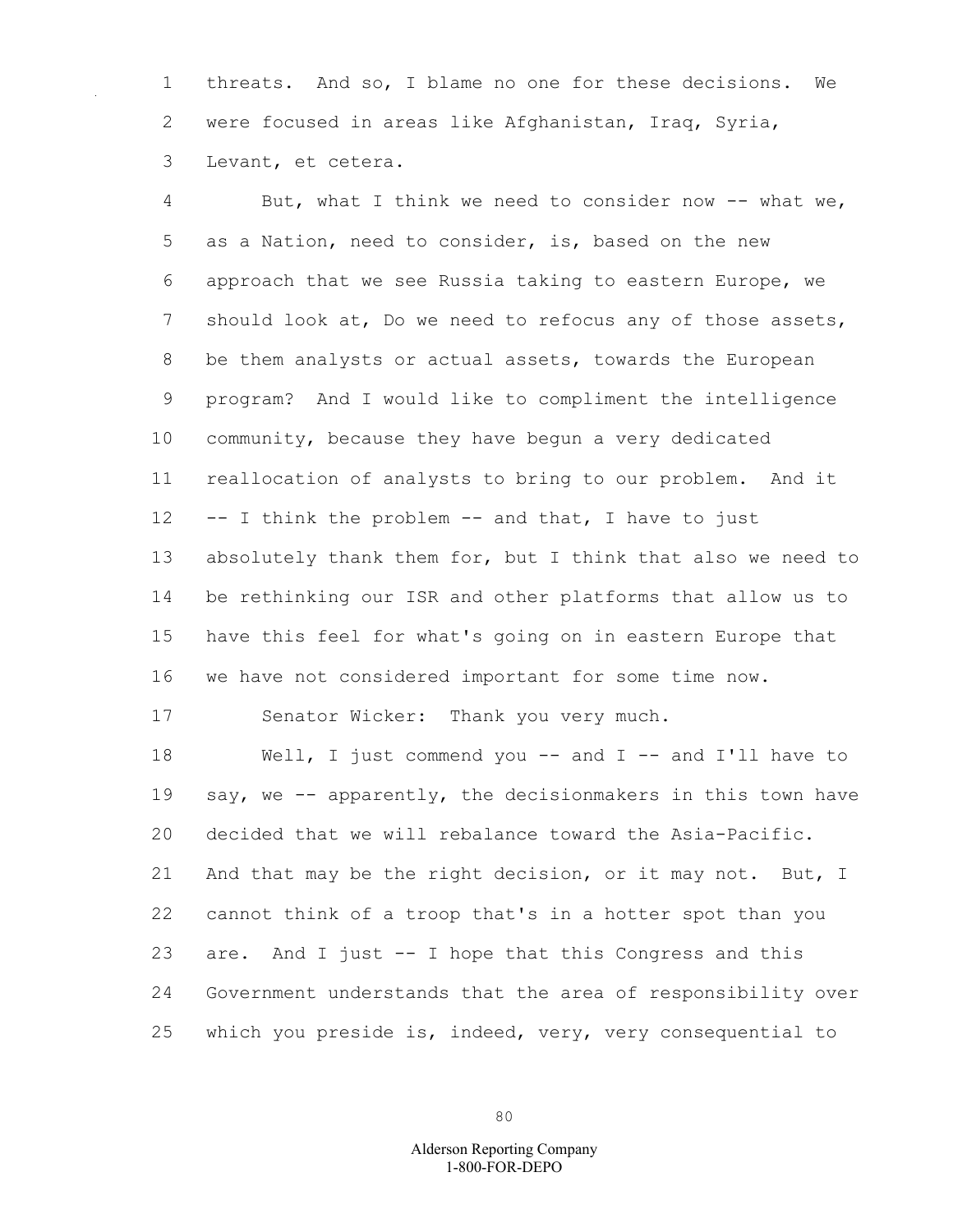1 us right now, here and now.

2 Thank you, sir.

3 Chairman McCain: Senator Graham.

4 Senator Graham: Thank you.

5 What's the likelihood, in your view, that Moldova will 6 be in Putin's crosshairs in the next year?

7 General Breedlove: Senator, I think it is an area of 8 his concern and emphasis. I think you are aware, and it's 9 fairly open knowledge, that the forces in Moldova have been 10 retrofitted with new equipment, et cetera, across the past 11 year or so. And we see the sort of interest and rhetoric 12 in that Transnistria region --

13 Senator Graham: Right.

14 General Breedlove: -- that is concerning. And now we  $15 - -$ 

16 Senator Graham: Is it kind of almost what we saw in 17 Crimea?

18 General Breedlove: Senator, I don't think it's to 19 that level yet, but it is the leading edge of these kinds 20 of issues.

21 Senator Graham: Do you agree with me it's most likely 22 to occur unless he changes his mind through some 23 recalculation of cost-benefit analysis of what he's doing

24 in the Ukraine right now?

25 General Breedlove: Senator, I agree that I think Mr.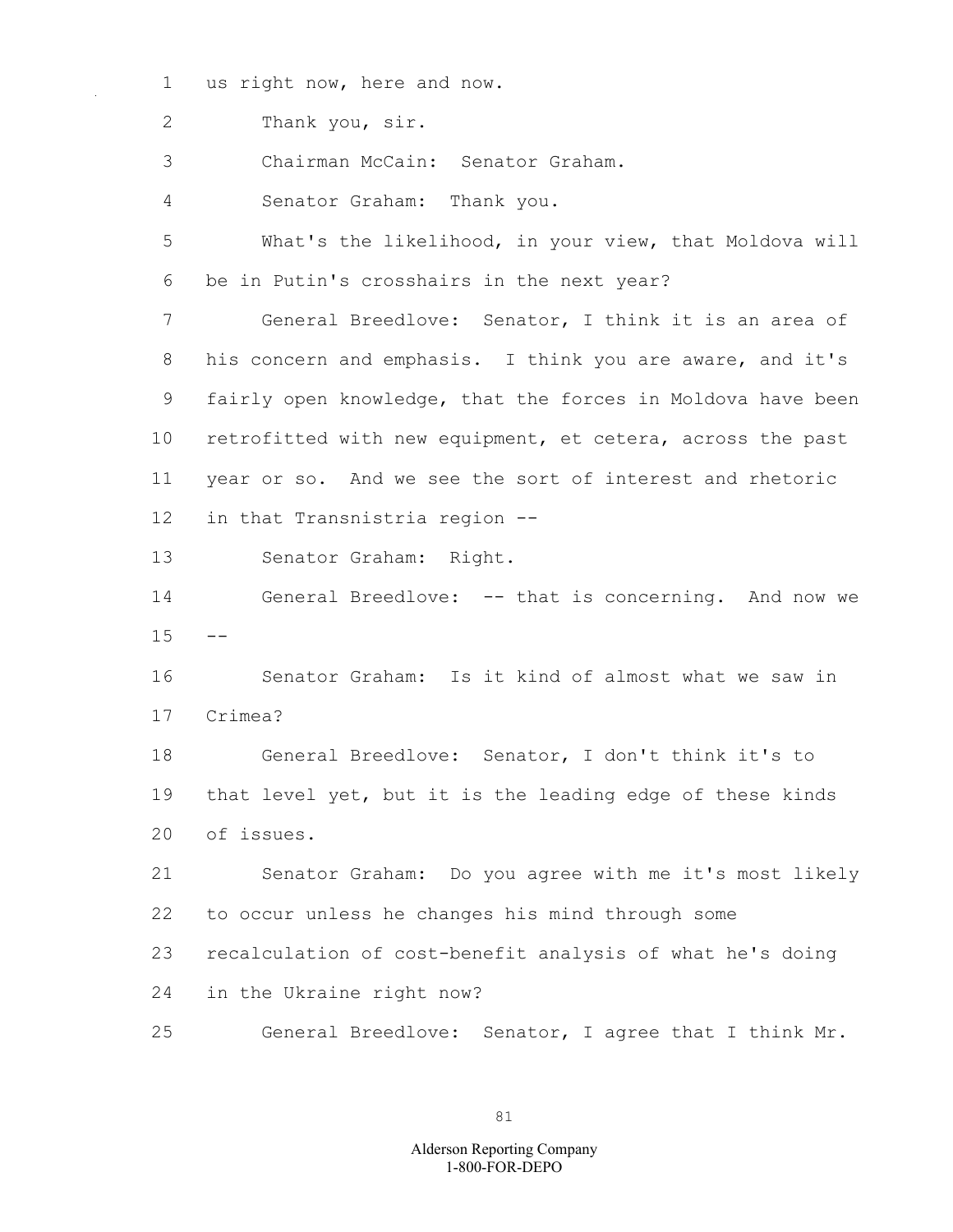1 Putin is not done in Ukraine.

2 Senator Graham: He's not done in the Ukraine. 3 Moldova may be next. Let's talk about the Baltic states. 4 Can you see a situation -- well, is it fair to say that the 5 Russians are trying to stir up problems for the Baltic 6 states with a Russian-speaking population? Is that ongoing 7 right now?

8 General Breedlove: Senator, I think some of the 9 information outreach to these Russian speakers around 10 eastern Europe, specifically in the Baltics, is very -- I'm 11 trying -- searching for the word -- it is very good. As we 12 talked about earlier, Senator, before you came --

13 Senator Graham: Good, from a Russian point of view.

14 General Breedlove: Sir, exactly.

15 Senator Graham: Bad for us.

16 General Breedlove: Very "sophisticated" was the word 17 I was looking for --

18 Senator Graham: Okay.

19 General Breedlove: -- and I couldn't find it.

20 Senator Graham: What's the worst-case scenario for

21 the Ukraine?

22 General Breedlove: Senator, I worry a lot about the 23 military problem. I worry almost more about their fiscal 24 issues. We desperately for Ukraine to be able to address 25 the things that the people of Ukraine voted for in their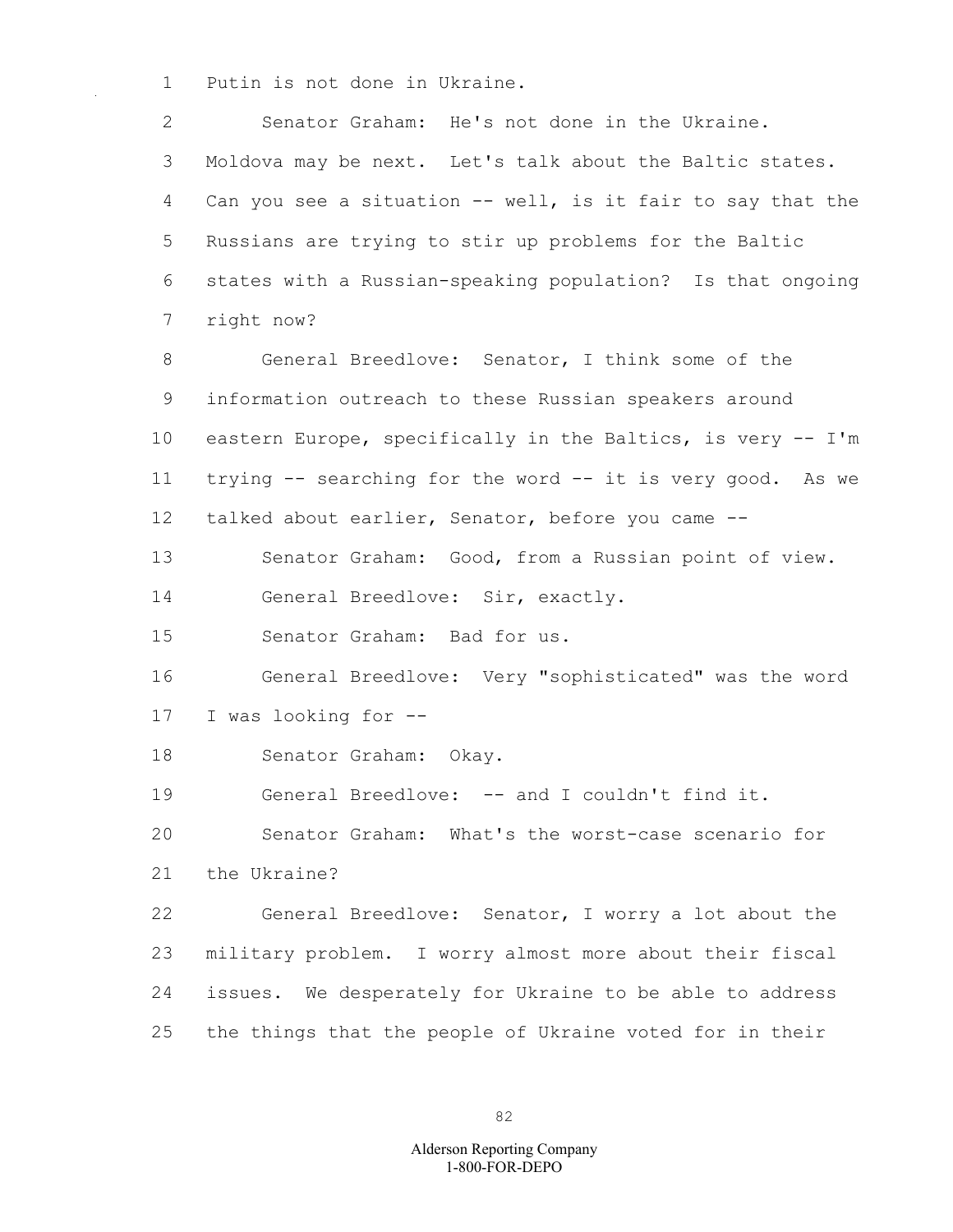1 last election, and that is to reform, in a lot of ways, 2 and, second, they need to get their fiscal business in 3 order. And it's hard to do when your military is in the 4 field, fighting.

5 Senator Graham: So, one way to bleed Kiev dry is to 6 keep the fight, keep them deployed.

7 General Breedlove: Keep the pressure on, keep the 8 Ukrainian military in the field. Investors are not going 9 to want to invest in a situation where there could be a 10 military conflict --

11 Senator Graham: So, that's one way of basically 12 dismembering the Ukraine without having to move to Kiev, 13 itself, right?

14 General Breedlove: I believe that's the case, 15 Senator.

16 Senator Graham: Mariupol, the port city, is there a 17 way for the separatists, in collaboration with the 18 Russians, to basically cut that port off from the Ukrainian 19 government?

20 General Breedlove: Senator, I believe that it is one 21 of the courses of actions that may be considered. The town 22 of Mariupol is a big one, about half a million people.

23 Senator Graham: So, you don't have to invade it, but 24 they can basically isolate it.

25 General Breedlove: That's correct, Senator.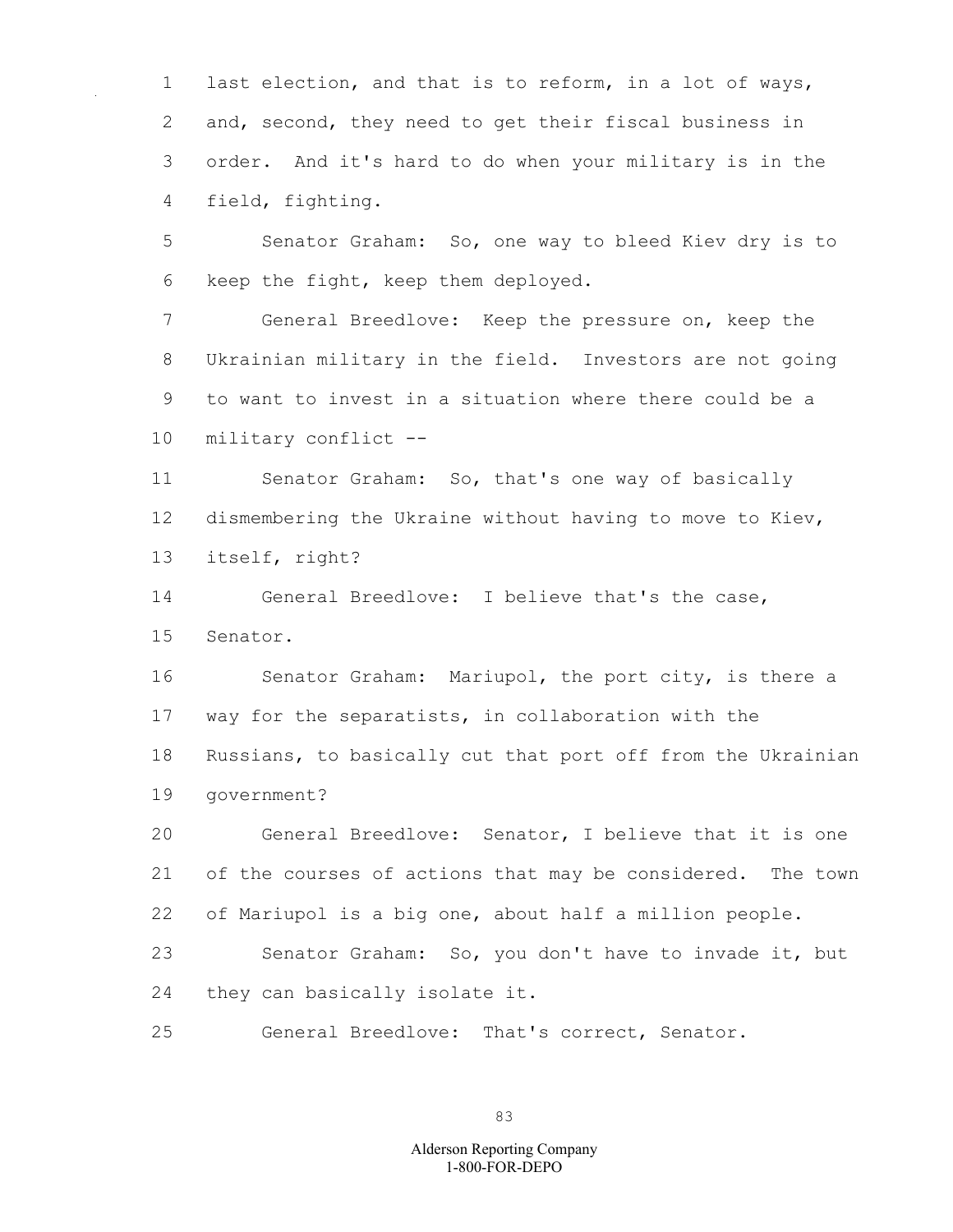1 Senator Graham: And what would that mean for the 2 economic survivability of the Ukraine?

3 General Breedlove: Mariupol is very important to 4 Ukraine, because it is the port that most of their 5 agriculture passes through, because that area is -- 6 Senator Graham: So, if you were the separatists or 7 Putin, and you really wanted to punish the government in 8 Kiev, that would be a move you would make.

9 General Breedlove: It is a good option to do that -- 10 Senator Graham: And would you agree with me, if he 11 takes that option, that is just an -- basically, an all-out 12 declaration of war through economic activity?

13 General Breedlove: That is an incredibly big step. 14 Senator Graham: Okay. So, if that step happens, what 15 should the Western response be?

16 General Breedlove: Senator, I can't speak for all of 17 the other nations, but I do know that most nations consider 18 Mariupol an important point --

19 Senator Graham: What will we do? Will they increase 20 sanctions?

21 General Breedlove: I -- Senator, I can't answer for 22 them. I think that's certainly one of the --

23 Senator Graham: Should we increase sanctions if they 24 do this?

25 General Breedlove: I think it's most important that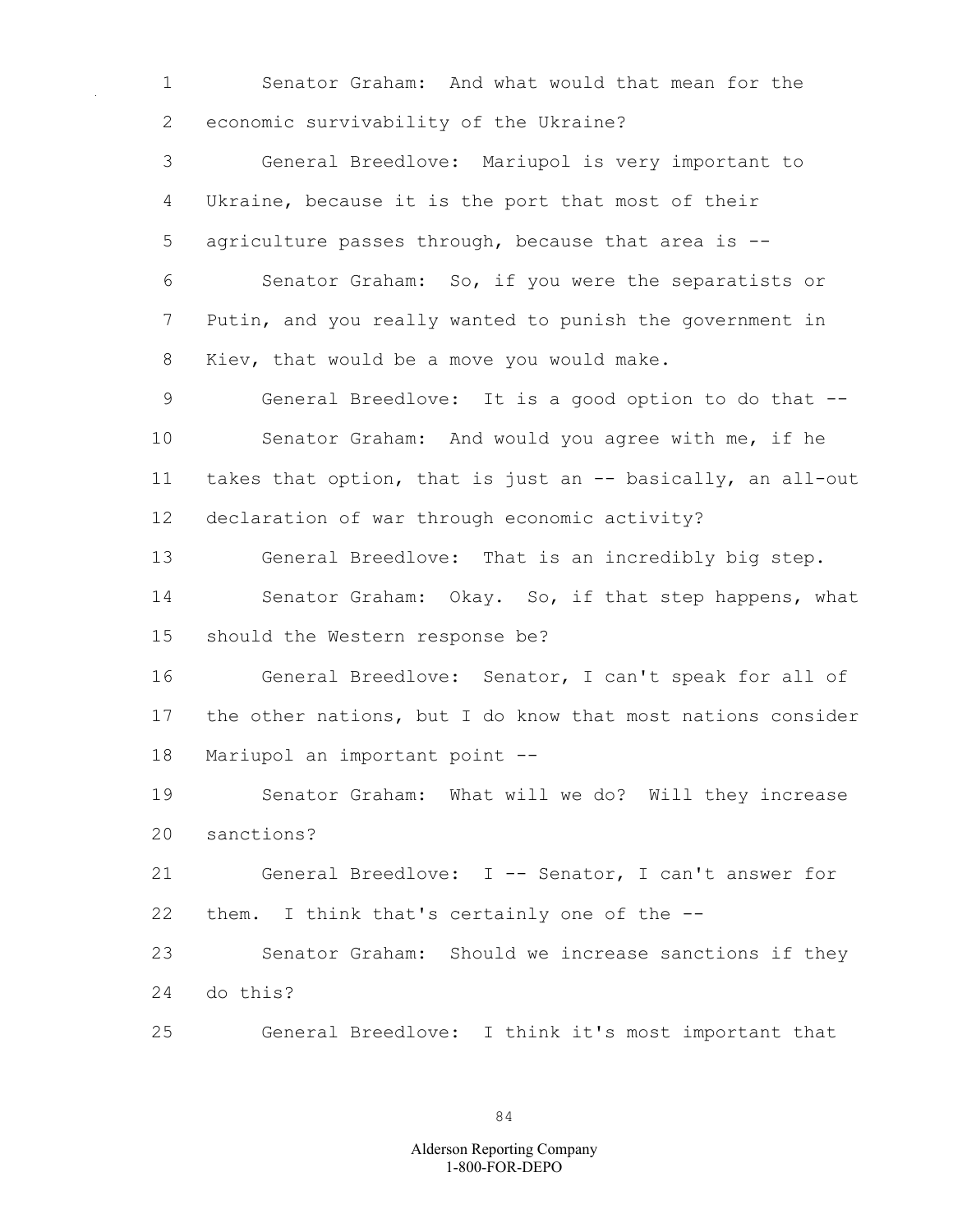1 we maintain the ones we have, first, and not release the -- 2 Senator Graham: But, do you see this as a provocation 3 taking the whole conflict to a new level? 4 General Breedlove: I do, Senator. 5 Senator Graham: So, they -- should be some red line 6 regarding this port city? 7 General Breedlove: Senator, I don't like to talk 8 about red lines. If you draw one -- 9 Senator Graham: Well, I just want -- 10 General Breedlove: -- you have -- 11 Senator Graham: -- the committee and the country to 12 start thinking about what I think is almost inevitable. 13 And we need a plan. So, I -- you don't have to do it here, 14 but I want somebody from the Pentagon to tell me what you 15 recommend if they did this provocative act of basically 16 cutting off the port city, which would destroy the Ukraine 17 in a different fashion. 18 **Intermation** referred to follows:1 19 [COMMITTEE INSERT] 20 Senator Graham: Finally, in one second -- you can 21 take a little bit of time -- how does sequestration, over 22 time, affect your ability to deal with the Ukraine, Russia, 23 and all the problems you have in your backyard from 24 migration, from a exploding Mideast, the ability to defend 25 our Nation from a rogue missile attack coming from the

85

## 1-800-FOR-DEPO Alderson Reporting Company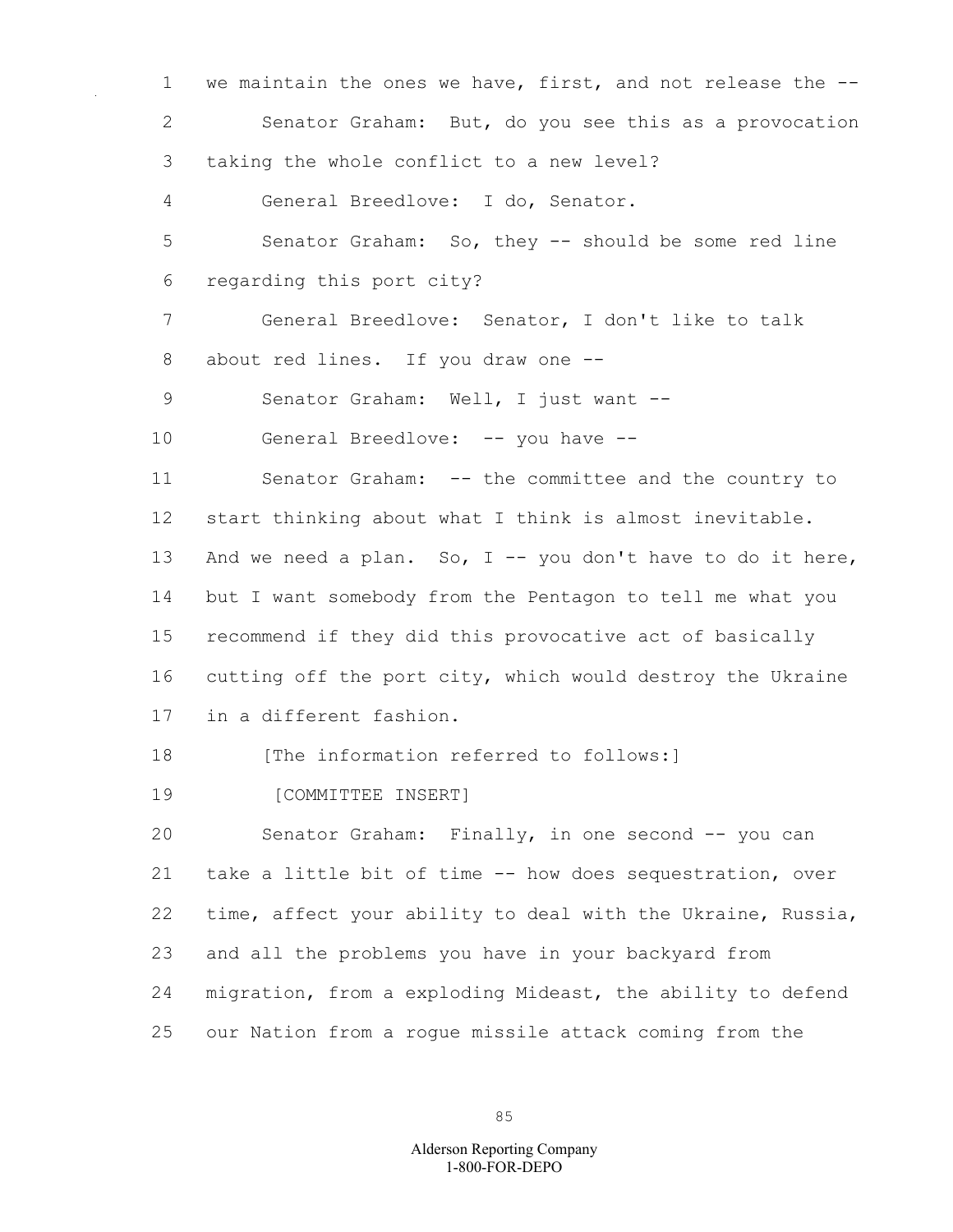1 Mideast, just the general ability of you to do your job? 2 And what kind of signal would that send to NATO nations if 3 we fully implement sequestration?

4 General Breedlove: Senator, thank you for that 5 question.

6 It -- sequestration would be very detrimental to our 7 ability to do our job forward. And I'll try to break it 8 into a couple of things, if the Chairman will give me a 9 minute or two. I can't do this in 10 seconds.

10 The first example, we talked about earlier. Part of 11 our budget in what we do in Europe is train our partners 12 and allies. As we talked about before, the ability to 13 train Russians -- or, Russians, excuse me -- Georgians and 14 Romanians so that they can serve beside us in places like 15 Afghanistan, that money will be cut, less Georgians will be 16 trained, more Americans would have to go to the field. So, 17 sequestration affects our ability to train and equip our 18 partners and allies.

19 This also affects things as close to us as problems 20 with having airfields open when we need them. That's -- 21 the first BCA, the first \$478 billion cut, is what brought 22 us to having to make changes to things like Lajes, like 23 Moron, and only have Moron open during certain hours, which 24 affects our ability to use things like the Special Purpose 25 MAGTF, et cetera.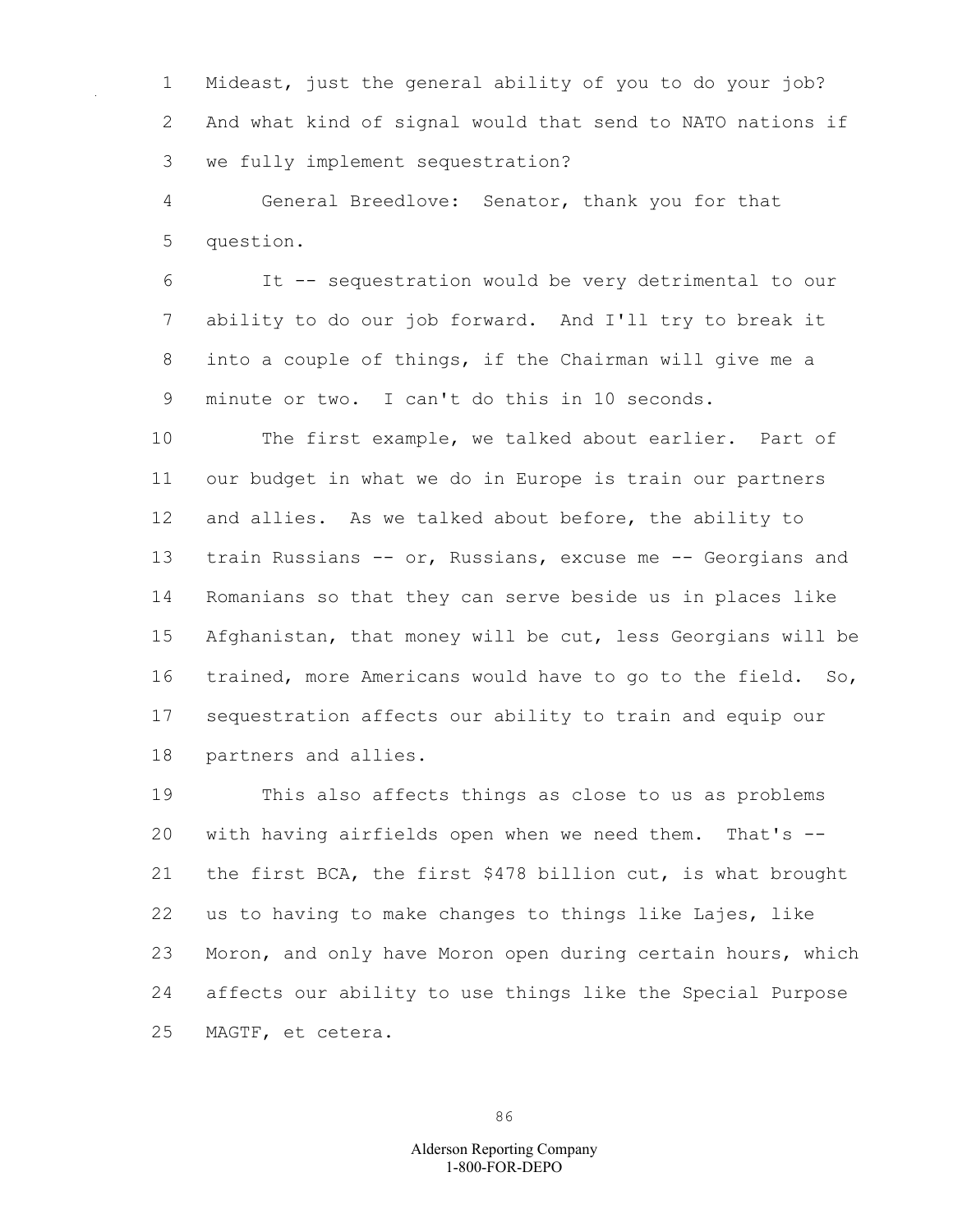1 And then, finally, our own ability to train ourselves 2 and to bring rotational forces into Europe. If -- we 3 talked earlier about how the rotational forces are a part 4 of a way that we solve our forward-presence problem. 5 Sequestration would affect the funding for those rotational 6 forces. Our rotational force doesn't accomplish its 7 objective unless it is heel-to-toe, no air, and fully 8 funded.

9 Senator Graham: Thank you for your outstanding 10 service. You've done a good job for us.

11 Chairman McCain: So, we didn't -- General, you didn't 12 mention the effect on morale and retention of this lurching 13 from one year to another. Do you want to mention that? 14 General Breedlove: Senator -- or, excuse me -- 15 Chairman, clearly the things that we are able to do -- let 16 me first talk to the morale of some of those that are in 17 the fight. It's important that we, I think, show faith 18 with nations like Georgia and others who have come 19 alongside of us, and our ability to continue to train and 20 to provide, as you know, some incredibly good medical care. 21 I think you visited the five Georgian soldiers who were in 22 Walter Reed. And these things that we do for them with our 23 budget would be under challenge and clearly affect their 24 morale. For our troops, sir, you flew; you knew that, when 25 you were current and you had had enough flying hours, you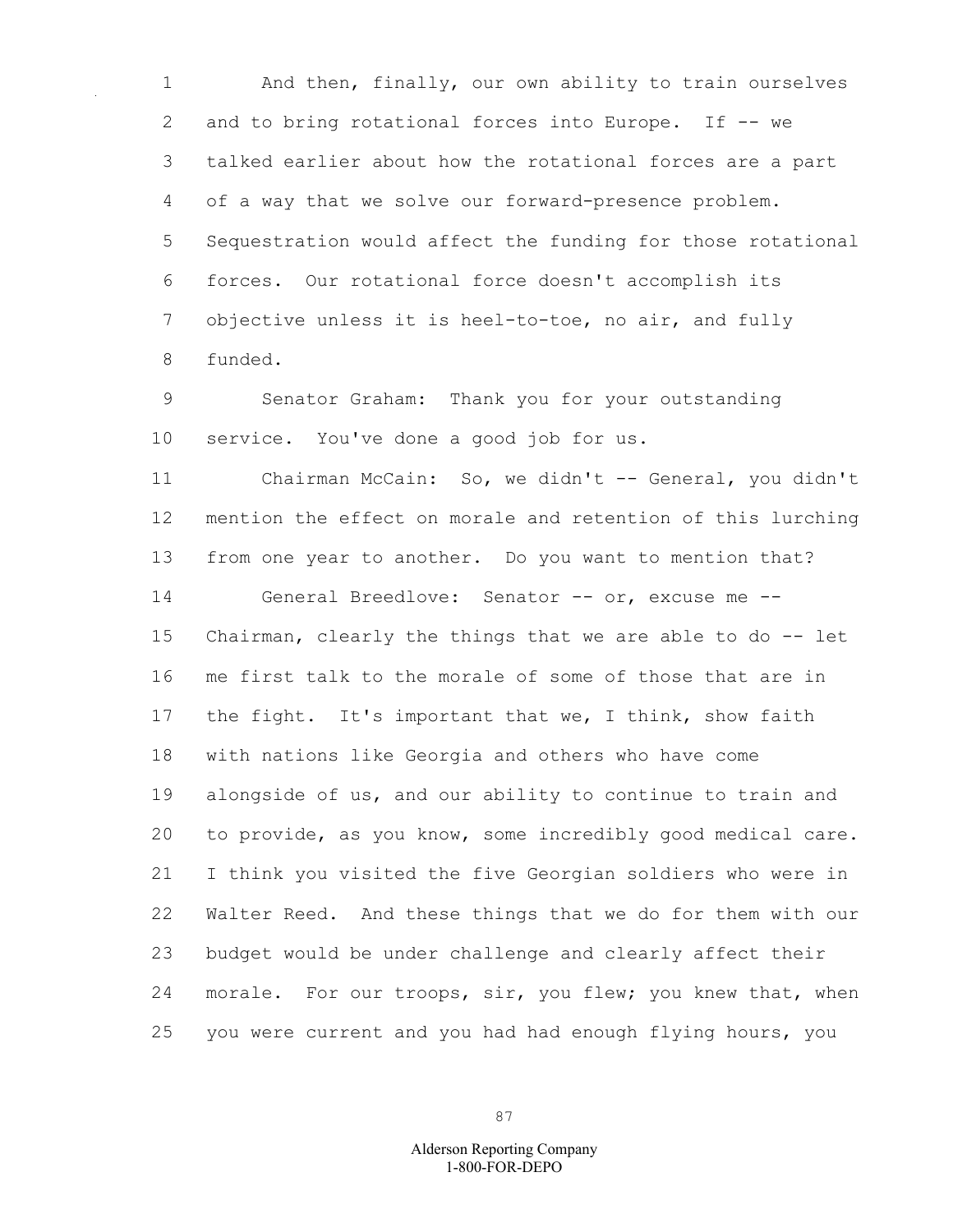1 had one approach to your job; when you were less current 2 and had fewer flying hours, you had a different approach to 3 your job. And so, it's important that we give our own 4 soldiers, sailors, airmen, and marines the training 5 opportunities and support they need.

6 Chairman McCain: And they're not getting it under 7 sequestration.

8 General Breedlove: Sequestration will challenge our 9 ability to do that, Senator.

10 Chairman McCain: I just wanted to mention one other 11 issue very briefly. The Portuguese are our great friends, 12 and this issue of Lajes has turned into one of their 13 biggest issues. Have you looked at alternative uses for 14 the base, such as putting AFRICOM or SOCOM there, or move 15 intelligence? Would you evaluate that again for us? It is 16 such a huge issue for a small country that has been very 17 helpful to us in Afghanistan and Iraq and Iran. It's just 18 -- I've been visited, frankly, by their Foreign Minister 19 and many others that are deeply concerned. So, I'd 20 appreciate if you'd have another look at it to see if we 21 can have greater use of the -- of Lajes.

22 General Breedlove: Senator, we'll do that. You are 23 correct, they are a great ally. They are about to deploy a 24 pretty large aviation contingency into Romania to do air 25 policing in the middle part of our eastern part of our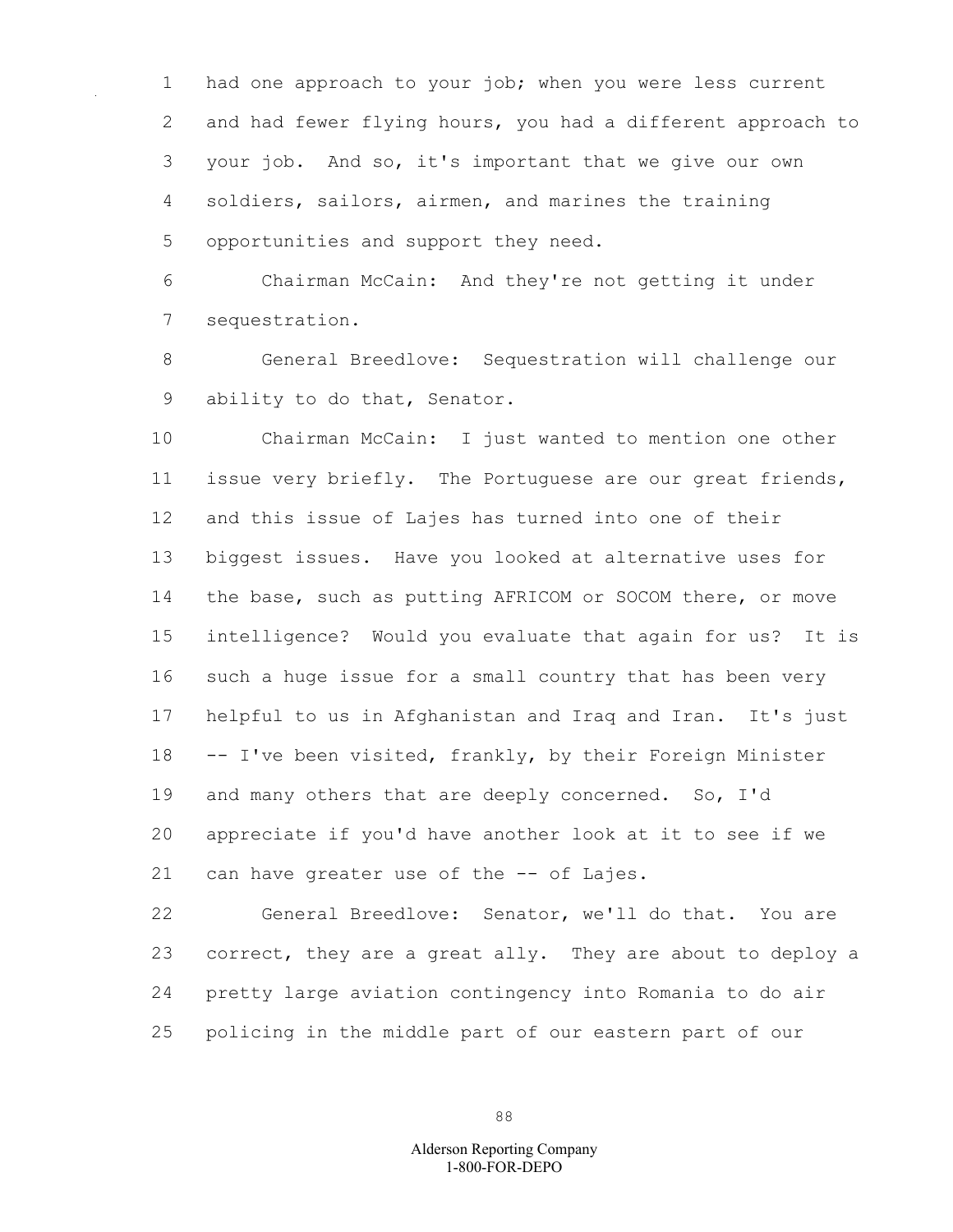1 alliance. Portugal is a great ally. And we have done a 2 lot of work already to try to make things better in this 3 Lajes issue. Even in the civilian sector, our business 4 executives and defense BENS have been there. So, we are on 5 this problem, Chairman.

6 Chairman McCain: Thank you very much.

7 Senator Inhofe.

8 Senator Inhofe: Thank you, Mr. Chairman.

9 And I'm sorry, General Breedlove, I had to be gone at 10 a news conference. And so, I'm not sure what all you've 11 covered.

12 I wanted to mention one thing that I was aware of. 13 First of all, I'm sure you've talked about the Ukraine. I 14 had occasion to be in the Ukraine at the time that they had 15 their elections. It was the first time that -- it takes 5 16 percent in order to get a seat in Parliament -- this is the 17 first time in 96 years that there will not be one Communist 18 in the Parliament of Ukraine. That's huge. That's really 19 a big deal. And I'm very disappointed in what the military 20 has done there. You know, immediately after that, you had 21 Putin come in, and he's still over there. And I'm sure 22 you've discussed this, but I just wanted to say to you 23 that, when I -- when you're there, as I was, and experience 24 a major change taking place that hasn't happened in 96 25 years, and it's all -- their allegiance to the West and to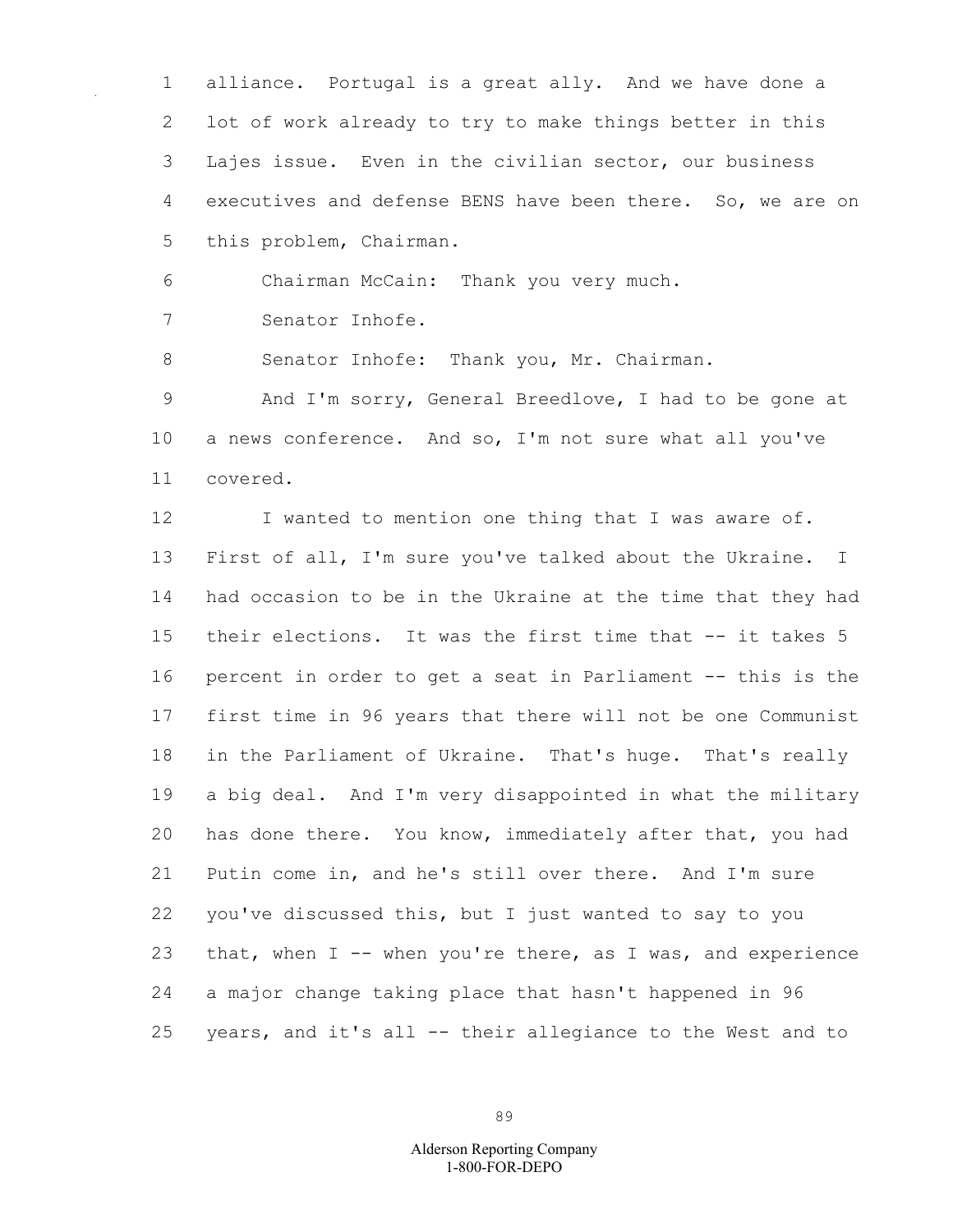1 the United States of America, we haven't done nearly as 2 much to assist them as I believe we should. What are your 3 thoughts about that?

4 General Breedlove: Senator, first of all, I -- as I 5 visit, I see the same things. Let me just make a silly 6 example. In the past, it has been said of what used to be 7 called "The Ukraine," rather than "Ukraine," that its 8 identity was primarily Russian. I know that, as you were 9 driven through the city to go see President Poroshenko or 10 Prime Minister Yatsenyuk, you probably saw the same thing 11 as I did: bridges painted blue and yellow. This is a 12 nation that has woken up to its nationality, and it is a 13 great people. And I believe they are worthy of our 14 attention and help.

15 Senator Inhofe: Yeah. Well, I do, too. And I'm glad 16 you mentioned Yatsenyuk, because he's a different political 17 party --

18 General Breedlove: Yes, sir.

19 Senator Inhofe: -- than Poroshenko, and yet they are 20 together in this one thing, and that is their allegiance to 21 us and to the West.

22 Let me ask you about this, because I was following 23 this thing when their -- the idea of consolidating the 24 intelligence assets to Croughton -- is that pronounced 25 right? "Krowton"?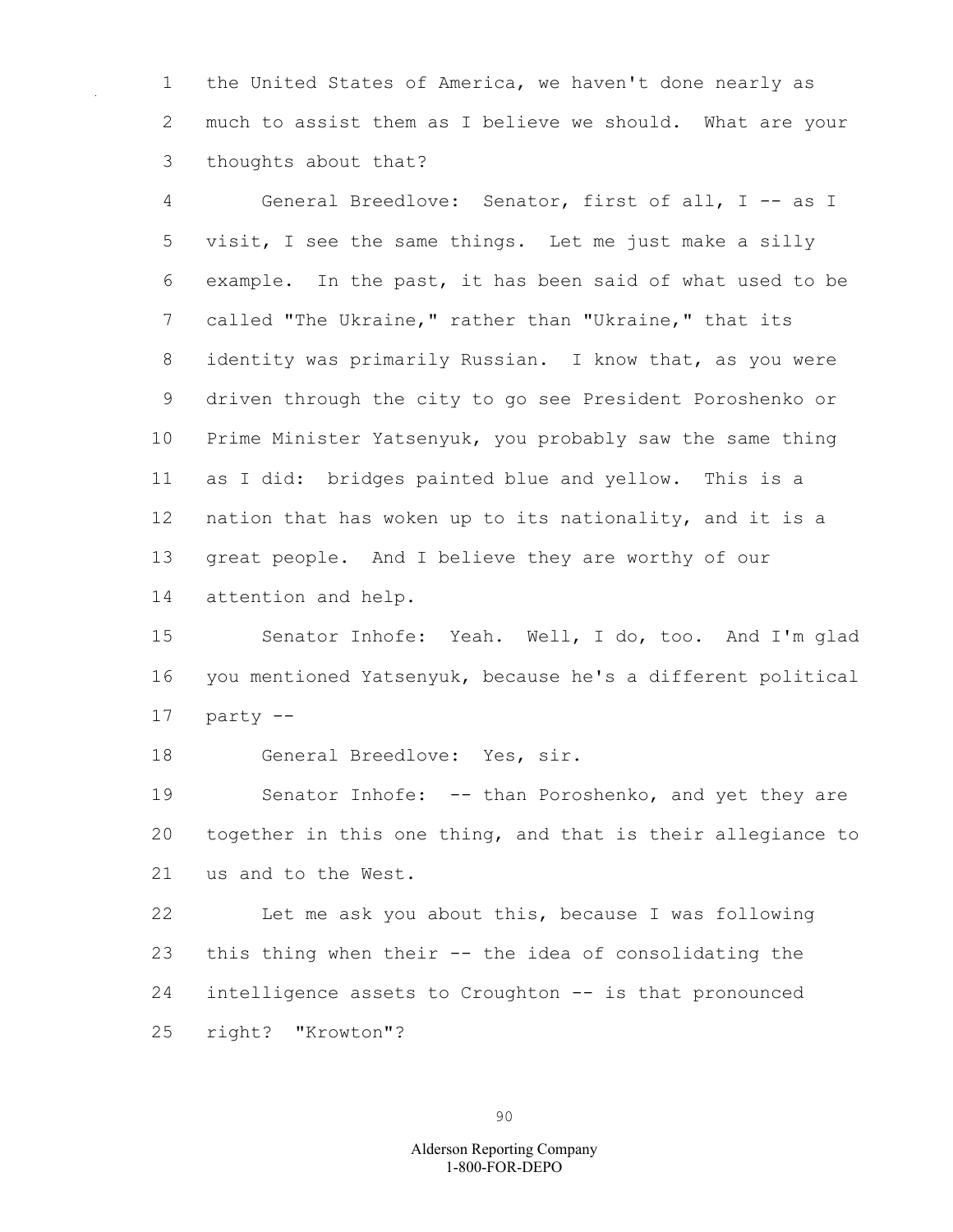1 General Breedlove: It is, Senator, thank you. 2 Senator Inhofe: And it made sense to me, after what 3 happened in Molesworth. And it would seem the logical 4 place. Now, we're talking about the U.K. And yet, I 5 understand -- I guess in the House, where there is some 6 effort to move that to, of all places, the Azores or 7 someplace like that. I'd just like to get your -- do you 8 feel as I do, that it's -- when the -- you know, if it's --9 it just seems to me that there is a reason to consolidate 10 these assets in a place like U.K. And I think it should be 11 done that -- what are your thoughts? 12 General Breedlove: Senator, thank you. The -- there 13 was a lot of work done when the siting of this 14 consolidation was considered. Many locations were

15 considered. The business case, first, is a first point. 16 It points to the current siting plan in the U.K. There are 17 other intangibles. The communication pipes in the U.K. are 18 extremely good, and would not have to be altered to take on 19 the new -- in Croughton, would not have to be altered. We 20 were -- we would be there, close to our U.K. and other 21 allies who have a great relationship with us in intel.

22 In my NATO job, the NIFC, we call it, the NATO 23 Intelligence Fusion Center, is there in U.K. It would not 24 be able to relocate, because this is 28 nations who have 25 negotiated with the U.K. to stay there. And I think the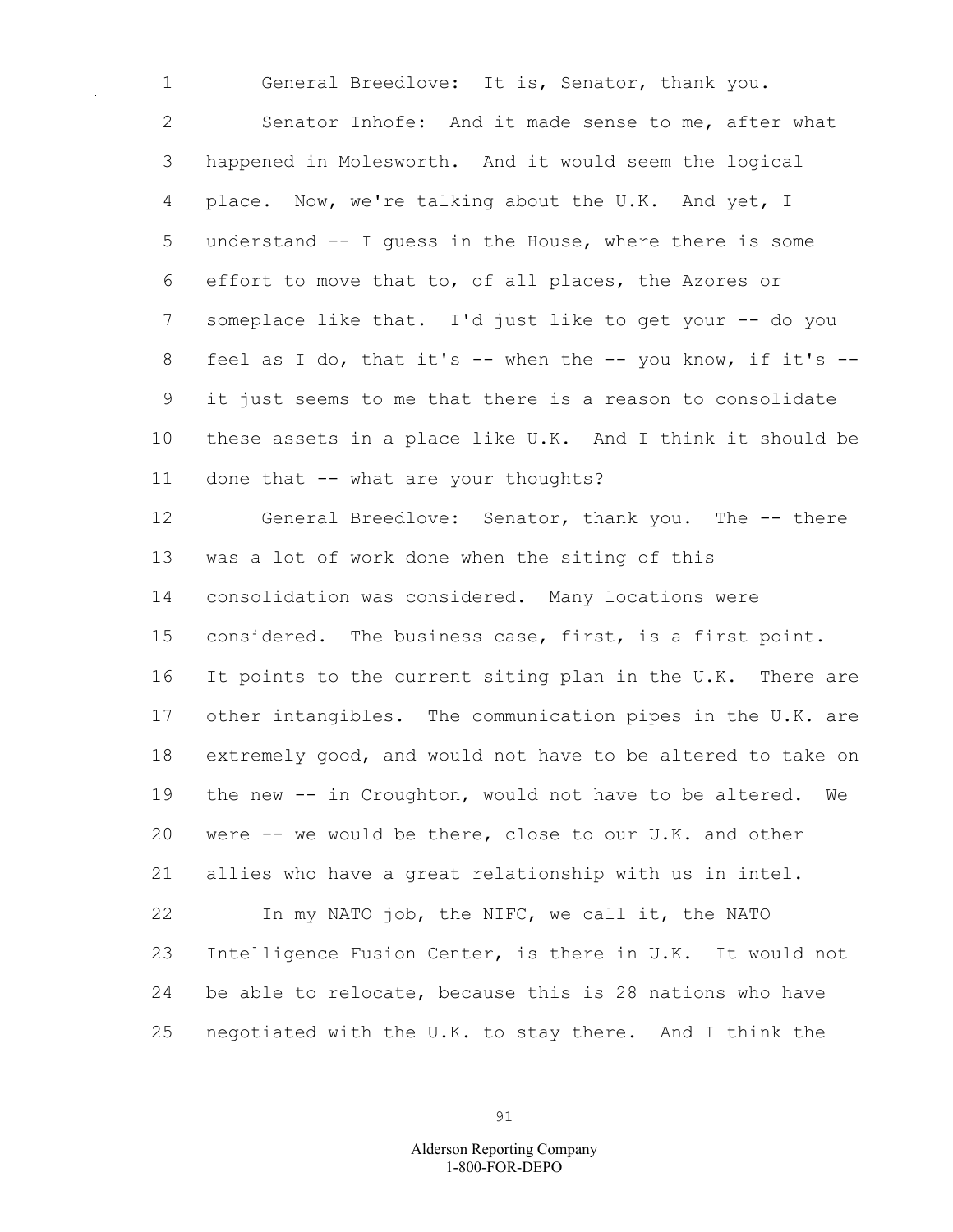synergies of keeping our U.S. and AFRICOM and EUCOM capabilities next to our U.K. partners, next to the NATO NIFC -- all of these synergies point to a good solution there at Croughton.

5 Senator Inhofe: Yeah. But, you know, I -- and I agree with that. You're making my argument, there. And you -- and for all those reasons. Can you tell me, is there a specific reason that you know of why somehow the Lajes location might be attractive?

 General Breedlove: Senator, I think there are -- there are opportunities there, because there is room that is being created by the downsizing of our mission there. 13 There would have to be some changes made, as --

Senator Inhofe: Yeah.

General Breedlove: -- I mentioned before --

communications capabilities, et cetera.

Senator Inhofe: Yeah. Well, I appreciate that.

My time is expired, but I'm looking forward to the

chip of the old block, Dan, coming in to be my intern.

Looking forward to that.

 General Breedlove: Sir, thank you. I am -- I will make sure that he is squared away.

[Laughter.]

Senator Inhofe [presiding]: Yeah. Thank you.

Are there others who want to be heard?

1-800-FOR-DEPO Alderson Reporting Company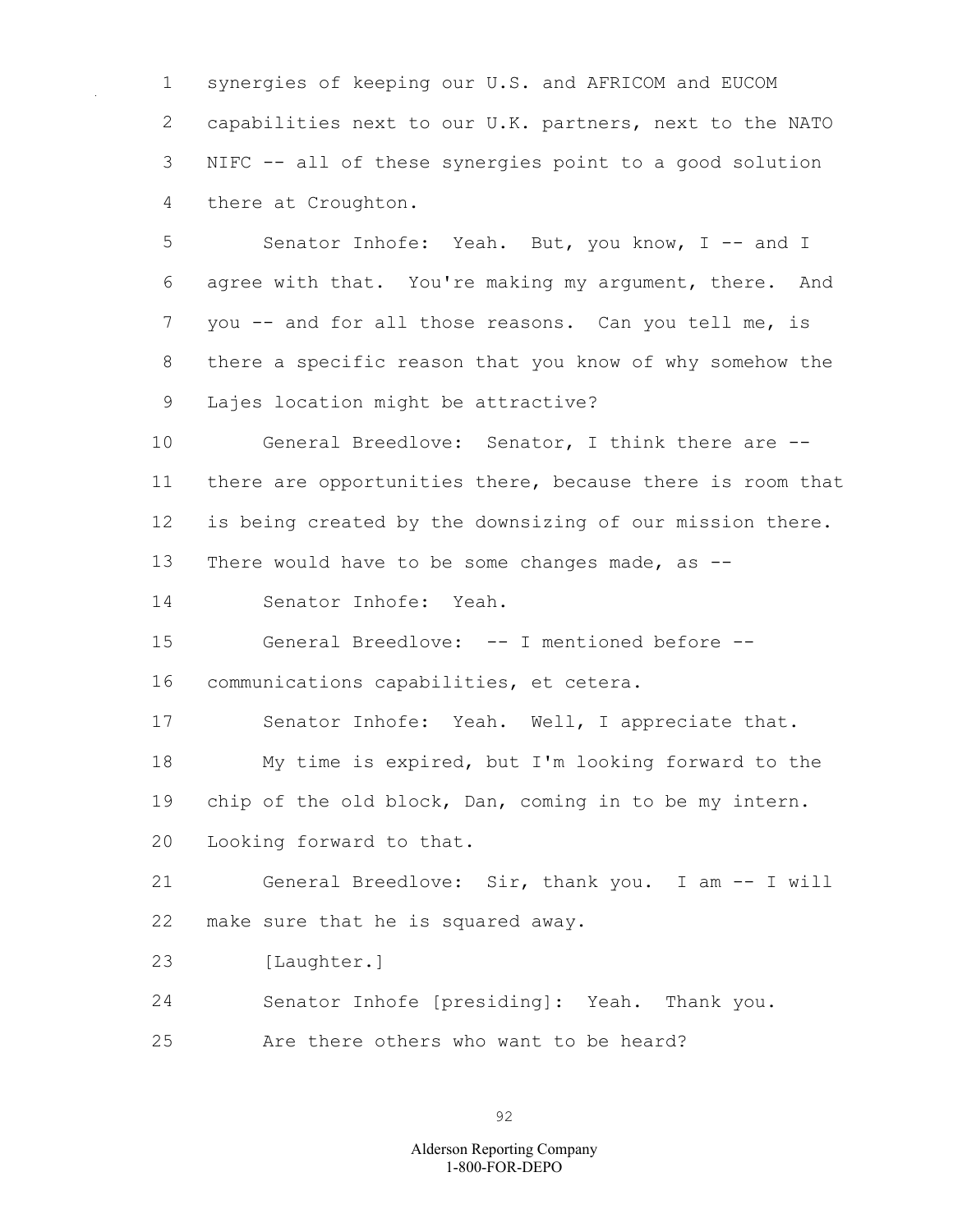1 Senator King: I want to, as well.

2 Senator Reed: I want to -- just a brief comment. 3 The Chairman and Senator Inhofe raised the issue of 4 Lajes. This is an issue of very great importance. We've 5 worked very closely with the Department of Defense. Any 6 efforts that you could bring to bear to repurpose the 7 facility, to provide continuing presence of a significant 8 nature, would -- I would appreciate personally, also, 9 General. And again, thank you for your efforts. 10 Senator Inhofe: Thank you very much. 11 Senator King. 12 Senator King: General Breedlove, this comment really

13 isn't directed at you. I -- and so, I don't want you to 14 batten down the hatches, or pull over the canopy, I quess, 15 in your case.

16 This government spends over \$70 billion a year on 17 intelligence. And I hate hearing the word "surprise" in 18 any hearing. And I get frustrated when I hear about your 19 need for ISR. And I have the greatest respect for the 20 people in the intelligence community. I work with them 21 quite frequently as a member of the Intelligence Committee. 22 But, I want you to think of yourself as a customer and 23 suggest that you might talk to your colleagues in the other 24 commands, because I think sometimes we forget who needs the 25 intelligence. And you -- you're the guy that needs it,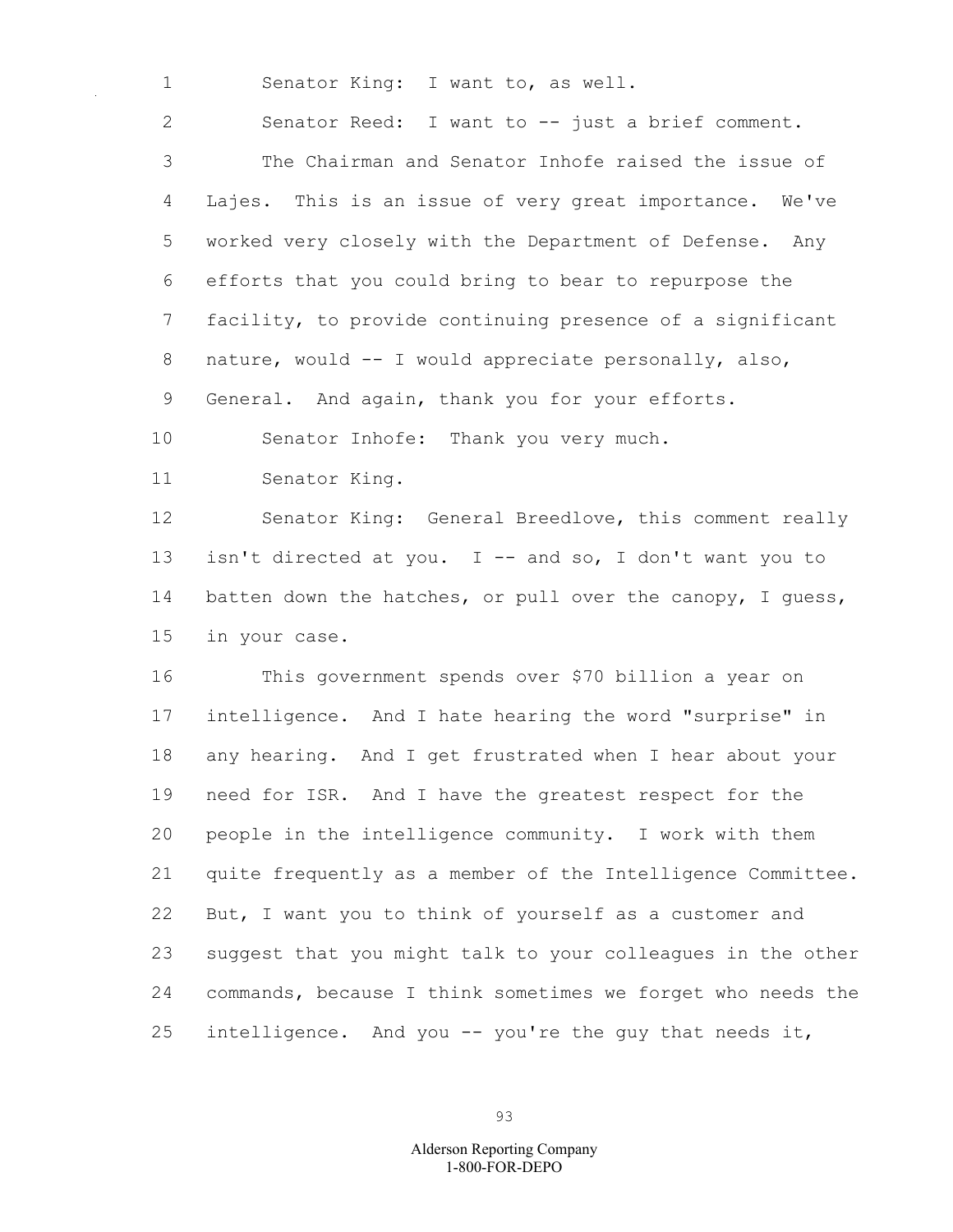1 you're the customer, and you need to advocate for the -- 2 for adequate intelligence resources, whether it's from the 3 civilian intelligence community or the Department of 4 Defense, which, as you know, has a very substantial 5 intelligence budget. And I think this is something we need 6 to continue to think, because -- think about, because 7 sometimes these agencies go on their own momentum and lose 8 track of who needs the information and what they actually 9 need.

10 So, this really isn't a question, General, except a --11 more of a suggestion. But, I've got to tell you, when I 12 think about \$70 billion of the taxpayers' money, like I 13 say, I don't like hearing the word "surprise" in any of 14 these hearings.

15 I appreciate your testimony.

16 General Breedlove: Senator, at risk -- can I -- may I 17 respond, just a little?

18 Senator Inhofe: Yes, certainly.

19 Senator King: Absolutely.

20 General Breedlove: I want to pay the proper respect 21 to decisions that have been made across the last 15 or 20 22 years, because I do believe we've been trying to make 23 Russia a partner, and we have come into conflicts in Iraq, 24 in Afghanistan, we've come into great issues in the 25 northern part of Africa. So, I do not want to stand as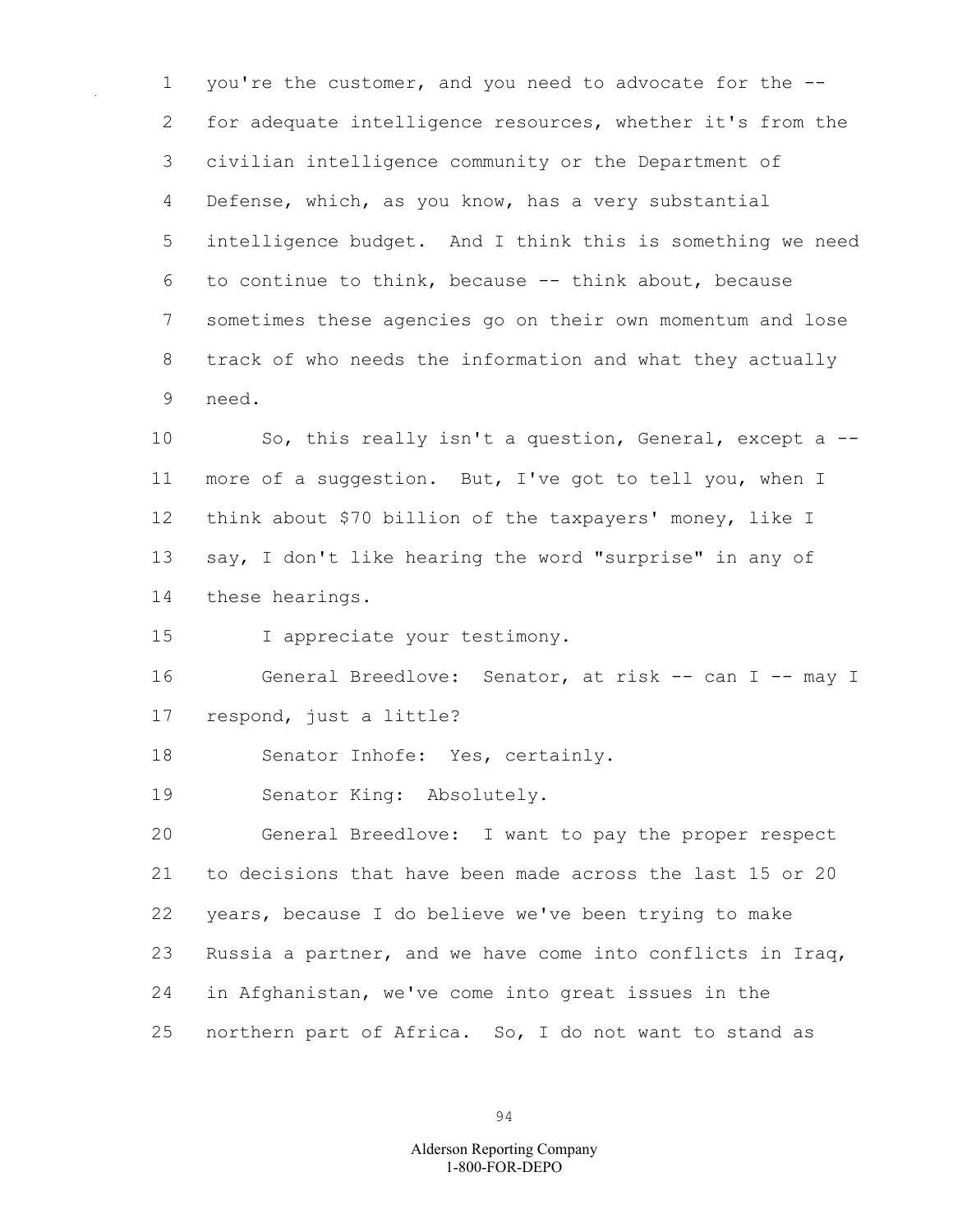1 critical to the decisions that have been made with the 2 limited assets of intelligence. And I believe that our 3 intelligence community has kept a great focus on -- those 4 things are very dear to us in Russia, if I can stop at that 5 point.

6 But, I think that you are absolutely correct, that now 7 we see that there is a different problem, and we need to 8 look at how we apportion and allocate. I already see, as I 9 mentioned earlier, the intelligence community making clear 10 decisions to reallocate analytical capabilities, et cetera. 11 And I will be a customer, sir. I have been vocal, and I 12 had it I my opening remarks, here, as you saw. I am 13 beginning to advocate that we look at reapportionment of 14 those assets, as well. So, I agree with your line of

15 logic, Senator.

16 Senator King: Minimal trust and lots of verification 17 may be this answer.

18 General Breedlove: Yes, sir.

19 Senator King: Thank you, General.

20 Thank you, Mr. Chairman.

21 Senator Inhofe: Thank you, Senator King.

22 Senator Wicker, anything else?

23 Senator Wicker: No, thank you.

24 Senator Inhofe: All right. We will adjourn this 25 meeting. Thank you so much for your attention today and